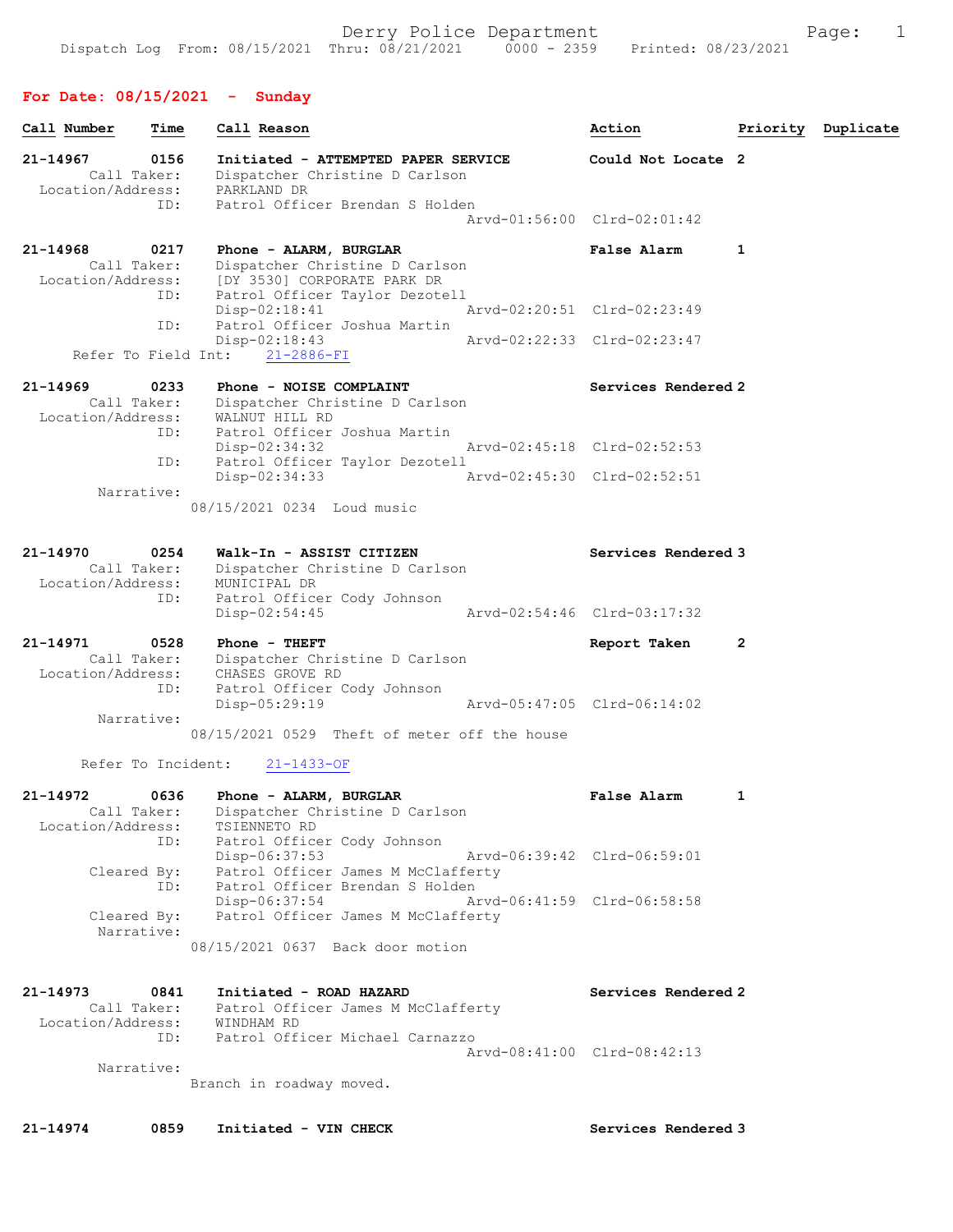Derry Police Department Fage: 2 Dispatch Log From: 08/15/2021 Thru: 08/21/2021 0000 - 2359 Printed: 08/23/2021 Call Taker: Patrol Officer James M McClafferty Location/Address: [DY 2] MUNICIPAL DR ID: Patrol Officer Casey J Noyes Arvd-08:59:00 Clrd-09:16:40 21-14975 0904 Initiated - MV STOP Warning Issued 3 Call Taker: Patrol Officer James M McClafferty Location/Address: KENDALL POND RD ID: Patrol Officer Michael Carnazzo Arvd-09:04:00 Clrd-09:07:29 Refer To Citation: 21-3683-CN 21-14976 0916 Initiated - FOLLOW-UP Services Rendered 2 Call Taker: Patrol Officer James M McClafferty Location/Address: FORDWAY EXT ID: Patrol Officer Nicholas M Granville Arvd-09:16:00 Clrd-09:41:33 ID: Sergeant Jeffrey M Dawe<br>Disp-09:17:40 Disp-09:17:40 Arvd-09:17:47 Clrd-09:34:34 Cleared By: Patrol Officer Casey J Noyes 21-14977 0932 Phone - DOMESTIC DISTURBANCE 1 Investigated 1 Call Taker: Patrol Officer James M McClafferty Location/Address: CARDINAL CIR ID: Patrol Officer Timothy J Underhill Disp-09:33:25 Arvd-09:36:22 Clrd-09:50:32 Arrived By: Patrol Officer Casey J Noyes ID: Patrol Officer Charles L Doherty Disp-09:33:30 Arvd-09:41:12 Clrd-09:50:45 ID: Sergeant Jeffrey M Dawe Disp-09:34:38 Arvd-09:41:08 Clrd-09:50:39 Dispatched By: Patrol Officer Casey J Noyes Refer To Field Int: 21-2880-FI 21-14978 0944 911 - THEFT Report Taken 2 Call Taker: Patrol Officer Casey J Noyes Location/Address: HIGH ST ID: Patrol Officer Nicholas M Granville Disp-09:46:46 Arvd-09:49:47 Clrd-10:51:56 Dispatched By: Patrol Officer James M McClafferty Arrived By: Patrol Officer James M McClafferty Cleared By: Patrol Officer James M McClafferty ID: Sergeant Jeffrey M Dawe Disp-10:00:15 Arvd-10:00:19 Clrd-10:24:52 Dispatched By: Patrol Officer James M McClafferty Arrived By: Patrol Officer James M McClafferty Cleared By: Patrol Officer James M McClafferty Refer To Incident: 21-1434-OF 21-14979 1009 Phone - FOLLOW-UP Message Delivered 2 Call Taker: Patrol Officer James M McClafferty Location/Address: CHASES GROVE RD ID: Patrol Officer Michael Carnazzo Disp-10:10:49 Arvd-10:33:33 Clrd-11:25:18 Narrative: See case 21-1433-OF 21-14980 1031 Phone - MV ACCIDENT Report Taken 1 Call Taker: Patrol Officer Casey J Noyes Location/Address: [DY 1716] SILVESTRI CIR ID: Patrol Officer Timothy J Underhill Disp-10:31:48 Arvd-10:32:49 Clrd-12:06:31 Arrived By: Patrol Officer James M McClafferty ID: Sergeant Jeffrey M Dawe Disp-10:31:55 Arvd-10:34:39 Clrd-10:47:40 Arrived By: Patrol Officer James M McClafferty Cleared By: Patrol Officer James M McClafferty Narrative: 08/15/2021 1033 off with NHreg:3873245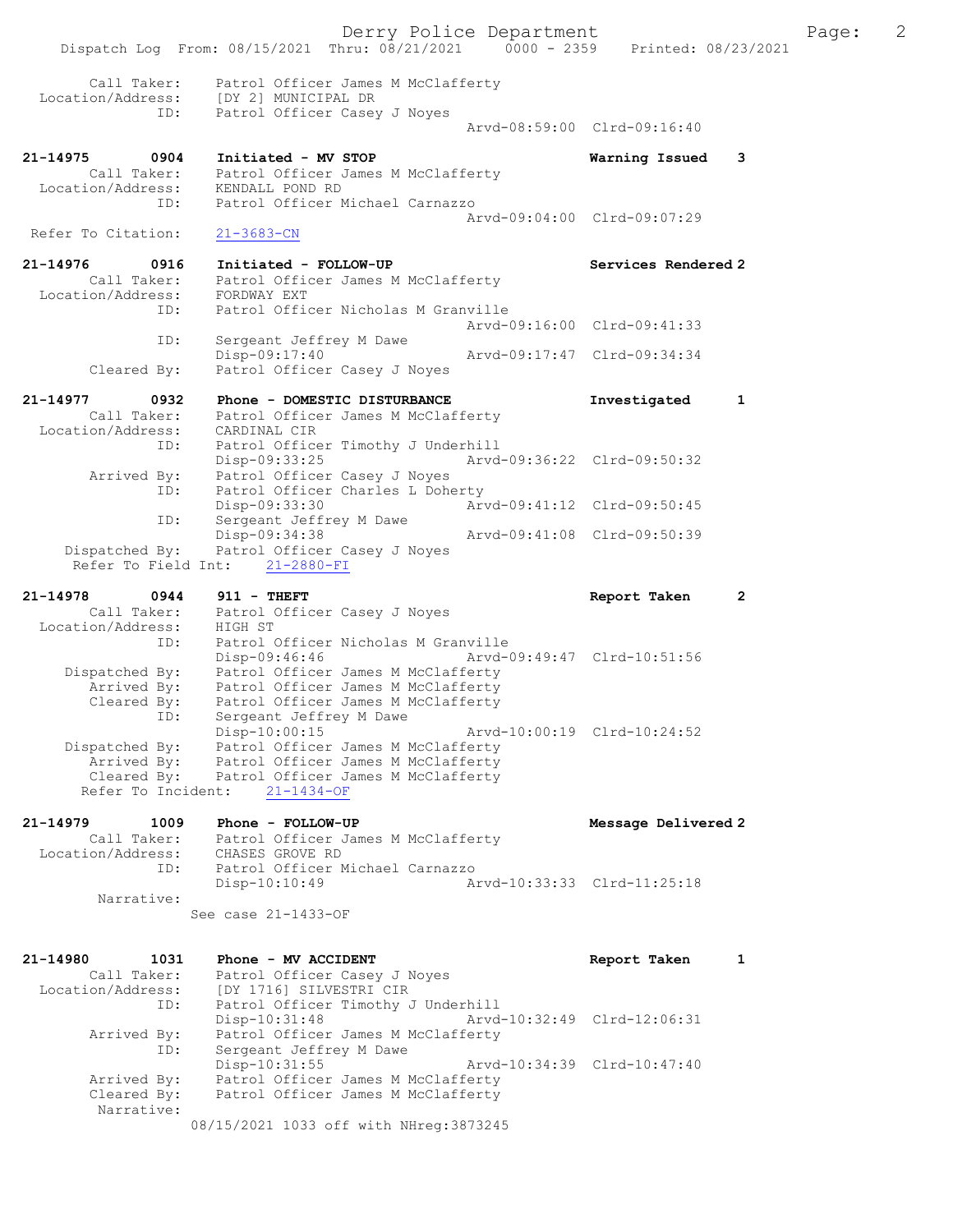Narrative: 08/15/2021 1116 AAA on scene Narrative: 08/15/2021 1206 reportable; McCarthy Vs Tree Narrative: Full report McCarthy vs Tree Refer To Accident: 21-390-AC 21-14981 1111 Phone - DELIVER A MESSAGE Message Delivered 1 Call Taker: Patrol Officer James M McClafferty Location/Address: ROCKINGHAM RD ID: Patrol Officer Nicholas M Granville Disp-11:12:36 Clrd-11:13:04 ID: Patrol Officer Charles L Doherty<br>Disp-11:13:01 Arv Arvd-11:21:58 Clrd-11:56:14 Cleared By: Patrol Officer Casey J Noyes 21-14982 1157 Initiated - FOLLOW-UP Cleared 2 Call Taker: Patrol Officer Casey J Noyes Location/Address: FAIRWAY DR ID: Patrol Officer Charles L Doherty Arvd-11:57:00 Clrd-12:00:12 21-14983 1439 Phone - ANIMAL COMPLAINT Cancelled Prior to Arrival 1 Call Taker: Patrol Officer James M McClafferty Location/Address: S RANGE RD ID: Patrol Officer Timothy J Underhill Disp-14:42:49 Arvd-14:42:57 Clrd-14:46:31<br>Cleared By: Patrol Officer Casey J Noyes Patrol Officer Casey J Noyes Narrative: found dog Narrative: 08/15/2021 1443 dog reunited with owner prior to arrival. 21-14984 1538 Initiated - FOLLOW-UP Cleared 2 Call Taker: Dispatcher Christina L Power Location/Address: PARK AVE ID: Patrol Officer Brian J Landry Arvd-15:38:00 Clrd-15:42:04 21-14985 1542 Walk-In - VIN CHECK Newslett Services Rendered 3 Call Taker: Dispatcher Christina L Power Location/Address: MUNICIPAL DR ID: Patrol Officer Casey J Noyes Disp-15:46:13 Arvd-15:46:14 Clrd-15:53:00 21-14986 1607 Initiated - MV STOP Warning Issued 3 Call Taker: Dispatcher Christina L Power Location/Address: BYPASS 28 ID: Patrol Officer Nathan S Lavoie Arvd-16:07:00 Clrd-16:15:03 Refer To Citation: 21-3686-CN 21-14987 1642 Initiated - FOLLOW-UP Cleared 2 Call Taker: Dispatcher Christina L Power Location/Address: LENOX RD ID: Patrol Officer Michael Carnazzo Arvd-16:42:00 Clrd-16:59:14 21-14988 1644 Initiated - MV STOP Warning Issued 3 Call Taker: Dispatcher Christina L Power Location/Address: HAMPSTEAD RD ID: Patrol Officer Nathan S Lavoie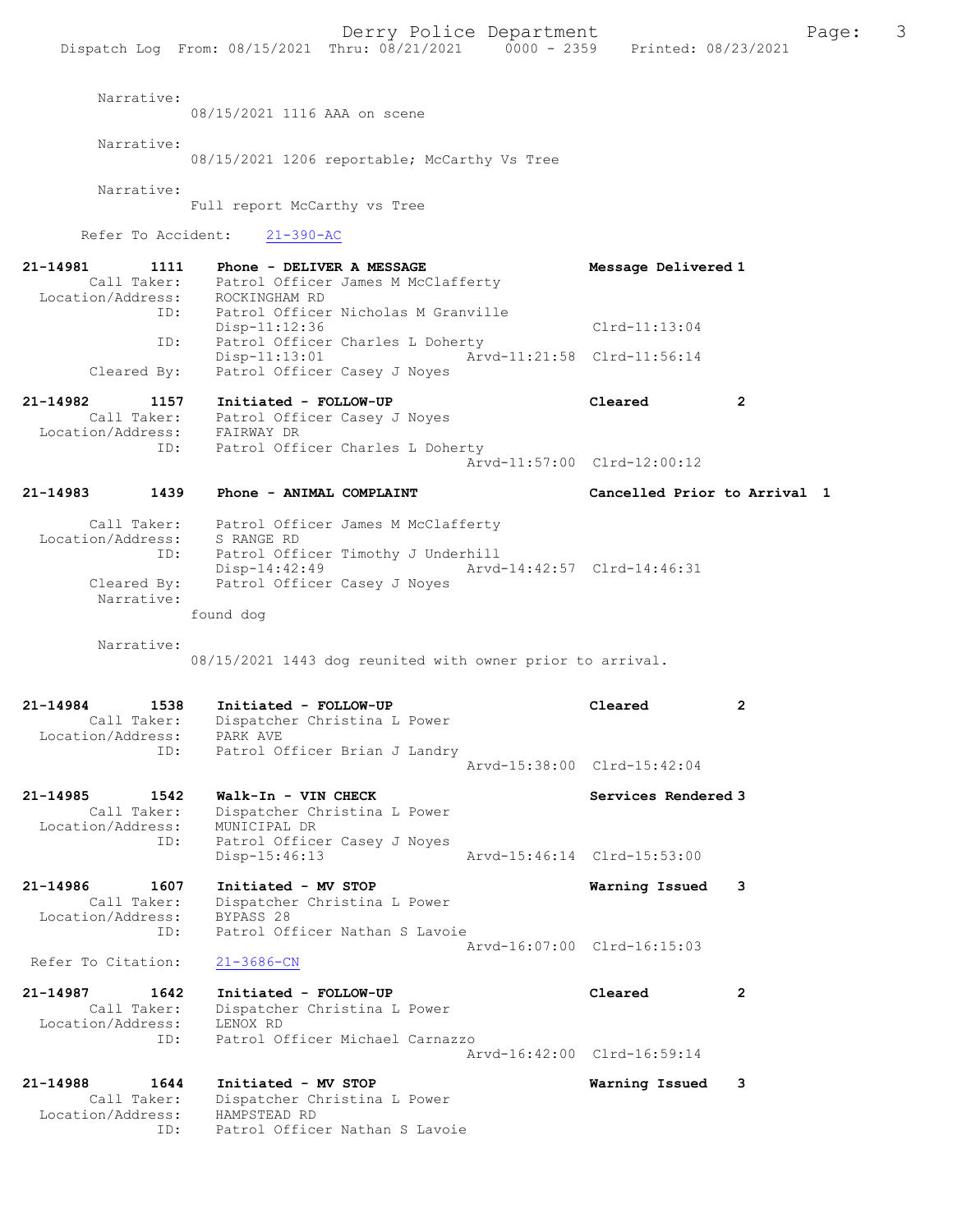Arvd-16:44:00 Clrd-16:52:05 Refer To Citation: 21-3687-CN 21-14989 1713 Phone - NEIGHBORHOOD DISPUTE ADVICE GIVEN 2 Call Taker: Patrol Officer Casey J Noyes Location/Address: FRANKLIN ST ID: Patrol Officer Joshua Martin Disp-17:14:32 Arvd-17:19:40 Clrd-17:28:22 Arrived By: Dispatcher Christina L Power Cleared By: Dispatcher Christina L Power 21-14990 1739 Initiated - MV STOP Warning Issued 3 Call Taker: Dispatcher Christina L Power Location/Address: BYPASS 28 ID: Patrol Officer Nathan S Lavoie Arvd-17:39:00 Clrd-17:48:28<br>21-3688-CN Refer To Citation: 21-14991 1753 Initiated - MV STOP Summons Issued 3 Arvd-17:53:00 Clrd-18:01:27 Cleared By: Patrol Officer Kevin L Davies Refer To Citation: 21-816-003041 21-14992 1758 Initiated - MV STOP Warning Issued 3 Call Taker: Dispatcher Christina L Power Location/Address: BYPASS 28 ID: Patrol Officer Nathan S Lavoie Arvd-17:58:00 Clrd-18:02:59<br>21-3689-CN Refer To Citation: 21-14993 1803 Phone - MV ACCIDENT Report Taken 1 Call Taker: Dispatcher Christina L Power Location/Address: FAITH DR ID: Patrol Officer Nathan S Lavoie Disp-18:03:27 Arvd-18:06:28 Clrd-18:59:49 ID: Patrol Officer Brian J Landry<br>Disp-18:03:29 Mrvd-18:05:35 Clrd-18:42:40 Disp-18:03:29 ID: Patrol Officer Robert Corwin Disp-18:03:33 Arvd-18:06:08 Clrd-18:33:02 Cleared By: Patrol Officer Robert Corwin ID: Sergeant Jeffrey M Dawe Disp-18:03:35 Arvd-18:06:09 Clrd-18:42:36 ID: Patrol Officer Robert Corwin Disp-18:52:39 Arvd-18:52:41 Clrd-19:55:23 Narrative: 08/15/2021 1806 DFD on scene Narrative: 08/15/2021 1813 Patient concious and alert. DFD prepping for transport Narrative: 08/15/2021 1821 Patient transported to the Elliot Hospital for further treatment Narrative: car vs Brady, full report Refer To Accident: 21-391-AC 21-14994 1900 Phone - ANIMAL COMPLAINT Vehicle checked 1 Call Taker: Dispatcher Christina L Power Location/Address: MANCHESTER RD

dog in a white toyota

Disp-19:02:02 Arvd-19:08:11 Clrd-19:19:33

ID: Patrol Officer Nathan S Lavoie

Narrative:

 Call Taker: Dispatcher Christina L Power Location/Address: S MAIN ST ID: Patrol Officer Joshua Martin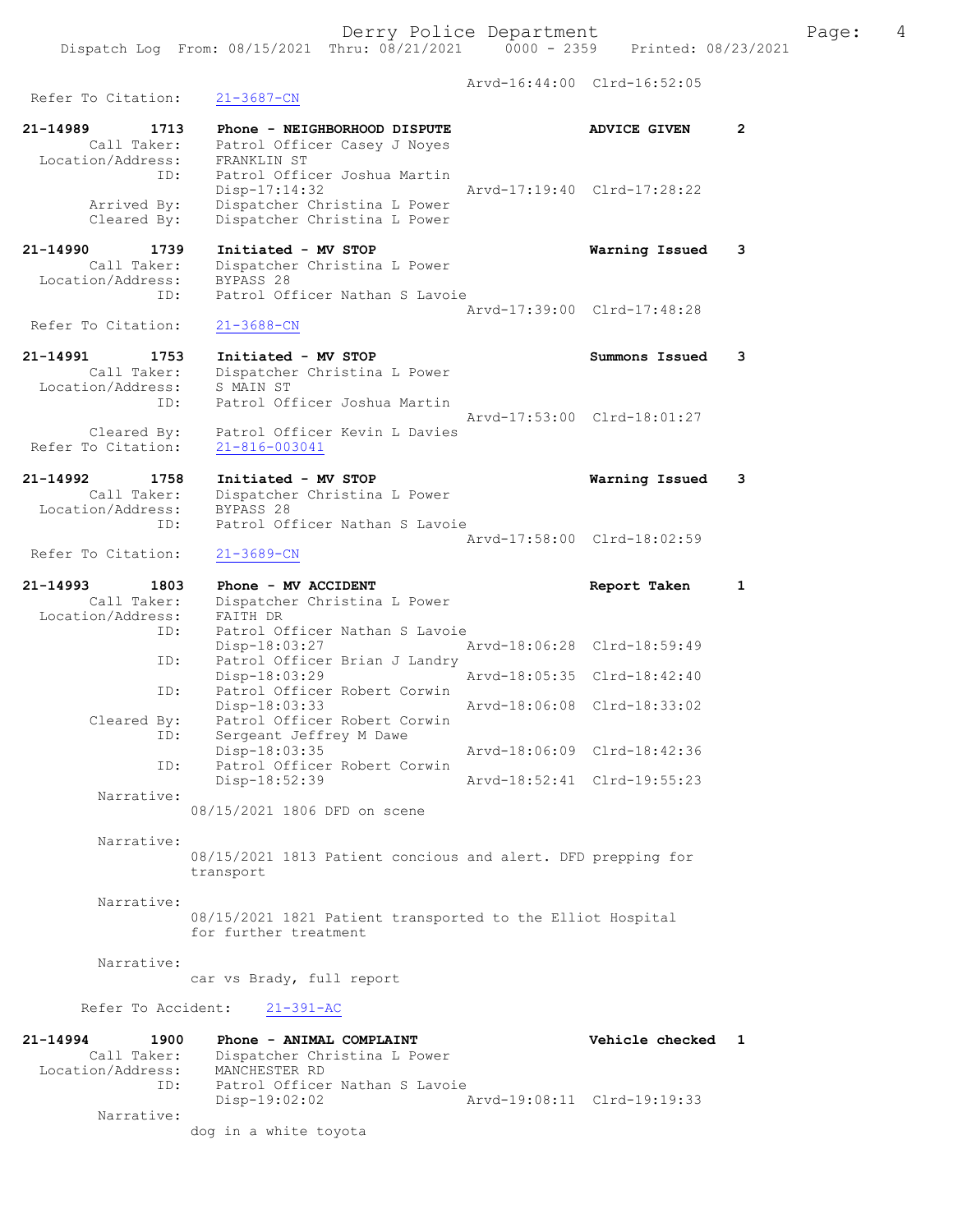canine checked and no issues

Refer To Field Int: 21-2914-FI

| 21-14995<br>1940<br>Call Taker:                          | Phone - WELFARE CHECK<br>Dispatcher Christina L Power                                         | Services Rendered 2            |
|----------------------------------------------------------|-----------------------------------------------------------------------------------------------|--------------------------------|
| Location/Address:                                        | ROCKINGHAM RD                                                                                 |                                |
| ID:<br>ID:                                               | Patrol Officer Michael Carnazzo<br>Disp-19:40:56<br>Patrol Officer Joshua Martin              | Arvd-19:43:20 Clrd-19:58:39    |
| ID:                                                      | $Disp-19:41:13$<br>Sergeant Jeffrey M Dawe                                                    | Arvd-19:46:13 Clrd-19:58:37    |
| ID:                                                      | Disp-19:46:31<br>Sergeant Jeffrey M Dawe                                                      | Arvd-19:46:33 Clrd-19:55:14    |
|                                                          | Disp-19:55:20<br>Refer To Field Int: 21-2881-FI                                               | Arvd-19:55:21 Clrd-19:58:21    |
|                                                          |                                                                                               |                                |
| $21 - 14996$<br>2011<br>Call Taker:<br>Location/Address: | Phone - NOISE COMPLAINT<br>Patrol Officer Kevin L Davies<br>REUBEN RD                         | Gone on Arrival<br>2           |
| ID:                                                      | Patrol Officer Robert Corwin<br>$Disp-20:13:07$                                               | Arvd-20:22:10 Clrd-20:27:11    |
| Arrived By:<br>Cleared By:<br>ID:                        | Dispatcher Christina L Power<br>Dispatcher Christina L Power<br>Patrol Officer Kevin L Davies |                                |
| Dispatched By:<br>Cleared By:                            | $Disp-20:22:06$<br>Dispatcher Christina L Power<br>Dispatcher Christina L Power               | $Clrd-20:22:09$                |
| Narrative:                                               | no issue upon checking                                                                        |                                |
|                                                          |                                                                                               |                                |
| 21-14997<br>2110                                         | Phone - ERRATIC OPERATION                                                                     | $\mathbf{2}$<br>Warning Issued |
| Call Taker:                                              | Patrol Officer Kevin L Davies                                                                 |                                |
| Location/Address:<br>ID:                                 | CRYSTAL AVE<br>Patrol Officer Joshua Martin                                                   |                                |
|                                                          | $Disp-21:11:18$                                                                               | Arvd-21:12:48 Clrd-21:18:29    |
| Arrived By:                                              | Dispatcher Christina L Power                                                                  |                                |
| Cleared By:                                              | Dispatcher Christina L Power                                                                  |                                |
| Narrative:                                               | red jeep driving eratically in the lot                                                        |                                |
|                                                          |                                                                                               |                                |
| Narrative:                                               | 08/15/2021 2114 stop on pinkerton st                                                          |                                |
|                                                          |                                                                                               |                                |
| 21-14998<br>2119<br>Call Taker:                          | Initiated - DISPERSE A GROUP                                                                  | SENT ON THEIR WAY 2            |
| Location/Address:                                        | Dispatcher Christina L Power<br>CRYSTAL AVE                                                   |                                |
| ID:                                                      | Patrol Officer Joshua Martin                                                                  |                                |
|                                                          |                                                                                               | Arvd-21:19:00 Clrd-21:27:36    |
| $21 - 14999$<br>2306                                     | Phone - SUSPICIOUS ACTIVITY                                                                   | Could Not Locate 2             |
| Call Taker:                                              | Patrol Officer Kevin L Davies                                                                 |                                |
| Location/Address:                                        | LARAWAY CT                                                                                    |                                |
| ID:                                                      | Patrol Officer Taylor Dezotell<br>Disp-23:06:52                                               | Arvd-23:07:47 Clrd-23:11:19    |
| Arrived By:                                              | Dispatcher Christine D Carlson                                                                |                                |
| Cleared By:                                              | Dispatcher Christine D Carlson                                                                |                                |
| ID:                                                      | Patrol Officer Robert Corwin                                                                  |                                |
| Cleared By:                                              | Disp-23:06:55<br>Dispatcher Christine D Carlson                                               | $Clrd-23:11:16$                |
| ID:                                                      | Sergeant Patrick H Dawson                                                                     |                                |
|                                                          | Disp-23:08:40                                                                                 | Arvd-23:08:40 Clrd-23:11:18    |
| Dispatched By:                                           | Dispatcher Christine D Carlson                                                                |                                |
| Arrived By:<br>Cleared By:                               | Dispatcher Christine D Carlson<br>Dispatcher Christine D Carlson                              |                                |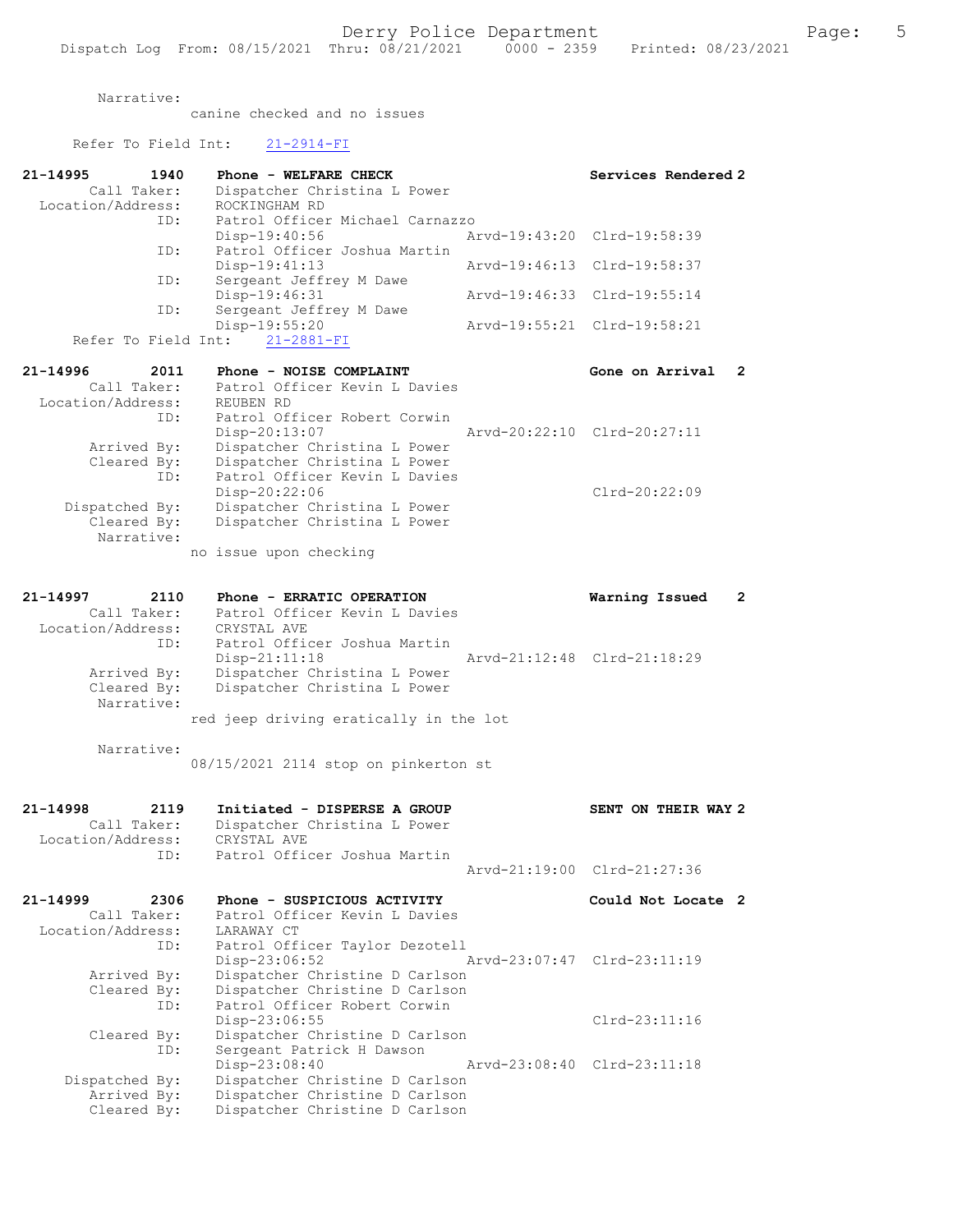Dispatch Log From: 08/15/2021 Thru: 08/21/2021 0000 - 2359 Printed: 08/23/2021 21-15000 2315 Initiated - PED CHECK SENT ON THEIR WAY 2 Call Taker: Dispatcher Christine D Carlson Location/Address: CRYSTAL AVE ID: Patrol Officer Melissa M Houde Arvd-23:15:00 Clrd-23:18:18 21-15001 2318 Initiated - MV CHECK SENT ON THEIR WAY 1 Call Taker: Dispatcher Christine D Carlson Location/Address: ROLLINS ST ID: Sergeant Patrick H Dawson Arvd-23:18:00 Clrd-23:24:51 ID: Patrol Officer Melissa M Houde<br>Disp-23:24:07 Mrvd-23:24:09 Clrd-23:24:48 Disp-23:24:07<br>ID: Patrol Officer Taylor Dezote Patrol Officer Taylor Dezotell Disp-23:24:10 Arvd-23:24:11 Clrd-23:24:50 Refer To Field Int: 21-2892-FI 21-15002 2329 Initiated - MV STOP Warning Issued 3 Call Taker: Dispatcher Christine D Carlson Location/Address: KENDALL POND RD ID: Patrol Officer Melissa M Houde Arvd-23:29:00 Clrd-23:33:19 Refer To Citation: 21-3690-CN 21-15003 2336 Initiated - PROPERTY CHECK Services Rendered 2 Call Taker: Dispatcher Christine D Carlson Location/Address: PIERCE AVE ID: Patrol Officer Melissa M Houde Arvd-23:36:00 Clrd-23:36:34 21-15004 2341 Initiated - PROPERTY CHECK Services Rendered 2 Call Taker: Dispatcher Christine D Carlson Location/Address: HUMPHREY RD ID: Patrol Officer Brendan S Holden Arvd-23:41:00 Clrd-23:41:18 21-15005 2343 Initiated - MV STOP Warning Issued 3 Call Taker: Dispatcher Christine D Carlson Location/Address: S MAIN ST + FAIRWAY DR ID: Sergeant Patrick H Dawson Arvd-23:43:00 Clrd-23:46:59<br>21-3691-CN Refer To Citation: 21-15006 2343 Initiated - MV STOP Warning Issued 3 Call Taker: Dispatcher Christine D Carlson Location/Address: CRYSTAL AVE ID: Patrol Officer Melissa M Houde Arvd-23:43:00 Clrd-23:48:41 Refer To Citation: 21-3692-CN 21-15007 2344 Initiated - PROPERTY CHECK Services Rendered 2 Call Taker: Dispatcher Christine D Carlson Location/Address: MANCHESTER RD ID: Patrol Officer Taylor Dezotell Arvd-23:44:00 Clrd-23:47:14 Refer To Field Int: 21-2894-FI 21-15008 2352 Initiated - MV STOP Warning Issued 3 Call Taker: Dispatcher Christine D Carlson Location/Address: HAMPSTEAD RD ID: Patrol Officer Brendan S Holden Arvd-23:52:00 Clrd-23:58:27 Refer To Citation: 21-3693-CN For Date: 08/16/2021 - Monday

21-15009 0010 Initiated - MV STOP Warning Issued 3 Call Taker: Dispatcher Christine D Carlson Location/Address: W BROADWAY + GRIFFIN ST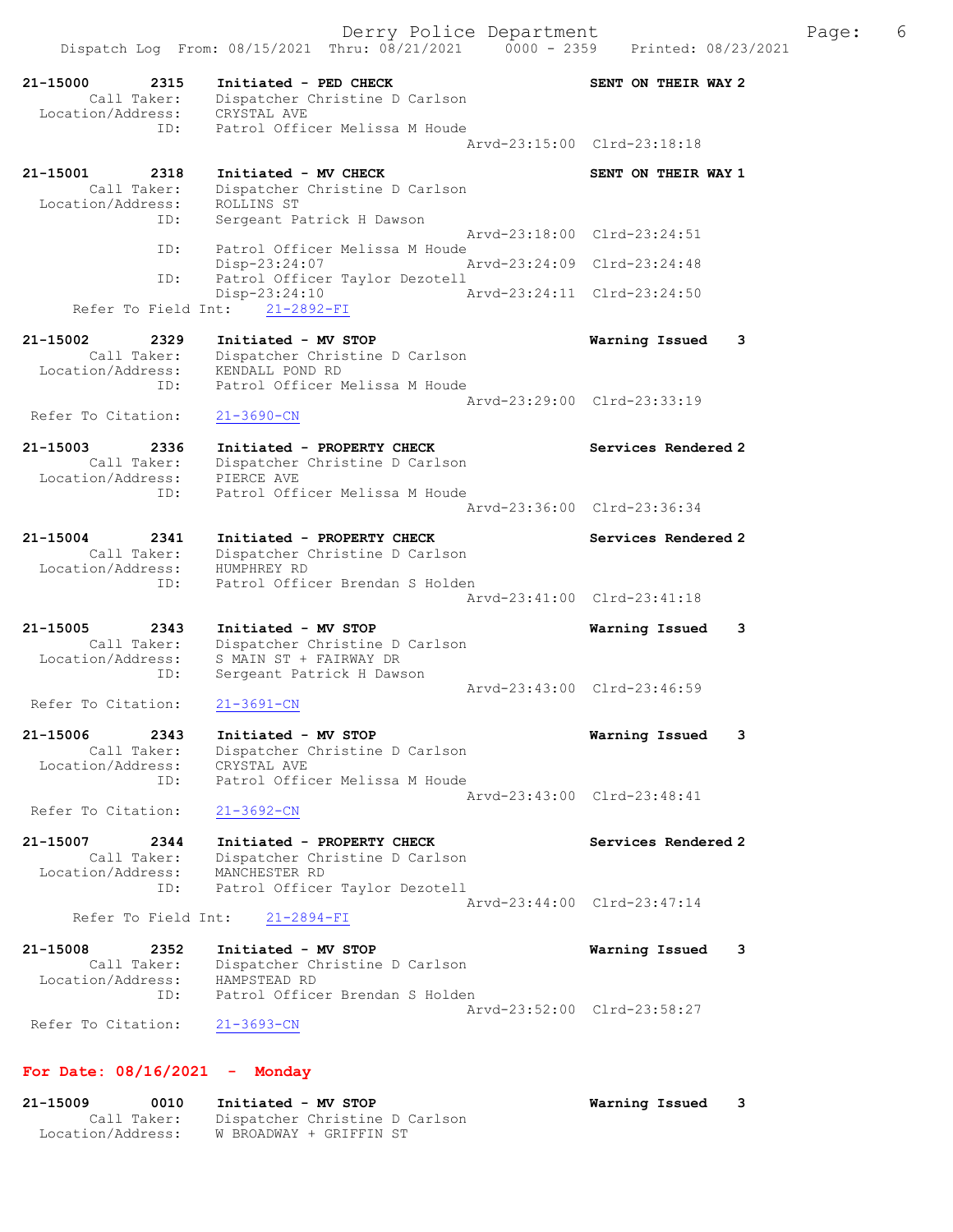|                                                      | Derry Police Department<br>Dispatch Log From: 08/15/2021 Thru: 08/21/2021 0000 - 2359           | Printed: 08/23/2021         | 7<br>Page: |
|------------------------------------------------------|-------------------------------------------------------------------------------------------------|-----------------------------|------------|
| ID:                                                  | Patrol Officer Melissa M Houde                                                                  |                             |            |
|                                                      |                                                                                                 | Arvd-00:10:00 Clrd-00:14:49 |            |
| Refer To Citation:                                   | $21 - 3694 - CN$                                                                                |                             |            |
| 21-15010<br>0029                                     | Initiated - MV STOP                                                                             | 3<br>Warning Issued         |            |
| Call Taker:<br>Location/Address:<br>ID:              | Dispatcher Christine D Carlson<br>E BROADWAY + MT PLEASANT ST<br>Patrol Officer Melissa M Houde | Aryd-00:29:00 Clrd-00:35:56 |            |
| Refer To Citation:                                   | $21 - 3695 - CN$                                                                                |                             |            |
| 21-15011<br>0058<br>Call Taker:<br>Location/Address: | Initiated - PROPERTY CHECK<br>Dispatcher Christine D Carlson<br>TSIENNETO RD                    | Services Rendered 2         |            |
| ID:                                                  | Patrol Officer Taylor Dezotell                                                                  | Arvd-00:58:00 Clrd-00:58:20 |            |
|                                                      |                                                                                                 |                             |            |
| 21-15012<br>0101<br>Call Taker:                      | Initiated - MV STOP<br>Dispatcher Christine D Carlson                                           | 3<br>Warning Issued         |            |
| Location/Address:                                    | ISLAND POND RD                                                                                  |                             |            |
| ID:                                                  | Patrol Officer Brendan S Holden                                                                 | Arvd-01:01:00 Clrd-01:34:40 |            |
| ID:                                                  | Patrol Officer Melissa M Houde<br>$Disp-01:11:14$                                               | Arvd-01:18:38 Clrd-01:34:38 |            |
| ID:                                                  | Sergeant Patrick H Dawson                                                                       |                             |            |
| Refer To Citation:                                   | $Disp-01:20:26$<br>$21 - 3697 - CN$                                                             | Arvd-01:20:26 Clrd-01:34:35 |            |
| Narrative:                                           | 08/16/2021 0121 S7 advising checking sobriety                                                   |                             |            |
| Narrative:                                           | 08/16/2021 0127 Negative 19                                                                     |                             |            |
|                                                      |                                                                                                 |                             |            |
| 21-15013<br>0141<br>Call Taker:<br>Location/Address: | Initiated - MV STOP<br>Dispatcher Christine D Carlson<br>BIRCH ST                               | Warning Issued<br>3         |            |
| ID:                                                  | Patrol Officer Taylor Dezotell                                                                  | Arvd-01:41:00 Clrd-01:46:33 |            |
| Refer To Citation:                                   | $21 - 3696 - CN$                                                                                |                             |            |
| 0216<br>21-15014<br>Call Taker:<br>Location/Address: | Radio - SUSPICIOUS ACTIVITY<br>Dispatcher Christine D Carlson<br>KENDALL POND RD                | Services Rendered 2         |            |
| ID:                                                  | Patrol Officer Melissa M Houde<br>$Disp-02:16:59$                                               | Arvd-02:19:12 Clrd-02:24:08 |            |
| ID:                                                  | Patrol Officer Brendan S Holden<br>$Disp-02:17:00$                                              | Arvd-02:20:11 Clrd-02:24:10 |            |
| 21-15015<br>0606                                     | Phone - MEDICAL EMERGENCY                                                                       | Transported to Hospital     | 1          |
| Call Taker:<br>Location/Address:<br>ID:              | Dispatcher Christine D Carlson<br>LENOX RD<br>Patrol Officer Melissa M Houde                    |                             |            |
|                                                      | Disp-06:06:49                                                                                   | Arvd-06:09:12 Clrd-06:16:20 |            |
| ID:                                                  | Patrol Officer Taylor Dezotell<br>Disp-06:06:50                                                 | Arvd-06:09:11 Clrd-06:16:22 |            |
| ID:                                                  | Sergeant Patrick H Dawson<br>$Disp-06:07:12$                                                    | Arvd-06:08:22 Clrd-06:16:16 |            |
| Refer To Field Int:                                  | $21 - 2895 - FI$                                                                                |                             |            |
| 21-15016<br>0706                                     | Initiated - MV STOP                                                                             | Warning Issued<br>3         |            |
| Call Taker:<br>Location/Address:                     | Dispatcher Jonathon S Pickering<br>S MAIN ST                                                    |                             |            |
| ID:                                                  | Patrol Officer Melissa M Houde                                                                  |                             |            |
| Refer To Citation:                                   | $21 - 3698 - CN$                                                                                | Arvd-07:06:00 Clrd-07:06:42 |            |

Call Taker: Dispatcher Jonathon S Pickering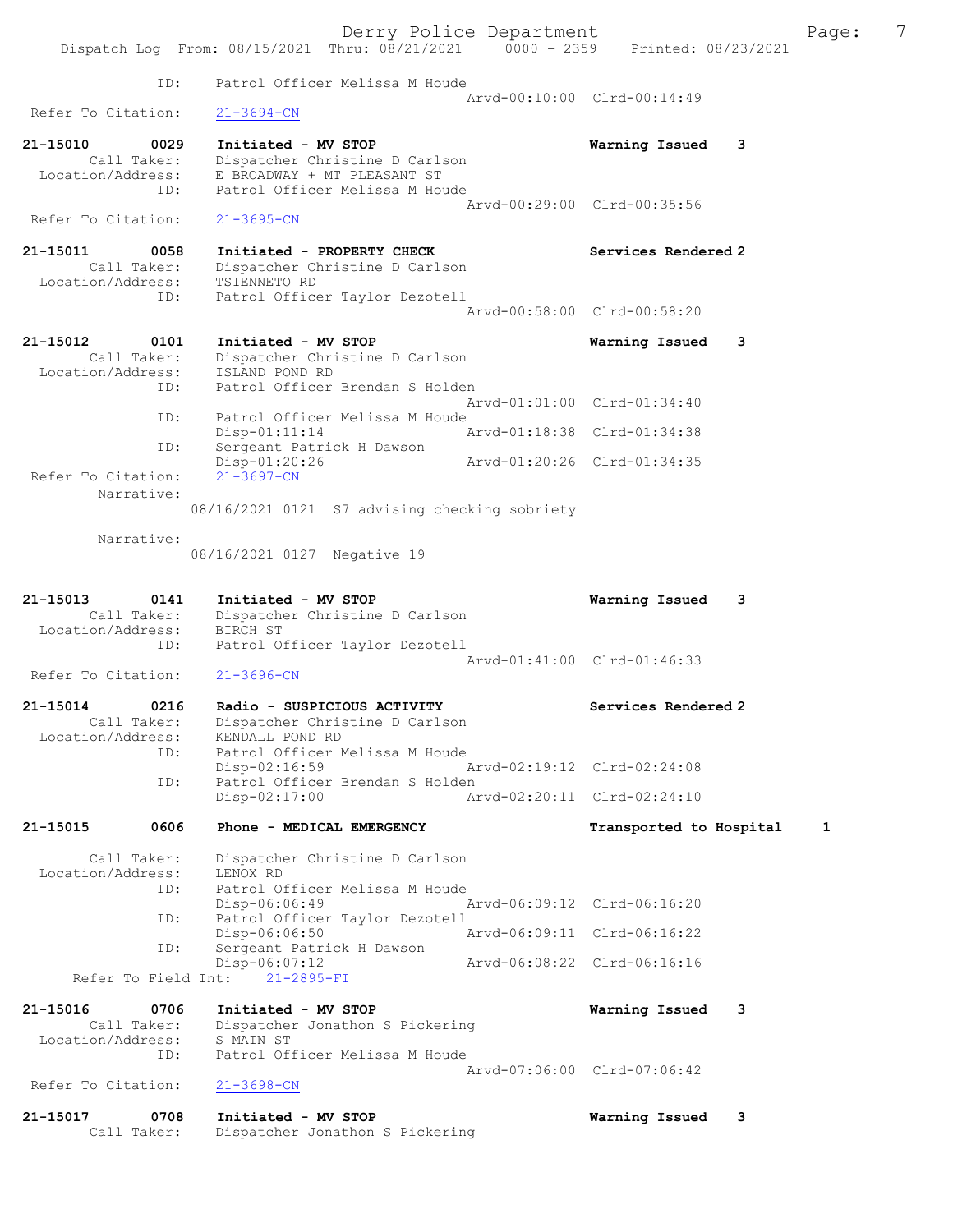Derry Police Department The Rage: 8 Dispatch Log From: 08/15/2021 Thru: 08/21/2021 0000 - 2359 Printed: 08/23/2021 Location/Address: S MAIN ST + HUMPHREY RD ID: Patrol Officer Melissa M Houde Arvd-07:08:00 Clrd-07:13:30<br>21-3699-CN Refer To Citation: 21-15018 0712 Initiated - MV STOP Warning Issued 3 Call Taker: Dispatcher Jonathon S Pickering Location/Address: CHESTER RD + ENGLISH RANGE RD ID: Patrol Officer James M McClafferty Arvd-07:12:00 Clrd-07:15:52 ID: Patrol Officer Charles L Doherty Disp-07:13:29 Clrd-07:14:19<br>21-3700-CN Refer To Citation: 21-15019 0727 Initiated - MV STOP Warning Issued 3 Call Taker: Dispatcher Jonathon S Pickering Location/Address: KENDALL POND RD ID: Patrol Officer Melissa M Houde Arvd-07:27:00 Clrd-07:32:28 Refer To Citation: 21-3701-CN 21-15020 0735 Initiated - MV STOP Warning Issued 3 Call Taker: Dispatcher Jonathon S Pickering Location/Address: WINDHAM RD + WILLOW ST ID: Patrol Officer Melissa M Houde Arvd-07:35:00 Clrd-07:39:41<br>21-3702-CN Refer To Citation: 21-15021 0743 Initiated - MV STOP Warning Issued 3 Call Taker: Sergeant Jared Knox Location/Address: ROCKINGHAM RD ID: Patrol Officer Melissa M Houde Arvd-07:43:00 Clrd-07:47:40 Cleared By: Dispatcher Jonathon S Pickering Refer To Citation: 21-3703-CN 21-15022 0744 Phone - UNWANTED SUBJECT Could Not Locate 2 Call Taker: Dispatcher Jonathon S Pickering Location/Address: [DY 429] TSIENNETO RD ID: Patrol Officer Charles L Doherty Disp-07:44:54 Arvd-07:46:52 Clrd-08:07:44<br>ID: Patrol Officer James M McClafferty Patrol Officer James M McClafferty Disp-07:44:57 Arvd-07:48:59 Clrd-08:07:45 21-15023 0749 Phone - DEPARTMENT INFO Services Rendered 3 Call Taker: Dispatcher Jonathon S Pickering Location/Address: HUNTER DR ID: Patrol Officer Awess Abdulkadir<br>Disp-07:57:57 Disp-07:57:57 Arvd-08:07:35 Clrd-08:13:15 Narrative: 08/16/2021 0750 reported stop sign missing Narrative: 08/16/2021 0813 officer checked, stop sign still in place, no issues found 21-15024 0750 Initiated - FOLLOW-UP Cleared 2 Call Taker: Dispatcher Jonathon S Pickering Location/Address: [DY 260] FOLSOM RD ID: Patrol Officer Awess Abdulkadir Arvd-07:50:00 Clrd-07:53:08 Cleared By: Sergeant Jared Knox 21-15026 0752 Phone - ROAD HAZARD Could Not Locate 2 Call Taker: Sergeant Jared Knox<br>Location/Address: TSIENNETO RD + SUNVI ess: TSIENNETO RD + SUNVIEW DR<br>ID: Patrol Officer Awess Abdul Patrol Officer Awess Abdulkadir Disp-07:55:19 Arvd-07:57:50 Clrd-07:57:50<br>Arrived By: Dispatcher Jonathon S Pickering Dispatcher Jonathon S Pickering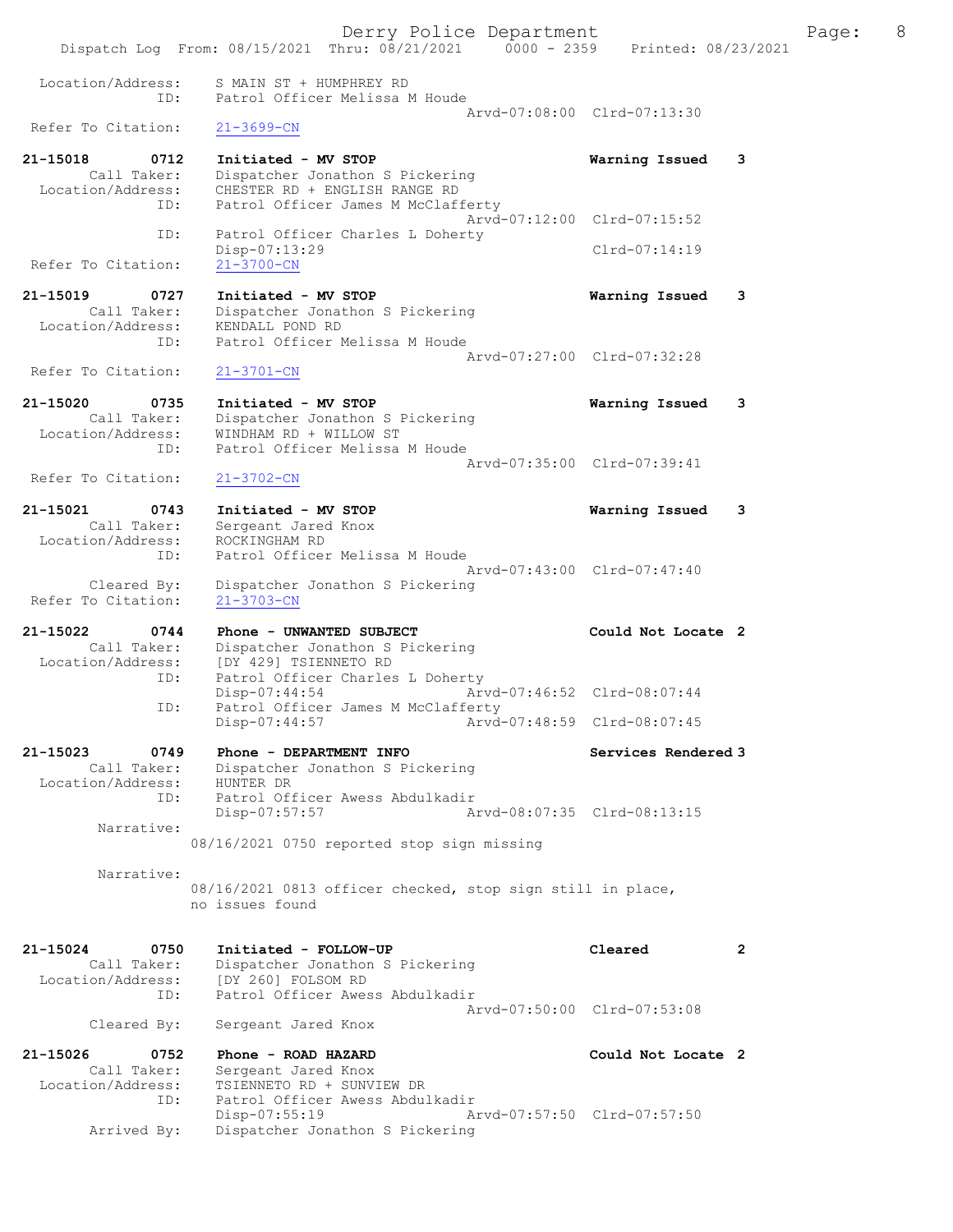Derry Police Department Fage: 9 Dispatch Log From: 08/15/2021 Thru: 08/21/2021 0000 - 2359 Printed: 08/23/2021 Cleared By: Dispatcher Jonathon S Pickering 21-15025 0754 Initiated - MV STOP Warning Issued 3 Call Taker: Dispatcher Jonathon S Pickering Location/Address: SOUTH AVE ID: Patrol Officer Melissa M Houde Arvd-07:54:00 Clrd-07:57:45 Refer To Citation: 21-3704-CN 21-15027 0815 Initiated - MV STOP Warning Issued 3 Call Taker: Dispatcher Jonathon S Pickering Location/Address: WINDHAM RD + TYLER RD ID: Patrol Officer Melissa M Houde Arvd-08:15:00 Clrd-08:22:49 21-15028 0816 Phone - UNWANTED SUBJECT SENT ON THEIR WAY 2 Call Taker: Dispatcher Jonathon S Pickering Location/Address: [DY 429] TSIENNETO RD ID: Patrol Officer Charles L Doherty Disp-08:17:03 Arvd-08:17:04 Clrd-08:48:45 ID: Patrol Officer James M McClafferty Disp-08:17:07 Arvd-08:17:08 Clrd-08:45:26 Narrative: 08/16/2021 0816 off with subject from call #15022 21-15029 0820 Phone - VIN CHECK Services Rendered 3 Call Taker: Dispatcher Jonathon S Pickering Location/Address: N SHORE (BL) RD ID: Patrol Officer Awess Abdulkadir<br>Disp-08:44:48 Ar Disp-08:44:48 Arvd-08:54:45 Clrd-09:01:44 21-15030 0822 Initiated - MV STOP Summons Issued 3 Call Taker: Dispatcher Jonathon S Pickering Location/Address: W BROADWAY ID: Patrol Officer Melissa M Houde Arvd-08:22:00 Clrd-08:28:44<br>21-816-006027 Refer To Citation: 21-15031 0839 Initiated - MV STOP Warning Issued 3 Call Taker: Dispatcher Jonathon S Pickering Location/Address: WINDHAM RD ID: Patrol Officer Melissa M Houde Arvd-08:39:00 Clrd-08:43:41 Refer To Citation: 21-3705-CN 21-15032 0843 Phone - PROWLING Report Taken 2 Call Taker: Dispatcher Jonathon S Pickering Location/Address: SILVESTRI CIR ID: Patrol Officer James M McClafferty<br>Disp-08:45:29 Arvd- Disp-08:45:29 Arvd-08:54:50 Clrd-09:21:29 Refer To Incident: 21-1436-OF 21-15033 0847 Initiated - MV STOP Warning Issued 3 Call Taker: Dispatcher Jonathon S Pickering Location/Address: ROCKINGHAM RD + WINTER HILL RD ID: Patrol Officer Melissa M Houde Arvd-08:47:00 Clrd-08:51:50<br>
21-3706-CN Refer To Citation: 21-15034 0905 Phone - MV ACCIDENT Report Taken 1 Call Taker: Dispatcher Jonathon S Pickering Location/Address: CRYSTAL AVE ID: Patrol Officer Nicholas M Granville Disp-09:05:30 Arvd-09:07:33 Clrd-09:33:06 ID: Captain George R Feole Disp-09:06:00 Arvd-09:06:02 Clrd-09:33:10 Refer To Citation: 21-3709-CN Narrative: 08/16/2021 1015 Feole v Turnbull - full report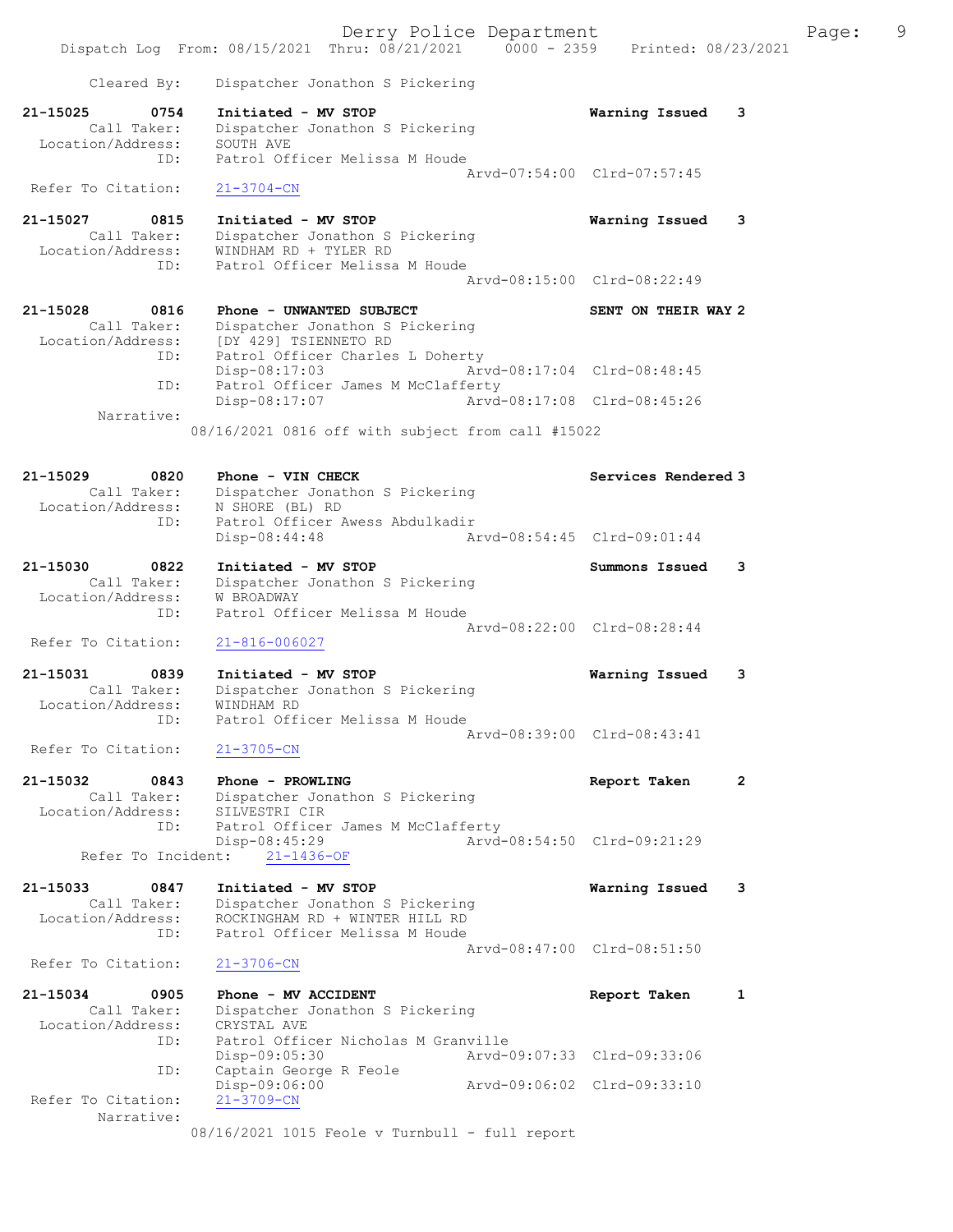Refer To Accident: 21-392-AC

- 21-15035 0911 Initiated MV STOP Warning Issued 3 Call Taker: Dispatcher Jonathon S Pickering Location/Address: WINDHAM RD ID: Patrol Officer Melissa M Houde Arvd-09:11:00 Clrd-09:15:27 Refer To Citation: 21-3707-CN
- 21-15036 0917 Phone SUSPICIOUS ACTIVITY ADVICE GIVEN 2 Call Taker: Dispatcher Jonathon S Pickering Location/Address: KENDALL POND RD ID: Patrol Officer Timothy J Underhill<br>Disp-09:18:48 Arvd Disp-09:18:48 Arvd-09:20:38 Clrd-09:37:35 Cleared By: Sergeant Jared Knox ID: Patrol Officer Awess Abdulkadir Disp-09:18:51 Arvd-09:21:05 Cleared By: Sergeant Jared Knox Arvd-09:21:05 Clrd-09:37:32 Sergeant Jared Knox Narrative: 08/16/2021 0920 off with party on Kendall Pond by Pinehurst Dr

Refer To Field Int: 21-2896-FI

| 21-15037<br>0937<br>Call Taker:<br>Location/Address: | Phone - MV ACCIDENT<br>Dispatcher Jonathon S Pickering<br>LANE RD                                                                                          | Report Taken   | $\mathbf{1}$         |
|------------------------------------------------------|------------------------------------------------------------------------------------------------------------------------------------------------------------|----------------|----------------------|
| ID:                                                  | Patrol Officer Awess Abdulkadir<br>Disp-09:38:00<br>Arvd-09:41:44 Clrd-10:35:35                                                                            |                |                      |
| ID:<br>Refer To Citation:                            | Patrol Officer James M McClafferty<br>Arvd-09:41:45 Clrd-10:35:41<br>Disp-09:38:02<br>$21 - 3763 - CN$                                                     |                |                      |
| Narrative:                                           | 08/16/2021 0942 road closed, MV rollover, DFD on scene                                                                                                     |                |                      |
| Narrative:                                           | 08/16/2021 0948 owner requesting Recovery Solutions for NH<br>2595772, notified and responding                                                             |                |                      |
| Narrative:                                           | 08/16/2021 1012 Recovery Solutions on scene                                                                                                                |                |                      |
| Narrative:                                           | 08/16/2021 1042 101 transporting dog to the pound                                                                                                          |                |                      |
| Narrative:                                           | 08/16/2021 1050 message left for All 4 Paws                                                                                                                |                |                      |
| Narrative:                                           | 08/16/2021 1150 Belinski v roadside - full report                                                                                                          |                |                      |
| Refer To Accident:                                   | $21 - 393 - AC$                                                                                                                                            |                |                      |
| 21-15038<br>0952<br>Call Taker:<br>Location/Address: | Phone - WARRANT ARREST<br>Dispatcher Jonathon S Pickering<br>[DY 2] MUNICIPAL DR                                                                           | Arrest(s) Made | $\mathbf{2}^{\circ}$ |
| ID:                                                  | Patrol Officer Timothy J Underhill<br>Disp-09:57:21<br>Arvd-09:57:22 Clrd-10:43:43                                                                         |                |                      |
| ID:<br>Narrative:                                    | Patrol Officer Timothy J Underhill<br>Disp-10:49:39<br>Arvd-10:49:40 Clrd-11:08:57                                                                         |                |                      |
|                                                      | 08/16/2021 1006 Subject turning herself in on a warrant                                                                                                    |                |                      |
| Narrative:                                           | 08/16/2021 1006 Subject Info:<br>Samantha Robichaud<br>5 Laraway Ct #1b<br>Derry, NH DOB:10/30/92<br>Arrested on a warrant for Criminal Threatening (2cts) |                |                      |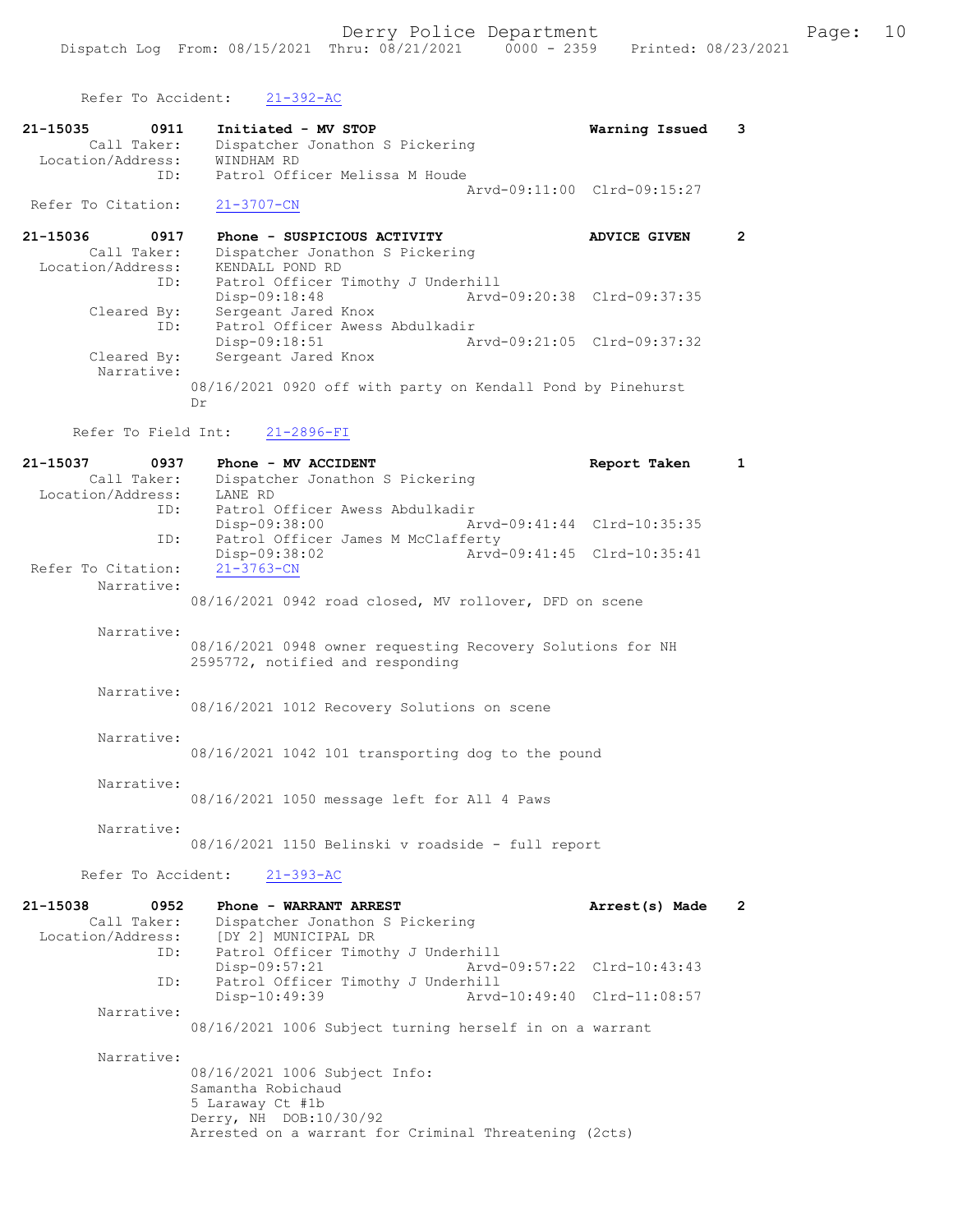|                                                                            | $50 + 1$ , $10 + 100$ $100 + 101$<br>Dispatch Log From: 08/15/2021 Thru: 08/21/2021   0000 - 2359   Printed: 08/23/2021                   |                             | - - -          |
|----------------------------------------------------------------------------|-------------------------------------------------------------------------------------------------------------------------------------------|-----------------------------|----------------|
| Narrative:                                                                 | 08/16/2021 1029 placed in cell #3                                                                                                         |                             |                |
|                                                                            |                                                                                                                                           |                             |                |
| Narrative:                                                                 | 08/16/2021 1103 released on PR bail, court date 12/16/21 per<br>BC Lefebvre                                                               |                             |                |
| Refer To Arrest:                                                           | $21 - 785 - AR$                                                                                                                           |                             |                |
| 21-15039<br>1031<br>Call Taker: Dispatcher<br>Location/Address: VALERIE LN | Phone - Loose Dog Complaint<br>Dispatcher Jonathon S Pickering                                                                            | Gone on Arrival 2           |                |
| ID:                                                                        | Patrol Officer Nicholas M Granville<br>Disp-10:32:01                                                                                      | Arvd-10:44:29 Clrd-10:44:29 |                |
| 21-15040<br>1041<br>.<br>Call Taker:                                       | Initiated - MV STOP<br>Dispatcher Jonathon S Pickering                                                                                    | Warning Issued              | 3              |
|                                                                            | Location/Address: BIRCH ST + E BROADWAY<br>Patrol Officer Melissa M Houde<br>ID:                                                          |                             |                |
|                                                                            |                                                                                                                                           | Arvd-10:41:00 Clrd-10:46:21 |                |
| Refer To Citation:                                                         | $21 - 3708 - CN$                                                                                                                          |                             |                |
| 21-15041<br>1043                                                           | Initiated - ASSIST CITIZEN<br>Dispatcher Jonathon S Pickering<br>Call Taker: Dispatcher Jonathon<br>Location/Address: [DY 2] MUNICIPAL DR | ADVICE GIVEN                | 3              |
| ID:                                                                        | Patrol Officer Timothy J Underhill                                                                                                        |                             |                |
| Refer To Field Int:                                                        | $21 - 2915 - FI$                                                                                                                          | Arvd-10:43:00 Clrd-10:44:16 |                |
| 21-15042                                                                   | 1044<br>Phone - ROAD HAZARD                                                                                                               | Gone on Arrival 2           |                |
| Call Taker:<br>Location/Address:                                           | Dispatcher Jonathon S Pickering<br>DREW RD                                                                                                |                             |                |
| ID:                                                                        | Patrol Officer James M McClafferty<br>Arvd-11:04:43 Clrd-11:08:37<br>Disp-10:54:34                                                        |                             |                |
| Narrative:                                                                 | 08/16/2021 1108 reported landscaping crew in road - GOA                                                                                   |                             |                |
| 21-15043                                                                   | Phone - FOUND/LOST PROPERTY<br>1045                                                                                                       | Cleared                     | 3              |
| Call Taker:                                                                | Dispatcher Jonathon S Pickering                                                                                                           |                             |                |
| ID:                                                                        | Location/Address: [DY 3203] ASHLEIGH DR<br>Patrol Officer Charles L Doherty                                                               |                             |                |
|                                                                            | Disp-10:46:35                                                                                                                             | Arvd-10:55:47 Clrd-11:16:37 |                |
| Narrative:                                                                 | 08/16/2021 1045 found needle                                                                                                              |                             |                |
| 21-15044<br>1140                                                           | Phone - ANIMAL COMPLAINT                                                                                                                  | Cleared                     | 1              |
| Call Taker:<br>Location/Address:                                           | Patrol Officer Casey J Noyes<br>BLUNT DR                                                                                                  |                             |                |
| ID:                                                                        | Patrol Officer Casey J Noyes<br>Disp-11:41:28                                                                                             | Arvd-11:41:31 Clrd-11:41:34 |                |
| Narrative:                                                                 | 08/16/2021 1148 warning issued for loose dog                                                                                              |                             |                |
| Refer To Field Int:                                                        | $21 - 2898 - FI$                                                                                                                          |                             |                |
| 21-15045<br>1232                                                           | Phone - FOLLOW-UP                                                                                                                         | Cleared                     | $\overline{2}$ |
| Call Taker:                                                                | Dispatcher Jonathon S Pickering                                                                                                           |                             |                |
| Location/Address:<br>ID:                                                   | FORDWAY ST<br>Patrol Officer Nicholas M Granville                                                                                         |                             |                |

21-15046 1237 Phone - DELIVER A MESSAGE Cleared 1 Call Taker: Dispatcher Jonathon S Pickering Location/Address: HAMPSTEAD RD ID: Patrol Officer Timothy J Underhill Disp-12:39:06 Arvd-12:48:13 Clrd-12:51:17

Disp-12:34:13 Arvd-12:34:35 Clrd-12:40:11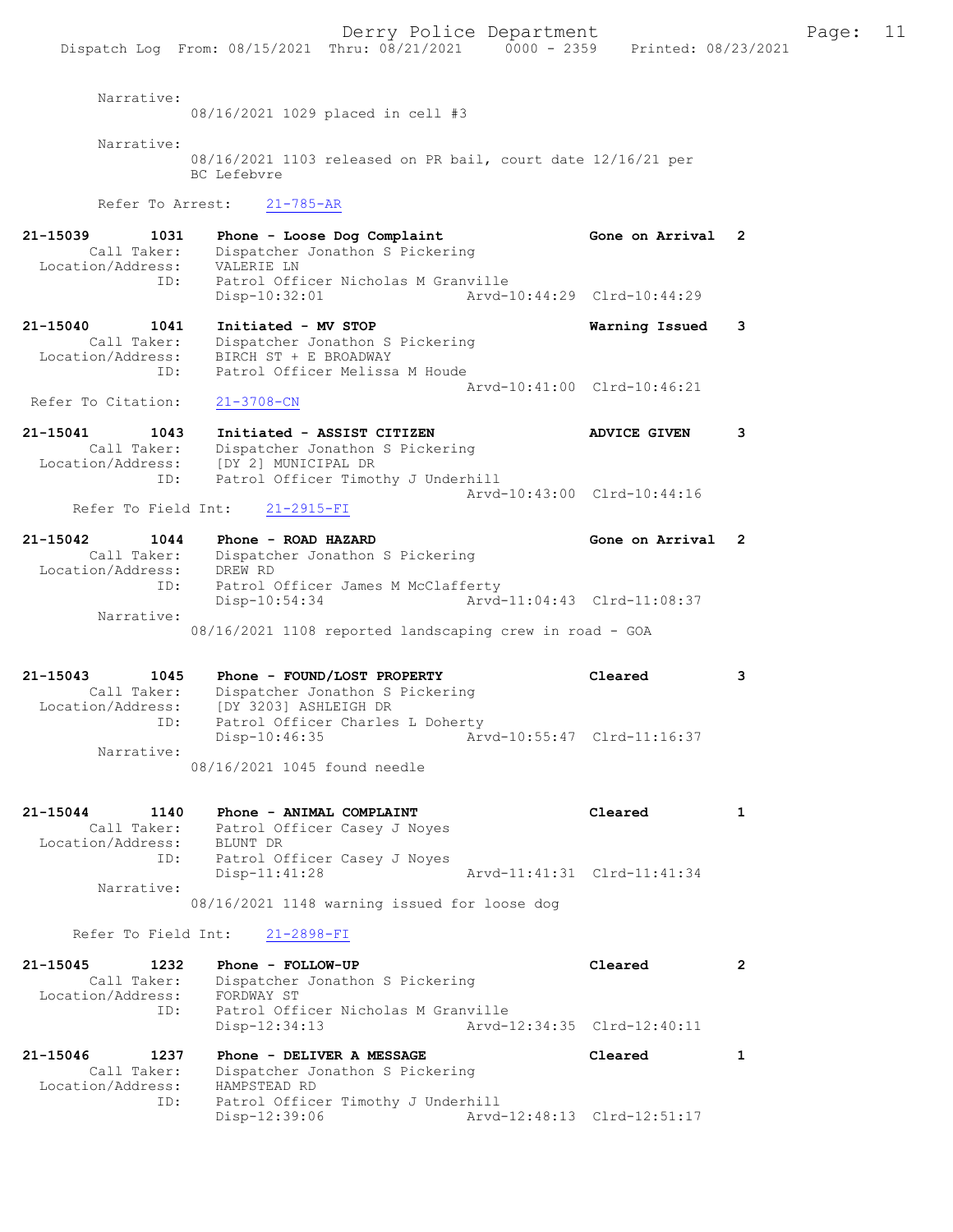| 21-15047<br>1309<br>Call Taker:  | Phone - ASSAULT                                              | Services Rendered 1                     |
|----------------------------------|--------------------------------------------------------------|-----------------------------------------|
| Location/Address:                | Dispatcher Jonathon S Pickering<br>MANNING ST                |                                         |
| ID:                              | Patrol Officer Nicholas M Granville<br>Disp-13:09:39         | Arvd-13:10:37 Clrd-14:16:12             |
| ID:                              | Patrol Officer Awess Abdulkadir<br>Disp-13:09:40             | Arvd-13:19:42 Clrd-13:28:45             |
| ID:                              | Patrol Officer Timothy J Underhill<br>Disp-13:09:41          | Arvd-13:10:38 Clrd-13:19:43             |
| ID:                              | Patrol Officer Awess Abdulkadir<br>Disp-13:31:03             | Arvd-13:31:04 Clrd-14:08:07             |
| ID:                              | Sergeant Jeffrey M Dawe<br>$Disp-13:31:08$                   | Arvd-13:31:09 Clrd-13:55:47             |
| Narrative:                       | 08/16/2021 1309 assault between juveniles                    |                                         |
| Narrative:                       | 08/16/2021 1312 off with victim                              |                                         |
| Narrative:                       | 08/16/2021 1403 309 transporting juvenile to E Broadway s/m: |                                         |
|                                  | 14263.4                                                      |                                         |
| Narrative:                       | 08/16/2021 1407 309 off on E Broadway e/m: 14263.8           |                                         |
|                                  | Refer To Incident: 21-1437-OF                                |                                         |
| 21-15048<br>1325                 | Phone - INVOL EMERGENCY ADMISSION                            | Transported to Hospital<br>$\mathbf{2}$ |
| Call Taker:                      | Dispatcher Jonathon S Pickering                              |                                         |
| Location/Address:                | DERRY WAY                                                    |                                         |
| ID:                              | Patrol Officer Timothy J Underhill<br>Disp-13:25:52          | Arvd-13:37:41 Clrd-14:03:04             |
| ID:                              | Patrol Officer James M McClafferty                           |                                         |
| Narrative:                       | Arvd-13:37:40 Clrd-14:03:06<br>Disp-13:25:55                 |                                         |
|                                  | 08/16/2021 1341 one in custody as an IEA                     |                                         |
| Narrative:                       | 08/16/2021 1343 724 transporting subject to PMC s/m: 28122.4 |                                         |
| Narrative:                       | 08/16/2021 1348 724 off at PMC e/m: 28124.3                  |                                         |
| $21 - 15049$<br>1355             | Initiated - MV STOP                                          | Warning Issued<br>3                     |
| Call Taker:<br>Location/Address: | Dispatcher Jonathon S Pickering<br>E BROADWAY + FENWAY ST    |                                         |
| ID:                              | Sergeant Jeffrey M Dawe                                      | Aryd-13:55:00 Clrd-14:05:10             |
| 21-15050<br>1404                 | Initiated - SUSPICIOUS ACTIVITY                              | <b>ADVICE GIVEN</b><br>2                |
| Call Taker:<br>Location/Address: | Dispatcher Jonathon S Pickering<br>HOOD RD                   |                                         |
| ID:<br>Refer To Field Int:       | Dispatcher Jonathon S Pickering                              | Arvd-14:04:00 Clrd-14:04:31             |
|                                  | $21 - 2899 - FI$                                             |                                         |
| 21-15051<br>1420                 | Initiated - FOLLOW-UP                                        | $\mathbf{2}$<br>No Action Required      |
| Call Taker:<br>Location/Address: | Dispatcher Jonathon S Pickering<br>ASH ST                    |                                         |
| ID:                              | Patrol Officer Nicholas M Granville                          | Arvd-14:20:00 Clrd-14:39:58             |
| 21-15052<br>1508                 | Phone - SUSPICIOUS ACTIVITY                                  | Gone on Arrival 2                       |
| Call Taker:<br>Location/Address: | Dispatcher Christina L Power<br>ISLAND POND RD               |                                         |
| ID:                              | Patrol Officer Blake A Martineau                             |                                         |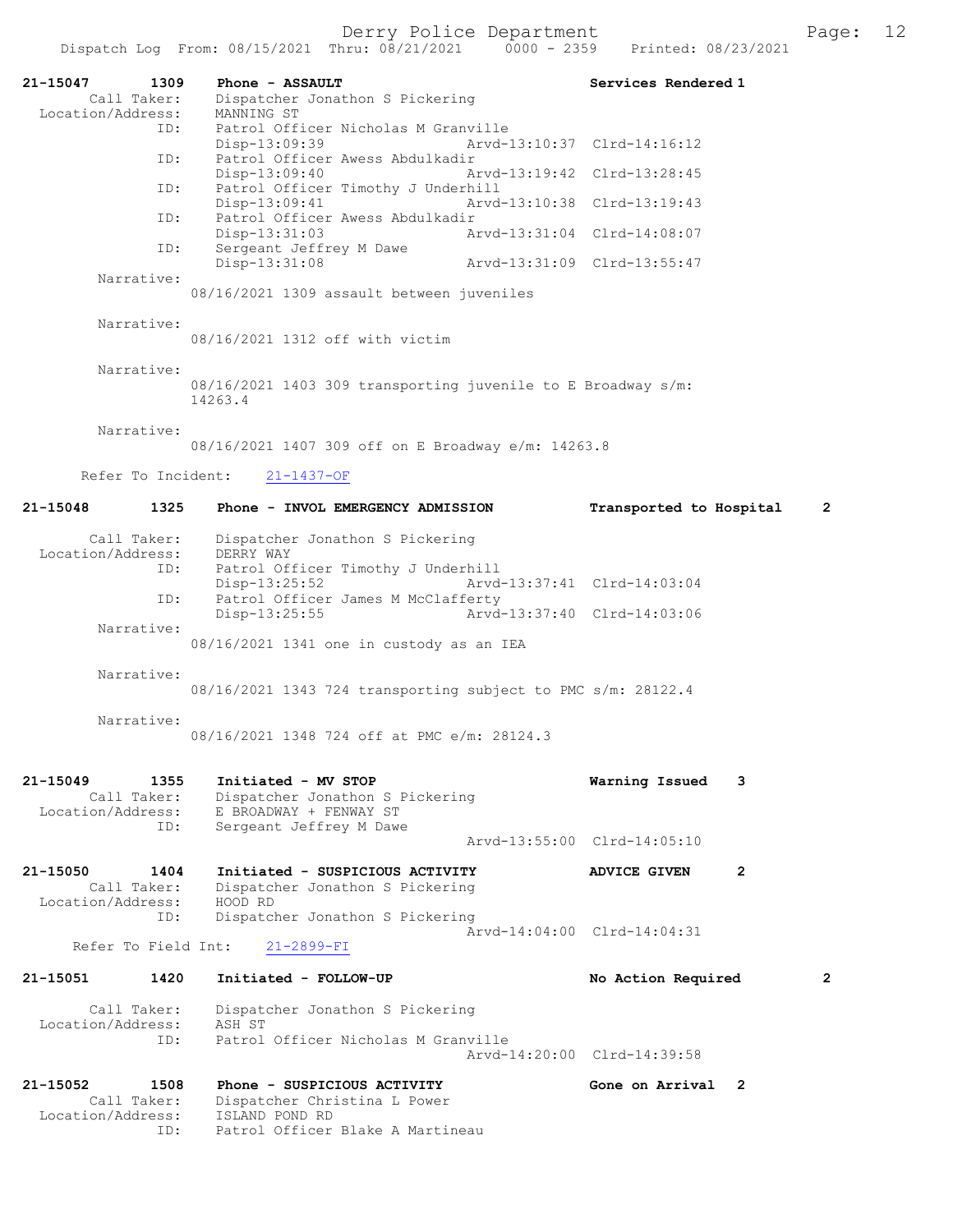Narrative:

male in a toyota in the pking lot.

| 21-15053 1520<br>Call Taker:<br>Location/Address: | Other - DELIVER A MESSAGE<br>Lieutenant Michael T Muncey<br>LINLEW DR             | Could Not Locate 1          |
|---------------------------------------------------|-----------------------------------------------------------------------------------|-----------------------------|
| Arrived By:                                       | ID: Patrol Officer Joshua Martin<br>Disp-15:28:26<br>Dispatcher Christina L Power | Arvd-15:33:22 Clrd-15:38:38 |
| Narrative:                                        | Cleared By: Dispatcher Christina L Power                                          |                             |
|                                                   | no one at home, note was left                                                     |                             |
|                                                   | 21-15054 1532 Walk-In - FINGERPRINTS                                              | Services Rendered 3         |
|                                                   | Call Taker: Patrol Officer Casey J Noyes                                          |                             |
|                                                   | Location/Address: [DY 2] MUNICIPAL DR<br>ID:<br>Patrol Officer Casey J Noyes      |                             |
|                                                   | Disp-15:33:24                                                                     | Arvd-15:33:27 Clrd-15:42:27 |
| 21-15055 1538                                     | Initiated - MV STOP                                                               | Warning Issued<br>-3        |
| Call Taker:                                       | Dispatcher Christina L Power                                                      |                             |
| Location/Address:                                 | BYPASS 28<br>ID: Patrol Officer Nathan S Lavoie                                   |                             |
|                                                   |                                                                                   | Arvd-15:38:00 Clrd-15:55:32 |
| Refer To Citation:                                | $21 - 3711 - CN$                                                                  |                             |
| 21-15056 1623                                     | Initiated - MV STOP                                                               | Warning Issued 3            |
| Call Taker:                                       | Dispatcher Christina L Power                                                      |                             |
| Location/Address: E DERRY RD                      | Patrol Officer Nathan S Lavoie<br>ID:                                             |                             |
|                                                   |                                                                                   | Arvd-16:23:00 Clrd-16:32:28 |
|                                                   |                                                                                   |                             |

Refer To Citation: 21-3712-CN

21-15057 1632 Phone - FOUND/LOST PROPERTY Report Taken 3 Call Taker: Dispatcher Christina L Power Location/Address: HILLSIDE AVE ID: Patrol Officer Michael Carnazzo Disp-16:34:20 Arvd-16:38:26 Clrd-16:47:05 Narrative:

one lost trailer plate

Refer To Incident: 21-1438-OF

| 21-15058          | 1639        | Initiated - ERRATIC OPERATION           | Gone on Arrival 2           |  |
|-------------------|-------------|-----------------------------------------|-----------------------------|--|
|                   | Call Taker: | Dispatcher Christina L Power            |                             |  |
| Location/Address: |             | E DERRY RD                              |                             |  |
|                   | ID:         | Patrol Officer Nathan S Lavoie          |                             |  |
|                   |             |                                         | Aryd-16:39:00 Clrd-16:44:16 |  |
|                   |             | Cleared By: Lieutenant Michael T Muncey |                             |  |
|                   | Narrative:  |                                         |                             |  |
|                   |             | blk kia                                 |                             |  |
|                   |             |                                         |                             |  |

| 21-15059          | 1644        | Walk-In - LARCENY /FORGERY/ FRAUD | Report Taken                |  |
|-------------------|-------------|-----------------------------------|-----------------------------|--|
|                   | Call Taker: | Dispatcher Christina L Power      |                             |  |
| Location/Address: |             | MUNICIPAL DR                      |                             |  |
|                   | ID:         | Patrol Officer Casey J Noyes      |                             |  |
|                   |             | Disp-16:45:24                     | Arvd-16:45:26 Clrd-17:00:06 |  |
|                   |             | Refer To Incident: 21-1439-OF     |                             |  |

| 21-15060          | 1700        | Initiated - FOLLOW-UP        | Cleared                     |  |
|-------------------|-------------|------------------------------|-----------------------------|--|
|                   | Call Taker: | Dispatcher Christina L Power |                             |  |
| Location/Address: |             | ASHLEIGH DR                  |                             |  |
|                   | TD:         | Patrol Officer Joshua Martin |                             |  |
|                   |             |                              | Arvd-17:00:00 Clrd-17:07:59 |  |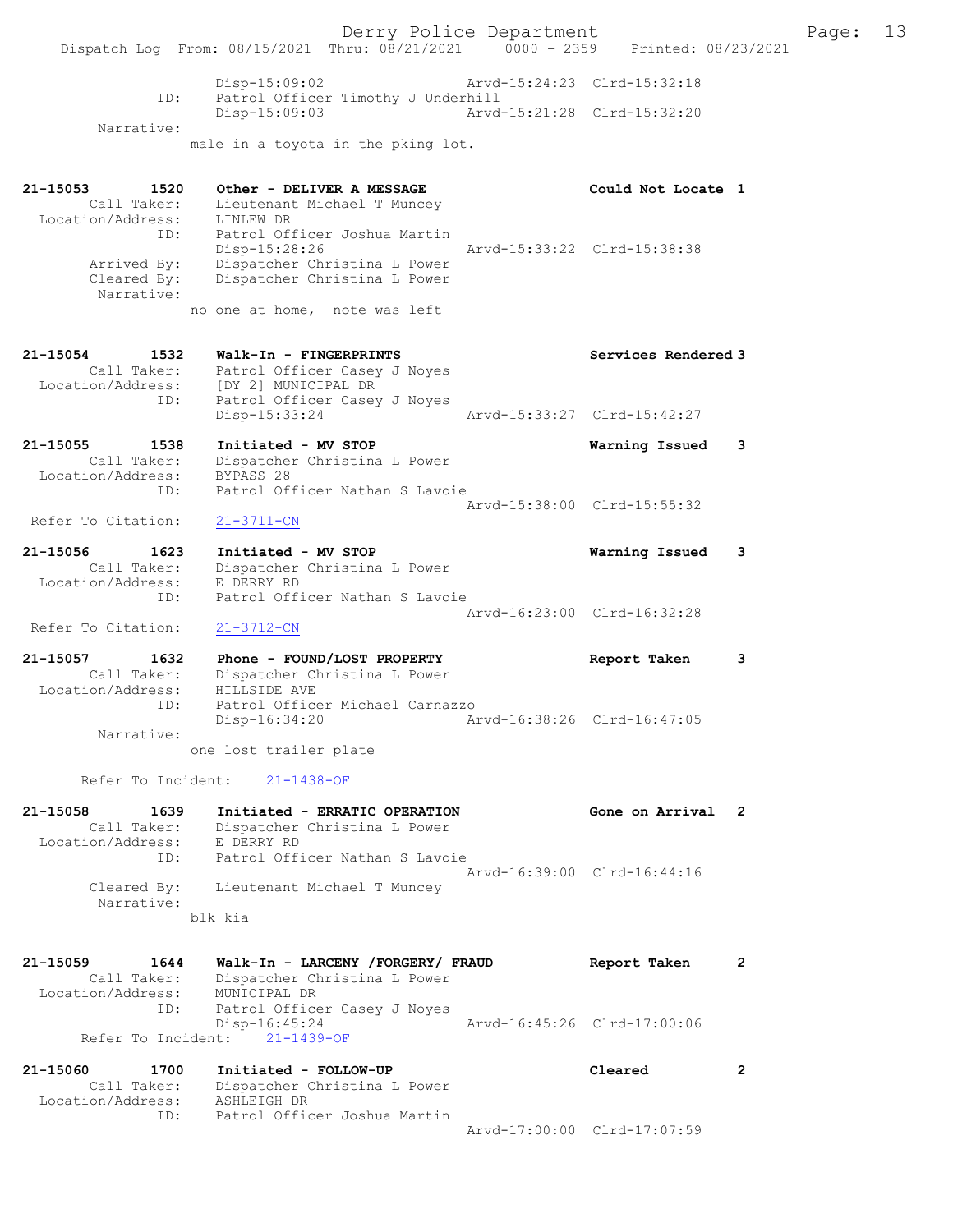## 21-15061 1707 Phone - MEDICAL EMERGENCY Transported to Hospital 1 Call Taker: Dispatcher Christina L Power Location/Address: LANE RD ID: Patrol Officer Blake A Martineau Disp-17:07:57 Arvd-17:10:15 Clrd-17:28:46 Narrative: transported to PMC via DFD Refer To Field Int: 21-2901-FI 21-15062 1722 Initiated - FOLLOW-UP Cleared 2 Call Taker: Dispatcher Christina L Power Location/Address: MUNICIPAL DR ID: Patrol Officer Nathan S Lavoie Arvd-17:22:00 Clrd-17:37:43 21-15063 1738 Initiated - MV STOP Warning Issued 3 Call Taker: Dispatcher Christina L Power Location/Address: CRYSTAL AVE ID: Patrol Officer Joshua Martin Arvd-17:38:00 Clrd-17:45:29 Refer To Citation: 21-3713-CN 21-15064 1741 Initiated - MV STOP Warning Issued 3 Call Taker: Dispatcher Christina L Power Location/Address: SUMMIT AVE ID: Patrol Officer Michael Carnazzo Arvd-17:41:00 Clrd-17:44:07<br>21-3714-CN Refer To Citation: 21-15065 1754 Phone - MV CHECK Report Taken 1 Call Taker: Dispatcher Christina L Power Location/Address: ASHLEIGH DR ID: Patrol Officer Joshua Martin Disp-17:54:21 Arvd-17:54:22 Clrd-18:55:10 Narrative: 08/16/2021 1824 next on the list requested, LBP assigned Narrative: 08/16/2021 1837 wrecker on scene Refer To Incident: 21-1440-OF 21-15066 1820 Initiated - MV STOP Warning Issued 3 Call Taker: Dispatcher Christina L Power Location/Address: MAPLE ST ID: Patrol Officer Michael Carnazzo Arvd-18:20:00 Clrd-18:48:30 Cleared By: Patrol Officer Kevin L Davies Refer To Citation: 21-3715-CN 21-15067 1830 Phone - SUSPICIOUS ACTIVITY Services Rendered 2 Call Taker: Lieutenant Michael T Muncey Location/Address: POND VIEW DR

 ID: Patrol Officer Nathan S Lavoie Disp-18:32:11 Arvd-18:38:22 Clrd-19:01:42 Arrived By: Dispatcher Christina L Power Cleared By: Dispatcher Christina L Power Narrative:

08/16/2021 1850 off on Bayberry ln

Narrative:

checked and no issues.

Refer To Field Int: 21-2913-FI

| 21-15068 | 1846        | Phone - OHRV COMPLAINT        | Gone on Arrival |  |
|----------|-------------|-------------------------------|-----------------|--|
|          | Call Taker: | Patrol Officer Kevin L Davies |                 |  |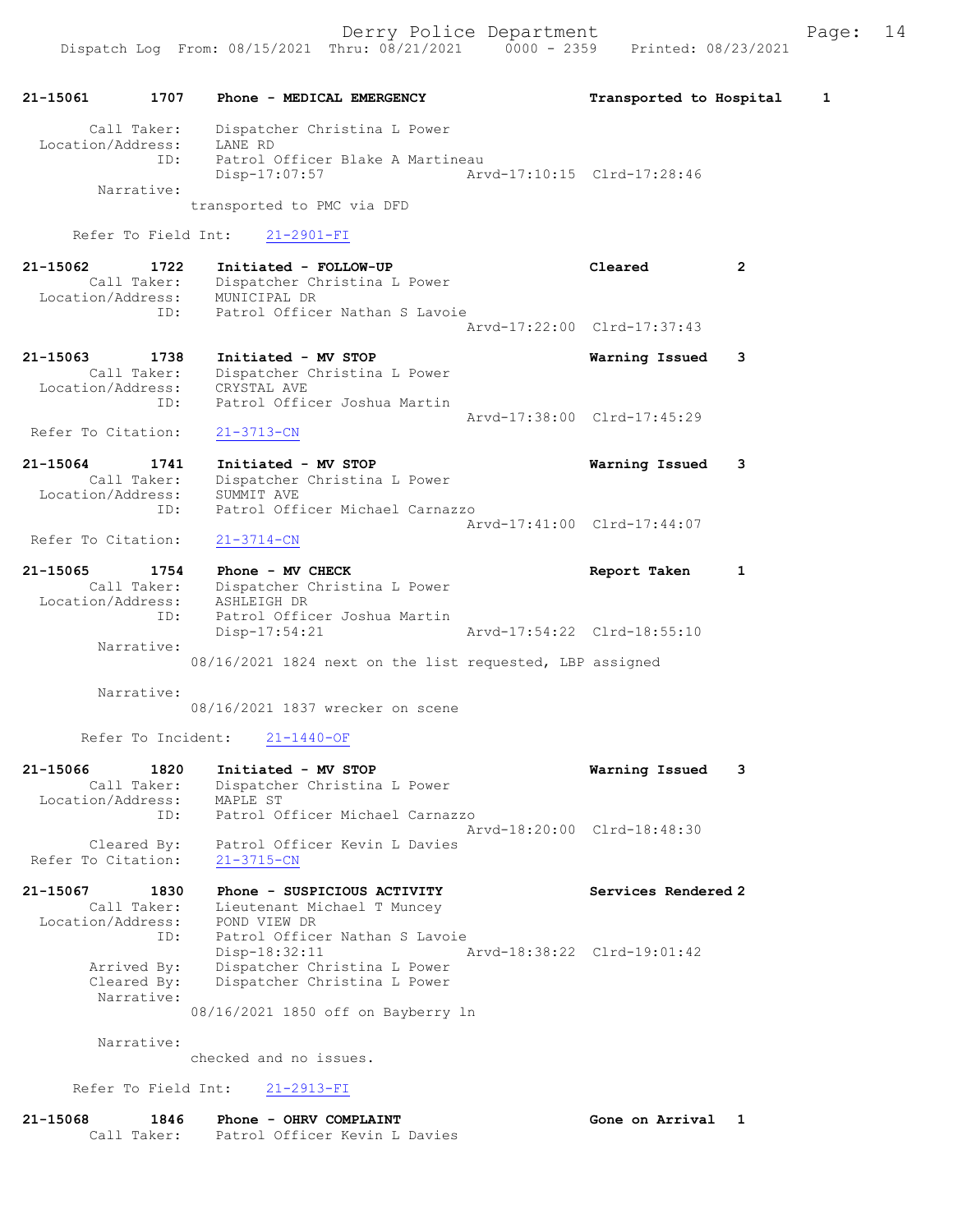Derry Police Department Fage: 15 Dispatch Log From: 08/15/2021 Thru: 08/21/2021 0000 - 2359 Printed: 08/23/2021 Location/Address: WARNER HILL RD ID: Patrol Officer Blake A Martineau Disp-18:47:53 Arvd-18:56:10 Clrd-19:01:22 Arrived By: Dispatcher Christina L Power Cleared By: Dispatcher Christina L Power 21-15069 1850 Initiated - MV STOP Warning Issued 3 Call Taker: Dispatcher Christina L Power Location/Address: BIRCH ST ID: Patrol Officer Michael Carnazzo Arvd-18:50:00 Clrd-18:55:03<br>21-3716-CN Refer To Citation: 21-15070 1917 Initiated - FOLLOW-UP Cleared 2 Call Taker: Dispatcher Christina L Power Location/Address: PARKLAND DR ID: Patrol Officer Joshua Martin Arvd-19:17:00 Clrd-19:38:01 Refer To Field Int: 21-2902-FI 21-15071 1929 Phone - ASSIST CITIZEN ANVICE GIVEN 3 Call Taker: Dispatcher Christina L Power Location/Address: KENDALL POND RD ID: Patrol Officer Kevin L Davies<br>Disp-19:30:34 Disp-19:30:34 Arvd-19:30:35 Clrd-19:30:51 Refer To Field Int: 21-2903-FI 21-15072 2032 Phone - SERVE RESTRAINING ORDER Served 2 Call Taker: Dispatcher Christina L Power Location/Address: PARKLAND DR ID: Patrol Officer Michael Carnazzo Disp-20:32:31 Arvd-20:32:35 Clrd-20:46:49 ID: Patrol Officer Robert Corwin<br>Disp-20:32:32 Disp-20:32:32 Arvd-20:32:34 Clrd-20:46:47 21-15073 2036 Phone - JUVENILE OFFENSES Services Rendered 2 Call Taker: Patrol Officer Kevin L Davies Location/Address: CHASES GROVE RD ID: Patrol Officer Blake A Martineau Disp-20:38:02 Arvd-20:51:08 Clrd-21:47:24 Arrived By: Dispatcher Christina L Power Cleared By: Dispatcher Christina L Power Refer To Field Int: 21-2904-FI 21-15074 2135 Phone - ERRATIC OPERATION Warning Issued 2 Call Taker: Dispatcher Christina L Power Location/Address: E DERRY RD ID: Patrol Officer Joshua Martin Disp-21:36:05 Arvd-21:38:32 Clrd-21:44:30 ID: Patrol Officer Robert Corwin Disp-21:36:34 Arvd-21:42:11 Clrd-21:44:28 Dispatched By: Patrol Officer Kevin L Davies Narrative: white eclipse Narrative: 08/16/2021 2138 mv stop on Hampstead Rd 21-15075 2325 Initiated - PAPER SERVICE Served 3 Call Taker: Dispatcher Jess W Arcand Location/Address: PARKLAND DR ID: Patrol Officer Brendan S Holden Arvd-23:25:00 Clrd-23:39:35 21-15076 2356 Initiated - PROPERTY CHECK Services Rendered 2 Call Taker: Dispatcher Jess W Arcand Location/Address: ROLLINS ST ID: Patrol Officer Melissa M Houde Arvd-23:56:00 Clrd-23:57:04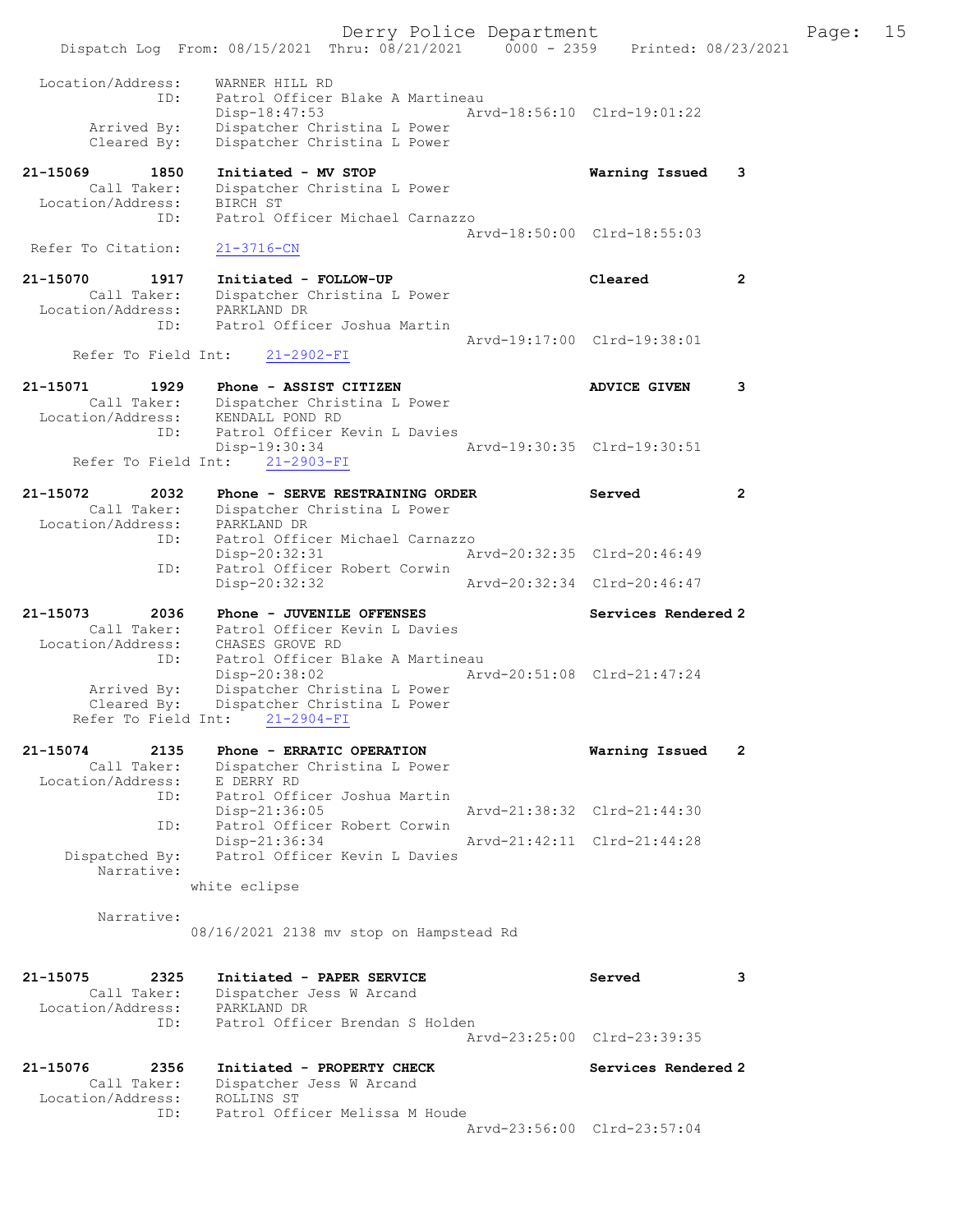## For Date: 08/17/2021 - Tuesday

| 21-15077<br>0004<br>Call Taker:<br>Location/Address:        | Initiated - MV CHECK<br>Dispatcher Jess W Arcand<br>ASHLEIGH DR                                   | Vehicle checked<br>1            |
|-------------------------------------------------------------|---------------------------------------------------------------------------------------------------|---------------------------------|
| ID:                                                         | Patrol Officer Melissa M Houde<br>Arvd-00:04:00 Clrd-00:06:46                                     |                                 |
| 21-15078<br>0006<br>Call Taker:<br>Location/Address:<br>ID: | Initiated - MV CHECK<br>Dispatcher Jess W Arcand<br>ASHLEIGH DR<br>Patrol Officer Melissa M Houde | Vehicle checked<br>1            |
| Refer To Field Int:                                         | Arvd-00:06:00 Clrd-00:07:37<br>$21 - 2968 - FI$                                                   |                                 |
| 21-15079<br>0011                                            | Initiated - MV CHECK                                                                              | Vehicle checked<br>$\mathbf{1}$ |
| Call Taker:<br>Location/Address:<br>ID:                     | Dispatcher Jess W Arcand<br>ASHLEIGH DR<br>Patrol Officer Melissa M Houde                         |                                 |
| ID:                                                         | Arvd-00:11:00 Clrd-00:17:22<br>Patrol Officer Collin Kennedy                                      |                                 |
| Refer To Field Int:                                         | Disp-00:13:24<br>Arvd-00:13:27 Clrd-00:17:19<br>$21 - 2967 - FI$                                  |                                 |
| 21-15080<br>0037<br>Call Taker:<br>Location/Address:        | Initiated - PROPERTY CHECK<br>Dispatcher Jess W Arcand<br>HUMPHREY RD                             | Services Rendered 2             |
| ID:                                                         | Patrol Officer Collin Kennedy<br>Arvd-00:37:00 Clrd-00:37:51                                      |                                 |
| 21-15081<br>0045<br>Call Taker:<br>Location/Address:        | Initiated - MV CHECK<br>Dispatcher Jess W Arcand<br>PARKLAND DR                                   | Vehicle checked<br>1            |
| ID:<br>Refer To Field Int:                                  | Patrol Officer Melissa M Houde<br>Arvd-00:45:00 Clrd-00:46:09<br>$21 - 2906 - FI$                 |                                 |
| 21-15082<br>0049<br>Call Taker:<br>Location/Address:<br>ID: | Initiated - MV CHECK<br>Dispatcher Jess W Arcand<br>CRYSTAL AVE<br>Patrol Officer Collin Kennedy  | Vehicle checked<br>1            |
|                                                             |                                                                                                   | Arvd-00:49:00 Clrd-00:52:47     |
| 21-15083<br>0117<br>Call Taker:<br>Location/Address:<br>ID: | Initiated - MV STOP<br>Dispatcher Jess W Arcand<br>CRYSTAL AVE<br>Patrol Officer Collin Kennedy   | Summons Issued<br>3             |
| ID:                                                         | Patrol Officer Melissa M Houde                                                                    | Arvd-01:17:00 Clrd-01:56:37     |
| Refer To Citation:<br>Narrative:                            | Disp-01:24:23<br>Aryd-01:24:24 Clrd-01:47:28<br>$21 - 3717 - CN$                                  |                                 |
|                                                             | 08/17/2021 0134 NEXT ON LIST BIRCH ST COLLISION NOTIFIED AND<br>RESPONDING                        |                                 |
| Narrative:                                                  | 08/17/2021 0144 WRECKER ON SCENE                                                                  |                                 |
| Refer To Summons:                                           | $21 - 787 - AR$                                                                                   |                                 |
| 21-15084<br>0226<br>Call Taker:<br>Location/Address:        | Initiated - PROPERTY CHECK<br>Dispatcher Jess W Arcand<br>TSIENNETO RD                            | Services Rendered 2             |
| ID:                                                         | Patrol Officer Collin Kennedy<br>Arvd-02:26:00 Clrd-02:26:27                                      |                                 |
| 21-15085<br>0232<br>Call Taker:                             | Initiated - PROPERTY CHECK<br>Dispatcher Jess W Arcand                                            | Services Rendered 2             |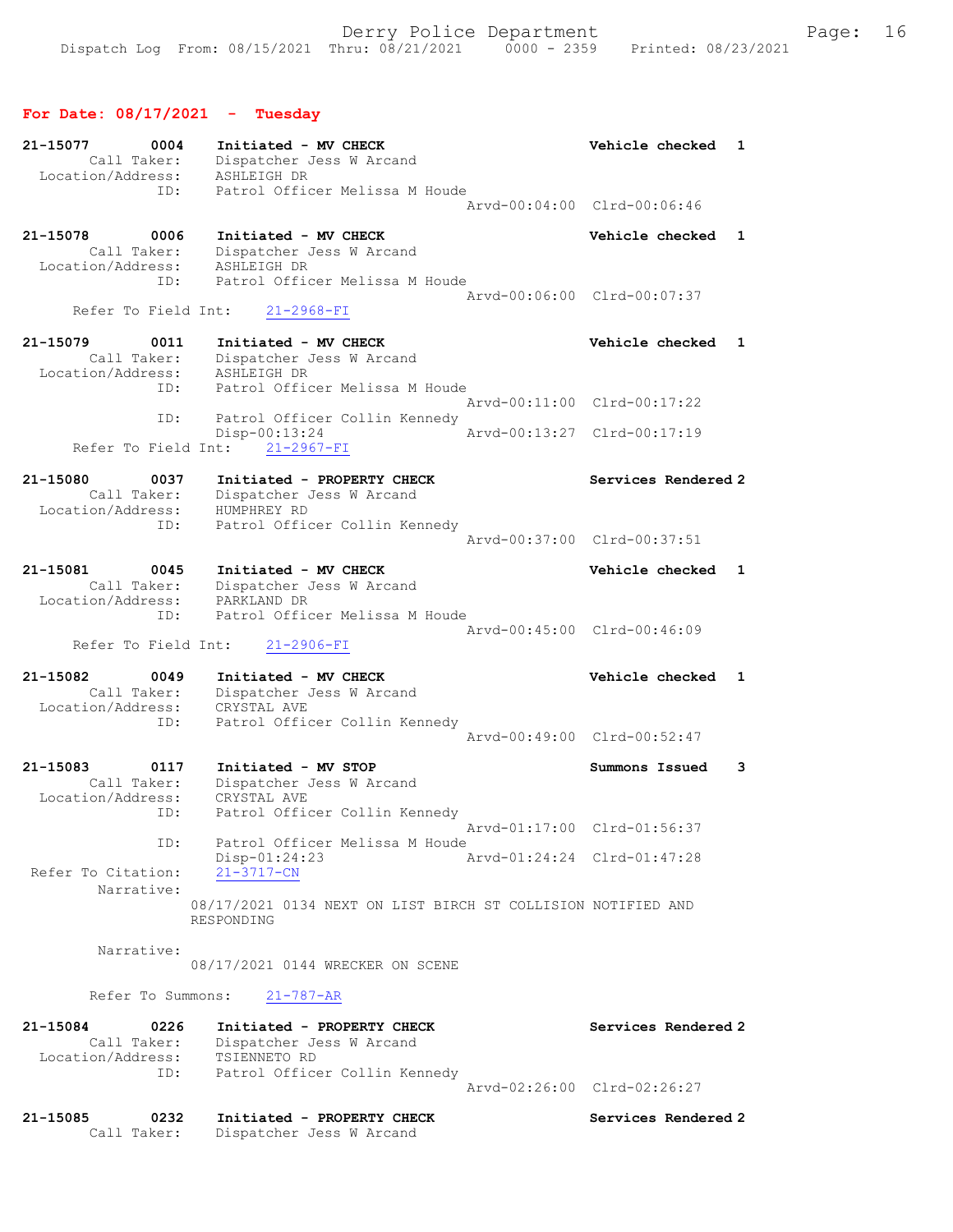Derry Police Department Fage: 17 Dispatch Log From: 08/15/2021 Thru: 08/21/2021 0000 - 2359 Printed: 08/23/2021 Location/Address: PIERCE AVE ID: Patrol Officer Brendan S Holden Arvd-02:32:00 Clrd-02:33:01 21-15086 0306 Initiated - MV STOP Warning Issued 3 Call Taker: Dispatcher Jess W Arcand Location/Address: FORDWAY ST + AIKEN ST ID: Patrol Officer Brendan S Holden Arvd-03:06:00 Clrd-03:12:28 Refer To Citation: 21-3718-CN 21-15087 0353 Initiated - MV CHECK Vehicle checked 1 Call Taker: Dispatcher Jess W Arcand Location/Address: HOOD RD ID: Patrol Officer Brendan S Holden Arvd-03:53:00 Clrd-03:56:19 21-15088 0356 Initiated - PROPERTY CHECK Services Rendered 2 Call Taker: Dispatcher Jess W Arcand Location/Address: HOOD RD ID: Patrol Officer Brendan S Holden Arvd-03:56:00 Clrd-04:04:24 21-15089 0706 Phone - MV ACCIDENT Report Taken 1 Call Taker: Dispatcher Jonathon S Pickering Location/Address: BIRCH ST + E BROADWAY ID: Patrol Officer Cody Johnson Disp-07:06:51 Arvd-07:06:53 Clrd-07:35:04 ID: Patrol Officer Awess Abdulkadir<br>Disp-07:06:52 Ar Disp-07:06:52 Arvd-07:06:53 Clrd-07:35:05 Narrative: 08/17/2021 0708 off with NH 4751874 and MA 8BX323 Narrative: 08/17/2021 0708 DFD on scene Narrative: 08/17/2021 0740 Zinnah vs Yankowky - full report Refer To Accident: 21-394-AC 21-15090 0810 Initiated - MV STOP Warning Issued 3 Call Taker: Dispatcher Jonathon S Pickering Location/Address: ROCKINGHAM RD ID: Patrol Officer Awess Abdulkadir Arvd-08:10:00 Clrd-08:23:56 Refer To Citation: 21-3719-CN 21-15091 0822 Phone - ERRATIC OPERATION Warning Issued 2 Call Taker: Dispatcher Jonathon S Pickering Location/Address: MANCHESTER RD ID: Patrol Officer Cody Johnson Disp-08:23:26 Arvd-08:23:30 Clrd-08:30:45<br>
Disp-08:23:29 Arvd-08:24:54 Clrd-08:30:44<br>
Disp-08:23:29 Arvd-08:24:54 Clrd-08:30:44 Patrol Officer James M McClafferty Disp-08:23:29 Arvd-08:24:54 Clrd-08:30:44 Narrative: 08/17/2021 0823 stopping NH +HOMES for report of unrestrained child 21-15092 0822 Initiated - MV CHECK Vehicle checked 1 Call Taker: Lieutenant Shawn P O'Donaghue Location/Address: [DY 3681] HAMPSTEAD RD ID: Patrol Officer Nikita Tomnyuk Arvd-08:22:00 Clrd-08:27:09<br>Cleared By: Dispatcher Jonathon S Pickering Dispatcher Jonathon S Pickering 21-15093 0833 Initiated - MV STOP Warning Issued 3 Call Taker: Dispatcher Jonathon S Pickering Location/Address: MANCHESTER RD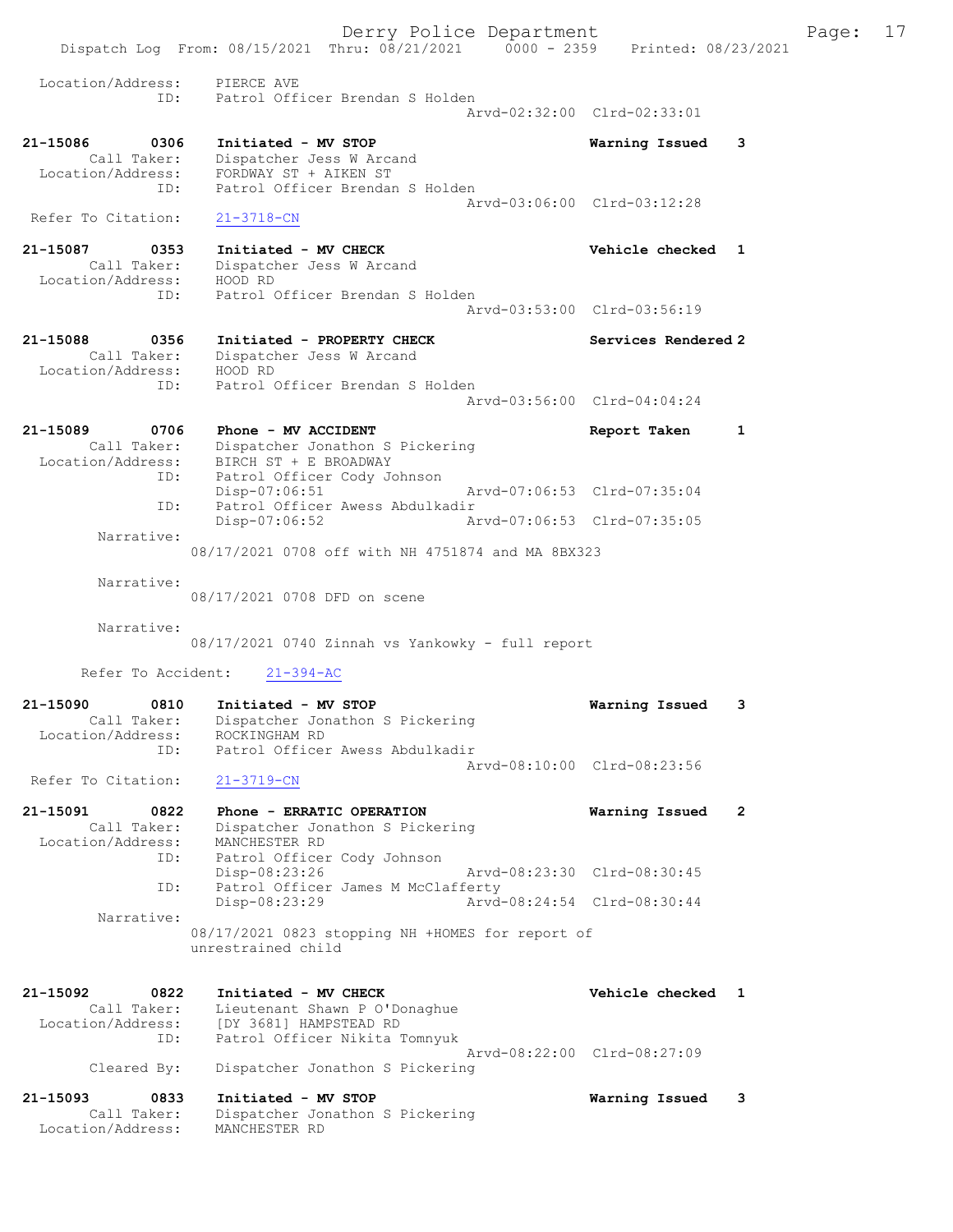|                                                                     | Derry Police Department<br>Dispatch Log From: 08/15/2021 Thru: 08/21/2021   0000 - 2359   Printed: 08/23/2021                                         |                             | Page: 18 |
|---------------------------------------------------------------------|-------------------------------------------------------------------------------------------------------------------------------------------------------|-----------------------------|----------|
| ID:                                                                 | Patrol Officer James M McClafferty                                                                                                                    | Arvd-08:33:00 Clrd-08:35:32 |          |
| 21-15094<br>0839<br>Call Taker:<br>Location/Address:                | Phone - Loose Dog Complaint<br>Dispatcher Jonathon S Pickering<br>WINDHAM DEPOT RD + JAMES ST                                                         | Could Not Locate 2          |          |
| ID:                                                                 | Patrol Officer Awess Abdulkadir<br>Disp-08:39:28                                                                                                      | Arvd-08:46:04 Clrd-08:51:26 |          |
| 21-15095<br>0907<br>Call Taker:                                     | Phone - DELIVER A MESSAGE<br>Dispatcher Jonathon S Pickering                                                                                          | Message Delivered 1         |          |
| ID:                                                                 | Location/Address: FOREST RIDGE RD<br>Patrol Officer James M McClafferty<br>Disp-09:09:37                                                              | Arvd-09:16:09 Clrd-09:33:18 |          |
| Narrative:                                                          | 08/17/2021 0933 for Salem PD, no answer, note left                                                                                                    |                             |          |
| 21-15096<br>0931<br>Call Taker:                                     | Phone - DOMESTIC DISTURBANCE<br>Lieutenant Shawn P O'Donaghue<br>Location/Address: [DY 2064] KENDALL POND RD                                          | Verbal in Nature 1          |          |
| ID:<br>Arrived By:<br>Cleared By:<br>ID:                            | Patrol Officer Cody Johnson<br>Disp-09:32:36<br>Dispatcher Jonathon S Pickering<br>Dispatcher Jonathon S Pickering<br>Patrol Officer Awess Abdulkadir | Arvd-09:39:38 Clrd-09:51:52 |          |
| Dispatched By:<br>Arrived By:<br>Cleared By:<br>Refer To Field Int: | Disp-09:38:25<br>Dispatcher Jonathon S Pickering<br>Dispatcher Jonathon S Pickering<br>Dispatcher Jonathon S Pickering<br>$21 - 2908 - FI$            | Arvd-09:48:40 Clrd-09:51:51 |          |
| 21-15097<br>0937<br>Call Taker:                                     | Phone - MV ACCIDENT<br>Dispatcher Jonathon S Pickering                                                                                                | Report Taken<br>1           |          |
| Location/Address:<br>ID:                                            | TSIENNETO RD + BEAVER RD<br>Patrol Officer Nikita Tomnyuk<br>Disp-09:39:11                                                                            | Arvd-09:39:17 Clrd-10:32:21 |          |
| ID:                                                                 | Patrol Officer James M McClafferty<br>Disp-09:39:58                                                                                                   | Arvd-09:42:49 Clrd-10:32:22 |          |
| Refer To Citation:<br>Narrative:                                    | $21 - 3720 - CN$<br>08/17/2021 0942 off with NH 4649245 and USPS 3303536                                                                              |                             |          |
| Narrative:                                                          |                                                                                                                                                       |                             |          |
| Narrative:                                                          | 08/17/2021 0942 DFD requested for fuel leak                                                                                                           |                             |          |
|                                                                     | 08/17/2021 0951 AAA requested for NH 4649245, notified and<br>responding                                                                              |                             |          |
| Narrative:                                                          | 08/17/2021 0951 next on list for USPS 3303536; Spacetown<br>assigned                                                                                  |                             |          |
| Narrative:                                                          | 08/17/2021 1006 AAA unable to respond in a timely manner,<br>next on the list requested, Recovery assigned                                            |                             |          |
| Narrative:                                                          | 08/17/2021 1007 Spacetown on scene                                                                                                                    |                             |          |
| Narrative:                                                          | 08/17/2021 1016 USPS canceled Spacetown, moved back to top<br>of the list                                                                             |                             |          |
| Narrative:                                                          | 08/17/2021 1016 Recovery Solutions on scene                                                                                                           |                             |          |
| Narrative:                                                          | 08/17/2021 1029 USPS has Skip's Towing on scene                                                                                                       |                             |          |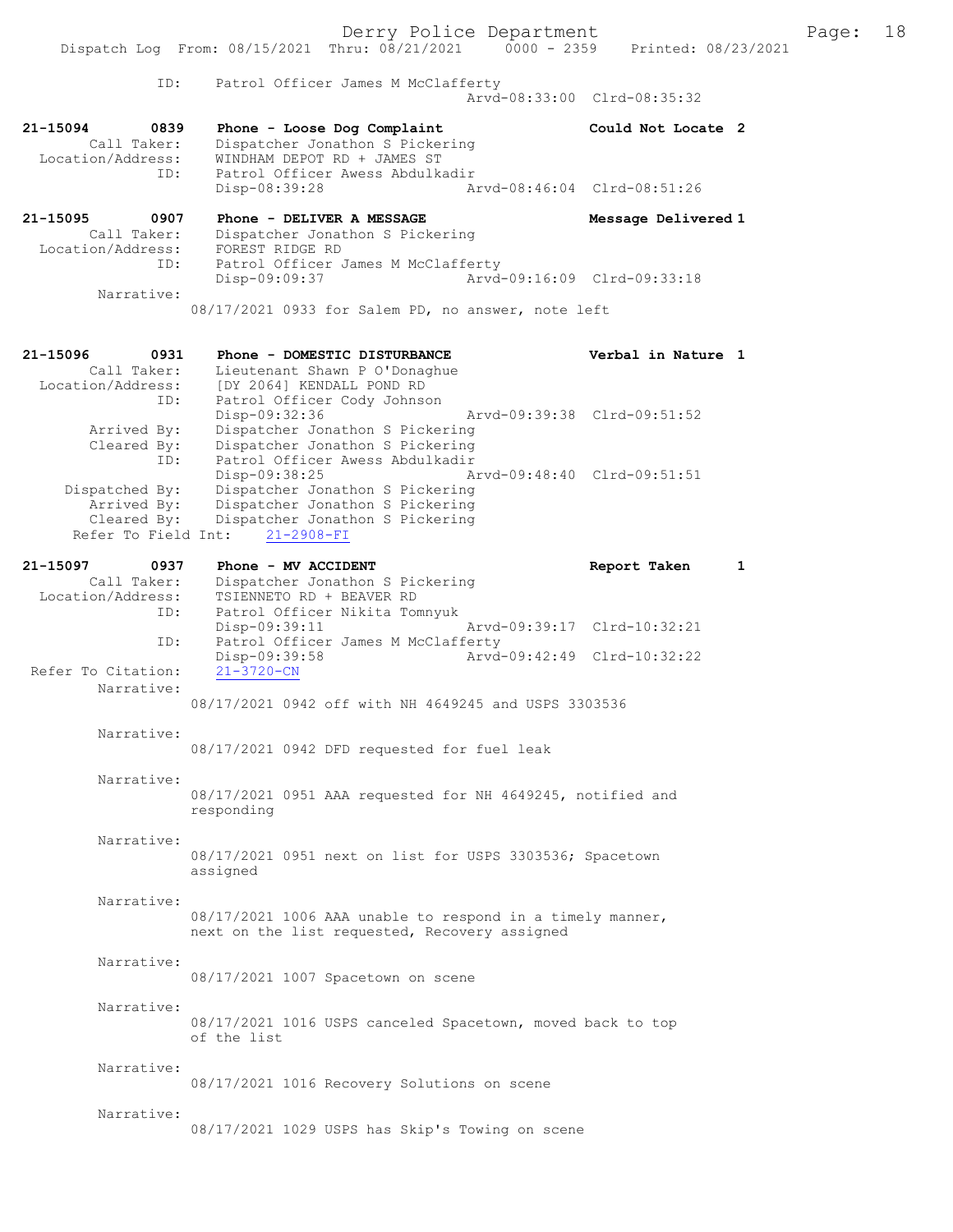Narrative:

08/17/2021 1032 DUMAIS VS JAITEH - REPORTABLE

Refer To Accident: 21-395-AC

| 21-15098<br>1033              | Phone - PARKING COMPLAINT                                          | Vehicle Moved               | 1 |
|-------------------------------|--------------------------------------------------------------------|-----------------------------|---|
| Call Taker:                   | Lieutenant Shawn P O'Donaghue<br><b>BERLIN AVE</b>                 |                             |   |
| Location/Address:<br>ID:      | Patrol Officer James M McClafferty                                 |                             |   |
|                               | $Disp-10:34:03$                                                    | Arvd-10:40:12 Clrd-10:52:26 |   |
| Dispatched By:                | Dispatcher Jonathon S Pickering                                    |                             |   |
| Arrived By:                   | Dispatcher Jonathon S Pickering                                    |                             |   |
| Cleared By:                   | Dispatcher Jonathon S Pickering                                    |                             |   |
|                               |                                                                    |                             |   |
| 21-15099<br>1051              | Phone - SHOOTING COMPLAINT                                         | Could Not Locate 2          |   |
| Call Taker:                   | Patrol Officer Robert Corwin                                       |                             |   |
| Location/Address:             | OVERLEDGE DR                                                       |                             |   |
| ID:                           | Patrol Officer Nikita Tomnyuk                                      |                             |   |
|                               | Disp-10:52:59                                                      | Arvd-11:01:55 Clrd-11:26:43 |   |
| Dispatched By:                | Dispatcher Jonathon S Pickering                                    |                             |   |
| Arrived By:                   | Dispatcher Jonathon S Pickering                                    |                             |   |
| Cleared By:                   | Dispatcher Jonathon S Pickering                                    |                             |   |
| ID:                           | Patrol Officer Awess Abdulkadir                                    |                             |   |
|                               | $Disp-10:53:00$                                                    | Arvd-11:02:45 Clrd-11:11:14 |   |
| Dispatched By:<br>Arrived By: | Dispatcher Jonathon S Pickering<br>Dispatcher Jonathon S Pickering |                             |   |
| Cleared By:                   | Dispatcher Jonathon S Pickering                                    |                             |   |
| Refer To Field Int:           | 21-2931-FI                                                         |                             |   |
|                               |                                                                    |                             |   |
| 21-15100<br>1059              | Phone - MV ACCIDENT                                                | Report Taken                | 1 |
| Call Taker:                   | Dispatcher Jonathon S Pickering                                    |                             |   |
| Location/Address:             | WINDHAM DEPOT RD                                                   |                             |   |
| ID:                           | Patrol Officer Awess Abdulkadir                                    |                             |   |
|                               | Disp-11:11:16                                                      | Arvd-11:32:12 Clrd-12:08:10 |   |
| Arrived By:                   | Lieutenant Shawn P O'Donaghue                                      |                             |   |
| Refer To Citation:            | $21 - 3783 - CN$                                                   |                             |   |
| Narrative:                    |                                                                    |                             |   |
|                               | 08/17/2021 1132 off w/ NH 373397                                   |                             |   |
|                               |                                                                    |                             |   |
| Narrative:                    |                                                                    |                             |   |
|                               | 08/17/2021 1150 also off with NH 4946844                           |                             |   |
| Narrative:                    |                                                                    |                             |   |
|                               | 08/17/2021 1208 Babel v Ryan - reportable                          |                             |   |
|                               |                                                                    |                             |   |
| Refer To Accident:            | $21 - 396 - AC$                                                    |                             |   |
|                               |                                                                    |                             |   |
| 21-15101<br>1116              | Initiated - SEXUAL OFFENDER REGISTRATION                           | Services Rendered 1         |   |
| Call Taker:                   | Dispatcher Jonathon S Pickering                                    |                             |   |
| Location/Address:             | [DY 2] MUNICIPAL DR                                                |                             |   |
| ID:                           | Detective Scott A Tompkins                                         | Arvd-11:16:00 Clrd-11:26:49 |   |
|                               |                                                                    |                             |   |
| 21-15102<br>1135              | Phone - ROAD RAGE                                                  | Vehicle checked             | 1 |
| Call Taker:                   | Lieutenant Shawn P O'Donaghue                                      |                             |   |
| Location/Address:             | MANCHESTER RD                                                      |                             |   |
| ID:                           | Patrol Officer Timothy J Underhill                                 |                             |   |
|                               | Disp-11:37:48                                                      | Arvd-11:37:49 Clrd-11:42:33 |   |
| Dispatched By:                | Dispatcher Jonathon S Pickering                                    |                             |   |
| Arrived By:                   | Dispatcher Jonathon S Pickering                                    |                             |   |
| Cleared By:                   | Dispatcher Jonathon S Pickering                                    |                             |   |
| ID:                           | Patrol Officer James M McClafferty                                 |                             |   |
|                               | Disp-11:37:51<br>Arvd-11:39:08                                     | Clrd-11:42:34               |   |
| Dispatched By:                | Dispatcher Jonathon S Pickering                                    |                             |   |
| Arrived By:                   | Dispatcher Jonathon S Pickering                                    |                             |   |
| Cleared By:                   | Dispatcher Jonathon S Pickering                                    |                             |   |
| Narrative:                    |                                                                    |                             |   |
|                               | Blk Dodge PU (4497329)                                             |                             |   |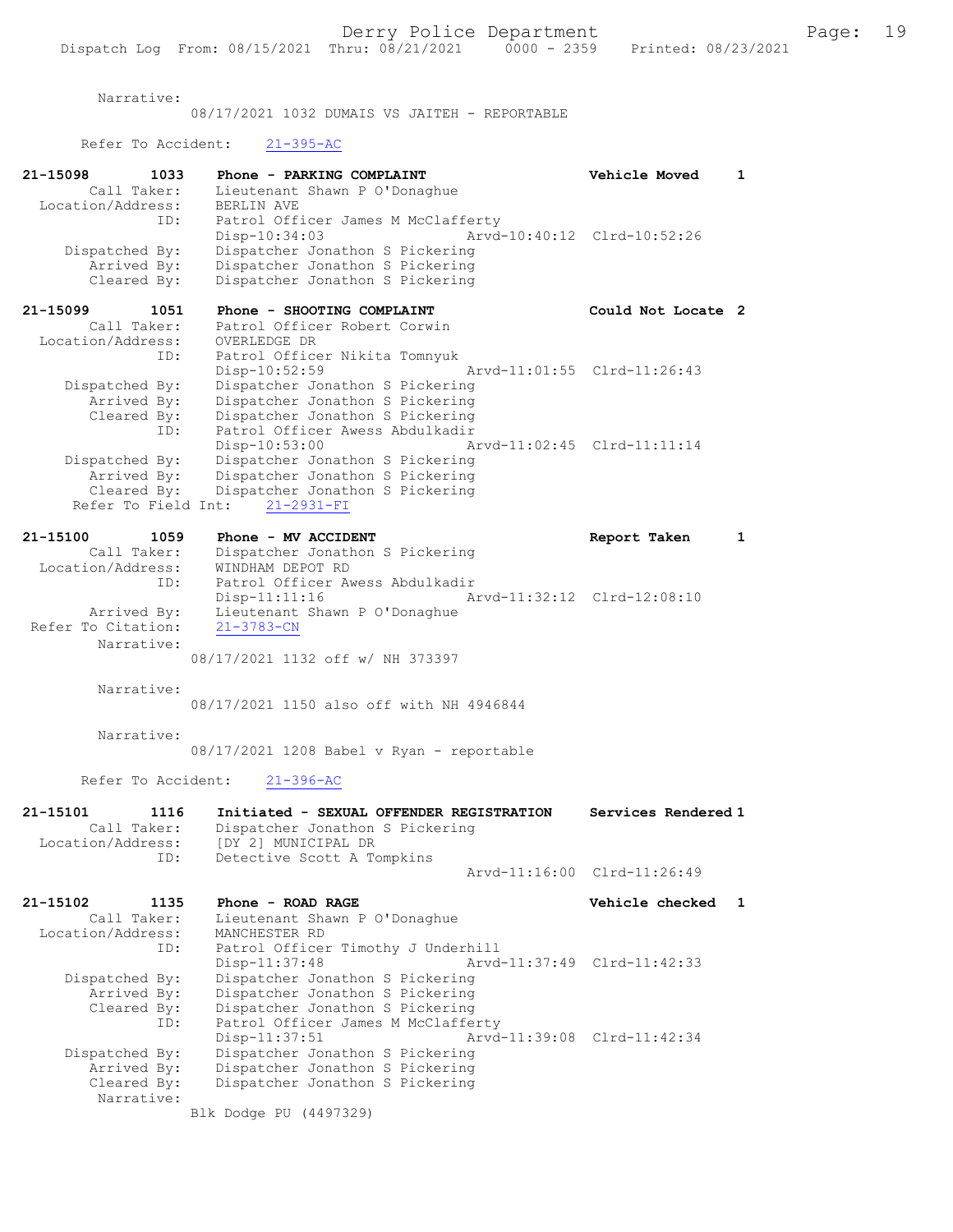Derry Police Department Fage: 20 Dispatch Log From: 08/15/2021 Thru: 08/21/2021 0000 - 2359 Printed: 08/23/2021 Narrative: 08/17/2021 1137 off with vehicle at Brooklyn Bagel Narrative: 08/17/2021 1142 determined to be road rage incident, subject spoken with 21-15103 1140 Phone - ROAD HAZARD 21-15103 Services Rendered 2 Call Taker: Dispatcher Jonathon S Pickering Location/Address: [DY 2516] MANCHESTER RD ID: Patrol Officer James M McClafferty Disp-11:43:01 Arvd-11:44:50 Clrd-11:47:44 Narrative: 08/17/2021 1147 water cap loose, replaced by officer 21-15104 1210 Initiated - FOLLOW-UP No Action Required 2 Call Taker: Dispatcher Jonathon S Pickering Location/Address: [DY 129] COURTHOUSE LN ID: Patrol Officer James M McClafferty Arvd-12:10:00 Clrd-12:12:08 21-15105 1227 Phone - LANDLORD/TENANT DISPUTE ADVICE GIVEN 2 Call Taker: Dispatcher Jonathon S Pickering Location/Address: WINDHAM RD ID: Patrol Officer Awess Abdulkadir Disp-12:28:02 Arvd-12:36:52 Clrd-13:16:39 21-15106 1236 Initiated - MV STOP Warning Issued 3 Call Taker: Dispatcher Jonathon S Pickering Location/Address: ROCKINGHAM RD ID: Patrol Officer Timothy J Underhill Arvd-12:36:00 Clrd-12:40:20 Refer To Citation: 21-3721-CN 21-15107 1316 Initiated - MV STOP Summons Issued 3 Call Taker: Dispatcher Jonathon S Pickering Location/Address: [DY 2157] E BROADWAY ID: Patrol Officer Timothy J Underhill Arvd-13:16:00 Clrd-13:26:56<br>21-816-011068 Refer To Citation: 21-15108 1407 Initiated - MV STOP Summons Issued 3 Call Taker: Dispatcher Jonathon S Pickering Location/Address: CHESTER RD ID: Patrol Officer Nikita Tomnyuk Arvd-14:07:00 Clrd-14:17:11 Refer To Citation: 21-816-000053 21-15109 1419 Initiated - MV STOP Warning Issued 3 Call Taker: Dispatcher Jonathon S Pickering Location/Address: W BROADWAY ID: Patrol Officer Cody Johnson Arvd-14:19:00 Clrd-14:29:16 21-15110 1444 Phone - ERRATIC OPERATION Gone on Arrival 2 Call Taker: Dispatcher Jonathon S Pickering Location/Address: ASH ST EXT ID: Patrol Officer Cody Johnson Disp-14:45:09 Arvd-14:48:35 Clrd-14:51:01 ID: Patrol Officer Timothy J Underhill Disp-14:45:11 Arvd-14:48:34 Clrd-15:03:37 Cleared By: Dispatcher Christina L Power 21-15111 1503 Phone - WELFARE CHECK 1988 Cone on Arrival 2 Call Taker: Dispatcher Christina L Power

 Location/Address: ASHLEIGH DR ID: Patrol Officer Timothy J Underhill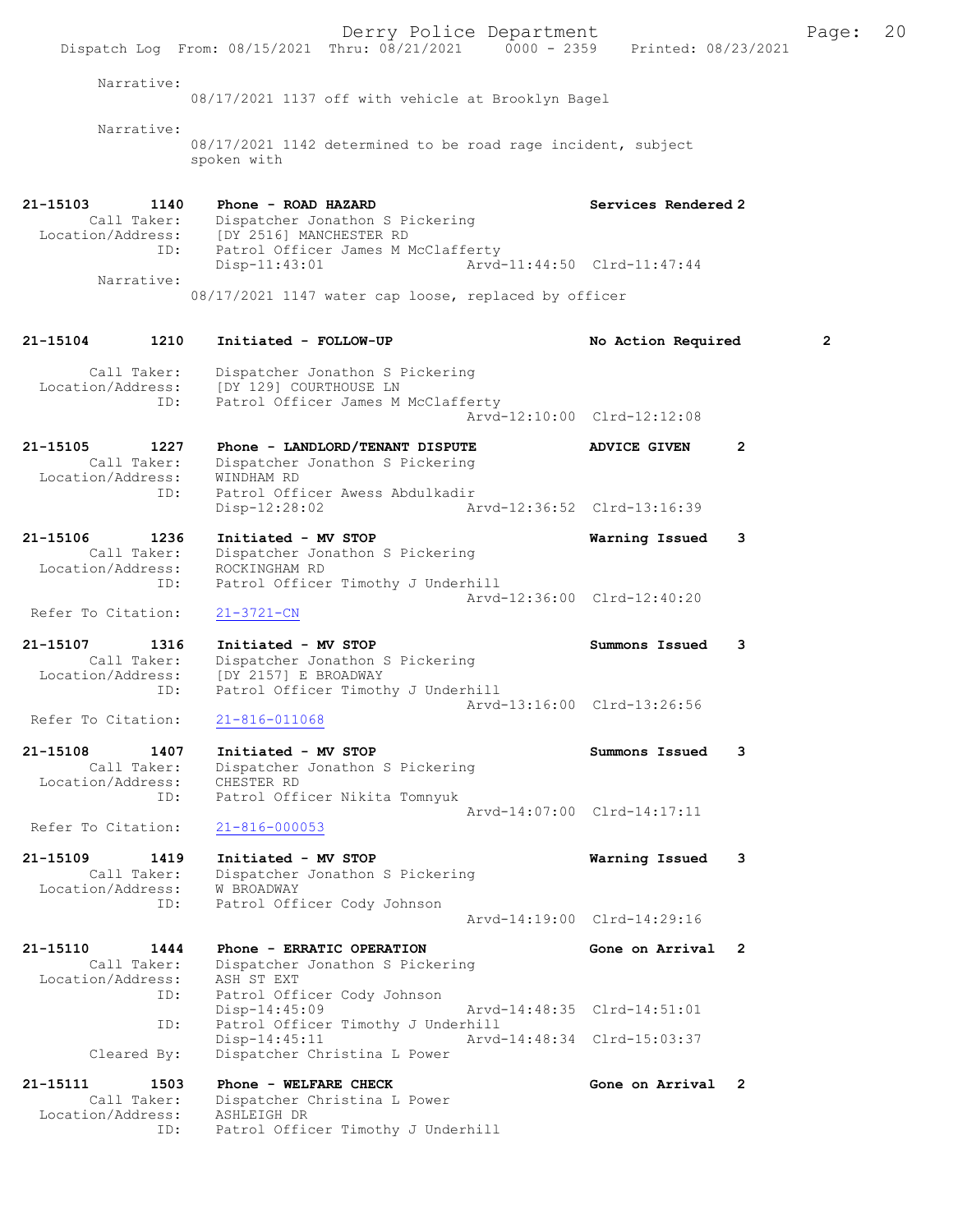Dispatch Log From: 08/15/2021 Thru: 08/21/2021 0000 - 2359 Printed: 08/23/2021

|                                         | Disp-15:04:33                                                                                | Arvd-15:08:56 Clrd-15:10:52 |              |
|-----------------------------------------|----------------------------------------------------------------------------------------------|-----------------------------|--------------|
| 21-15112<br>1523<br>Call Taker:         | Phone - INTERNET OFFENSES<br>Dispatcher Christina L Power                                    | Report Taken                | $\mathbf{2}$ |
| Location/Address:<br>ID:                | MUNICIPAL DR<br>Detective Scott A Tompkins<br>Disp-15:24:06                                  | Arvd-15:24:07 Clrd-15:24:16 |              |
|                                         | Refer To Incident: 21-1441-OF                                                                |                             |              |
| 21-15113<br>1524<br>Call Taker:         | Phone - INTERNET OFFENSES<br>Dispatcher Christina L Power                                    | Report Taken                | $\mathbf{2}$ |
| Location/Address:<br>ID:                | MUNICIPAL DR<br>Detective Scott A Tompkins<br>Disp-15:24:45<br>Refer To Incident: 21-1442-OF | Arvd-15:24:46 Clrd-15:24:54 |              |
|                                         |                                                                                              |                             |              |
| 21-15114<br>1544<br>Call Taker:         | Initiated - MV STOP<br>Lieutenant Michael T Muncey                                           | Warning Issued              | 3            |
| Location/Address:                       | CRYSTAL AVE                                                                                  |                             |              |
| ID:                                     | Patrol Officer Nathan S Lavoie                                                               | Arvd-15:44:00 Clrd-15:54:10 |              |
| Cleared By:<br>Refer To Citation:       | Dispatcher Christina L Power<br>$21 - 3722 - CN$                                             |                             |              |
| 21-15115<br>1544                        | Initiated - MV STOP                                                                          | Summons Issued              | 3            |
| Call Taker:                             | Dispatcher Christina L Power                                                                 |                             |              |
| Location/Address:<br>ID:                | EXETER ST<br>Patrol Officer Michael Carnazzo                                                 |                             |              |
|                                         |                                                                                              | Arvd-15:44:00 Clrd-15:54:02 |              |
| Refer To Citation:                      | $21 - 816 - 002019$                                                                          |                             |              |
| 21-15116<br>1545                        | Phone - MV ACCIDENT                                                                          | Report Taken                | $\mathbf{1}$ |
| Call Taker:                             | Dispatcher Christina L Power                                                                 |                             |              |
| Location/Address:<br>ID:                | W BROADWAY + WYMAN ST<br>Patrol Officer Michael Carnazzo                                     |                             |              |
|                                         | Disp-15:54:15                                                                                | Arvd-15:57:55 Clrd-16:31:24 |              |
| Narrative:                              |                                                                                              |                             |              |
|                                         | Rivers v Lowe-Doucet, non reportable                                                         |                             |              |
| Refer To Accident:                      | $21 - 397 - AC$                                                                              |                             |              |
| 21-15117<br>1545                        | Initiated - MV STOP                                                                          | Warning Issued              | 3            |
| Call Taker:<br>Location/Address:<br>ID: | Dispatcher Christina L Power<br>ROCKINGHAM RD<br>Patrol Officer Blake A Martineau            |                             |              |
|                                         |                                                                                              | Arvd-15:45:00 Clrd-15:51:20 |              |
| Refer To Citation:                      | $21 - 3723 - CN$                                                                             |                             |              |
| 21-15118<br>1606                        | Initiated - MV STOP                                                                          | Warning Issued              | 3            |
| Call Taker:                             | Dispatcher Christina L Power                                                                 |                             |              |
| Location/Address:<br>ID:                | RT 28<br>Patrol Officer Blake A Martineau                                                    |                             |              |
|                                         |                                                                                              | Arvd-16:06:00 Clrd-16:16:13 |              |
| Refer To Citation:                      | $21 - 3724 - CN$                                                                             |                             |              |
| 21-15119<br>1610                        | Initiated - MV STOP                                                                          | Warning Issued              | 3            |
| Call Taker:                             | Dispatcher Christina L Power                                                                 |                             |              |
| Location/Address:<br>ID:                | MANCHESTER RD<br>Patrol Officer Nathan S Lavoie                                              |                             |              |
| Refer To Citation:                      | $21 - 3725 - CN$                                                                             | Arvd-16:10:00 Clrd-16:20:13 |              |
| 21-15120<br>1622                        | Initiated - MV STOP                                                                          | Warning Issued              | 3            |
| Call Taker:                             | Dispatcher Christina L Power                                                                 |                             |              |
| Location/Address:                       | CRYSTAL AVE                                                                                  |                             |              |
| ID:                                     | Patrol Officer Blake A Martineau                                                             | Arvd-16:22:00 Clrd-16:28:24 |              |
| Refer To Citation:                      | $21 - 3728 - CN$                                                                             |                             |              |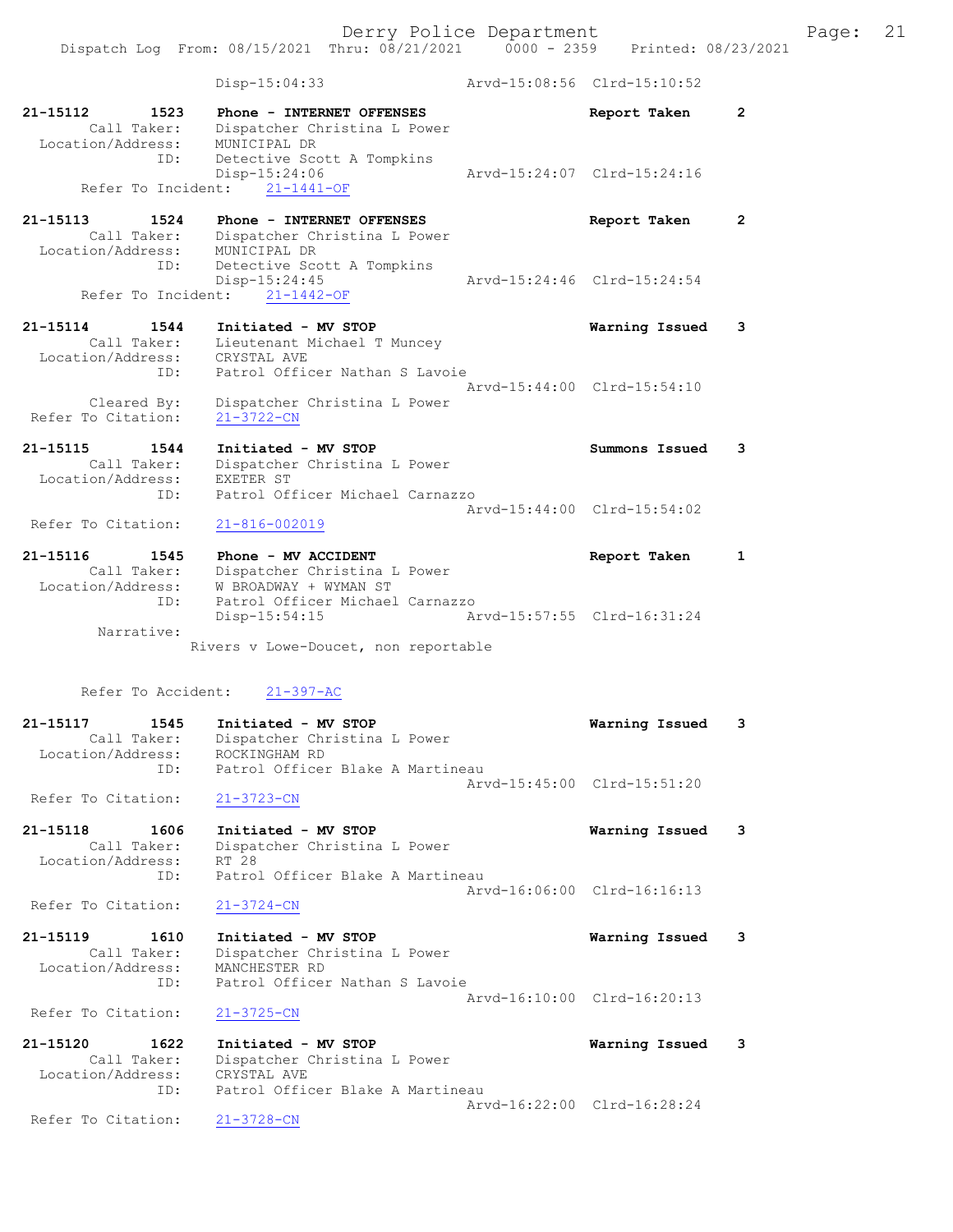|                                                      | Dispatch Log From: 08/15/2021 Thru: 08/21/2021<br>$0000 - 2359$    | Printed: 08/23/2021         |   |
|------------------------------------------------------|--------------------------------------------------------------------|-----------------------------|---|
| 21-15121<br>1626<br>Call Taker:                      | Initiated - MV STOP<br>Dispatcher Christina L Power                | Warning Issued              | 3 |
| Location/Address:<br>ID:                             | CRYSTAL AVE<br>Patrol Officer Nathan S Lavoie                      |                             |   |
|                                                      |                                                                    | Arvd-16:26:00 Clrd-16:31:18 |   |
| Refer To Citation:                                   | 21-3726-CN                                                         |                             |   |
| 21-15122<br>1635<br>Call Taker:<br>Location/Address: | Initiated - MV STOP<br>Dispatcher Christina L Power<br>HUMPHREY RD | Warning Issued              | 3 |
| ID:                                                  | Patrol Officer Blake A Martineau                                   |                             |   |
| Refer To Citation:                                   | $21 - 3729 - CN$                                                   | Aryd-16:35:00 Clrd-16:42:21 |   |
| 21-15123<br>1641                                     | Phone - VANDALISM                                                  | Cleared                     | 3 |
| Call Taker:                                          | Dispatcher Christina L Power                                       |                             |   |
| Location/Address:<br>ID:                             | <b>W BROADWAY</b><br>Patrol Officer Michael Carnazzo               |                             |   |
| Cleared By:                                          | $Disp-16:42:19$<br>Patrol Officer Robert Corwin                    | Arvd-16:55:33 Clrd-17:40:35 |   |
| Refer To Incident:                                   | $21 - 1443 - OF$                                                   |                             |   |
| 21-15124<br>1659                                     | Initiated - MV STOP                                                | Warning Issued              | 3 |
| Call Taker:                                          | Dispatcher Christina L Power                                       |                             |   |
| Location/Address:<br>ID:                             | MANCHESTER RD<br>Patrol Officer Nathan S Lavoie                    |                             |   |
|                                                      |                                                                    | Arvd-16:59:00 Clrd-17:08:12 |   |
| Refer To Citation:                                   | $21 - 3727 - CN$                                                   |                             |   |
| 21-15125<br>1713                                     | Initiated - Loose Dog Complaint                                    | Matter Rectified 2          |   |
| Call Taker:<br>Location/Address:                     | Dispatcher Christina L Power<br>OLDE COACH RD                      |                             |   |
| ID:                                                  | Patrol Officer Nathan S Lavoie                                     |                             |   |
| Cleared By:                                          | Patrol Officer Robert Corwin                                       | Arvd-17:13:00 Clrd-17:36:09 |   |
| Narrative:                                           | 08/17/2021 1736 dog returned to owner                              |                             |   |
|                                                      |                                                                    |                             |   |
| 21-15126<br>1716<br>Call Taker:                      | Phone - Wildlife Complaint<br>Dispatcher Christina L Power         | Matter Rectified 2          |   |
| Location/Address:                                    | W BROADWAY                                                         |                             |   |
| ID:                                                  | Patrol Officer Jeffrey R Pike                                      |                             |   |
| Narrative:                                           | Disp-17:48:34                                                      | Arvd-17:54:11 Clrd-18:23:28 |   |
|                                                      | racoon                                                             |                             |   |
| 21-15127                                             |                                                                    |                             |   |
| 1725<br>Call Taker:                                  | Phone - ILLEGAL DUMPING/LITTERING<br>Dispatcher Christina L Power  | Cleared                     | 2 |
| Location/Address:                                    | HUMPHREY RD                                                        |                             |   |
| ID:                                                  | Dispatcher Christina L Power<br>Disp-17:27:53                      | Arvd-17:27:54 Clrd-17:27:55 |   |
| Narrative:                                           |                                                                    |                             |   |
|                                                      | mattress dumped on the side of the road, DPW notified              |                             |   |
| 21-15128<br>1740                                     | Initiated - MV STOP                                                | Warning Issued              | 3 |
| Call Taker:<br>Location/Address:                     | Patrol Officer Robert Corwin<br>N HIGH ST                          |                             |   |
| ID:                                                  | Patrol Officer Jeffrey R Pike                                      | Arvd-17:40:00 Clrd-17:48:13 |   |
| Cleared By:<br>Refer To Citation:                    | Dispatcher Christina L Power<br>$21 - 3730 - CN$                   |                             |   |
| 21-15129<br>1744                                     | Initiated - MV STOP                                                | Warning Issued              | 3 |
| Call Taker:                                          | Dispatcher Christina L Power                                       |                             |   |

Location/Address: MANCHESTER RD

ID: Patrol Officer Nathan S Lavoie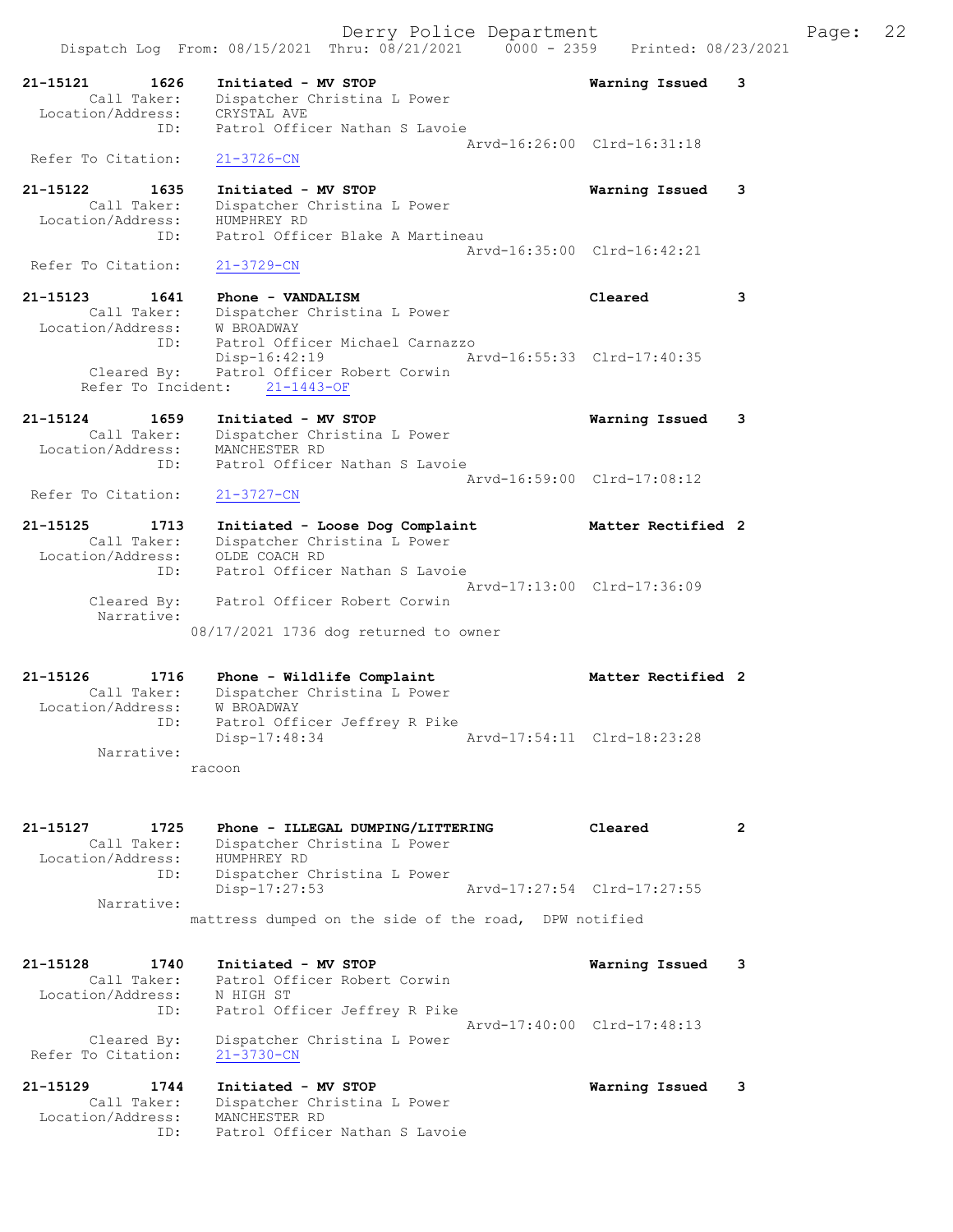Arvd-17:44:00 Clrd-17:52:26 Refer To Citation: 21-3731-CN 21-15130 1745 Initiated - FOLLOW-UP Cleared 2 Call Taker: Dispatcher Christina L Power Location/Address: [LDY] NASHUA RD ID: Patrol Officer Michael Carnazzo Arvd-17:45:00 Clrd-17:51:16 21-15131 1751 Phone - OHRV COMPLAINT Gone on Arrival 1 Call Taker: Dispatcher Christina L Power Location/Address: FROST RD ID: Patrol Officer Blake A Martineau Disp-17:52:16 Arvd-18:00:21 Clrd-18:06:48 Arrived By: Patrol Officer Robert Corwin Narrative: yellow dirt bike 21-15132 1758 Initiated - FOLLOW-UP Cleared 2 Call Taker: Dispatcher Christina L Power Location/Address: MUNICIPAL DR ID: Patrol Officer Michael Carnazzo Arvd-17:58:00 Clrd-18:12:39 21-15133 1803 Initiated - DISPERSE A GROUP Services Rendered 2 Call Taker: Dispatcher Christina L Power Location/Address: CRYSTAL AVE ID: Patrol Officer Nathan S Lavoie Arvd-18:03:00 Clrd-18:09:59 21-15134 1810 Phone - WELFARE CHECK CHECK Gone on Arrival 2 Call Taker: Dispatcher Christina L Power Location/Address: ROCKINGHAM RD ID: Patrol Officer Nathan S Lavoie Disp-18:11:13 Clrd-18:12:21 ID: Patrol Officer Blake A Martineau Disp-18:12:18 Clrd-18:13:53<br>ID: Patrol Officer Michael Carnazzo Patrol Officer Michael Carnazzo Disp-18:13:50 Arvd-18:17:57 Clrd-18:21:14 21-15135 1810 Initiated - SUBPOENA DELIVERY Served 1 Call Taker: Dispatcher Christina L Power Location/Address: PEMBROKE DR ID: Patrol Officer Monica Ricci Arvd-18:10:00 Clrd-18:17:17 Cleared By: Patrol Officer Robert Corwin 21-15136 1812 Phone - SUBPOENA DELIVERY Served 1 Call Taker: Dispatcher Christina L Power Location/Address:<br>TD: ID: Patrol Officer Nathan S Lavoie<br>IINLEW DR<br>Patrol Officer Nathan S Lavoie Disp-18:15:34 Arvd-18:15:36 Clrd-18:18:00 21-15137 1813 Phone - Community Relations Services Rendered 2 Call Taker: Dispatcher Christina L Power Location/Address: W RUNNING BROOK LN ID: Patrol Officer Blake A Martineau Disp-18:17:55 Arvd-18:21:12 Clrd-21:22:25 ID: Patrol Officer Jeffrey R Pike Disp-20:40:55 Arvd-20:46:24 Clrd-22:35:58 Cleared By: Patrol Officer Jeffrey R Pike<br>ID: Patrol Officer Nathan S Lavoie Patrol Officer Nathan S Lavoie Disp-20:45:39 Arvd-20:45:40 Clrd-21:10:12 21-15138 1819 Initiated - SUBPOENA DELIVERY Cleared 1 Call Taker: Dispatcher Christina L Power Location/Address: SILVESTRI CIR ID: Patrol Officer Monica Ricci Arvd-18:19:00 Clrd-18:28:48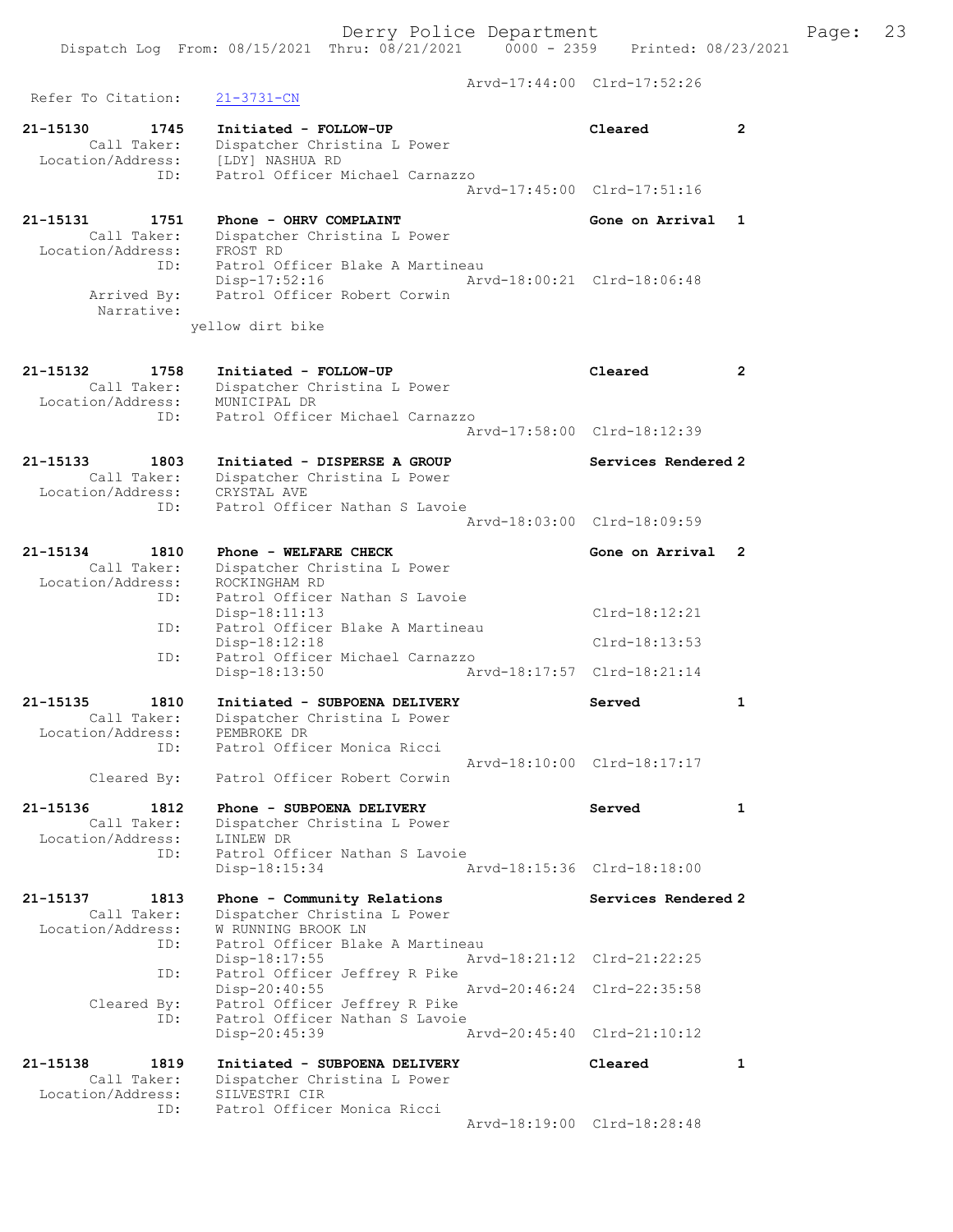| $21 - 15139$<br>Location/Address: | 1842<br>Call Taker:        | Initiated - MV STOP<br>Dispatcher Christina L Power<br>TSIENNETO RD                                          |                             | Warning Issued              | з            |
|-----------------------------------|----------------------------|--------------------------------------------------------------------------------------------------------------|-----------------------------|-----------------------------|--------------|
|                                   | ID:                        | Patrol Officer Jeffrey R Pike                                                                                |                             | Arvd-18:42:00 Clrd-18:49:29 |              |
| Refer To Citation:                |                            | $21 - 3732 - CN$                                                                                             |                             |                             |              |
| 21-15140<br>Location/Address:     | 1859<br>Call Taker:<br>ID: | Initiated - MV STOP<br>Dispatcher Christina L Power<br>ASHLEIGH DR<br>Patrol Officer Jeffrey R Pike          |                             | Summons Issued              | 3            |
| Refer To Citation:                |                            | $21 - 816 - 011069$                                                                                          |                             | Arvd-18:59:00 Clrd-19:07:43 |              |
| 21-15141<br>Location/Address:     | 1910<br>Call Taker:        | Phone - DISTURBANCE<br>Patrol Officer Robert Corwin<br>HAMPSTEAD RD                                          |                             | Matter Mediated             | $\mathbf{1}$ |
| Arrived By:                       | ID:                        | Patrol Officer Jeffrey R Pike<br>Disp-19:12:57<br>Dispatcher Christina L Power                               |                             | Arvd-19:21:02 Clrd-19:32:49 |              |
| Cleared By:<br>Arrived By:        | ID:                        | Dispatcher Christina L Power<br>Patrol Officer Monica Ricci<br>Disp-19:13:00<br>Dispatcher Christina L Power |                             | Arvd-19:18:56 Clrd-19:32:51 |              |
| Cleared By:                       | Narrative:                 | Dispatcher Christina L Power<br>issue w/juvenile daughters                                                   |                             |                             |              |
|                                   | Refer To Field Int:        | $21 - 2958 - FI$                                                                                             |                             |                             |              |
| 21-15142<br>Location/Address:     | 1915<br>Call Taker:        | Phone - SUSPICIOUS ACTIVITY<br>Dispatcher Christina L Power<br>BIRCH ST                                      |                             | Services Rendered 2         |              |
|                                   | ID:<br>ID:                 | Detective Sergeant Ryan O'Rourke<br>Disp-19:19:36<br>Detective Mark Borgatti                                 |                             | Arvd-19:50:49 Clrd-20:13:02 |              |
|                                   |                            | Disp-19:50:53                                                                                                |                             | Arvd-19:50:54 Clrd-20:13:04 |              |
| 21-15143                          | 1931                       | Initiated - SUBPOENA DELIVERY                                                                                |                             | Served                      | 1            |
| Location/Address:                 | Call Taker:<br>ID:         | Dispatcher Christina L Power<br>FAIRWAY DR<br>Patrol Officer Nathan S Lavoie                                 |                             |                             |              |
|                                   |                            |                                                                                                              |                             | Arvd-19:31:00 Clrd-19:40:11 |              |
| 21-15144<br>Location/Address:     | 1945<br>Call Taker:        | Initiated - MV STOP<br>Dispatcher Christina L Power<br>W BROADWAY                                            |                             | Summons Issued              | з            |
| Refer To Citation:                | ID:<br>Cleared By:         | Patrol Officer Jeffrey R Pike<br>Patrol Officer Robert Corwin<br>21-816-011071                               |                             | Arvd-19:45:00 Clrd-20:04:49 |              |
| 21-15145<br>Location/Address:     | 2028<br>Call Taker:        | Initiated - MV STOP<br>Dispatcher Christina L Power<br>W BROADWAY                                            |                             | Warning Issued              | 3            |
|                                   | ID:                        | Patrol Officer Jeffrey R Pike                                                                                |                             | Arvd-20:28:00 Clrd-20:35:26 |              |
| Refer To Citation:                |                            | $21 - 3733 - CN$                                                                                             |                             |                             |              |
| 21-15146<br>Location/Address:     | 2103<br>Call Taker:<br>ID: | Phone - MV ACCIDENT<br>Dispatcher Christina L Power<br>E BROADWAY                                            |                             | Report Taken                | 1            |
|                                   | Narrative:                 | Patrol Officer Michael Carnazzo<br>$Disp-21:03:53$                                                           | Arvd-21:09:23 Clrd-21:34:26 |                             |              |
|                                   |                            | russell v marsh, non reportable                                                                              |                             |                             |              |
|                                   | Refer To Accident:         | $21 - 398 - AC$                                                                                              |                             |                             |              |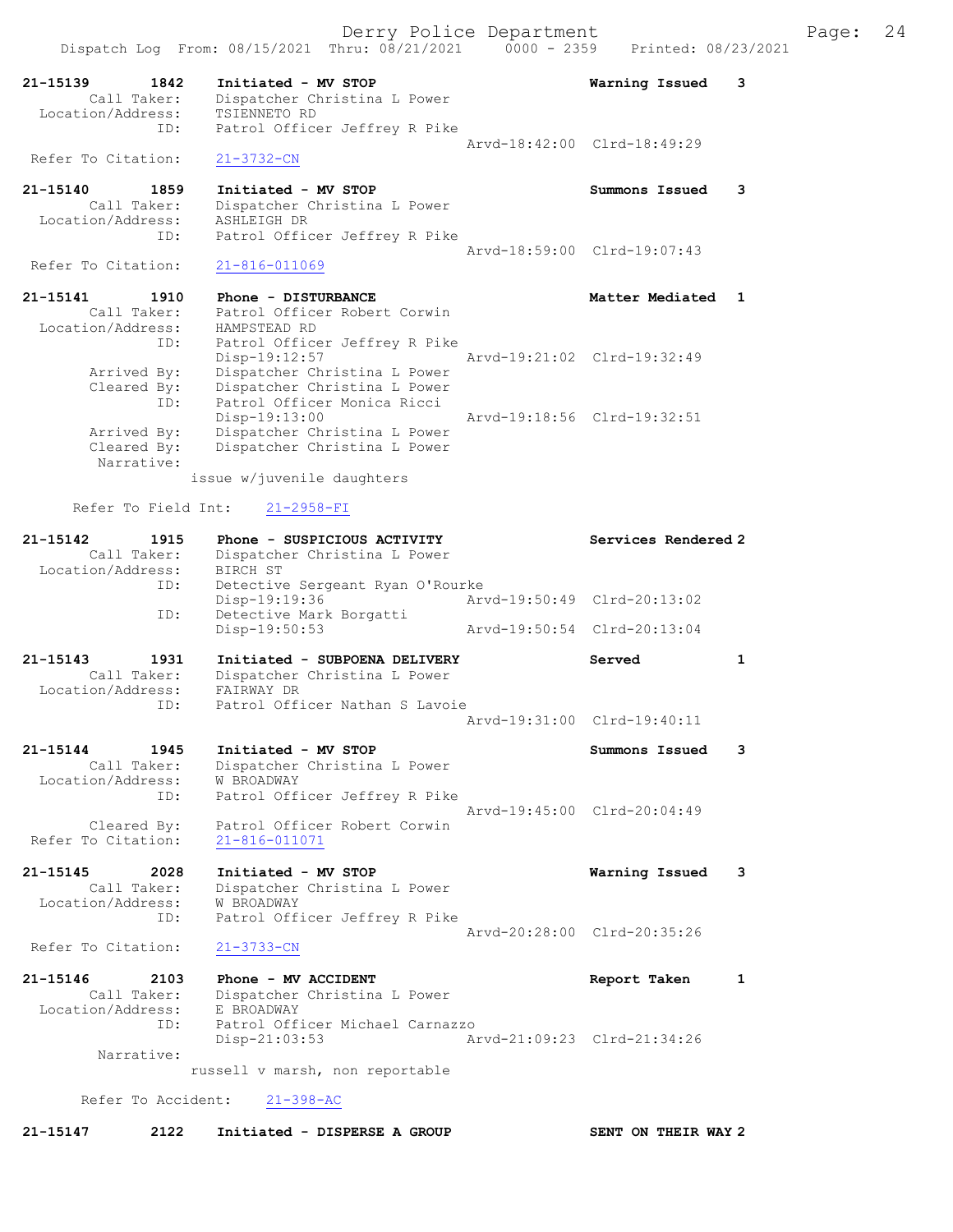Derry Police Department The Page: 25 Dispatch Log From: 08/15/2021 Thru: 08/21/2021 0000 - 2359 Printed: 08/23/2021 Call Taker: Dispatcher Christina L Power Location/Address: MANCHESTER RD ID: Patrol Officer Nathan S Lavoie Arvd-21:22:00 Clrd-21:24:36 21-15148 2129 Phone - NOISE COMPLAINT Quieted on Request 2 Call Taker: Dispatcher Christina L Power Location/Address: PEMBROKE DR ID: Patrol Officer Monica Ricci Disp-21:30:29 Arvd-21:33:03 Clrd-21:39:46<br>TD: Patrol Officer Nathan S Lavoie Patrol Officer Nathan S Lavoie<br>Disp-21:30:33 A Disp-21:30:33 Arvd-21:32:45 Clrd-21:39:44 Refer To Field Int: 21-2959-FI 21-15149 2135 Phone - SUSPICIOUS ACTIVITY SENT ON THEIR WAY 2 Call Taker: Patrol Officer Robert Corwin Location/Address: BRIAN AVE ID: Patrol Officer Michael Carnazzo Disp-21:38:12 Arvd-21:40:05 Clrd-21:43:55 Arrived By: Dispatcher Christina L Power Cleared By: Dispatcher Christina L Power Narrative: man in black in roadway Narrative: checked and no issues. 21-15150 2146 Phone - DISTURBANCE Gone on Arrival 1 Call Taker: Patrol Officer Robert Corwin Location/Address: PEABODY RD ID: Patrol Officer Monica Ricci Disp-21:47:55 Arvd-21:48:00 Clrd-21:53:12 Arrived By: Dispatcher Christina L Power Cleared By: Dispatcher Christina L Power Narrative: small motor bikes up and down roadway 21-15151 2146 Phone - SUSPICIOUS ACTIVITY Gone on Arrival 2 Call Taker: Dispatcher Christina L Power Location/Address: E BROADWAY ID: Dispatcher Christina L Power Disp-21:47:43 Arvd-21:47:44 Clrd-21:47:46 Narrative: 88 was concerned about a gentlemen on a bike that got picked up by a female in minivan. 21-15152 2325 Phone - ERRATIC OPERATION Arrest(s) Made 2 Call Taker: Dispatcher Jess W Arcand Location/Address: MANCHESTER RD + TSIENNETO RD ID: Patrol Officer Jeffrey R Pike Disp-23:26:24 Arvd-23:30:44 Clrd-23:31:00 ID: Patrol Officer Collin Kennedy<br>Disp-23:26:26 Disp-23:26:26 Arvd-23:30:18 Clrd-08/18/2021 @ 01:22:05 ID: Patrol Officer Cody Johnson Disp-23:26:34 Arvd-23:28:49 Clrd-08/18/2021 @ 00:14:35 ID: Sergeant Patrick H Dawson<br>Disp-23:26:39 Disp-23:26:39 Arvd-23:28:52 Clrd-08/18/2021 @ 00:10:00 ID: Patrol Officer Melissa M Houde<br>Disp-00:01:20 Disp-00:01:20 Arvd-00:01:24 Clrd-08/18/2021 @ 00:06:02 Narrative: 08/17/2021 2329 S7 STOPPING NH 4974134 ON PINKERTON ST Narrative: 08/17/2021 2335 CHECKING SOBRIETY

Narrative: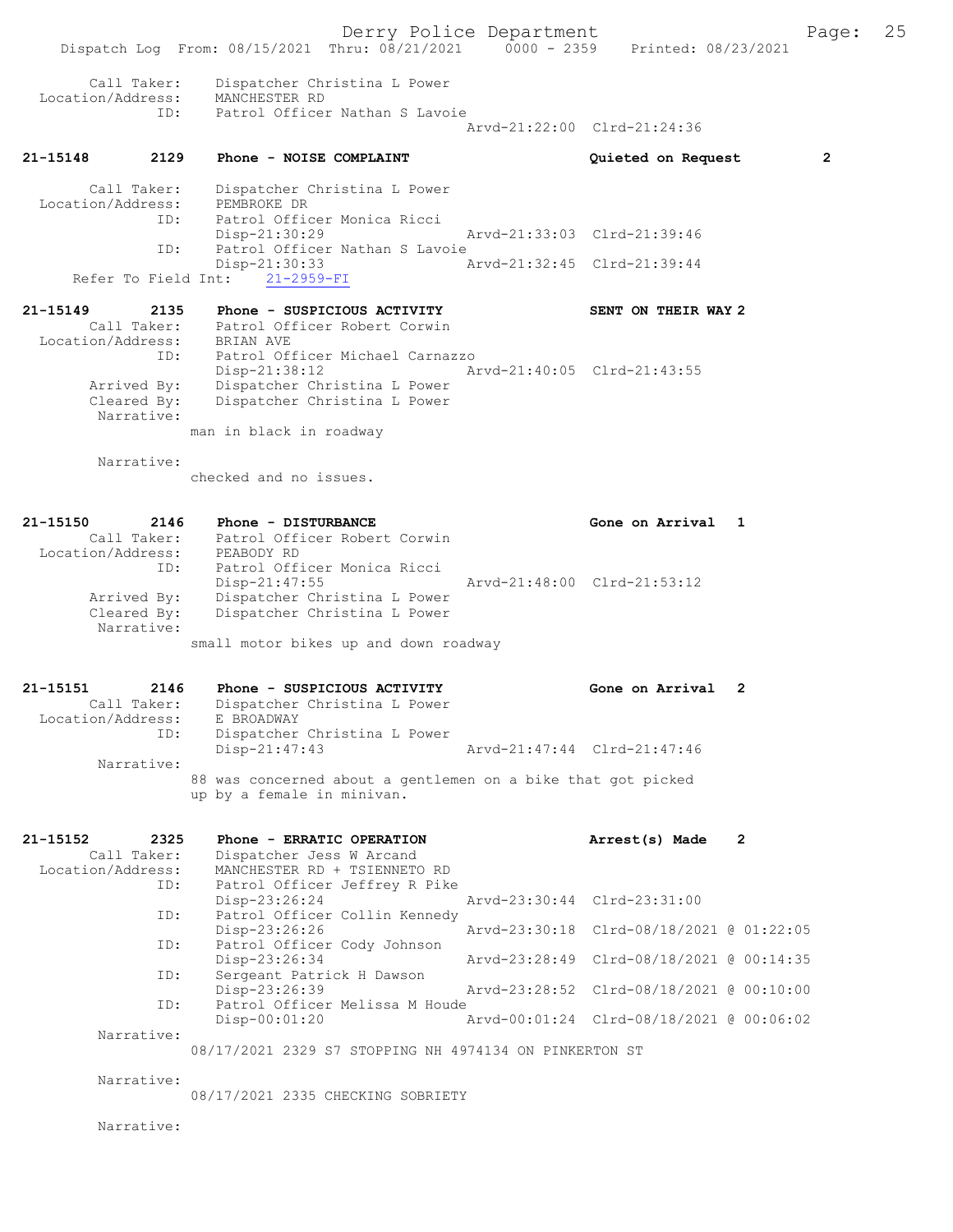08/17/2021 2353 ONE IN CUSTODY FOR DWI AND OPEN CONTAINER

 Narrative: 08/17/2021 2355 NEXT ON LIST SPACETOWN AUTO NOTIFIED AND RESPONDING FOR NH 4974134

Narrative:

08/18/2021 0000 131 TRANSPORTING ONE IN CAR 2 SM 42509.9

Narrative:

08/18/2021 0000 OFF AT HQ EM 42510.1

Narrative:

08/18/2021 0007 SPACETOWN ON SCENE

Narrative:

08/18/2021 0037 PLACED IN CELL 1

Narrative:

08/18/2021 0037 IDENTIFIED AS:

BRITT MCCULLOCH 9 DREW WOODS DR DERRY NH DOB 3/1/75

 Narrative: 08/18/2021 0121 RELEASED ON PR BAIL WITH COURT 12/16/21 PER BC LEFEBVRE

Refer To Arrest: 21-788-AR

| 21-15154          | 2337               | Initiated - MV CHECK                                                      | Aryd-23:31:00 Clrd-23:31:19<br>SENT ON THEIR WAY 1 |  |
|-------------------|--------------------|---------------------------------------------------------------------------|----------------------------------------------------|--|
| Location/Address: | Call Taker:<br>ID: | Dispatcher Jess W Arcand<br>TSIENNETO RD<br>Patrol Officer Jeffrey R Pike |                                                    |  |
| 21-15153          | 2331               | Initiated - DISABLED MV                                                   | Vehicle checked 3                                  |  |

 Call Taker: Dispatcher Jess W Arcand Location/Address: ABBOTT CT ID: Patrol Officer Melissa M Houde Arvd-23:37:00 Clrd-23:39:44<br>21-2928-FI

Refer To Field Int:

| 21-15155          | 2338        | Initiated - PROPERTY CHECK    | Services Rendered 2         |
|-------------------|-------------|-------------------------------|-----------------------------|
|                   | Call Taker: | Dispatcher Jess W Arcand      |                             |
| Location/Address: |             | ROLLINS ST                    |                             |
|                   | ID:         | Patrol Officer Jeffrey R Pike |                             |
|                   |             |                               | Arvd-23:38:00 Clrd-23:39:03 |

| 21-15156          | 2342        | Initiated - PROPERTY CHECK     | Services Rendered 2 |
|-------------------|-------------|--------------------------------|---------------------|
|                   | Call Taker: | Dispatcher Jess W Arcand       |                     |
| Location/Address: |             | PIERCE AVE                     |                     |
|                   | TD:         | Patrol Officer Melissa M Houde |                     |
|                   |             | Arvd-23:42:00 Clrd-23:42:51    |                     |

| 21-15157          | 2349                |            | Initiated - MV CHECK           | Vehicle checked 1           |  |
|-------------------|---------------------|------------|--------------------------------|-----------------------------|--|
|                   | Call Taker:         |            | Dispatcher Jess W Arcand       |                             |  |
| Location/Address: |                     | E BROADWAY |                                |                             |  |
|                   | TD:                 |            | Patrol Officer Melissa M Houde |                             |  |
|                   |                     |            |                                | Aryd-23:49:00 Clrd-23:52:00 |  |
|                   | Refer To Field Int: |            | 21-2929-FI                     |                             |  |

#### For Date: 08/18/2021 - Wednesday

| 21-15158<br>0004  |           | Phone - SUSPICIOUS ACTIVITY | Services Rendered 2 |  |
|-------------------|-----------|-----------------------------|---------------------|--|
| Call Taker:       |           | Dispatcher Jess W Arcand    |                     |  |
| Location/Address: | N MAIN ST |                             |                     |  |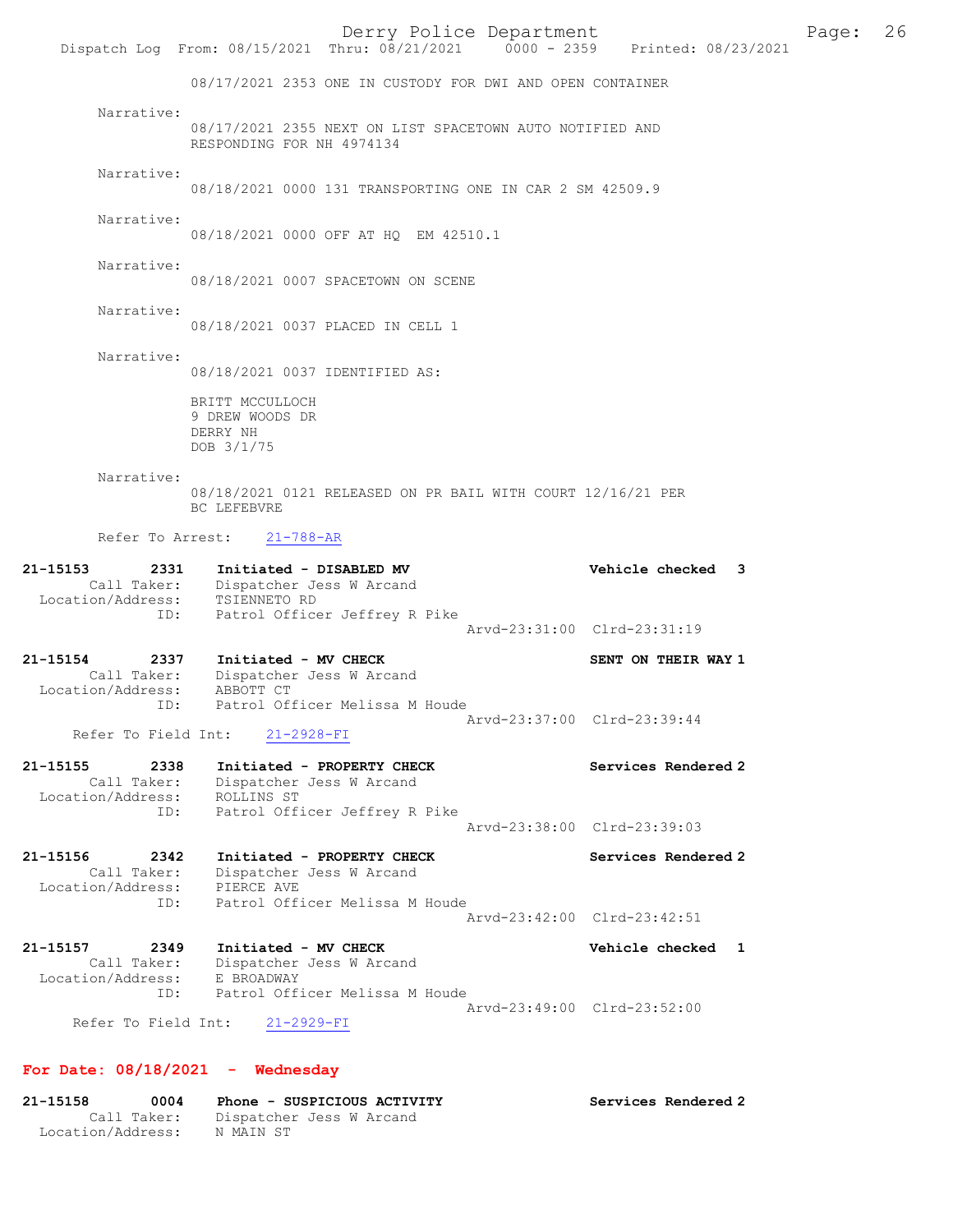Derry Police Department The Page: 27 Dispatch Log From: 08/15/2021 Thru: 08/21/2021 0000 - 2359 Printed: 08/23/2021 ID: Patrol Officer Jeffrey R Pike Disp-00:06:00 Arvd-00:06:13 Clrd-00:08:09<br>TD: Patrol Officer Melissa M Houde Patrol Officer Melissa M Houde<br>Disp-00:06:05 Disp-00:06:05 Clrd-00:08:08 21-15159 0009 Initiated - MV STOP Warning Issued 3 Call Taker: Dispatcher Jess W Arcand Location/Address: E BROADWAY ID: Patrol Officer Melissa M Houde Arvd-00:09:00 Clrd-00:13:40 Refer To Citation: 21-3734-CN 21-15160 0014 Initiated - PROPERTY CHECK Services Rendered 2 Call Taker: Dispatcher Jess W Arcand Location/Address: CRYSTAL AVE ID: Sergeant Patrick H Dawson Arvd-00:14:00 Clrd-00:17:03 ID: Patrol Officer Cody Johnson Disp-00:14:38 Clrd-00:17:34 21-15161 0017 Initiated - MV CHECK Vehicle checked 1 Call Taker: Dispatcher Jess W Arcand Location/Address: CRYSTAL AVE ID: Sergeant Patrick H Dawson Arvd-00:17:00 Clrd-00:22:10 21-15162 0125 Initiated - PED CHECK SENT ON THEIR WAY 2 Call Taker: Dispatcher Jess W Arcand Location/Address: SOUTH AVE ID: Patrol Officer Melissa M Houde Arvd-01:25:00 Clrd-01:27:20 21-15163 0151 Initiated - DISABLED MV Services Rendered 3 Call Taker: Dispatcher Jess W Arcand Location/Address: ADAMS POND RD ID: Patrol Officer Melissa M Houde Arvd-01:51:00 Clrd-02:31:40 ID: Patrol Officer Cody Johnson Disp-01:58:07 Arvd-02:31:36 Clrd-02:31:38 Refer To Field Int: 21-2927-FI 21-15164 0254 Phone - Wildlife Complaint Cancelled Prior to Arrival 2 Call Taker: Dispatcher Jess W Arcand Location/Address: E BROADWAY 21-15165 0715 Initiated - MV STOP Warning Issued 3 Call Taker: Dispatcher Jonathon S Pickering Location/Address: FORDWAY ST + TRANSFER LN ID: Patrol Officer Collin Kennedy Arvd-07:15:00 Clrd-07:20:00<br>21-3735-CN Refer To Citation: 21-15166 0716 Initiated - MV REPO Vehicle Towed 1<br>Call Taker: Dispatcher Jonathon S Pickering Call Taker: Dispatcher Jonathon S Pickering Location/Address: CORPORATE PARK DR ID: Dispatcher Jonathon S Pickering Arvd-07:16:00 Clrd-07:17:22 Narrative: 08/18/2021 0716 2011 Mercedes model E - color black; owner unaware 21-15167 0725 Initiated - MV STOP Warning Issued 3 Call Taker: Dispatcher Jonathon S Pickering Location/Address: FORDWAY ST + HIGHLAND AVE ID: Patrol Officer Collin Kennedy Arvd-07:25:00 Clrd-07:29:44<br>21-3736-CN Refer To Citation: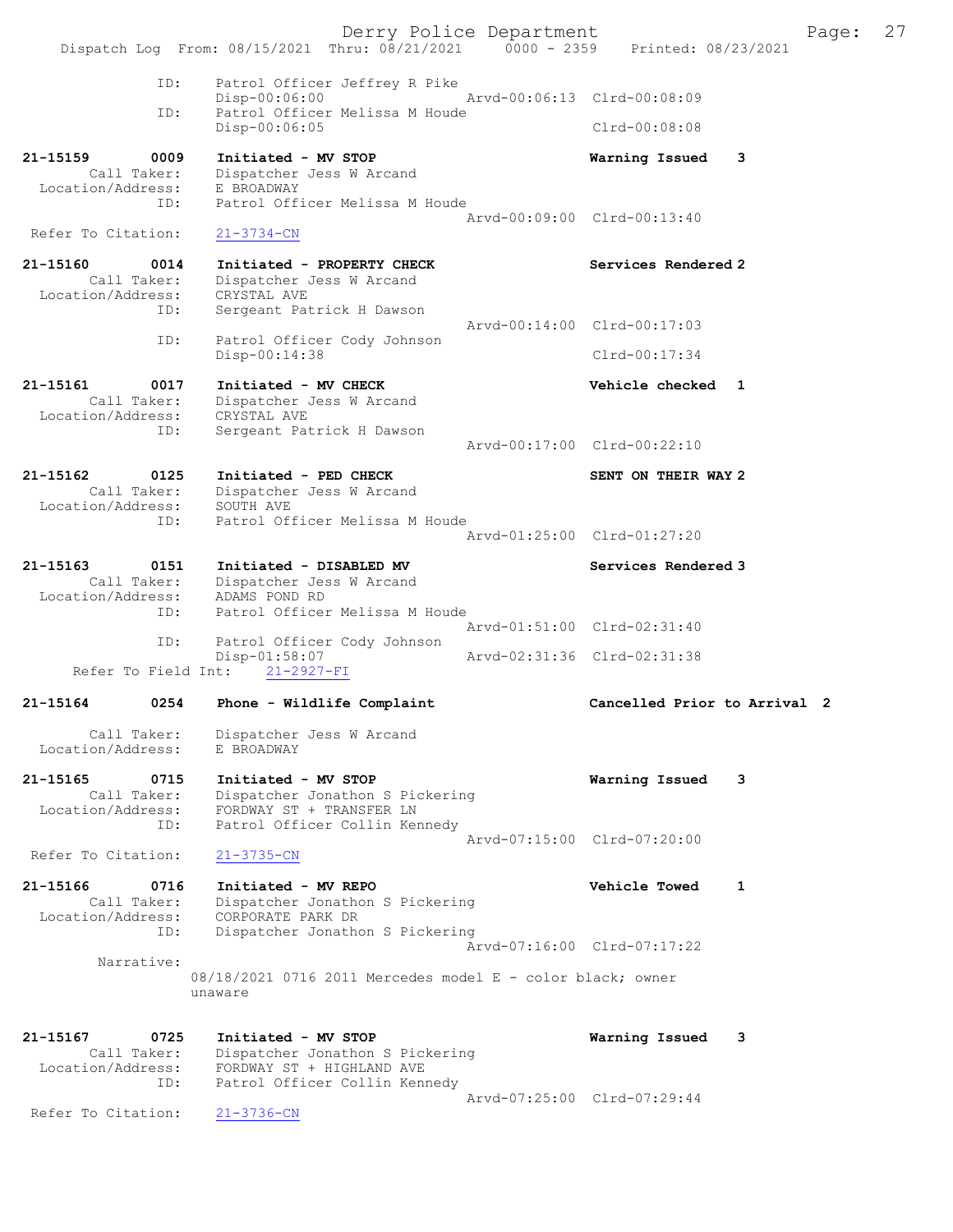|                                                |             | Derry Police Department<br>Dispatch Log From: 08/15/2021 Thru: 08/21/2021 0000 - 2359                                                            | Printed: 08/23/2021         |   | Page:          | 28 |
|------------------------------------------------|-------------|--------------------------------------------------------------------------------------------------------------------------------------------------|-----------------------------|---|----------------|----|
| 21-15168<br>Call Taker:                        | 0741        | Initiated - SUBPOENA DELIVERY<br>Dispatcher Jonathon S Pickering                                                                                 | Not Served                  | 1 |                |    |
| Location/Address:                              | ID:         | SILVESTRI CIR<br>Patrol Officer Nikita Tomnyuk                                                                                                   | Arvd-07:41:00 Clrd-07:49:15 |   |                |    |
| 21-15169<br>Call Taker:<br>Location/Address:   | 0748        | Initiated - MV STOP<br>Dispatcher Jonathon S Pickering<br>FORDWAY ST                                                                             | Warning Issued              | 3 |                |    |
| Refer To Citation:                             | ID:         | Patrol Officer Collin Kennedy<br>$21 - 3737 - CN$                                                                                                | Arvd-07:48:00 Clrd-07:53:08 |   |                |    |
| 21-15170                                       | 0807        | Initiated - FOLLOW-UP                                                                                                                            | No Action Required          |   | $\overline{2}$ |    |
| Call Taker:<br>Location/Address:               | ID:         | Dispatcher Jonathon S Pickering<br>WINDHAM DEPOT RD<br>Patrol Officer Awess Abdulkadir                                                           | Arvd-08:07:00 Clrd-08:20:32 |   |                |    |
| 21-15171<br>Call Taker:<br>Location/Address:   | 0815        | Initiated - SUBPOENA DELIVERY<br>Dispatcher Jonathon S Pickering<br>LARAWAY CT                                                                   | Not Served                  | 1 |                |    |
|                                                | ID:         | Patrol Officer James M McClafferty                                                                                                               | Arvd-08:15:00 Clrd-08:19:56 |   |                |    |
| 21-15172<br>Call Taker:<br>Location/Address:   | 0820<br>ID: | Initiated - SUBPOENA DELIVERY<br>Dispatcher Jonathon S Pickering<br>[DY 3688] ROCKINGHAM RD<br>Patrol Officer Melissa M Houde                    | Not Served                  | 1 |                |    |
|                                                |             |                                                                                                                                                  | Arvd-08:20:00 Clrd-08:24:05 |   |                |    |
| 21-15173<br>Call Taker:<br>Location/Address:   | 0822<br>ID: | Initiated - MV STOP<br>Dispatcher Jonathon S Pickering<br>MANCHESTER RD<br>Patrol Officer James M McClafferty                                    | Warning Issued              | 3 |                |    |
| Refer To Citation:                             |             | $21 - 3738 - CN$                                                                                                                                 | Arvd-08:22:00 Clrd-08:25:50 |   |                |    |
| 21-15174<br>Call Taker:<br>Location/Address:   | 0825<br>ID: | Initiated - MV STOP<br>Dispatcher Jonathon S Pickering<br>FORDWAY ST + HIGHLAND AVE<br>Patrol Officer Collin Kennedy                             | Warning Issued              | 3 |                |    |
| Refer To Citation:                             |             | $21 - 3739 - CN$                                                                                                                                 | Arvd-08:25:00 Clrd-08:30:19 |   |                |    |
| 21-15175                                       | 0831        | Initiated - ANIMAL COMPLAINT                                                                                                                     | Assistance Rendered         |   | 1              |    |
| Call Taker:<br>Location/Address:<br>Narrative: | ID:         | Dispatcher Jonathon S Pickering<br>[DY 1603] CRYSTAL AVE<br>Patrol Officer James M McClafferty<br>08/18/2021 0831 deceased raccoon, DPW notified | Arvd-08:31:00 Clrd-08:31:31 |   |                |    |
|                                                |             |                                                                                                                                                  |                             |   |                |    |
| 21-15176<br>Call Taker:<br>Location/Address:   | 0837<br>ID: | Initiated - MV STOP<br>Lieutenant Shawn P O'Donaghue<br>E BROADWAY + RAILROAD AVE<br>Patrol Officer Collin Kennedy                               | Warning Issued              | 3 |                |    |
| Cleared By:<br>Refer To Citation:              |             | Dispatcher Jonathon S Pickering<br>$21 - 3740 - CN$                                                                                              | Arvd-08:37:00 Clrd-08:41:54 |   |                |    |
| 21-15177<br>Call Taker:<br>Location/Address:   | 0842<br>ID: | Initiated - MV STOP<br>Dispatcher Jonathon S Pickering<br>WINDHAM RD<br>Patrol Officer Melissa M Houde                                           | Warning Issued              | 3 |                |    |
| Refer To Citation:                             |             | $21 - 3741 - CN$                                                                                                                                 | Arvd-08:42:00 Clrd-08:47:13 |   |                |    |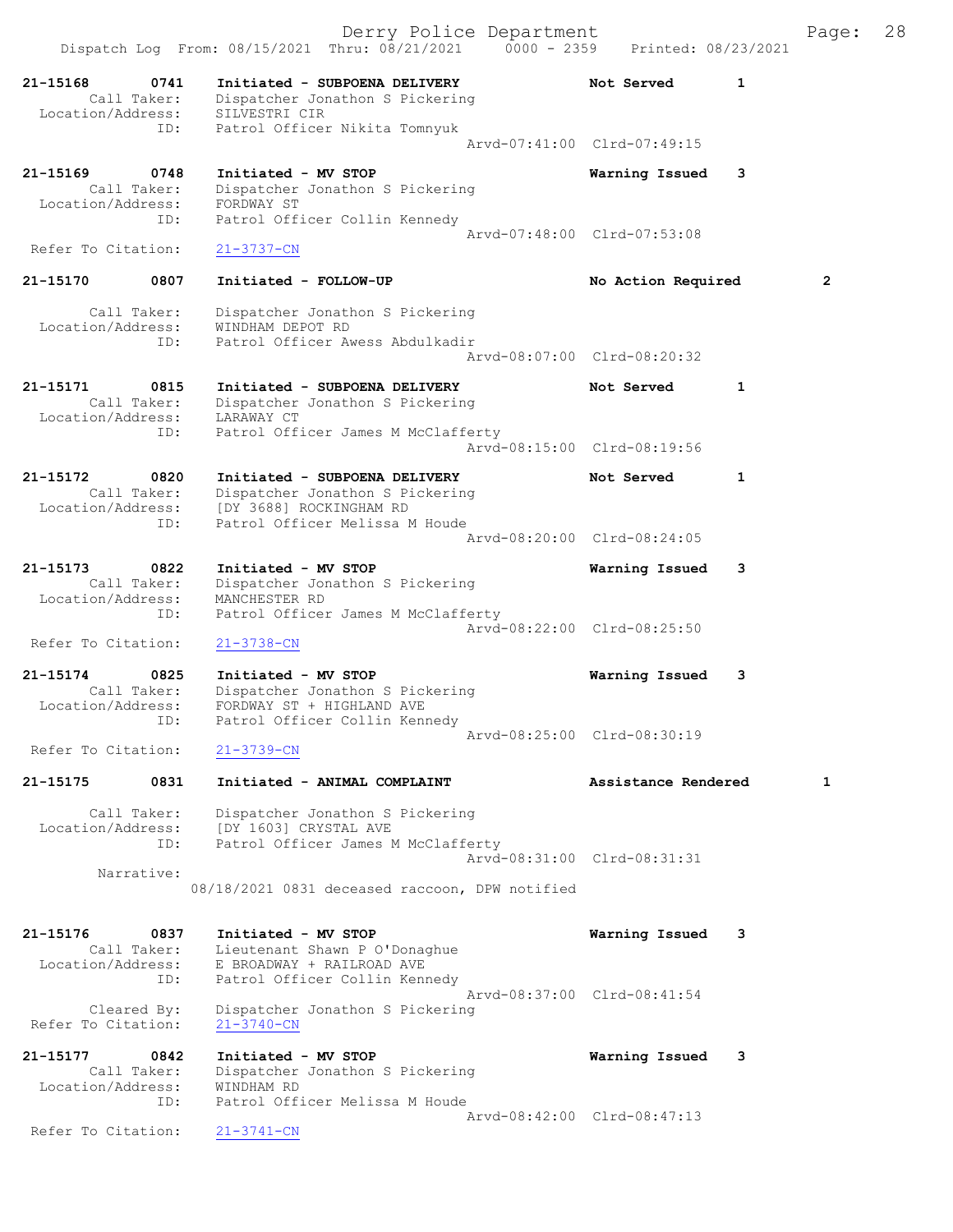Derry Police Department Fage: 29 Dispatch Log From: 08/15/2021 Thru: 08/21/2021 0000 - 2359 Printed: 08/23/2021 21-15178 0846 Initiated - SUBPOENA DELIVERY Served 1 Call Taker: Dispatcher Jonathon S Pickering Location/Address: [DY 129] COURTHOUSE LN ID: Patrol Officer Awess Abdulkadir Arvd-08:46:00 Clrd-08:47:09 21-15179 0850 Initiated - MV STOP Warning Issued 3 Call Taker: Dispatcher Jonathon S Pickering Location/Address: S MAIN ST + FAIRWAY DR ID: Patrol Officer Melissa M Houde Arvd-08:50:00 Clrd-08:56:18<br>21-3742-CN Refer To Citation: 21-15180 0856 Phone - DOMESTIC DISTURBANCE Verbal in Nature 1 Call Taker: Dispatcher Jonathon S Pickering Location/Address: SILVESTRI CIR ID: Patrol Officer James M McClafferty<br>Disp-08:57:53 Arvd- Disp-08:57:53 Arvd-09:00:16 Clrd-09:38:26 ID: Patrol Officer Nikita Tomnyuk Disp-08:57:55 Arvd-08:59:06 Clrd-09:21:40 ID: Sergeant Jeffrey M Dawe Disp-08:58:39 Arvd-09:01:10 Clrd-09:21:41 Narrative: 08/18/2021 0900 off with both parties Refer To Field Int: 21-2919-FI 21-15181 0858 Initiated - MV STOP Warning Issued 3 Call Taker: Dispatcher Jonathon S Pickering Location/Address: RT 28 ID: Patrol Officer Collin Kennedy Arvd-08:58:00 Clrd-09:04:25 Refer To Citation: 21-3743-CN 21-15182 0915 Initiated - MV STOP Warning Issued 3 Call Taker: Lieutenant Shawn P O'Donaghue Location/Address: E DERRY RD + THORNTON ST ID: Patrol Officer Collin Kennedy Arvd-09:15:00 Clrd-09:23:21 Cleared By: Dispatcher Jonathon S Pickering Refer To Citation: 21-3744-CN 21-15183 0925 Initiated - MV STOP Warning Issued 3 Call Taker: Dispatcher Jonathon S Pickering Location/Address: S MAIN ST + HUMPHREY RD ID: Patrol Officer Melissa M Houde Arvd-09:25:00 Clrd-09:30:00 Refer To Citation: 21-3745-CN 21-15184 0930 Initiated - MV STOP Warning Issued 3 Call Taker: Dispatcher Jonathon S Pickering Location/Address: S MAIN ST ID: Patrol Officer Melissa M Houde Arvd-09:30:00 Clrd-09:38:12 Refer To Citation: 21-3746-CN 21-15185 0935 Phone - WELFARE CHECK Services Rendered 2 Call Taker: Dispatcher Jonathon S Pickering Location/Address: WALKER CT ID: Patrol Officer Awess Abdulkadir Disp-09:36:18 Arvd-09:39:23 Clrd-09:45:52 ID: Patrol Officer Melissa M Houde Disp-09:38:22 Arvd-09:45:51 Clrd-09:45:51 ID: Sergeant Jeffrey M Dawe Disp-09:39:09 Clrd-09:45:54 Narrative: 08/18/2021 0958 attempting to check on adult grandson,

subject located with no issues found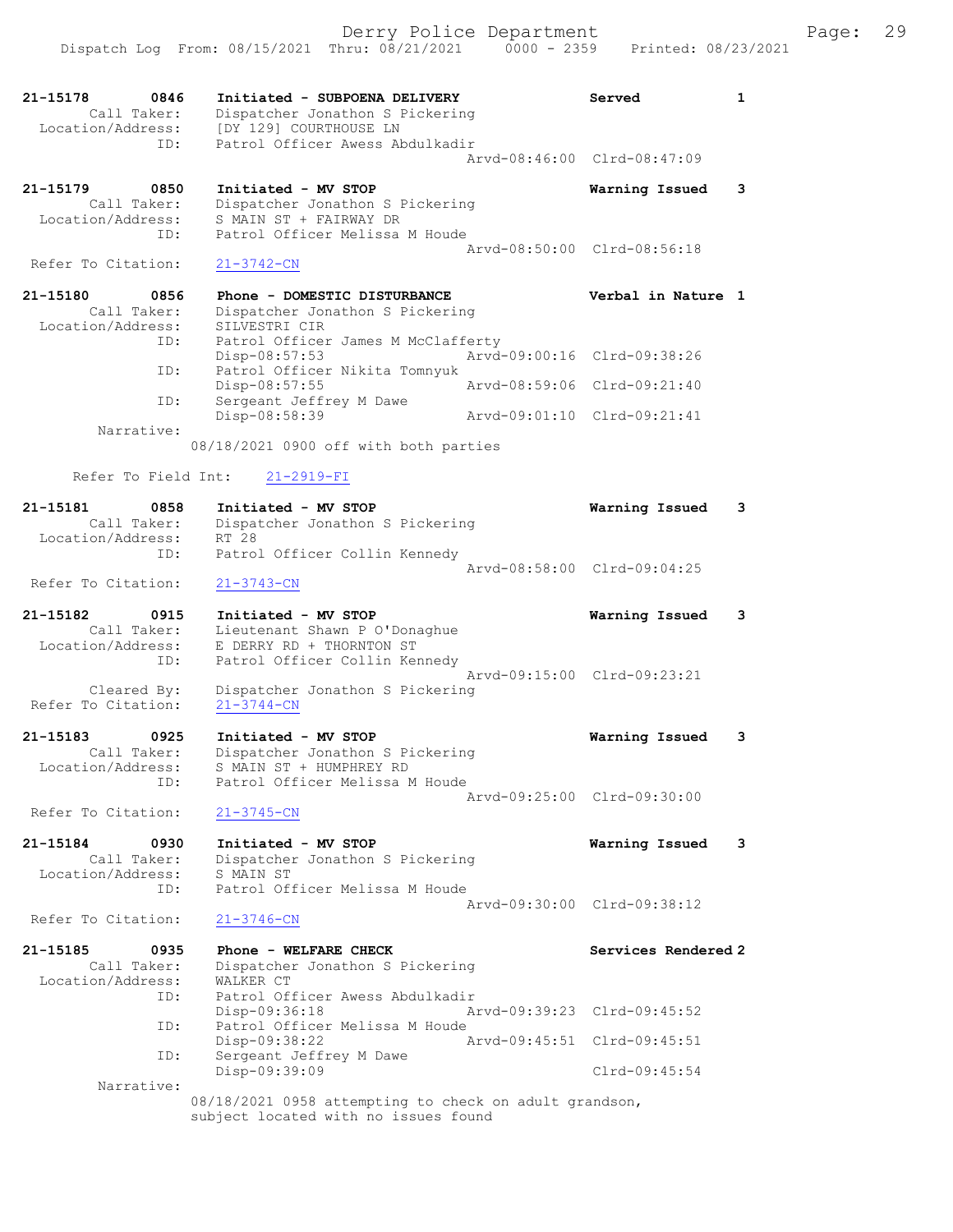Refer To Field Int: 21-2932-FI

| 0946<br>21-15186<br>Call Taker:<br>Location/Address: | Phone - SUSPICIOUS ACTIVITY<br>Dispatcher Jonathon S Pickering<br>ROLLINS ST    |                             | SENT ON THEIR WAY 2                 |
|------------------------------------------------------|---------------------------------------------------------------------------------|-----------------------------|-------------------------------------|
| ID:<br>ID:                                           | Sergeant Jeffrey M Dawe<br>Disp-09:47:30<br>Patrol Officer Awess Abdulkadir     | Arvd-09:47:30 Clrd-10:06:40 |                                     |
| ID:                                                  | Disp-09:47:31<br>Patrol Officer Melissa M Houde                                 | Arvd-09:47:32 Clrd-10:06:20 |                                     |
|                                                      | $Disp-09:47:32$                                                                 | Arvd-09:47:33 Clrd-10:06:19 |                                     |
| Narrative:                                           | 08/18/2021 0950 reported person unconscious in the park                         |                             |                                     |
| Narrative:                                           |                                                                                 |                             |                                     |
|                                                      | 08/18/2021 0951 contact made with subject, conscious and<br>alert               |                             |                                     |
| Refer To Field Int:                                  | $21 - 2920 - FI$                                                                |                             |                                     |
| 21-15187<br>0951                                     | Phone - MEDICAL EMERGENCY                                                       |                             | $\mathbf{1}$<br>Assistance Rendered |
| Call Taker:<br>Location/Address:                     | Dispatcher Jonathon S Pickering<br>KENDALL POND RD                              |                             |                                     |
| ID:<br>ID:                                           | Patrol Officer Scott M Beegan<br>Disp-09:52:01<br>Patrol Officer Nikita Tomnyuk | Arvd-09:58:00 Clrd-10:32:34 |                                     |
| Refer To Field Int:                                  | $Disp-09:52:04$<br>$21 - 2921 - FI$                                             | Arvd-09:58:01 Clrd-10:32:33 |                                     |
| 21-15188<br>1003<br>Call Taker:<br>Location/Address: | Initiated - MV STOP<br>Dispatcher Jonathon S Pickering<br>BIRCH ST              |                             | Warning Issued<br>3                 |
| ID:                                                  | Patrol Officer Collin Kennedy                                                   | Arvd-10:03:00 Clrd-10:07:22 |                                     |
| Refer To Citation:                                   | $21 - 3747 - CN$                                                                |                             |                                     |
| 21-15189<br>1010                                     | Phone - ASSIST OTHER AGENCY                                                     |                             | Assistance Rendered<br>3            |
| Call Taker:<br>Location/Address:                     | Dispatcher Jonathon S Pickering<br>FORDWAY ST                                   |                             |                                     |
| ID:                                                  | Patrol Officer Awess Abdulkadir<br>$Disp-10:10:35$                              | Arvd-10:11:54 Clrd-10:35:33 |                                     |
| ID:<br>Narrative:                                    | Sergeant Jeffrey M Dawe<br>$Disp-10:10:40$                                      | Arvd-10:11:53 Clrd-10:14:32 |                                     |
|                                                      | 08/18/2021 1011 off with Fish and Game                                          |                             |                                     |
| 21-15190<br>1015<br>Call Taker:<br>Location/Address: | Initiated - MV STOP<br>Dispatcher Jonathon S Pickering<br>ROCKINGHAM RD         |                             | Warning Issued<br>3                 |
| ID:                                                  | Patrol Officer Collin Kennedy                                                   | Arvd-10:15:00 Clrd-10:23:50 |                                     |
| Refer To Citation:                                   | $21 - 3748 - CN$                                                                |                             |                                     |
| 21-15191<br>1032<br>Call Taker:<br>Location/Address: | Phone - MV ACCIDENT<br>Dispatcher Jonathon S Pickering<br>[DY 146] ASHLEIGH DR  |                             | Report Taken<br>1                   |
| ID:                                                  | Patrol Officer James M McClafferty<br>$Disp-10:32:31$                           | Arvd-10:34:19 Clrd-11:11:48 |                                     |
| Narrative:                                           | 08/18/2021 1039 off with NH 4402605 and NH 26636                                |                             |                                     |
| Narrative:                                           | 08/18/2021 1111 Jastrem vs parked car - full report                             |                             |                                     |
| Refer To Accident:                                   | $21 - 399 - AC$                                                                 |                             |                                     |
| 21-15192<br>1035                                     | Phone - ASSIST OTHER AGENCY                                                     |                             | Assistance Rendered<br>3            |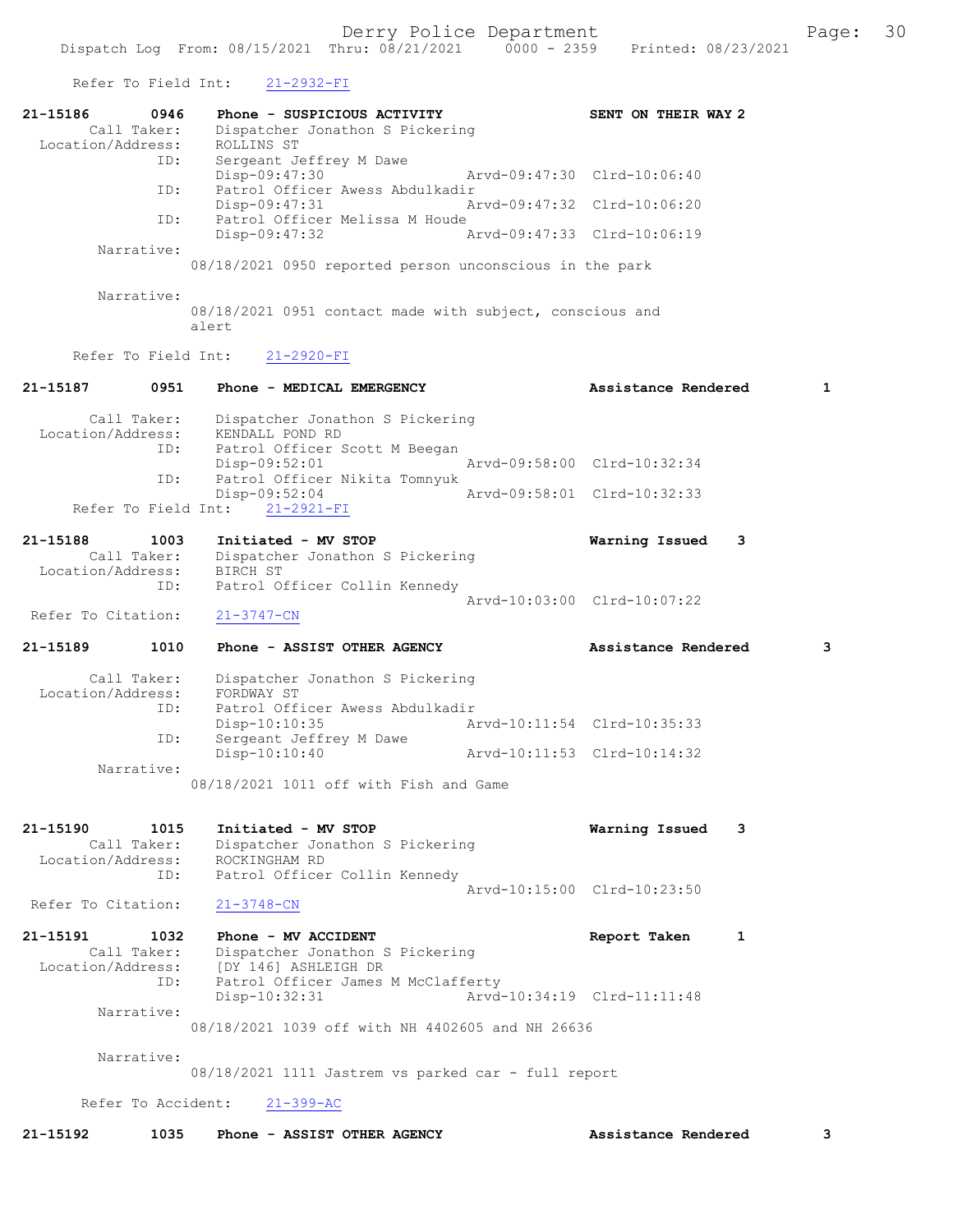Dispatch Log From: 08/15/2021 Thru: 08/21/2021 0000 - 2359 Printed: 08/23/2021

| Call Taker:<br>Location/Address:<br>ID:                     | Dispatcher Jonathon S Pickering<br>E BROADWAY<br>Patrol Officer Awess Abdulkadir                                 |                             |                |
|-------------------------------------------------------------|------------------------------------------------------------------------------------------------------------------|-----------------------------|----------------|
|                                                             | Disp-10:35:42                                                                                                    | Aryd-10:38:53 Clrd-10:53:07 |                |
| 21-15193<br>1039<br>Call Taker:                             | Phone - ILLEGAL DUMPING/LITTERING<br>Dispatcher Jonathon S Pickering<br>CRYSTAL AVE                              | ADVICE GIVEN                | $\mathbf{2}$   |
| Location/Address:<br>ID:                                    | Patrol Officer Scott M Beegan<br>$Disp-10:40:05$                                                                 | Arvd-10:43:36 Clrd-10:53:57 |                |
| Narrative:                                                  | 08/18/2021 1053 no crimes found, advice given                                                                    |                             |                |
| Refer To Field Int:                                         | $21 - 2988 - FI$                                                                                                 |                             |                |
| 21-15194<br>1046                                            | Initiated - FOLLOW-UP                                                                                            | No Action Required          | 2              |
| Call Taker:<br>Location/Address:<br>ID:                     | Dispatcher Jonathon S Pickering<br>SILVESTRI CIR<br>Patrol Officer Nikita Tomnyuk                                |                             |                |
|                                                             |                                                                                                                  | Arvd-10:46:00 Clrd-10:49:45 |                |
| 21-15195<br>1131<br>Call Taker:<br>Location/Address:        | Initiated - MV STOP<br>Dispatcher Jonathon S Pickering<br>FAIRWAY DR                                             | Verbal in Nature 3          |                |
| ID:                                                         | Patrol Officer Melissa M Houde                                                                                   | Arvd-11:31:00 Clrd-11:36:18 |                |
| Refer To Citation:                                          | $21 - 3749 - CN$                                                                                                 |                             |                |
| 21-15196<br>1132                                            | Phone - SERVE RESTRAINING ORDER                                                                                  | No Action Required          | $\overline{2}$ |
| Call Taker:<br>Location/Address:<br>ID:                     | Dispatcher Jonathon S Pickering<br>HIGHLAND AVE<br>Patrol Officer Awess Abdulkadir                               |                             |                |
| ID:                                                         | Disp-11:32:39<br>Patrol Officer Scott M Beegan                                                                   | Arvd-11:33:22 Clrd-11:39:44 |                |
|                                                             | Disp-11:32:41                                                                                                    | Arvd-11:33:23 Clrd-11:39:45 |                |
| 21-15197<br>1140<br>Call Taker:<br>Location/Address:<br>ID: | Initiated - MV STOP<br>Dispatcher Jonathon S Pickering<br>[DY 1217] CRYSTAL AVE<br>Patrol Officer Scott M Beegan | Warning Issued              | 3              |
| Refer To Citation:                                          | $21 - 3750 - CN$                                                                                                 | Arvd-11:40:00 Clrd-11:45:51 |                |
| 21-15198<br>1215<br>Call Taker:<br>Location/Address:        | Initiated - DISABLED MV<br>Dispatcher Jonathon S Pickering<br>MANCHESTER RD                                      | <b>Vehicle Moved</b>        | 3              |
| ID:                                                         | Sergeant Jeffrey M Dawe                                                                                          | Arvd-12:15:00 Clrd-12:22:06 |                |
| 21-15199<br>1218<br>Call Taker:<br>Location/Address:        | Phone - DOMESTIC DISTURBANCE<br>Dispatcher Jonathon S Pickering<br>DIAMOND DR                                    | Verbal in Nature 1          |                |
| ID:<br>Arrived By:                                          | Patrol Officer Awess Abdulkadir<br>$Disp-12:19:05$<br>Lieutenant Shawn P O'Donaghue                              | Arvd-12:24:03 Clrd-13:12:20 |                |
| ID:<br>ID:                                                  | Patrol Officer Scott M Beegan<br>$Disp-12:19:07$<br>Sergeant Jeffrey M Dawe                                      | Arvd-12:25:18 Clrd-13:12:21 |                |
| Narrative:                                                  | $Disp-12:22:27$                                                                                                  | Arvd-12:29:45 Clrd-13:12:22 |                |
|                                                             | 08/18/2021 1224 off with male half outside                                                                       |                             |                |
| Narrative:                                                  | 08/18/2021 1225 off with female                                                                                  |                             |                |
| Narrative:                                                  | 08/18/2021 1312 one party sent on way                                                                            |                             |                |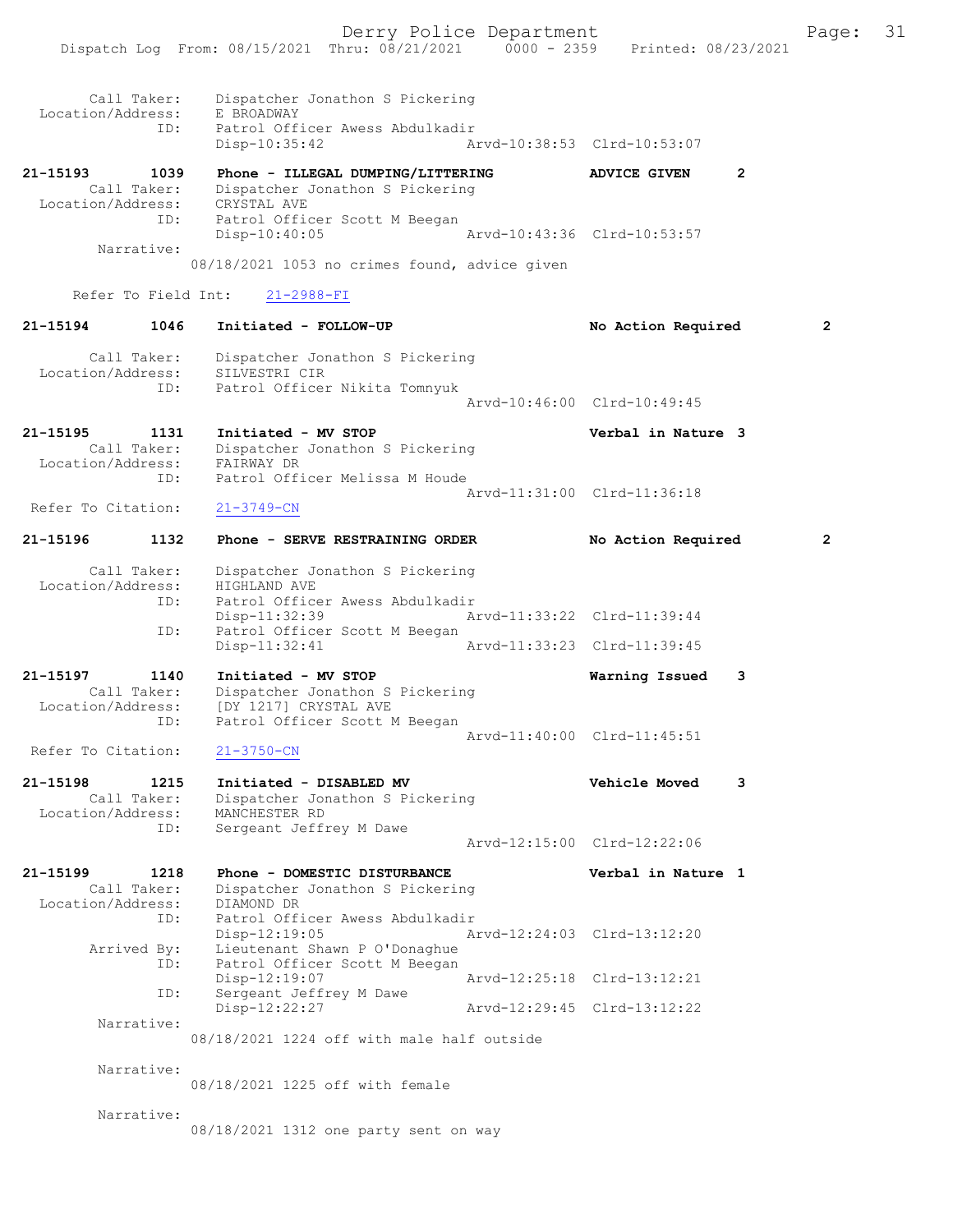Refer To Field Int: 21-2923-FI 21-15200 1231 Phone - WELFARE CHECK Services Rendered 2 Call Taker: Dispatcher Jonathon S Pickering Location/Address: FAIRWAY DR ID: Patrol Officer Nikita Tomnyuk<br>Disp-12:32:11 Mrvd-12:37:34 Clrd-12:51:06 Disp-12:32:11 Arvd-12:37:34 Clrd-12:51:06 ID: Patrol Officer Melissa M Houde Disp-12:32:14 Arvd-12:37:34 Clrd-12:51:06 Narrative: 08/18/2021 1251 checked on juvenile for DCYF Refer To Field Int: 21-2922-FI 21-15201 1320 Phone - DISABLED MV Cleared 3 Call Taker: Dispatcher Jonathon S Pickering Location/Address: [DY 782] GOODHUE RD ID: Patrol Officer Scott M Beegan<br>Disp-13:20:23 Disp-13:20:23 Arvd-13:31:29 Clrd-15:55:08 Cleared By: Dispatcher Christina L Power ID: Patrol Officer Melissa M Houde Disp-13:20:25 Arvd-13:28:35 Clrd-14:14:23 ID: Patrol Officer Jeffrey R Pike<br>Disp-13:25:54 Disp-13:25:54 Arvd-13:25:54 Clrd-14:22:23 ID: Patrol Officer Nikita Tomnyuk Disp-14:00:41 Clrd-14:00:44 Narrative: 08/18/2021 1325 vehicle owner has a wrecker responding Narrative: 08/18/2021 1326 off with NH DEERE31 Narrative: 08/18/2021 1422 owner has wrecker on scene 21-15202 1350 Phone - Loose Dog Complaint Could Not Locate 2 Call Taker: Dispatcher Jonathon S Pickering Location/Address: N SHORE (IP) RD ID: Patrol Officer Nikita Tomnyuk ID: Patrol Officer Nikita Tomnyuk<br>Disp-14:00:46 Arvd-14:14:31 Clrd-14:19:26 Narrative: 08/18/2021 1350 blk/wht terrier running loose 21-15203 1351 Initiated - MV STOP Warning Issued 3<br>Call Taker: Dispatcher Jonathon S Pickering Call Taker: Dispatcher Jonathon S Pickering Location/Address: PINKERTON ST + NEWELLS MEADOW LN ID: Patrol Officer Nikita Tomnyuk Arvd-13:51:00 Clrd-14:00:22<br>21-3751-CN Refer To Citation: 21-15204 1444 Phone - SUSPICIOUS ACTIVITY Report Taken 2 Call Taker: Dispatcher Jonathon S Pickering Location/Address: LARAWAY CT ID: Patrol Officer Monica Ricci Disp-15:19:33 Arvd-15:33:14 Clrd-16:51:43 Dispatched By: Dispatcher Christina L Power Arrived By: Dispatcher Christina L Power Cleared By: Dispatcher Christina L Power ID: Patrol Officer Nathan S Lavoie Disp-15:19:36 Arvd-15:33:16 Clrd-16:51:41 Dispatched By: Dispatcher Christina L Power Arrived By: Dispatcher Christina L Power Cleared By: Dispatcher Christina L Power ID: Sergeant Jeffrey M Dawe Disp-16:22:49 Arvd-16:27:03 Clrd-16:27:04

Dispatched By: Dispatcher Christina L Power

Dispatcher Christina L Power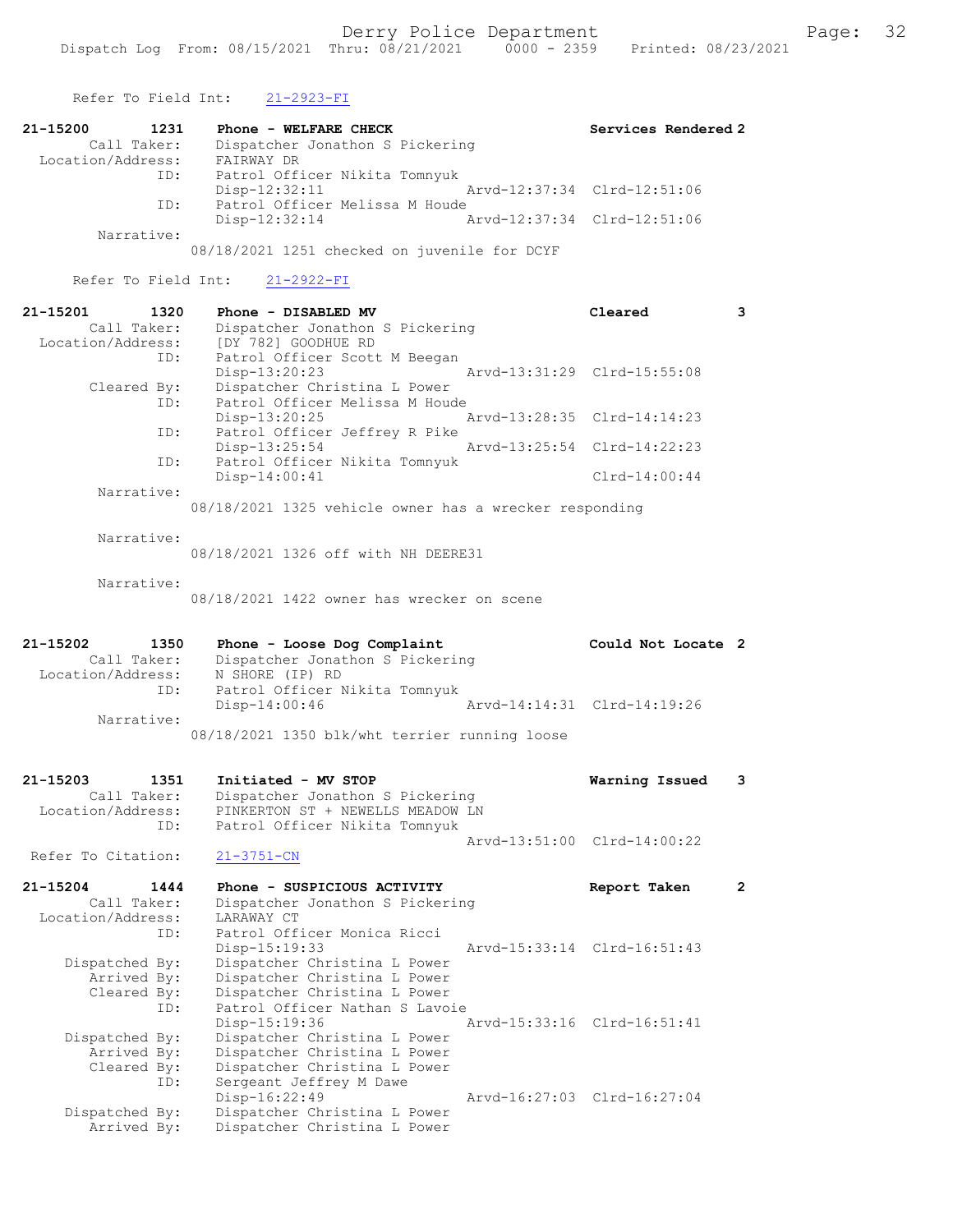Cleared By: Dispatcher Christina L Power Refer To Incident: 21-1446-OF

21-15205 1451 Phone - ROAD HAZARD Message Delivered 2 Call Taker: Dispatcher Jonathon S Pickering Location/Address: HIGH ST Narrative:

08/18/2021 1451 concern over limited visibility of the intersection due to a growing hedge

Narrative:

ticket submitted to DPW

### 21-15206 1524 Walk-In - FINGERPRINTS Services Rendered 3 Call Taker: Patrol Officer Timothy J Underhill Location/Address: MUNICIPAL DR ID: Patrol Officer Timothy J Underhill<br>Disp-15:25:23 Arvd-

|                   | $Disp-15:25:23$                  | Arvd-15:25:25 Clrd-15:34:51 |  |
|-------------------|----------------------------------|-----------------------------|--|
| 21-15207<br>1533  | Phone - SUSPICIOUS ACTIVITY      | <b>ADVICE GIVEN</b>         |  |
| Call Taker:       | Dispatcher Christina L Power     |                             |  |
| Location/Address: | COURTHOUSE LN                    |                             |  |
| ID:               | Patrol Officer Jack Stafford     |                             |  |
|                   | $Disp-15:34:22$                  | Arvd-15:37:49 Clrd-16:48:58 |  |
| ID:               | Patrol Officer Blake A Martineau |                             |  |
|                   | $Disp-15:34:26$                  | Arvd-15:37:50 Clrd-16:49:00 |  |
| ID:               | Sergeant Jeffrey M Dawe          |                             |  |
|                   | Disp-15:37:55                    | Arvd-15:42:38 Clrd-16:22:44 |  |
| Narrative:        |                                  |                             |  |
|                   |                                  |                             |  |

08/18/2021 1622 keep the peace on Diamond Dr

Refer To Field Int: 21-2924-FI

| 21-15208 | 1543 | Phone - Drop Box Maintenance             | Report Taken |  |
|----------|------|------------------------------------------|--------------|--|
|          |      | Call Taker: Dispatcher Christina L Power |              |  |
|          |      | Refer To Incident: 21-1444-OF            |              |  |
|          |      |                                          |              |  |

21-15209 1544 Phone - SEX OFFENSES Report Taken 1 Call Taker: Dispatcher Christina L Power Location/Address: MUNICIPAL DR Refer To Incident: 21-1445-OF

| 21-15210           | 1546        | Phone - MV ACCIDENT           |  |                             | Report Taken |  |
|--------------------|-------------|-------------------------------|--|-----------------------------|--------------|--|
|                    | Call Taker: | Dispatcher Christina L Power  |  |                             |              |  |
| Location/Address:  |             | CHESTER RD                    |  |                             |              |  |
|                    | ID:         | Patrol Officer Scott M Beegan |  |                             |              |  |
|                    |             | Disp-15:55:16                 |  | Arvd-16:05:44 Clrd-16:27:18 |              |  |
| Refer To Citation: |             | 21-3765-CN                    |  |                             |              |  |
|                    | Narrative:  |                               |  |                             |              |  |
|                    |             | west v mallinson full report  |  |                             |              |  |

Refer To Accident: 21-400-AC

| 21-15211          | 1639        | Phone - WELFARE CHECK            | Cleared                     | 2 |
|-------------------|-------------|----------------------------------|-----------------------------|---|
|                   | Call Taker: | Lieutenant Michael T Muncey      |                             |   |
| Location/Address: |             | FENWAY ST                        |                             |   |
|                   | ID:         | Patrol Officer Blake A Martineau |                             |   |
|                   |             | $Disp-17:09:01$                  | Arvd-17:09:23 Clrd-17:22:37 |   |
| Dispatched By:    |             | Dispatcher Christina L Power     |                             |   |
|                   | Arrived By: | Dispatcher Christina L Power     |                             |   |
|                   | Cleared By: | Dispatcher Christina L Power     |                             |   |
|                   | ID:         | Sergeant Jeffrey M Dawe          |                             |   |
|                   |             | Disp-17:09:21                    | Arvd-17:09:22 Clrd-17:22:21 |   |
| Dispatched By:    |             | Dispatcher Christina L Power     |                             |   |
|                   | Arrived By: | Dispatcher Christina L Power     |                             |   |
|                   | Cleared By: | Dispatcher Christina L Power     |                             |   |
|                   |             | Refer To Field Int: 21-2987-FI   |                             |   |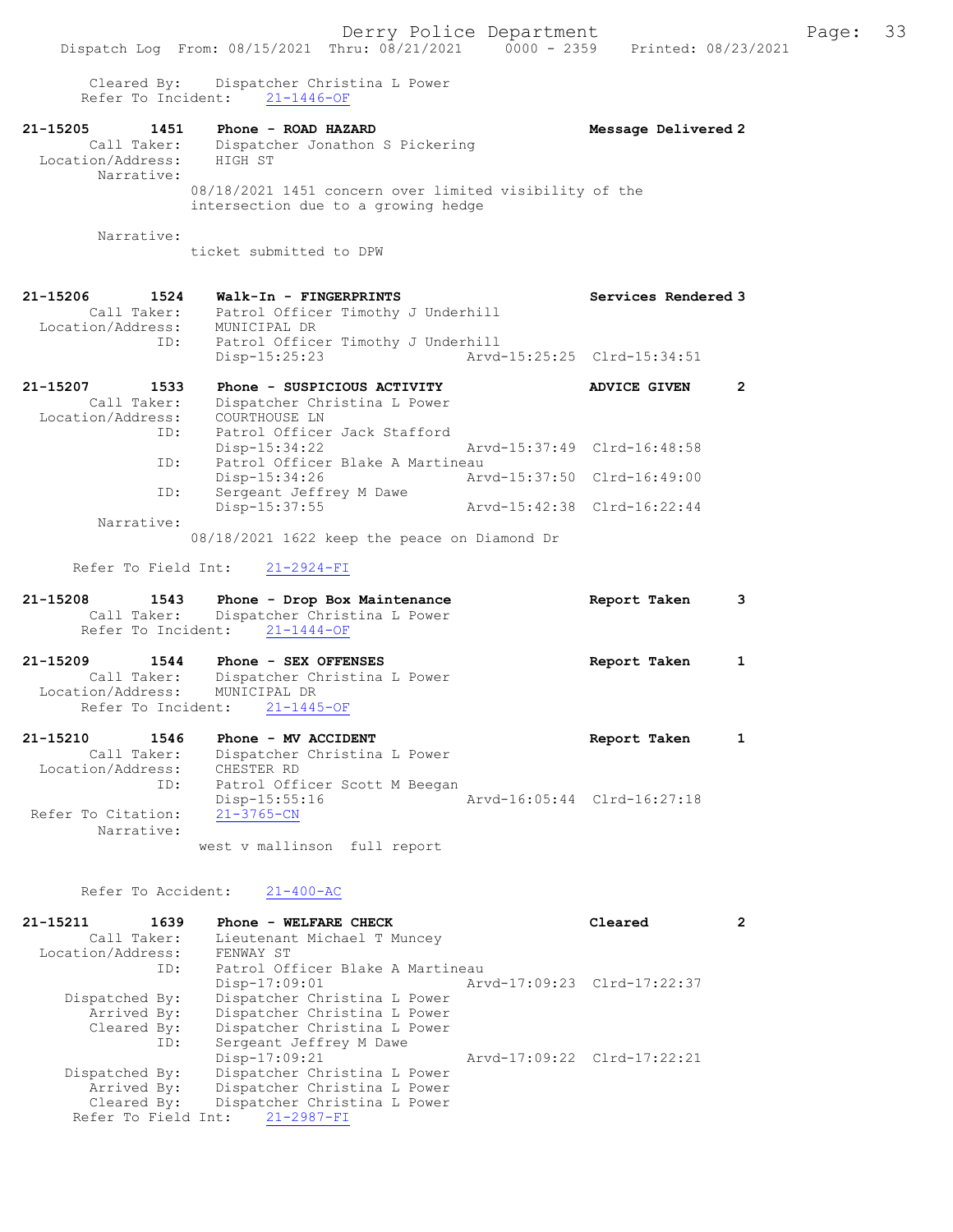Dispatch Log From: 08/15/2021 Thru: 08/21/2021 0000 - 2359 Printed: 08/23/2021 21-15212 1712 Initiated - PAPER SERVICE 1997 Not Served 3 Call Taker: Lieutenant Michael T Muncey Location/Address: [DY 146] ASHLEIGH DR ID: Patrol Officer Nathan S Lavoie Arvd-17:12:00 Clrd-17:17:49 Cleared By: Dispatcher Christina L Power 21-15213 1719 Walk-In - SEXUAL OFFENDER REGISTRATION Services Rendered 1 Call Taker: Dispatcher Christina L Power Location/Address: MUNICIPAL DR ID: Detective Benjamin J Doyle<br>Disp-17:22:26 Disp-17:22:26 Arvd-17:22:27 Clrd-17:22:28 21-15214 1727 Initiated - SUBPOENA DELIVERY Served 1 Call Taker: Dispatcher Christina L Power Location/Address: SILVESTRI CIR ID: Patrol Officer Monica Ricci Arvd-17:27:00 Clrd-17:36:06 21-15215 1750 Initiated - FOLLOW-UP Cleared 2 Call Taker: Lieutenant Michael T Muncey Location/Address: FAIRWAY DR ID: Patrol Officer Monica Ricci Arvd-17:50:00 Clrd-17:58:03 Cleared By: Patrol Officer Robert Corwin 21-15216 1756 Phone - WELFARE CHECK 2 Assistance Rendered 2 Call Taker: Patrol Officer Robert Corwin Location/Address: CHESTER RD ID: Patrol Officer Monica Ricci Disp-18:00:37 Arvd-18:06:44 Clrd-18:20:13 Arrived By: Dispatcher Christina L Power Cleared By: Dispatcher Christina L Power ID: Patrol Officer Scott M Beegan Disp-18:00:38 Arvd-18:10:33 Clrd-18:20:15 Arrived By: Dispatcher Christina L Power Cleared By: Dispatcher Christina L Power ID: Sergeant Jeffrey M Dawe Disp-18:01:06 Arvd-18:08:57 Clrd-18:20:17 Dispatched By: Dispatcher Christina L Power Arrived By: Dispatcher Christina L Power Cleared By: Dispatcher Christina L Power Refer To Field Int: 21-2925-FI 21-15217 1819 Initiated - DISPERSE A GROUP SENT ON THEIR WAY 2 Call Taker: Dispatcher Christina L Power Location/Address: CRYSTAL AVE ID: Patrol Officer Nathan S Lavoie Arvd-18:19:00 Clrd-18:21:19 21-15218 1847 Initiated - MV STOP Warning Issued 3 Call Taker: Dispatcher Christina L Power Location/Address: MANCHESTER RD ID: Patrol Officer Blake A Martineau Arvd-18:47:00 Clrd-18:53:48 Refer To Citation: 21-3752-CN 21-15219 1859 Initiated - FOLLOW-UP Cleared 2 Call Taker: Dispatcher Christina L Power Location/Address: LARAWAY CT ID: Patrol Officer Nathan S Lavoie Arvd-18:59:00 Clrd-19:32:12<br>Cleared By: Patrol Officer Robert Corwin Patrol Officer Robert Corwin 21-15220 1917 Initiated - SUBPOENA DELIVERY Served 1 Call Taker: Dispatcher Christina L Power Location/Address: SETTLERS LN ID: Patrol Officer Blake A Martineau Arvd-19:17:00 Clrd-19:24:21

Derry Police Department Fage: 34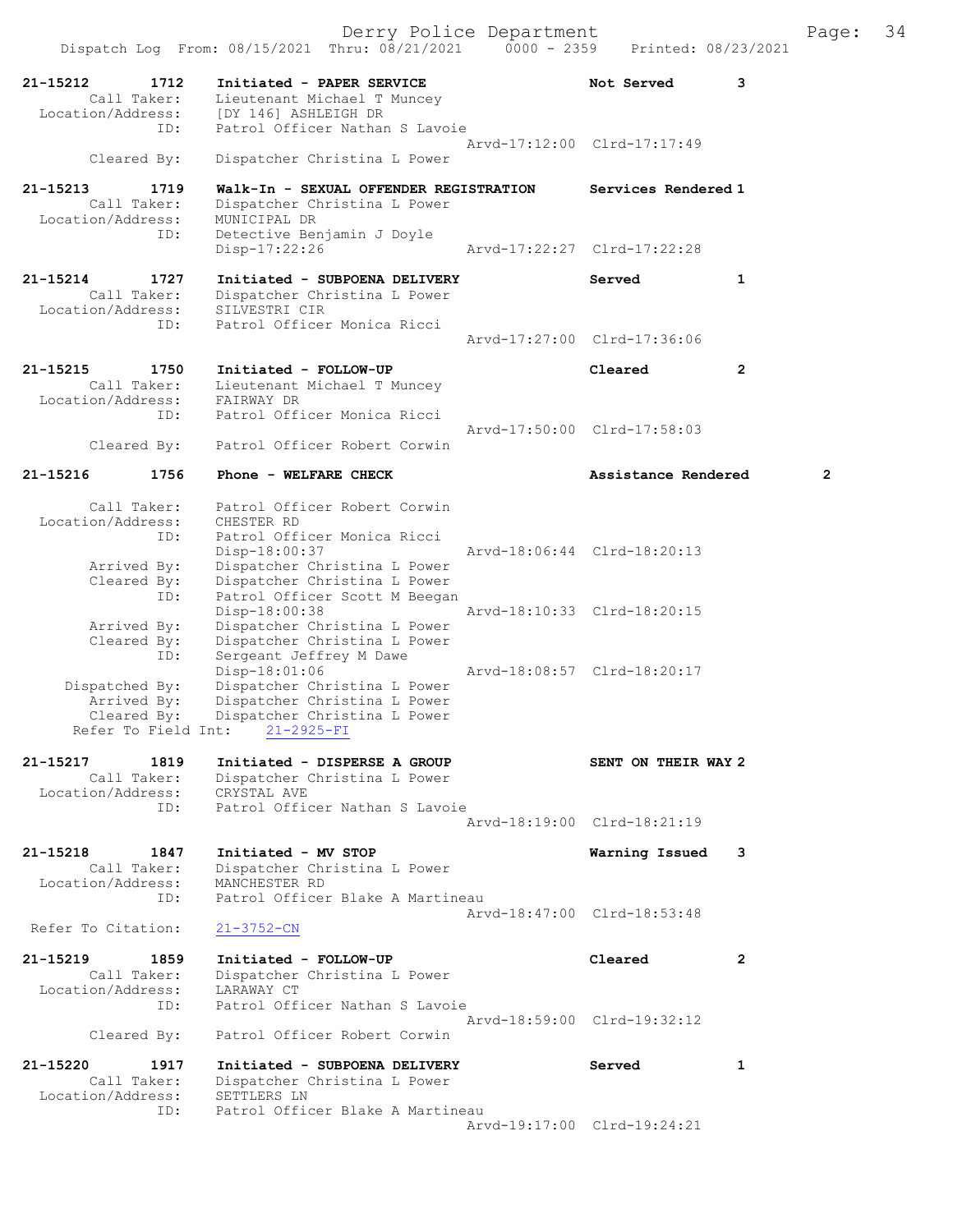| 21-15221<br>1924<br>Call Taker:<br>Location/Address:     | Phone - NEIGHBORHOOD DISPUTE<br>Dispatcher Christina L Power<br>BRADFORD ST     | Matter Mediated 2           |                |
|----------------------------------------------------------|---------------------------------------------------------------------------------|-----------------------------|----------------|
| ID:                                                      | Patrol Officer Jack Stafford<br>$Disp-19:25:21$                                 | Arvd-19:34:00 Clrd-19:50:30 |                |
| ID:                                                      | Sergeant Jeffrey M Dawe<br>Disp-19:34:01                                        | Arvd-19:34:04 Clrd-19:50:27 |                |
| ID:                                                      | Patrol Officer Scott M Beegan<br>Disp-19:37:54                                  | Arvd-19:37:56 Clrd-19:50:29 |                |
| Refer To Field Int:                                      | $21 - 2926 - FI$                                                                |                             |                |
| 21-15222<br>1934                                         | Phone - ASSAULT                                                                 | Report Taken                | 1              |
| Call Taker:<br>Location/Address:                         | Patrol Officer Robert Corwin<br>[DY 2] MUNICIPAL DR                             |                             |                |
| ID:                                                      | Patrol Officer Robert Corwin<br>Disp-19:36:01                                   | Arvd-19:36:03 Clrd-20:14:59 |                |
| Cleared By:<br>Refer To Incident:                        | Dispatcher Christina L Power<br>$21 - 1448 - OF$                                |                             |                |
|                                                          |                                                                                 |                             |                |
| $21 - 15223$<br>1951<br>Call Taker:<br>Location/Address: | Initiated - SUBPOENA DELIVERY<br>Dispatcher Christina L Power<br>WALNUT HILL RD | Served                      | $\mathbf{1}$   |
| ID:                                                      | Patrol Officer Monica Ricci                                                     | Arvd-19:51:00 Clrd-19:56:20 |                |
| 21-15224<br>2016                                         | Initiated - FOLLOW-UP                                                           | Cleared                     | 2              |
| Call Taker:                                              | Dispatcher Christina L Power                                                    |                             |                |
| Location/Address:<br>ID:                                 | MUNICIPAL DR<br>Patrol Officer Nathan S Lavoie                                  |                             |                |
|                                                          |                                                                                 | Arvd-20:16:00 Clrd-20:34:10 |                |
| $21 - 15225$<br>2040<br>Call Taker:                      | Walk-In - FOUND/LOST PROPERTY<br>Patrol Officer Robert Corwin                   | Report Taken                | 3              |
| Location/Address:<br>ID:                                 | [DY 2] MUNICIPAL DR<br>Patrol Officer Robert Corwin                             |                             |                |
|                                                          | $Disp-20:41:57$                                                                 | Arvd-20:41:59 Clrd-20:42:18 |                |
| Narrative:                                               | FOUND PHONE                                                                     |                             |                |
| Refer To Incident:                                       | $21 - 1449 - OF$                                                                |                             |                |
| $21 - 15226$<br>2058                                     | Initiated - MV STOP                                                             | Vehicle checked 3           |                |
| Call Taker:<br>Location/Address:                         | Dispatcher Christina L Power<br>FOLSOM RD                                       |                             |                |
| ID:                                                      | Patrol Officer Nathan S Lavoie                                                  | Arvd-20:58:00 Clrd-21:00:47 |                |
| 21-15227<br>2100                                         | Initiated - MV STOP                                                             | Warning Issued              | 3              |
| Call Taker:<br>Location/Address:                         | Dispatcher Christina L Power<br>MANCHESTER RD                                   |                             |                |
| ID:                                                      | Patrol Officer Nathan S Lavoie                                                  |                             |                |
| Cleared By:                                              | Patrol Officer Robert Corwin                                                    | Arvd-21:00:00 Clrd-21:08:39 |                |
| Refer To Citation:                                       | $21 - 3753 - CN$                                                                |                             |                |
| 21-15228<br>2106                                         | Phone - NOISE COMPLAINT                                                         | Quieted on Request          | $\overline{2}$ |
| Call Taker:<br>Location/Address:                         | Patrol Officer Robert Corwin<br>LINLEW DR                                       |                             |                |
| ID:                                                      | Patrol Officer Scott M Beegan<br>Disp-21:08:12                                  | Arvd-21:12:27 Clrd-21:36:33 |                |
| Cleared By:                                              | Dispatcher Christina L Power                                                    |                             |                |
| ID:                                                      | Patrol Officer Jack Stafford<br>Disp-21:08:28                                   | $Clrd-21:08:37$             |                |
| ID:                                                      | Patrol Officer Nathan S Lavoie<br>$Disp-21:08:44$                               | Arvd-21:12:25 Clrd-21:36:35 |                |
| Cleared By:<br>Narrative:                                | Dispatcher Christina L Power                                                    |                             |                |
|                                                          | loud banging of doors                                                           |                             |                |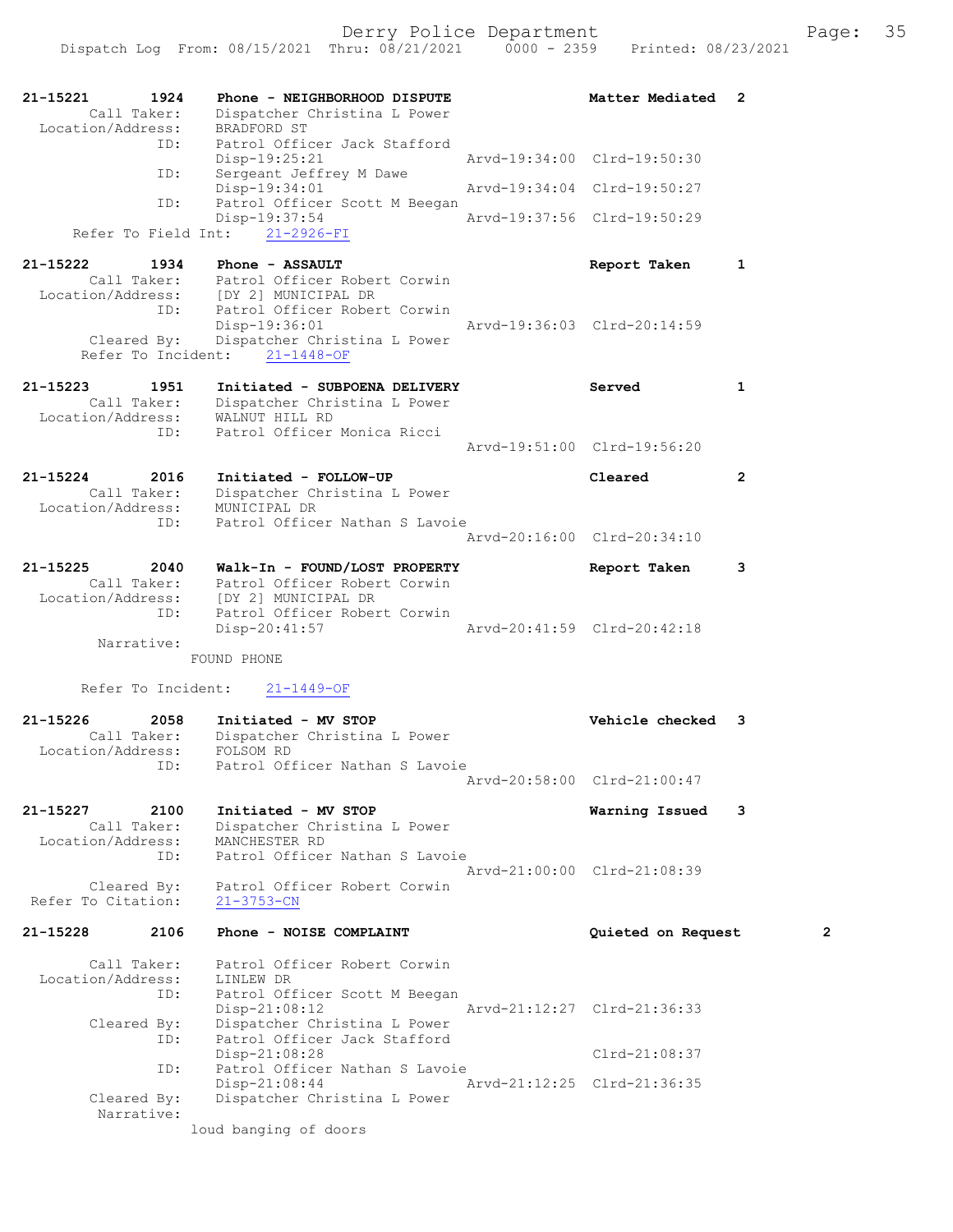Refer To Field Int: 21-2989-FI

| 21-15229<br>2118                  | Initiated - MV STOP            | 3<br>Warning Issued          |
|-----------------------------------|--------------------------------|------------------------------|
| .<br>Call Taker:                  | Patrol Officer Robert Corwin   |                              |
| Location/Address:                 | S MAIN ST                      |                              |
| ID:                               | Patrol Officer Jack Stafford   |                              |
| Refer To Citation:                | $21 - 3754 - CN$               | Arvd-21:18:00 Clrd-21:24:29  |
|                                   |                                |                              |
| 21-15230<br>2138                  | Initiated - MV STOP            | Warning Issued<br>3          |
| Call Taker:                       | Dispatcher Christina L Power   |                              |
| Location/Address:                 | MANCHESTER RD                  |                              |
| ID:                               | Patrol Officer Scott M Beegan  |                              |
|                                   |                                | Arvd-21:38:00 Clrd-21:45:58  |
| Cleared By:                       | Patrol Officer Robert Corwin   |                              |
| ID:                               | Patrol Officer Nathan S Lavoie |                              |
|                                   | Disp-21:40:17                  | Arvd-21:40:19 Clrd-21:46:01  |
| Cleared By:                       | Patrol Officer Robert Corwin   |                              |
| ID:                               | Sergeant Jeffrey M Dawe        |                              |
|                                   | Disp-21:44:11                  | Arvd-21:44:13 Clrd-21:45:57  |
| Cleared By:                       | Patrol Officer Robert Corwin   |                              |
| Refer To Citation:                | $21 - 3755 - CN$               |                              |
| 21-15231<br>2217                  | Initiated - MV STOP            | Warning Issued<br>3          |
| Call Taker:                       | Dispatcher Christina L Power   |                              |
| Location/Address:                 | HAMPSTEAD RD                   |                              |
| ID:                               | Patrol Officer Jack Stafford   |                              |
|                                   |                                | Arvd-22:17:00 Clrd-22:27:15  |
| Refer To Citation:                | $21 - 3756 - CN$               |                              |
|                                   |                                |                              |
| 21-15232<br>2300                  | Phone - CRIMINAL THREAT        | Report Taken<br>$\mathbf{2}$ |
| Call Taker:                       | Dispatcher Christine D Carlson |                              |
| Location/Address:                 | HAMPSHIRE DR                   |                              |
| ID:                               | Patrol Officer Cody Johnson    |                              |
|                                   | $Disp-23:01:29$                | Arvd-23:14:12 Clrd-23:33:12  |
|                                   | Refer To Incident: 21-1450-OF  |                              |
| 21-15233<br>2334                  | Initiated - PROPERTY CHECK     | Services Rendered 2          |
| Call Taker:                       | Dispatcher Christine D Carlson |                              |
| Location/Address:                 | PIERCE AVE                     |                              |
| ID:                               | Patrol Officer Melissa M Houde |                              |
|                                   |                                | Arvd-23:34:00 Clrd-23:35:02  |
|                                   |                                |                              |
| 21-15234<br>2353                  | Initiated - PROPERTY CHECK     | Services Rendered 2          |
| Call Taker:                       | Dispatcher Christine D Carlson |                              |
| Location/Address:                 | HUMPHREY RD                    |                              |
| ID:                               | Patrol Officer Cody Johnson    |                              |
|                                   |                                | Arvd-23:53:00 Clrd-23:53:59  |
|                                   |                                |                              |
| For Date: $08/19/2021$ - Thursday |                                |                              |

21-15235 0018 Initiated - MV STOP Warning Issued 3 Call Taker: Dispatcher Christine D Carlson Location/Address: SOUTH AVE ID: Patrol Officer Melissa M Houde Arvd-00:18:00 Clrd-00:23:14

Refer To Citation: 21-3757-CN

| 21-15236           | 0034        | Initiated - MV STOP            | Warning Issued 3            |  |
|--------------------|-------------|--------------------------------|-----------------------------|--|
|                    | Call Taker: | Dispatcher Christine D Carlson |                             |  |
| Location/Address:  |             | W BROADWAY                     |                             |  |
|                    | TD:         | Patrol Officer Melissa M Houde |                             |  |
|                    |             |                                | Aryd-00:34:00 Clrd-00:39:11 |  |
| Refer To Citation: |             | 21-3758-CN                     |                             |  |

21-15237 0048 Initiated - MV STOP Warning Issued 3 Call Taker: Dispatcher Christine D Carlson Location/Address: E BROADWAY + OAK ST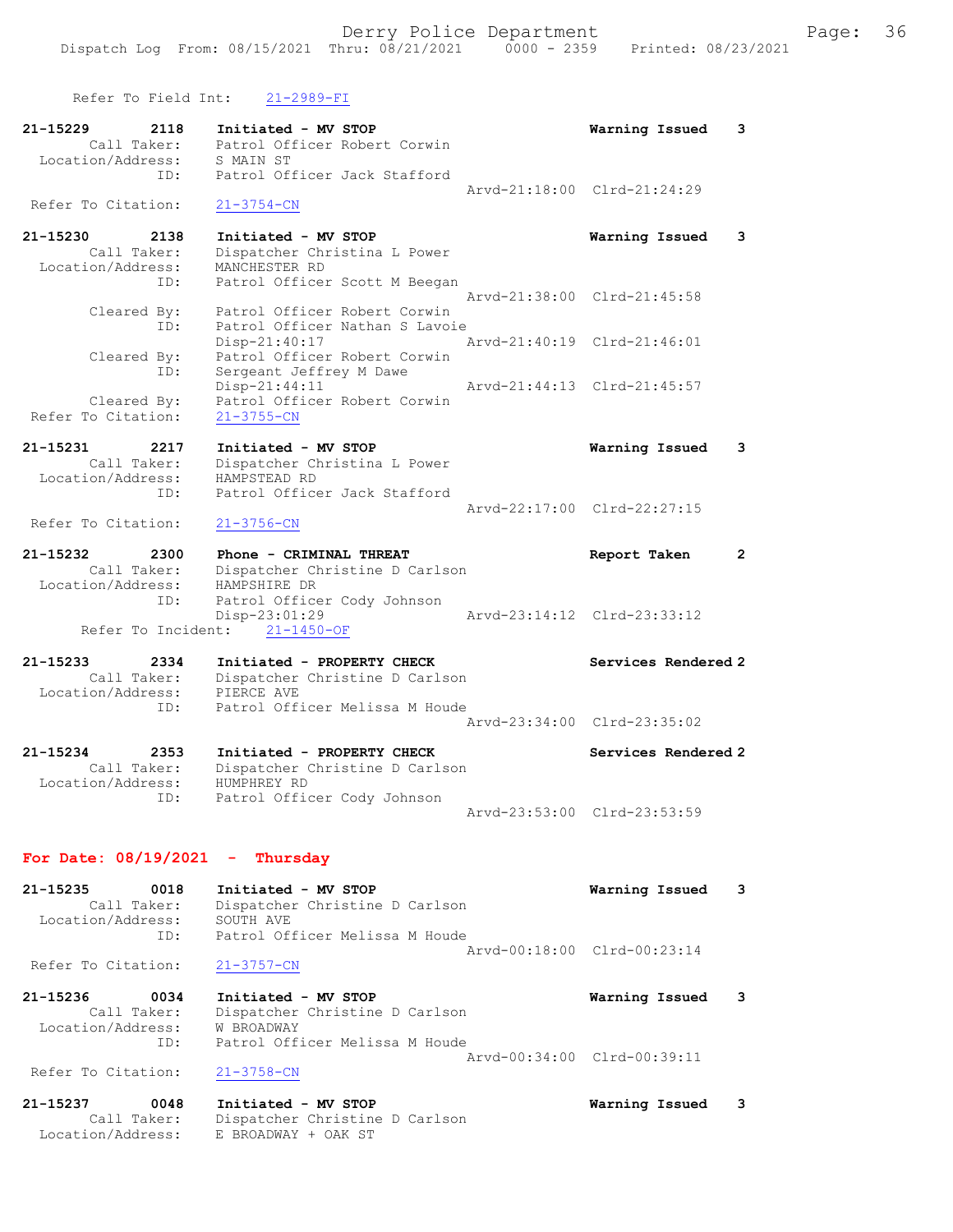Derry Police Department Fage: 37 Dispatch Log From: 08/15/2021 Thru: 08/21/2021 0000 - 2359 Printed: 08/23/2021 ID: Patrol Officer Melissa M Houde Arvd-00:48:00 Clrd-00:52:29<br>21-3759-CN Refer To Citation: 21-15238 0101 Initiated - MV STOP Warning Issued 3 Call Taker: Dispatcher Christine D Carlson Location/Address: CRYSTAL AVE ID: Patrol Officer Melissa M Houde Arvd-01:01:00 Clrd-01:05:44 Refer To Citation: 21-3760-CN 21-15239 0147 Initiated - MV STOP Warning Issued 3 Call Taker: Dispatcher Christine D Carlson Location/Address: E BROADWAY + OAK ST Patrol Officer Melissa M Houde Arvd-01:47:00 Clrd-01:54:21<br>21-3761-CN Refer To Citation: 21-15240 0320 Phone - ALARM, BURGLAR False Alarm 1 Call Taker: Dispatcher Christine D Carlson Location/Address: [DY 2653] W BROADWAY ID: Patrol Officer Melissa M Houde Disp-03:21:26 Arvd-03:21:45 Clrd-03:42:45 ID: Patrol Officer Blake A Martineau Disp-03:21:27 Arvd-03:23:03 Clrd-03:42:44 Narrative: 08/19/2021 0321 Back door Refer To Field Int: 21-2949-FI 21-15241 0343 Initiated - PED CHECK Arrest(s) Made 2 Call Taker: Dispatcher Christine D Carlson Location/Address: MANNING ST ID: Patrol Officer Melissa M Houde Arvd-03:43:00 Clrd-03:55:34 ID: Patrol Officer Blake A Martineau<br>Disp-03:44:48 Arv Disp-03:44:48 Arvd-03:44:49 Clrd-03:55:32 Refer To Summons: 21-789-AR 21-15242 0542 Phone - ASSIST OTHER AGENCY Services Rendered 3 Call Taker: Dispatcher Christine D Carlson Location/Address: UNION ST ID: Patrol Officer Melissa M Houde Disp-05:47:37 Arvd-05:54:58 Clrd-06:04:09 ID: Patrol Officer Cody Johnson Disp-05:47:38 Arvd-05:54:59 Clrd-06:04:07 Narrative: 08/19/2021 0542 For Hooksett PD 21-15243 0719 Initiated - FOLLOW-UP No Action Required 2 Call Taker: Dispatcher Jess W Arcand Location/Address: MUNICIPAL DR ID: Patrol Officer Awess Abdulkadir Arvd-07:19:00 Clrd-08:25:18 21-15244 0750 Initiated - MV STOP Warning Issued 3 Call Taker: Dispatcher Jess W Arcand Location/Address: E DERRY RD ID: Patrol Officer Nikita Tomnyuk Arvd-07:50:00 Clrd-07:55:29 Refer To Citation: 21-3762-CN 21-15245 0758 911 - MEDICAL EMERGENCY Services Rendered 1 Call Taker: Dispatcher Jess W Arcand Location/Address: SOUTH AVE ID: Patrol Officer Brian J Landry Disp-07:59:48 <br>ID: Sergeant Jared Knox <br>D: Sergeant Jared Knox Sergeant Jared Knox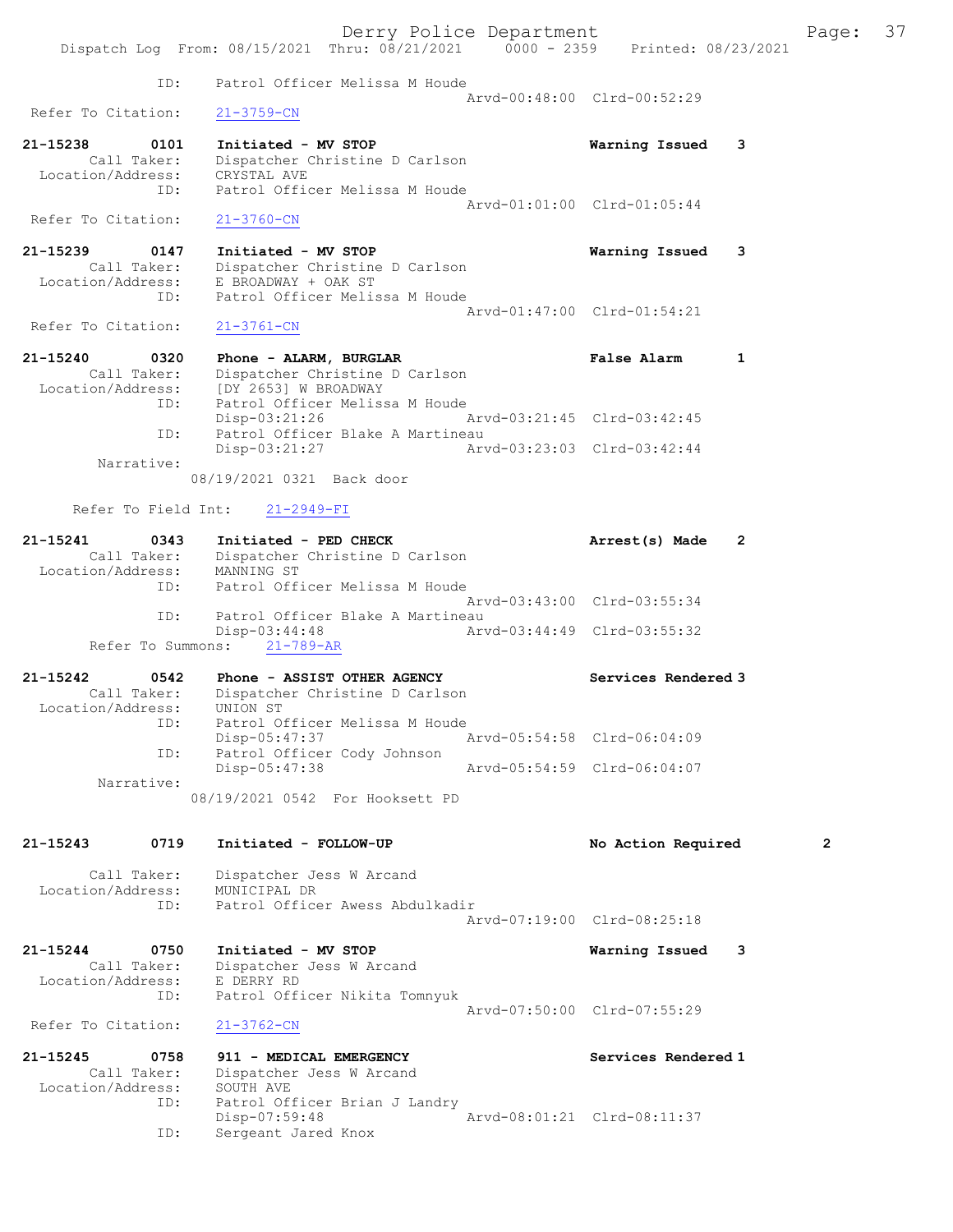Derry Police Department Fage: 38 Dispatch Log From: 08/15/2021 Thru: 08/21/2021 0000 - 2359 Printed: 08/23/2021 Disp-08:05:07<br>
arvd-08:05:09 Clrd-08:11:39 Refer To Incident:  $\frac{21-1454-OF}{21-2938-FI}$ Refer To Field Int: 21-15246 0837 Initiated - FOLLOW-UP No Action Required 2 Call Taker: Dispatcher Jess W Arcand Location/Address: FAIRWAY DR ID: Patrol Officer Nikita Tomnyuk Arvd-08:37:00 Clrd-08:46:14 21-15247 0901 Phone - Wildlife Complaint Report Taken 2 Call Taker: Dispatcher Jess W Arcand Location/Address: FROST RD ID: Patrol Officer Cody Johnson Disp-09:02:45 Arvd-09:04:33 Clrd-09:30:31 ID: Patrol Officer Brian J Landry Disp-09:16:42 Arvd-09:24:19 Clrd-09:29:41 Narrative: 08/19/2021 0902 WOODCHUCK IN ROADWAY Refer To Incident: 21-1451-OF 21-15248 0906 Initiated - SUBPOENA DELIVERY Not Served 1 Call Taker: Dispatcher Jess W Arcand Location/Address: BIRCH ST ID: Patrol Officer Awess Abdulkadir Arvd-09:06:00 Clrd-09:15:30 21-15249 0911 Phone - SUSPICIOUS ACTIVITY Cancelled Prior to Arrival 2 Call Taker: Dispatcher Jess W Arcand Location/Address: E BROADWAY ID: Patrol Officer Awess Abdulkadir Disp-09:16:54 Clrd-09:23:38 ID: Patrol Officer Nikita Tomnyuk Disp-09:16:58 Clrd-09:18:48 Narrative: 08/19/2021 0912 SUSPICIOUS CAR IN THE AREA Narrative: 08/19/2021 0925 DETERMINED NO ISSUES PRIOR TO ARRIVAL 21-15250 0924 Phone - Loose Dog Complaint Services Rendered 2 Call Taker: Dispatcher Jess W Arcand Location/Address: OLESEN RD ID: Patrol Officer Nikita Tomnyuk Disp-09:26:05 Arvd-09:30:12 Clrd-09:52:06 Refer To Field Int: 21-2948-FI 21-15251 0930 Phone - ASSIST OTHER AGENCY Assistance Rendered 3 Call Taker: Dispatcher Jess W Arcand Location/Address: WINDHAM DEPOT RD ID: Patrol Officer Cody Johnson Disp-09:32:48 Arvd-09:48:38 Clrd-09:52:28 Narrative: 08/19/2021 0952 ASSIST RCSD ATTEMPTING PAPER SERVICE 21-15252 0933 Initiated - SUBPOENA DELIVERY Not Served 1 Call Taker: Dispatcher Jess W Arcand Location/Address: DIAMOND DR ID: Patrol Officer Awess Abdulkadir Arvd-09:33:00 Clrd-09:37:34 21-15253 0958 Initiated - SUBPOENA DELIVERY Served 1 Call Taker: Dispatcher Jess W Arcand Location/Address: BEDARD AVE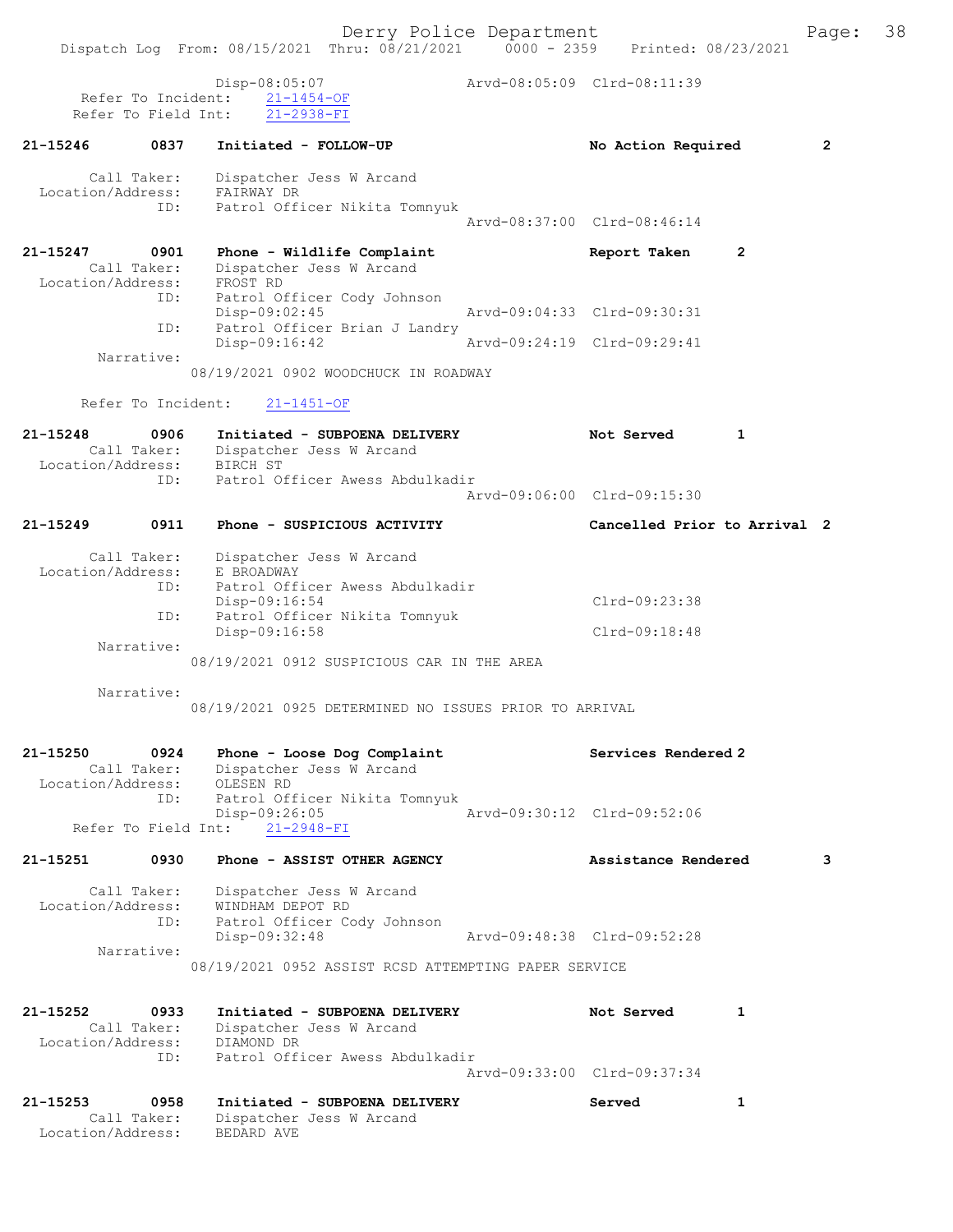Derry Police Department Fage: 39 Dispatch Log From: 08/15/2021 Thru: 08/21/2021 0000 - 2359 Printed: 08/23/2021 ID: Patrol Officer Awess Abdulkadir Arvd-09:58:00 Clrd-09:58:58 21-15254 1007 Initiated - SUBPOENA DELIVERY Not Served 1 Call Taker: Dispatcher Jess W Arcand Location/Address: OAK ST ID: Patrol Officer Awess Abdulkadir Arvd-10:07:00 Clrd-10:15:27 21-15255 1016 Initiated - MV STOP Warning Issued 3 Call Taker: Dispatcher Jess W Arcand Location/Address: CHESTER RD + ENGLISH RANGE RD ID: Patrol Officer Nikita Tomnyuk Arvd-10:16:00 Clrd-10:21:48 Refer To Citation: 21-3764-CN 21-15256 1025 Initiated - SUBPOENA DELIVERY Not Served 1 Call Taker: Dispatcher Jess W Arcand Location/Address: PARKLAND DR ID: Patrol Officer Awess Abdulkadir Arvd-10:25:00 Clrd-10:32:08 21-15257 1030 Initiated - MV CHECK Vehicle checked 1 Call Taker: Dispatcher Jess W Arcand Location/Address: BYPASS 28 ID: Patrol Officer Nikita Tomnyuk Arvd-10:30:00 Clrd-10:31:50 21-15258 1042 Phone - Wildlife Complaint Could Not Locate 2 Call Taker: Dispatcher Jess W Arcand Location/Address: GULF RD + GOODHUE RD ID: Patrol Officer Cody Johnson Disp-10:43:23 Arvd-10:53:22 Clrd-10:58:03 21-15259 1057 Initiated - FOLLOW-UP No Action Required 2 Call Taker: Dispatcher Jess W Arcand Location/Address: BIRCH ST ID: Detective Lieutenant Jon M Breen Arvd-10:57:00 Clrd-11:21:39 21-15260 1115 Initiated - SUSPICIOUS ACTIVITY Services Rendered 2 Call Taker: Dispatcher Jess W Arcand Location/Address: A ST ID: Sergeant Jared Knox Arvd-11:15:00 Clrd-11:16:19 Refer To Field Int: 21-2940-FI 21-15261 1121 Phone - DOMESTIC DISTURBANCE Verbal in Nature 1 Call Taker: Dispatcher Jess W Arcand Location/Address: MANCHESTER RD ID: Patrol Officer Brian J Landry Disp-11:21:26 Arvd-11:23:58 Clrd-11:29:35 ID: Patrol Officer Scott M Beegan Disp-11:21:29 Clrd-11:28:09 Refer To Field Int: 21-2941-FI 21-15262 1153 Phone - VIN CHECK Services Rendered 3<br>Call Taker: Dispatcher Jess W Arcand<br>Location/Address: WINDHAM RD Call Taker: Dispatcher Jess W Arcand Location/Address: WINDHAM RD ID: Patrol Officer Scott M Beegan Disp-11:54:30 Arvd-12:04:54 Clrd-12:18:54 Refer To Field Int: 21-2990-FI 21-15263 1228 Initiated - ROAD HAZARD Removed Hazard 2 Call Taker: Dispatcher Jess W Arcand Location/Address: N MAIN ST ID: Patrol Officer Nikita Tomnyuk Arvd-12:28:00 Clrd-12:29:46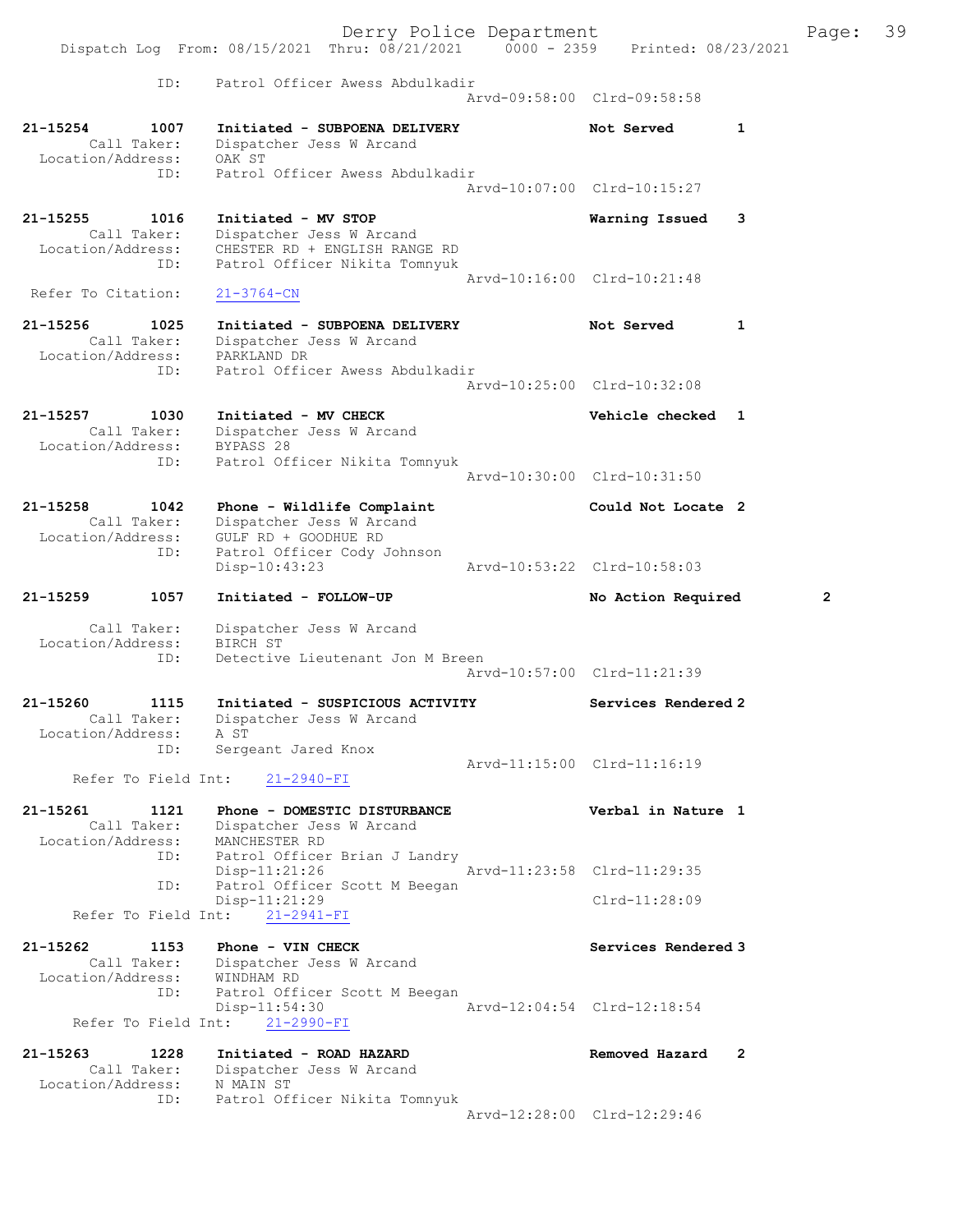Dispatch Log From: 08/15/2021 Thru: 08/21/2021 0000 - 2359 Printed: 08/23/2021 21-15264 1241 Initiated - FOLLOW-UP Cleared 2 Call Taker: Dispatcher Jess W Arcand Location/Address: [DY 8] MANNING ST ID: Patrol Officer Awess Abdulkadir Arvd-12:41:00 Clrd-12:50:34 21-15265 1301 Initiated - MV STOP Warning Issued 3 Call Taker: Dispatcher Jess W Arcand Location/Address: E DERRY RD ID: Patrol Officer Nikita Tomnyuk Arvd-13:01:00 Clrd-13:11:11 Refer To Citation: 21-3766-CN 21-15266 1302 Initiated - FOLLOW-UP No Action Required 2 Call Taker: Dispatcher Jess W Arcand Location/Address: CRYSTAL AVE ID: Patrol Officer Cody Johnson Arvd-13:02:00 Clrd-13:12:22 21-15267 1310 Phone - DOMESTIC DISTURBANCE Verbal in Nature 1 Call Taker: Dispatcher Jess W Arcand Location/Address: ISLAND POND RD ID: Patrol Officer Scott M Beegan Disp-13:11:49 Arvd-13:20:55 Clrd-13:38:12 ID: Patrol Officer Cody Johnson Disp-13:12:30 Arvd-13:21:58 Clrd-13:38:17 ID: Sergeant Jared Knox Disp-13:20:57 Arvd-13:24:30 Clrd-13:38:09 Refer To Field Int: 21-2942-FI 21-15268 1330 Phone - CUSTOMER PROBLEM Report Taken 2 Call Taker: Dispatcher Jess W Arcand Location/Address: E BROADWAY ID: Patrol Officer Awess Abdulkadir Disp-13:30:42 Arvd-13:33:22 Clrd-14:16:29 Cleared By: Lieutenant Shawn P O'Donaghue ID: Patrol Officer Brian J Landry Disp-13:40:32 Arvd-13:43:29 Clrd-14:09:58 ID: Sergeant Jared Knox Disp-13:51:41 Arvd-13:51:43 Clrd-14:10:00 Refer To Incident: 21-1452-OF Refer To Field Int: 21-2944-FI 21-15269 1414 Initiated - FOLLOW-UP No Action Required 2 Call Taker: Dispatcher Jess W Arcand Location/Address: MUNICIPAL DR ID: Patrol Officer Nikita Tomnyuk Arvd-14:14:00 Clrd-14:23:48 21-15270 1417 Walk-In - FINGERPRINTS Services Rendered 3 Call Taker: Patrol Officer Casey J Noyes Location/Address: [DY 2] MUNICIPAL DR ID: Patrol Officer Casey J Noyes<br>Disp-14:17:59 Arvd-14:18:01 Clrd-14:21:58 21-15271 1430 Initiated - FOLLOW-UP No Action Required 2 Call Taker: Dispatcher Jess W Arcand Location/Address: ASHLEIGH DR ID: Patrol Officer Brian J Landry Arvd-14:30:00 Clrd-14:55:41 21-15272 1438 Initiated - FOLLOW-UP No Action Required 2 Call Taker: Dispatcher Jess W Arcand Location/Address:<br>ID: CRYSTAL AVE<br>Patrol Officer Scott M Beegan

Arvd-14:38:00 Clrd-15:05:55

Derry Police Department The Page: 40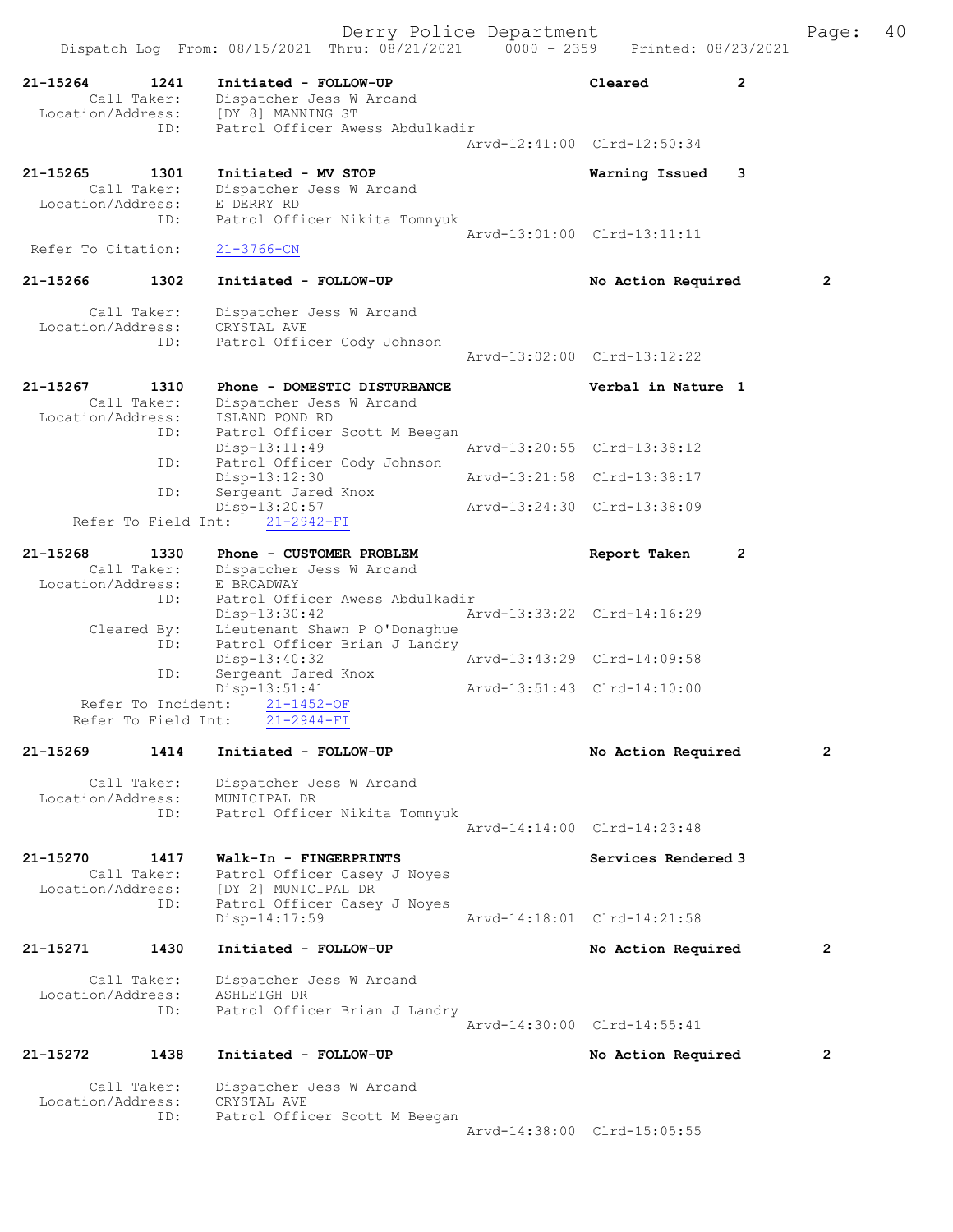| 21-15273                         | 1451 | Phone - VIN CHECK                                       | Services Rendered 3            |
|----------------------------------|------|---------------------------------------------------------|--------------------------------|
| Call Taker:<br>Location/Address: |      | Dispatcher Jess W Arcand<br>SUNSET AVE                  |                                |
|                                  | ID:  | Patrol Officer Jack Stafford                            |                                |
|                                  |      | Disp-15:07:40                                           | Arvd-15:11:09 Clrd-15:26:43    |
| 21-15274                         | 1506 | Initiated - ALARM (OTHER)                               | Services Rendered 2            |
| Call Taker:                      |      | Dispatcher Jess W Arcand                                |                                |
| Location/Address:                | ID:  | CRYSTAL AVE                                             |                                |
|                                  |      | Patrol Officer Scott M Beegan                           | Arvd-15:06:00 Clrd-15:30:25    |
|                                  |      |                                                         |                                |
| 21-15275<br>Call Taker:          | 1514 | Phone - KEEP THE PEACE<br>Dispatcher Jess W Arcand      | Services Rendered 2            |
| Location/Address:                |      | TIGERTAIL CIR                                           |                                |
|                                  | ID:  | Patrol Officer Jack Stafford                            |                                |
|                                  |      | Disp-15:26:59<br>Refer To Field Int: 21-2943-FI         | Arvd-15:40:25 Clrd-15:52:17    |
|                                  |      |                                                         |                                |
| $21 - 15276$                     | 1603 | Initiated - FOUND/LOST PROPERTY                         | 3<br>Report Taken              |
| Call Taker:<br>Location/Address: |      | Dispatcher Jess W Arcand<br>BRADFORD ST + ROCKINGHAM RD |                                |
|                                  | ID:  | Patrol Officer Casey J Noyes                            |                                |
| Narrative:                       |      |                                                         | Arvd-16:03:00 Clrd-16:04:04    |
|                                  |      | 08/19/2021 1603 FOUND KEY                               |                                |
|                                  |      |                                                         |                                |
| Refer To Incident:               |      | $21 - 1453 - OF$                                        |                                |
| 21-15277                         | 1603 | Initiated - MV STOP                                     | Warning Issued<br>3            |
| Call Taker:                      |      | Dispatcher Jess W Arcand                                |                                |
| Location/Address:                | ID:  | E BROADWAY<br>Patrol Officer Blake A Martineau          |                                |
|                                  |      |                                                         | Arvd-16:03:00 Clrd-16:07:42    |
| Refer To Citation:               |      | $21 - 3769 - CN$                                        |                                |
| 21-15278                         | 1609 | Walk-In - FINGERPRINTS                                  | Services Rendered 3            |
| Call Taker:                      |      | Patrol Officer Casey J Noyes                            |                                |
| Location/Address:                | ID:  | [DY 2] MUNICIPAL DR<br>Patrol Officer Casey J Noyes     |                                |
|                                  |      | Disp-16:10:30                                           | Arvd-16:10:32 Clrd-16:17:46    |
|                                  |      |                                                         |                                |
| 21-15279<br>Call Taker:          | 1613 | Phone - ARREST<br>Dispatcher Jess W Arcand              | Arrest(s) Made<br>$\mathbf{2}$ |
| Location/Address:                |      | GULF RD                                                 |                                |
|                                  | ID:  | Patrol Officer Jack Stafford<br>Disp-16:25:23           |                                |
|                                  | ID:  | Patrol Officer Brian J Landry                           | Arvd-16:40:15 Clrd-17:55:19    |
|                                  |      | Disp-16:48:37                                           | Arvd-17:00:32 Clrd-17:18:57    |
|                                  | ID:  | Sergeant James M Belanger<br>Disp-16:48:52              | Arvd-17:00:51 Clrd-17:18:55    |
| Narrative:                       |      |                                                         |                                |
|                                  |      | 08/19/2021 1613 FOR MERRIMACK PD                        |                                |
| Narrative:                       |      |                                                         |                                |
|                                  |      | 08/19/2021 1709 ONE IN CUSTODY ON A 12 HR VIOLATION OF  |                                |
|                                  |      | PROTECTION ORDER OUT OF MERRIMACK NH                    |                                |
| Narrative:                       |      |                                                         |                                |
|                                  |      | 08/19/2021 1711 230 EN ROUTE TO HQ WITH ONE SM 42676    |                                |
| Narrative:                       |      |                                                         |                                |
|                                  |      | 08/19/2021 1724 OFF AT HQ EM 42681.8                    |                                |
|                                  |      |                                                         |                                |
| Narrative:                       |      | 08/19/2021 1740 PLACED IN CELL 3                        |                                |
|                                  |      |                                                         |                                |
| Narrative:                       |      |                                                         |                                |
|                                  |      | 08/19/2021 1741 IDENTIFIED AS:                          |                                |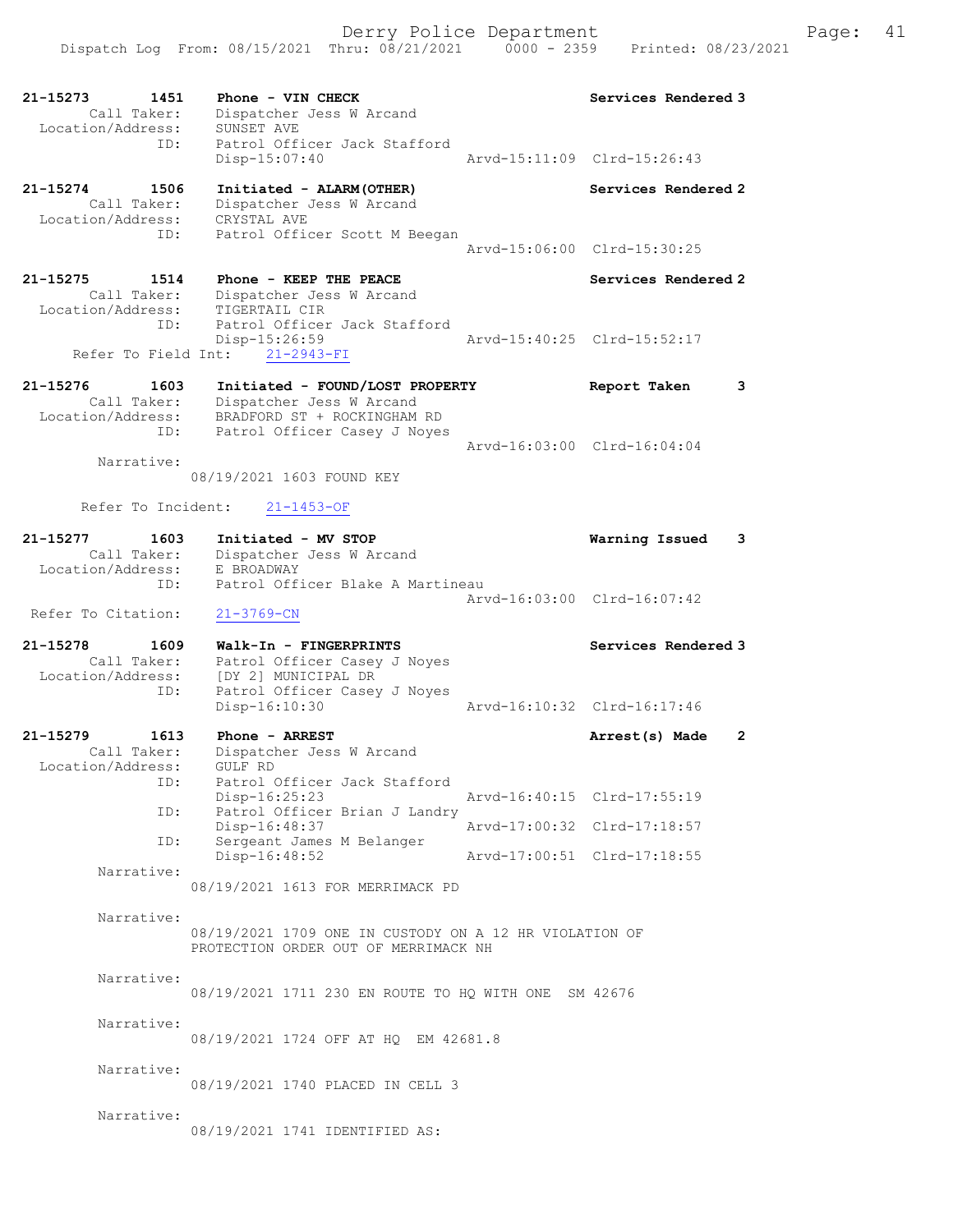BRETT CHARLEBOIS 22 GREENFIELD DR MERRIMACK NH DOB 12/25/92

Narrative:

08/19/2021 1755 SUBJECT CHECKED

Narrative:

08/19/2021 1813 RELEASED TO HILLSBOROUGH COUNTY SHERIFF

Refer To Arrest: 21-790-AR

| 21-15280          | 1652        | Phone - DISABLED MV                                        |  |                             |  |                             | Services Rendered 3 |
|-------------------|-------------|------------------------------------------------------------|--|-----------------------------|--|-----------------------------|---------------------|
|                   | Call Taker: | Dispatcher Jess W Arcand                                   |  |                             |  |                             |                     |
| Location/Address: |             | OLD AUBURN RD                                              |  |                             |  |                             |                     |
|                   | TD:         |                                                            |  | Patrol Officer Monica Ricci |  |                             |                     |
|                   |             | Disp-16:52:26                                              |  |                             |  | Arvd-16:59:51 Clrd-18:10:57 |                     |
|                   | Narrative:  |                                                            |  |                             |  |                             |                     |
|                   |             | 08/19/2021 1701 OWNER CONTACTED A WRECKER PRIOR TO ARRIVAL |  |                             |  |                             |                     |

Narrative:

08/19/2021 1750 WRECKER ON SCENE

ID: Patrol Officer Joshua Martin

Refer To Field Int: 21-2962-FI

| 1707<br>21-15281<br>Call Taker:<br>Location/Address:<br>ID: | Initiated - MV STOP<br>Dispatcher Jess W Arcand<br>KENDALL POND RD                               | Warning Issued              | 3            |
|-------------------------------------------------------------|--------------------------------------------------------------------------------------------------|-----------------------------|--------------|
|                                                             | Patrol Officer Scott M Beegan                                                                    | Arvd-17:07:00 Clrd-17:18:48 |              |
| ID:<br>Refer To Citation:                                   | Patrol Officer Blake A Martineau<br>Disp-17:07:41<br>$21 - 3770 - CN$                            | Arvd-17:07:42 Clrd-17:18:49 |              |
| 1818<br>21-15282                                            | Initiated - FOLLOW-UP                                                                            | No Action Required          | 2            |
| Call Taker:<br>Location/Address:<br>ID:                     | Dispatcher Jess W Arcand<br>MUNICIPAL DR<br>Patrol Officer Monica Ricci                          |                             |              |
|                                                             |                                                                                                  | Arvd-18:18:00 Clrd-19:39:52 |              |
| 21-15283<br>1830<br>Call Taker:<br>Location/Address:        | Walk-In - SEXUAL OFFENDER REGISTRATION<br>Dispatcher Jess W Arcand<br>MUNICIPAL DR               | Services Rendered 1         |              |
| ID:                                                         | Detective Victoria M Kidd<br>Disp-18:30:59                                                       | Arvd-18:31:01 Clrd-18:31:06 |              |
| 21-15284<br>1944<br>Call Taker:<br>Location/Address:<br>ID: | Phone - CUSTOMER PROBLEM<br>Dispatcher Jess W Arcand<br>N MAIN ST<br>Patrol Officer Monica Ricci | Services Rendered 2         |              |
| ID:                                                         | $Disp-19:45:06$<br>Patrol Officer Brian J Landry                                                 | Arvd-19:46:54 Clrd-20:11:01 |              |
|                                                             | $Disp-19:45:10$                                                                                  | Arvd-19:45:55 Clrd-20:11:00 |              |
| 21-15285<br>2022<br>Call Taker:<br>Location/Address:        | 911 - CRIMINAL THREAT<br>Dispatcher Jess W Arcand<br>HAMPSHIRE DR                                | Report Taken                | $\mathbf{2}$ |
| ID:                                                         | Patrol Officer Jack Stafford<br>Disp-21:12:49                                                    | Arvd-21:31:37 Clrd-21:49:38 |              |
| Refer To Incident:                                          | $21 - 1455 - OF$                                                                                 |                             |              |
| 21-15286<br>2041                                            | Initiated - FOLLOW-UP                                                                            | No Action Required          | 2            |
| Call Taker:<br>Location/Address:                            | Dispatcher Jess W Arcand<br>MUNICIPAL DR                                                         |                             |              |

Arvd-20:41:00 Clrd-21:12:03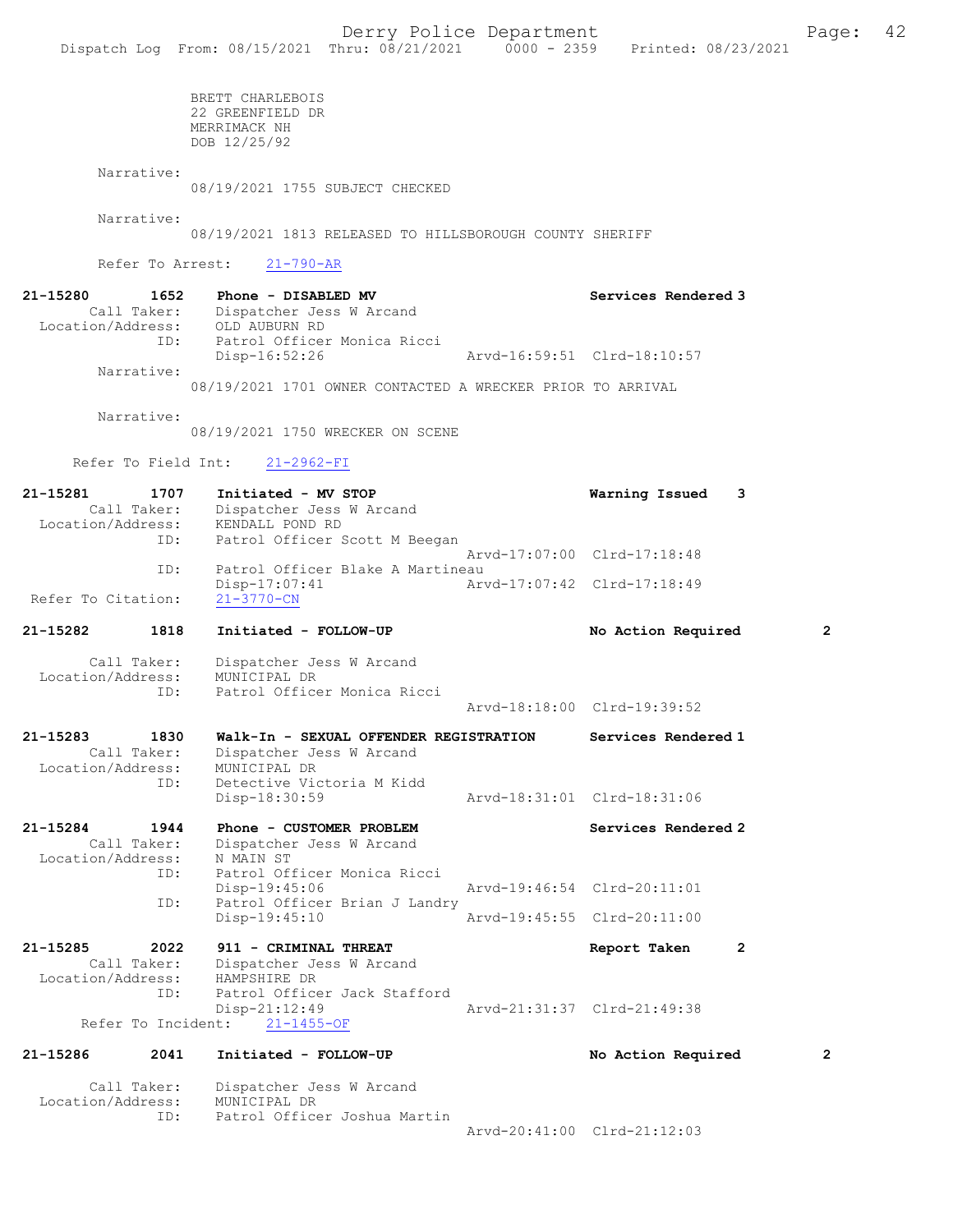| Cleared By:                                                         | Patrol Officer Kevin L Davies                                                                                                           |                             |
|---------------------------------------------------------------------|-----------------------------------------------------------------------------------------------------------------------------------------|-----------------------------|
| $21 - 15287$<br>2110<br>Call Taker:<br>Location/Address:            | Phone - DISPERSE A GROUP<br>Patrol Officer Kevin L Davies<br>CRYSTAL AVE                                                                | SENT ON THEIR WAY 2         |
| ID:<br>Arrived By:<br>Cleared By:<br>ID:                            | Patrol Officer Joshua Martin<br>Disp-21:12:19<br>Dispatcher Jess W Arcand<br>Dispatcher Jess W Arcand<br>Patrol Officer Brian J Landry  | Arvd-21:14:22 Clrd-21:20:23 |
| Arrived By:<br>Cleared By:                                          | $Disp-21:12:26$<br>Dispatcher Jess W Arcand<br>Dispatcher Jess W Arcand                                                                 | Arvd-21:15:41 Clrd-21:20:23 |
| ID:<br>Dispatched By:                                               | Sergeant James M Belanger<br>Disp-21:14:31<br>Dispatcher Jess W Arcand                                                                  | Arvd-21:14:33 Clrd-21:20:23 |
| Arrived By:<br>Cleared By:                                          | Dispatcher Jess W Arcand<br>Dispatcher Jess W Arcand                                                                                    |                             |
| 21-15288<br>2142<br>Call Taker:<br>Location/Address:<br>ID:         | Initiated - SUSPICIOUS ACTIVITY<br>Dispatcher Jess W Arcand<br>CRYSTAL AVE<br>Patrol Officer Brian J Landry                             | Could Not Locate 2          |
| ID:                                                                 | Arvd-21:42:00<br>Patrol Officer Joshua Martin                                                                                           | $Clrd-21:53:29$             |
| ID:                                                                 | Disp-21:43:18<br>Arvd-21:43:38<br>Patrol Officer Blake A Martineau                                                                      | Clrd-21:53:29               |
| ID:                                                                 | Disp-21:43:21<br>Arvd-21:50:04<br>Sergeant James M Belanger                                                                             | $Clrd-21:53:29$             |
| Refer To Field Int:                                                 | Disp-21:44:34<br>Arvd-21:44:35<br>$21 - 2946 - FI$                                                                                      | Clrd-21:53:29               |
| 21-15289<br>2309                                                    | Phone - ALARM, BURGLAR                                                                                                                  | False Alarm<br>1            |
| Call Taker:<br>Location/Address:<br>ID:                             | Patrol Officer Kevin L Davies<br>[DY 3370] LINLEW DR<br>Patrol Officer Nikita Tomnyuk                                                   |                             |
| Arrived By:<br>Cleared By:<br>ID:                                   | Disp-23:09:30<br>Dispatcher Christine D Carlson<br>Dispatcher Christine D Carlson<br>Patrol Officer Collin Kennedy                      | Arvd-23:10:58 Clrd-23:17:50 |
| Arrived By:<br>Cleared By:<br>ID:                                   | Disp-23:09:33<br>Dispatcher Christine D Carlson<br>Dispatcher Christine D Carlson<br>Patrol Officer Brendan S Holden                    | Arvd-23:11:33 Clrd-23:17:49 |
| Dispatched By:<br>Arrived By:<br>Cleared By:<br>Refer To Field Int: | Disp-23:16:36<br>Dispatcher Christine D Carlson<br>Dispatcher Christine D Carlson<br>Dispatcher Christine D Carlson<br>$21 - 2995 - FI$ | Arvd-23:16:37 Clrd-23:17:47 |
| 21-15290<br>2344                                                    | Initiated - PROPERTY CHECK                                                                                                              | Services Rendered 2         |
| Call Taker:<br>Location/Address:<br>ID:                             | Dispatcher Christine D Carlson<br>TSIENNETO RD<br>Patrol Officer Collin Kennedy                                                         |                             |
|                                                                     |                                                                                                                                         | Arvd-23:44:00 Clrd-23:44:58 |

# For Date: 08/20/2021 - Friday

| 21-15291          | 0005        | Phone - WELFARE CHECK           |                             | Services Rendered 2         |
|-------------------|-------------|---------------------------------|-----------------------------|-----------------------------|
|                   | Call Taker: | Dispatcher Christine D Carlson  |                             |                             |
| Location/Address: |             | SAWYER CT                       |                             |                             |
|                   | ID:         | Patrol Officer Brendan S Holden |                             |                             |
|                   |             | Disp-00:06:25                   | Arvd-00:08:48 Clrd-00:24:24 |                             |
|                   | ID:         | Patrol Officer Nikita Tomnyuk   |                             |                             |
|                   |             | Disp-00:06:26                   |                             | Arvd-00:08:49 Clrd-00:24:21 |
|                   | ID:         | Sergeant James M Belanger       |                             |                             |
|                   |             | $Disp-00:09:04$                 |                             | Arvd-00:09:06 Clrd-00:24:20 |
|                   |             | Refer To Field Int: 21-2947-FI  |                             |                             |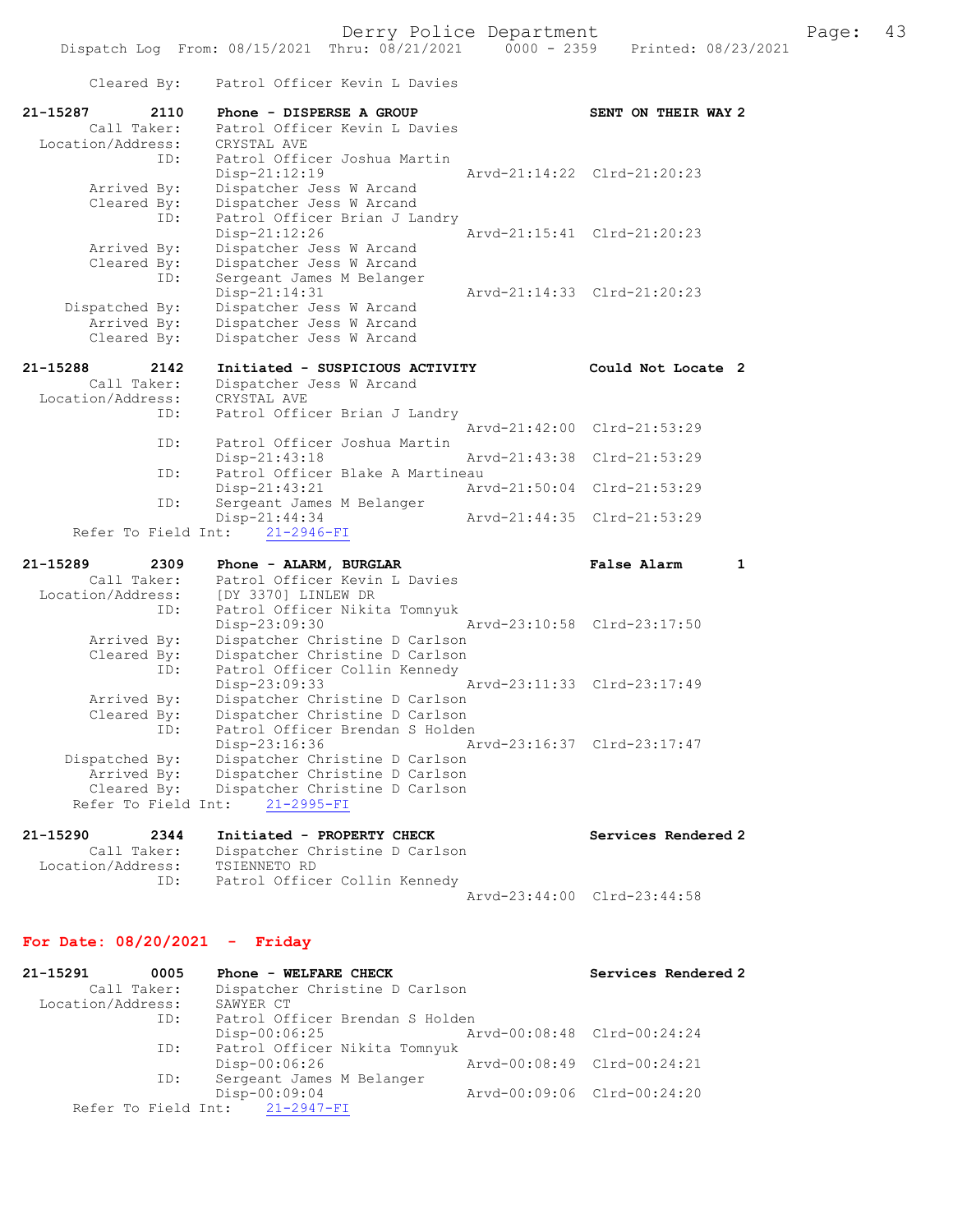Dispatch Log From:  $08/15/2021$  Thru:  $08/21/2021$  0000 - 2359 Printed: 08/23/2021 21-15292 0029 Initiated - MV STOP Warning Issued 3 Call Taker: Dispatcher Christine D Carlson Location/Address: [DY 130] N MAIN ST ID: Patrol Officer Collin Kennedy Arvd-00:29:00 Clrd-00:35:16 ID: Sergeant James M Belanger Disp-00:29:52 <br>
21-3772-CN<br>
21-3772-CN Refer To Citation: 21-15293 0046 Initiated - FOLLOW-UP Services Rendered 2 Call Taker: Dispatcher Christine D Carlson Location/Address: MANCHESTER RD ID: Patrol Officer Collin Kennedy Arvd-00:46:00 Clrd-00:50:46 21-15294 0102 Initiated - MV STOP Warning Issued 3 Call Taker: Dispatcher Christine D Carlson Location/Address: CRYSTAL AVE ID: Patrol Officer Collin Kennedy Arvd-01:02:00 Clrd-01:08:48 ID: Patrol Officer Brendan S Holden<br>Disp-01:04:00 <br>Arvd-01:04:01 Clrd-01:08:46 Disp-01:04:00 Refer To Citation: 21-3773-CN 21-15295 0118 Initiated - MV STOP Warning Issued 3 Call Taker: Dispatcher Christine D Carlson Location/Address: [DY 649] MANCHESTER RD ID: Patrol Officer Collin Kennedy Arvd-01:18:00 Clrd-01:24:16 ID: Patrol Officer Nikita Tomnyuk Arvd-01:19:43 Clrd-01:24:14 Refer To Citation: 21-3774-CN 21-15296 0343 Initiated - PROPERTY CHECK Services Rendered 2 Call Taker: Dispatcher Christine D Carlson Location/Address: ROLLINS ST ID: Patrol Officer Nikita Tomnyuk Arvd-03:43:00 Clrd-03:44:15 21-15297 0747 Initiated - SUBPOENA DELIVERY Not Served 1 Call Taker: Dispatcher Jess W Arcand Location/Address: STARK RD ID: Patrol Officer Michael Carnazzo Arvd-07:47:00 Clrd-07:51:57 21-15298 0800 Initiated - SUBPOENA DELIVERY Not Served 1 Call Taker: Dispatcher Jess W Arcand Location/Address: ROCKINGHAM RD ID: Patrol Officer Michael Carnazzo Arvd-08:00:00 Clrd-08:06:11 21-15299 0801 Initiated - MV CHECK Vehicle checked 1 Call Taker: Dispatcher Jess W Arcand Location/Address: PINKERTON ST ID: Patrol Officer Charles L Doherty Arvd-08:01:00 Clrd-08:06:05 21-15300 0805 Other - MV REPO Vehicle Towed 1 Call Taker: Dispatcher Jess W Arcand Location/Address: PINGREE HILL RD ID: Dispatcher Jess W Arcand Disp-08:06:46 Arvd-08:06:47 Clrd-08:06:49 Narrative: 08/20/2021 0805 2014 NISSAN ALTIMA. UNK IF OWNER IS AWARE 21-15301 0807 Phone - MV REPO Vehicle Towed 1

 Call Taker: Dispatcher Jess W Arcand Location/Address: KENDALL POND RD ID: Dispatcher Jess W Arcand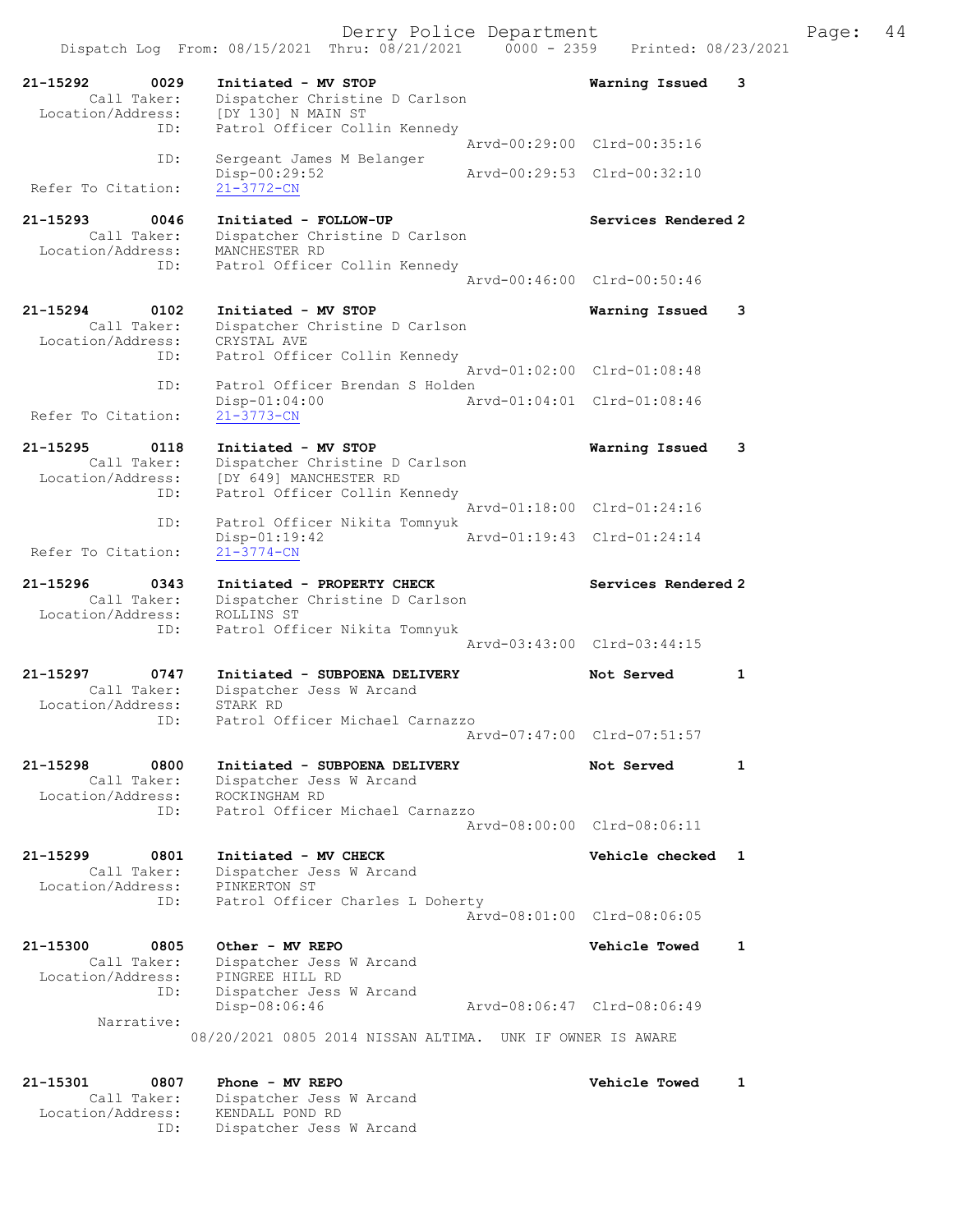Disp-08:07:58 Arvd-08:08:00 Clrd-08:08:14

 Narrative: 08/20/2021 0807 2018 CHEVY CRUZE. UNK IF OWNER IS AWARE

| 21-15302 0808<br>Call Taker:<br>Location/Address: SILVESTRI CIR | Other - MV REPO<br>Dispatcher Jess W Arcand                           | <b>Vehicle Towed</b>        | 1 |
|-----------------------------------------------------------------|-----------------------------------------------------------------------|-----------------------------|---|
| ID:                                                             | Dispatcher Jess W Arcand<br>Disp-08:09:36                             | Arvd-08:09:37 Clrd-08:09:39 |   |
| Narrative:                                                      | 08/20/2021 0808 2013 VOLKS TIGUAN. UNK IF OWNER IS AWARE              |                             |   |
| 21-15303<br>0827                                                | Phone - ATTEMPT TO LOCATE                                             | Could Not Locate 2          |   |
| Location/Address: PINKERTON ST<br>ID:                           | Call Taker: Dispatcher Jess W Arcand<br>Patrol Officer Nikita Tomnyuk |                             |   |
| Narrative:                                                      | Disp-08:39:11                                                         |                             |   |
|                                                                 | 08/20/2021 0827 RUNAWAY JUVENILE FOR HOOKSETT PD                      |                             |   |
| 21-15304                                                        | 0847 Phone - HIT AND RUN<br>$C211$ Takes Dispotabox Iose W Argand     | Report Taken                | 2 |

| Call Taker:        | Dispatcher Jess W Arcand        |                             |  |
|--------------------|---------------------------------|-----------------------------|--|
| Location/Address:  | ROCKINGHAM RD                   |                             |  |
| ID:                | Patrol Officer Michael Carnazzo |                             |  |
|                    | Disp-08:48:54                   | Arvd-08:51:59 Clrd-09:19:55 |  |
|                    | Refer To Incident: 21-1456-OF   |                             |  |
| Refer To Accident: | $21 - 401 - AC$                 |                             |  |

| 21-15305          | 0857        | Initiated - ERRATIC OPERATION |                             | Services Rendered 2 |
|-------------------|-------------|-------------------------------|-----------------------------|---------------------|
|                   | Call Taker: | Dispatcher Jess W Arcand      |                             |                     |
| Location/Address: |             | BIRCH ST                      |                             |                     |
|                   | ID:         | Sergeant Jared Knox           |                             |                     |
|                   |             |                               | Arvd-08:57:00 Clrd-09:05:07 |                     |

21-15306 0916 Phone - FOLLOW-UP No Action Required 2

 Call Taker: Patrol Officer Scott M Beegan Location/Address: MUNICIPAL DR ID: Patrol Officer Nikita Tomnyuk ID: Patrol Officer Nikita Tomnyuk<br>Disp-09:16:58 Arvd-09:22:25 Clrd-09:45:14 Arrived By: Dispatcher Jess W Arcand Cleared By: Dispatcher Jess W Arcand

#### 21-15307 0916 Phone - VIN CHECK Vehicle checked 3 Call Taker: Dispatcher Jess W Arcand Location/Address: MAXWELL DR ID: Patrol Officer Nikita Tomnyuk Disp-09:45:24 Arvd-09:52:20 Clrd-10:05:16

21-15308 0923 Initiated - FOLLOW-UP No Action Required 2 Call Taker: Dispatcher Jess W Arcand Location/Address: ROCKINGHAM RD ID: Patrol Officer Michael Carnazzo Arvd-09:23:00 Clrd-09:26:54

#### 21-15309 0926 Walk-In - WARRANT ARREST Cleared 2 Call Taker: Dispatcher Jess W Arcand Location/Address: MUNICIPAL DR ID: Patrol Officer Scott M Beegan Disp-09:26:40 Arvd-09:26:42 Clrd-09:50:18<br>Cleared By: Patrol Officer Scott M Beegan Patrol Officer Scott M Beegan Narrative: blue book summons issued with a court date of 12/16/21

Narrative:

08/20/2021 0951 IDENTIFIED AS: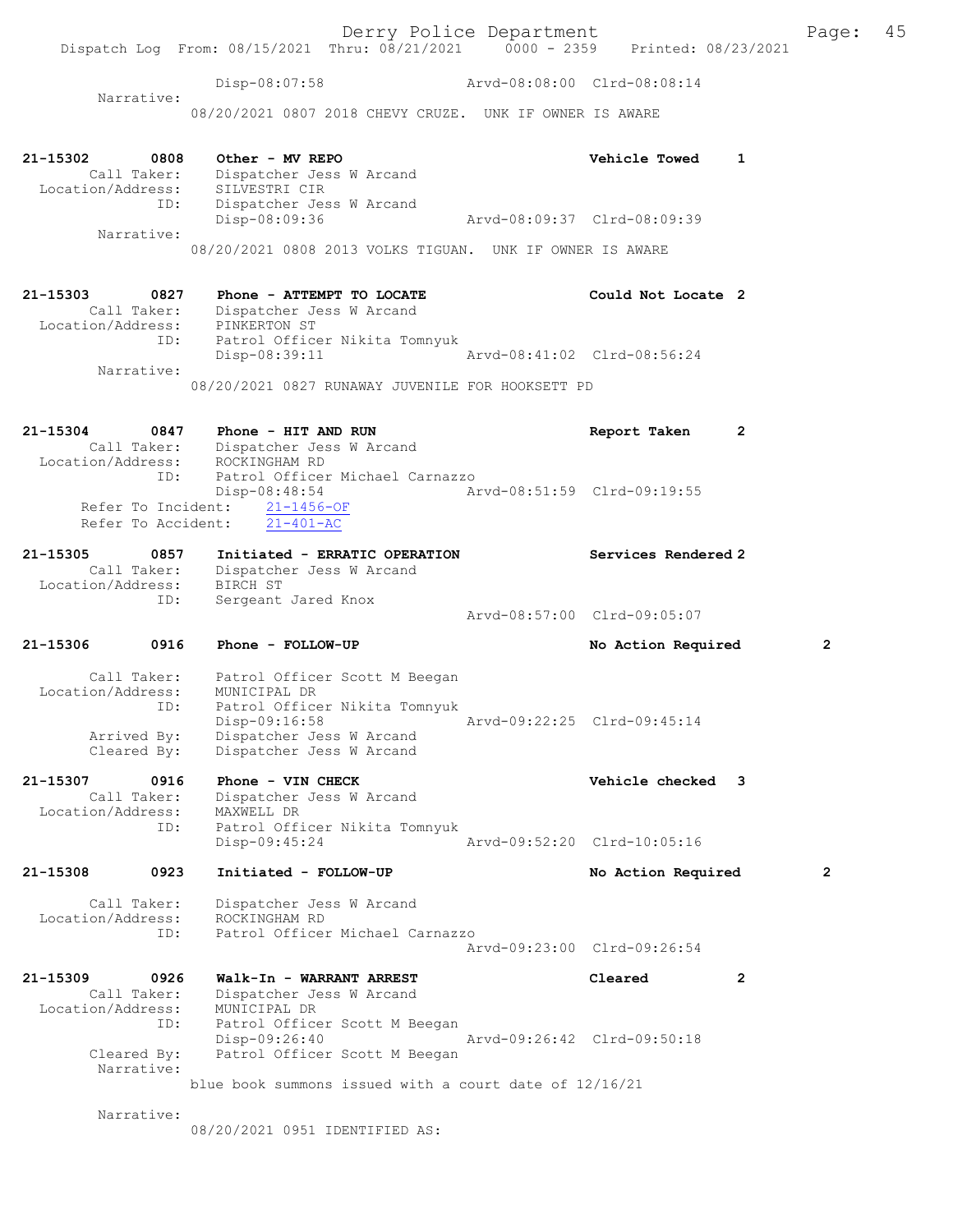MARK VALLIANT 9 N MAIN ST APT 4 DERRY NH DOB 11/30/65 CHARGED WITH RECKLESS OPERATION AND NEGLIGENT DRIVING

Refer To Summons: 21-791-AR

| 21-15310<br>0937<br>Call Taker:<br>Location/Address:<br>ID: | Initiated - PARKING COMPLAINT<br>Dispatcher Jess W Arcand<br>PARKLAND DR<br>Patrol Officer Collin Kennedy | Not Served                  |  |
|-------------------------------------------------------------|-----------------------------------------------------------------------------------------------------------|-----------------------------|--|
|                                                             |                                                                                                           | Aryd-09:37:00 Clrd-09:43:28 |  |
| 21-15311<br>1002                                            | 911 - MEDICAL EMERGENCY                                                                                   | Report Taken                |  |
| Call Taker:                                                 | Dispatcher Jess W Arcand                                                                                  |                             |  |
| Location/Address:                                           | W BROADWAY                                                                                                |                             |  |
| ID:                                                         | Patrol Officer Collin Kennedy                                                                             |                             |  |
|                                                             | $Disp-10:03:43$                                                                                           | Arvd-10:06:51 Clrd-10:30:33 |  |
| ID:                                                         | Sergeant Jared Knox                                                                                       |                             |  |
|                                                             | Disp-10:03:56                                                                                             | Arvd-10:04:55 Clrd-10:30:35 |  |
| Refer To Incident:                                          | $21 - 1457 - OF$                                                                                          |                             |  |

#### 21-15312 1003 Phone - Wildlife Complaint Cancelled Prior to Arrival 2

 Call Taker: Lieutenant Shawn P O'Donaghue Location/Address: FROST RD ID: Patrol Officer Michael Carnazzo Disp-10:04:17 Clrd-10:09:33 Narrative: Bat

21-15313 1005 911 - FOLLOW-UP No Action Required 2 Call Taker: Dispatcher Jess W Arcand Location/Address: ROCKINGHAM RD ID: Patrol Officer Michael Carnazzo Disp-10:11:49 Arvd-10:11:52 Clrd-10:50:38

21-15314 1011 Phone - ASSIST CITIZEN ADVICE GIVEN 3 Call Taker: Patrol Officer Scott M Beegan Location/Address: MUNICIPAL DR ID: Patrol Officer Scott M Beegan Disp-10:12:18 Arvd-10:12:21 Clrd-10:14:35 Refer To Field Int: 21-2951-FI

21-15315 1050 Initiated - FOLLOW-UP No Action Required 2

 Call Taker: Dispatcher Jess W Arcand Location/Address: ROCKINGHAM RD ID: Patrol Officer Michael Carnazzo Arvd-10:50:00 Clrd-11:17:25

21-15316 1054 Other - SEXUAL OFFENDER REGISTRATION Services Rendered 1 Call Taker: Dispatcher Jess W Arcand Location/Address: MUNICIPAL DR ID: Detective Kevin G Ruppel Disp-10:56:07 Arvd-10:56:08 Clrd-10:56:13

21-15317 1105 Initiated - MV STOP Warning Issued 3 Call Taker: Dispatcher Jess W Arcand Location/Address: S MAIN ST ID: Patrol Officer Nikita Tomnyuk Arvd-11:05:00 Clrd-11:13:30<br>21-3775-CN

Refer To Citation:

21-15318 1112 Initiated - DEPARTMENT INFO No Action Required 3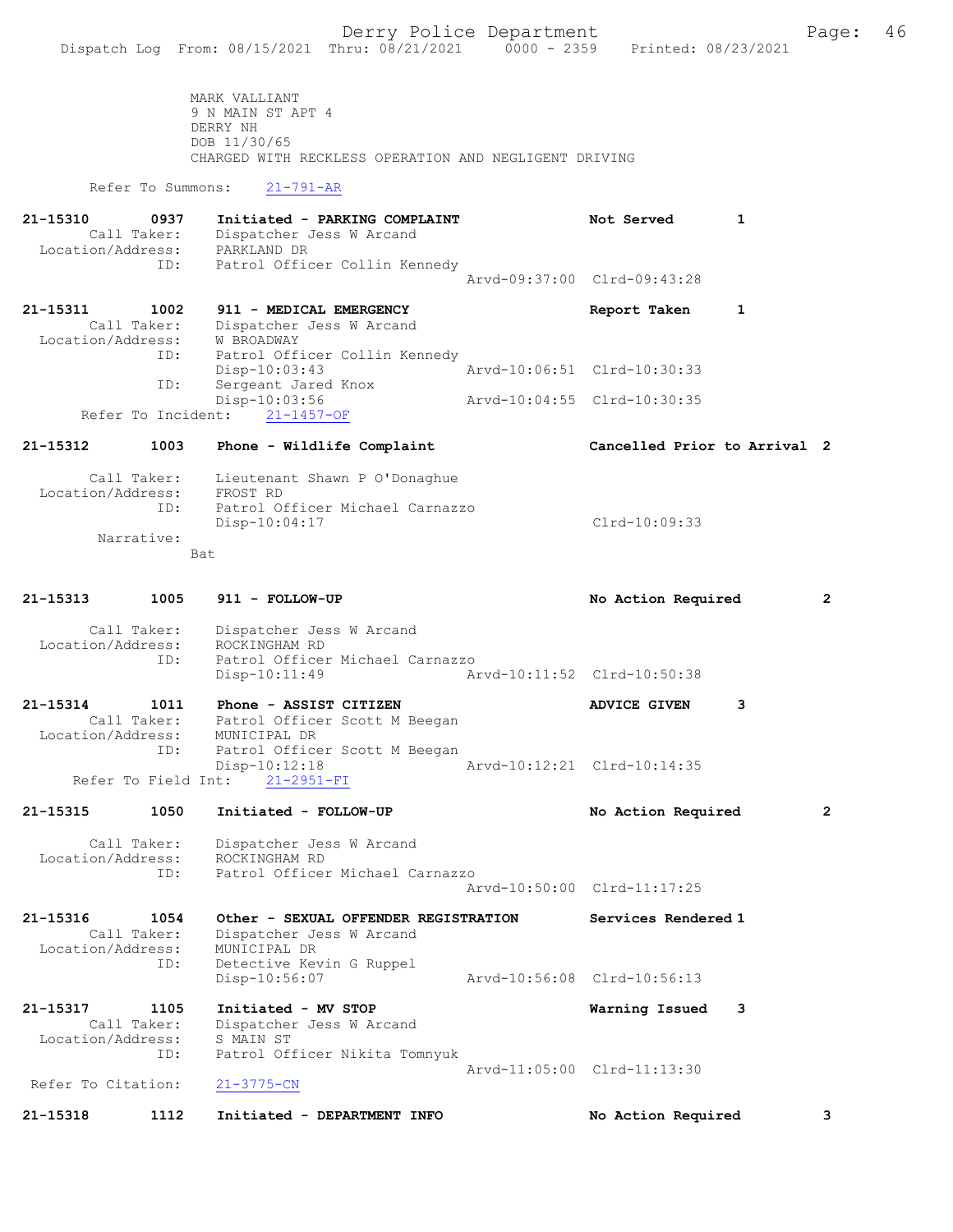Derry Police Department The Page: 47 Dispatch Log From: 08/15/2021 Thru: 08/21/2021 0000 - 2359 Printed: 08/23/2021 Call Taker: Dispatcher Jess W Arcand Location/Address: MUNICIPAL DR ID: Detective Kevin G Ruppel Arvd-11:12:00 Clrd-12:04:06 Narrative: 08/20/2021 1112 DETECTIVES EXECUTING SEARCH WARRANT Narrative: 08/20/2021 1121 CLEAR SEARCH WARRANT 21-15319 1114 Initiated - MV STOP Warning Issued 3 Call Taker: Dispatcher Jess W Arcand Location/Address: KENDALL POND RD ID: Patrol Officer Collin Kennedy Arvd-11:14:00 Clrd-11:37:03 ID: Patrol Officer Michael Carnazzo Disp-11:30:43 Arvd-11:30:45 Clrd-11:37:01 21-15320 1115 Phone - KEEP THE PEACE No. 21-15320 Services Rendered 2 Call Taker: Dispatcher Jess W Arcand Location/Address: DAMREN RD ID: Patrol Officer Nikita Tomnyuk Disp-11:15:41 Arvd-11:35:32 Clrd-11:59:26 21-15321 1125 Phone - SUSPICIOUS ACTIVITY Report Taken 2 Call Taker: Dispatcher Jess W Arcand Location/Address: SPRING DR ID: Patrol Officer Charles L Doherty<br>Disp-11:25:35 Arv Arvd-11:36:06 Clrd-12:10:43 Cleared By: Lieutenant Shawn P O'Donaghue By: Exercision of the Boy:<br>ID: Sergeant Jared Knox<br>Disp-11:27:40 Disp-11:27:40 Arvd-11:36:08 Clrd-12:10:27 Cleared By: Lieutenant Shawn P O'Donaghue Refer To Incident: 21-1458-OF 21-15322 1151 Phone - VIN CHECK North Services Rendered 3 Call Taker: Patrol Officer Scott M Beegan Location/Address: MUNICIPAL DR ID: Patrol Officer Scott M Beegan Disp-11:51:38 Arvd-11:51:41 Clrd-12:04:22 21-15323 1155 911 - CUSTOMER PROBLEM Warning Issued 2 Call Taker: Lieutenant Shawn P O'Donaghue Location/Address: [DY 1497] ASHLEIGH DR ID: Patrol Officer Collin Kennedy Disp-11:56:24 Arvd-12:02:26 Clrd-12:37:17 Arrived By: Dispatcher Jess W Arcand Cleared By: Dispatcher Jess W Arcand ID: Patrol Officer Michael Carnazzo<br>Disp-11:56:29 Mrvd-12:02:26 Clrd-12:37:15 Disp-11:56:29 Arvd-12:02:26 Clrd-12:37:15 Arrived By: Dispatcher Jess W Arcand Cleared By: Dispatcher Jess W Arcand ID: Sergeant Jared Knox Disp-12:35:48 Arvd-12:35:49 Clrd-12:37:19 Dispatched By: Dispatcher Jess W Arcand<br>Arrived By: Dispatcher Jess W Arcand Arrived By: Dispatcher Jess W Arcand<br>Cleared By: Dispatcher Jess W Arcand Dispatcher Jess W Arcand Narrative: Drivethrough Customer Refer To Field Int: 21-2953-FI

21-15324 1213 Phone - ATTEMPTED BURGLARY Report Taken 2 Call Taker: Dispatcher Jess W Arcand Location/Address: GRANDVIEW AVE ID: Patrol Officer Nikita Tomnyuk<br>Disp-12:14:31 Mrvd-12:17:45 Clrd-13:27:15 Disp-12:14:31 Arvd-12:17:45 Clrd-13:27:15 ID: Sergeant Jared Knox Disp-12:42:08 Arvd-12:44:30 Clrd-13:06:13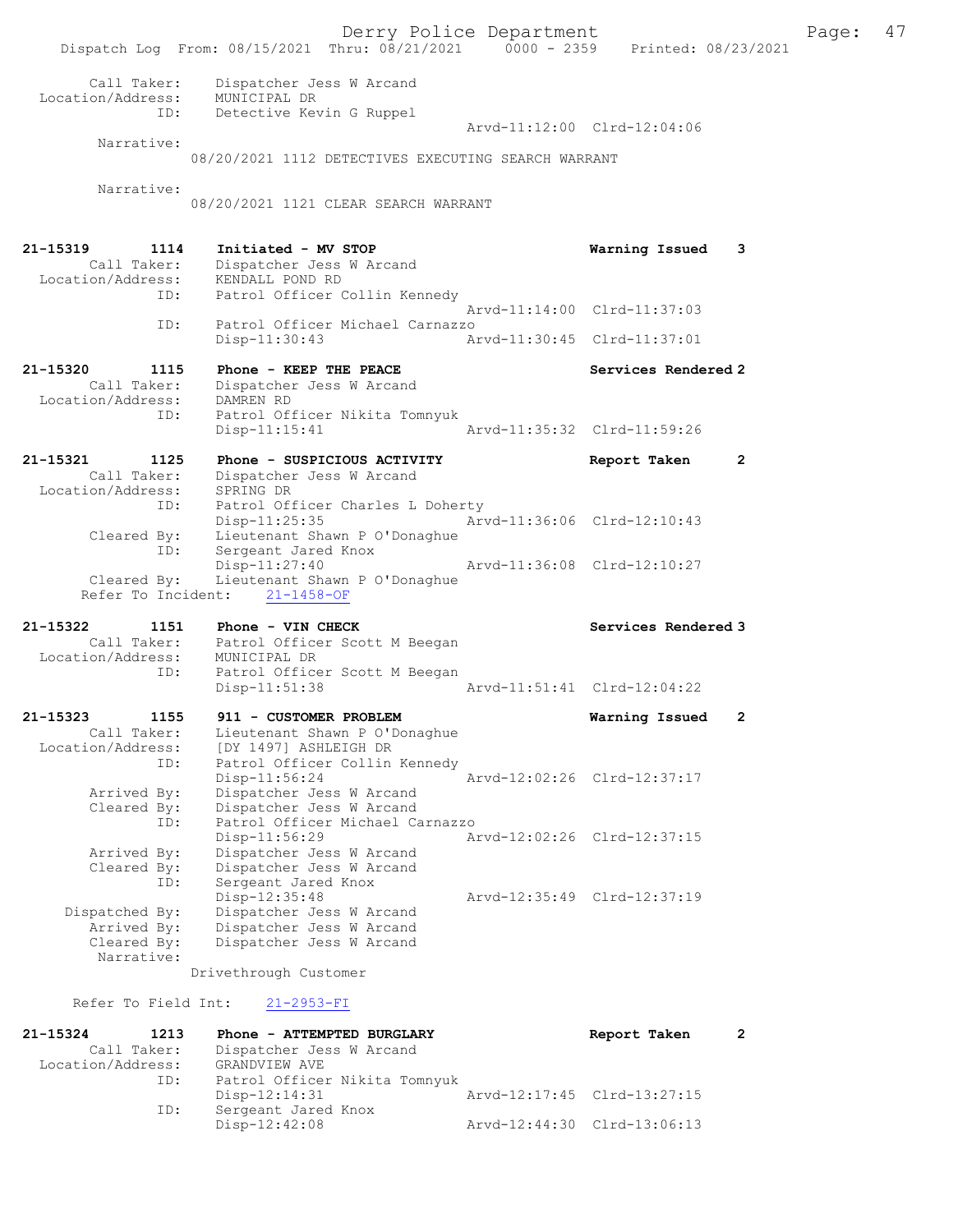Refer To Incident: 21-1459-OF

| 21-15325                      | 1240<br>Call Taker:       | 911 - MV ACCIDENT<br>Dispatcher Jess W Arcand                                                                     |                             | Report Taken                | 1 |
|-------------------------------|---------------------------|-------------------------------------------------------------------------------------------------------------------|-----------------------------|-----------------------------|---|
| Location/Address:             | ID:                       | FORDWAY ST + AIKEN ST<br>Patrol Officer Charles L Doherty                                                         |                             |                             |   |
|                               | ID:                       | $Disp-12:40:38$<br>Administrative Lieutenant David Michaud                                                        |                             | Arvd-12:41:41 Clrd-13:01:48 |   |
|                               | ID:                       | $Disp-12:40:50$<br>Patrol Officer Collin Kennedy                                                                  | Arvd-12:40:56 Clrd-12:42:46 |                             |   |
|                               | ID:                       | $Disp-12:40:54$<br>Sergeant Jared Knox                                                                            |                             | Arvd-12:41:57 Clrd-13:26:42 |   |
|                               | Narrative:                | Disp-12:40:59                                                                                                     |                             | $Clrd-12:42:04$             |   |
|                               |                           | 08/20/2021 1243 OFF WITH NH 4847300                                                                               |                             |                             |   |
|                               | Narrative:                | 08/20/2021 1304 nh 4831329                                                                                        |                             |                             |   |
|                               | Narrative:                | 08/20/2021 1304 LBP NOTIFIED AND RESPONDING                                                                       |                             |                             |   |
|                               | Narrative:                | 08/20/2021 1318 LBP ON SCENE                                                                                      |                             |                             |   |
|                               | Refer To Accident:        | $21 - 402 - AC$                                                                                                   |                             |                             |   |
| 21-15326<br>Location/Address: | 1326<br>Call Taker:       | Phone - ERRATIC OPERATION<br>Dispatcher Jess W Arcand<br>HAMPSTEAD RD                                             |                             | Services Rendered 2         |   |
|                               | ID:                       | Patrol Officer Collin Kennedy<br>$Disp-13:27:00$                                                                  |                             | Arvd-13:29:32 Clrd-13:44:51 |   |
|                               | ID:                       | Patrol Officer Nikita Tomnyuk<br>$Disp-13:27:41$                                                                  |                             | Arvd-13:31:47 Clrd-13:44:53 |   |
| 21-15327<br>Location/Address: | 1345<br>Call Taker:       | Phone - ALARM, BURGLAR<br>Dispatcher Jess W Arcand<br>[DY 1596] HOOD RD                                           |                             | <b>False Alarm</b>          | 1 |
|                               | ID:                       | Patrol Officer Collin Kennedy<br>$Disp-13:46:15$                                                                  |                             | Arvd-13:48:58 Clrd-13:52:30 |   |
| 21-15328                      | 1353                      | Initiated - FOLLOW-UP                                                                                             |                             | No Action Required          | 2 |
| Location/Address:             | Call Taker:<br>ID:        | Dispatcher Jess W Arcand<br>MUNICIPAL DR<br>Patrol Officer Nikita Tomnyuk                                         |                             |                             |   |
|                               |                           |                                                                                                                   |                             | Arvd-13:53:00 Clrd-14:27:20 |   |
| 21-15329                      |                           | 1409 911 - ASSAULT<br>Call Taker: Dispatcher Jess W Arcand<br>Location/Address: CHESTER RD                        |                             | Report Taken                | 1 |
|                               | ID:<br>Refer To Incident: | Patrol Officer Michael Carnazzo<br>Disp-14:10:20<br>Cleared By: Patrol Officer Brian J Landry<br>$21 - 1460 - OF$ | Arvd-14:15:49 Clrd-15:52:28 |                             |   |
| 21-15330                      | 1436                      | Initiated - FOLLOW-UP                                                                                             |                             | No Action Required          | 2 |
| Location/Address:             | Call Taker:<br>ID:        | Dispatcher Jess W Arcand<br>MUNICIPAL DR<br>Patrol Officer Charles L Doherty                                      |                             |                             |   |
|                               |                           |                                                                                                                   |                             | Arvd-14:36:00 Clrd-14:54:01 |   |
| 21-15331                      | 1539<br>Call Taker:       | Initiated - MV STOP<br>Patrol Officer Brian J Landry                                                              |                             | Warning Issued              | 3 |
|                               | ID:                       | Location/Address: CHESTER RD<br>Patrol Officer Monica Ricci                                                       |                             | Arvd-15:39:00 Clrd-15:45:33 |   |
| Refer To Citation:            |                           | $21 - 3776 - CN$                                                                                                  |                             |                             |   |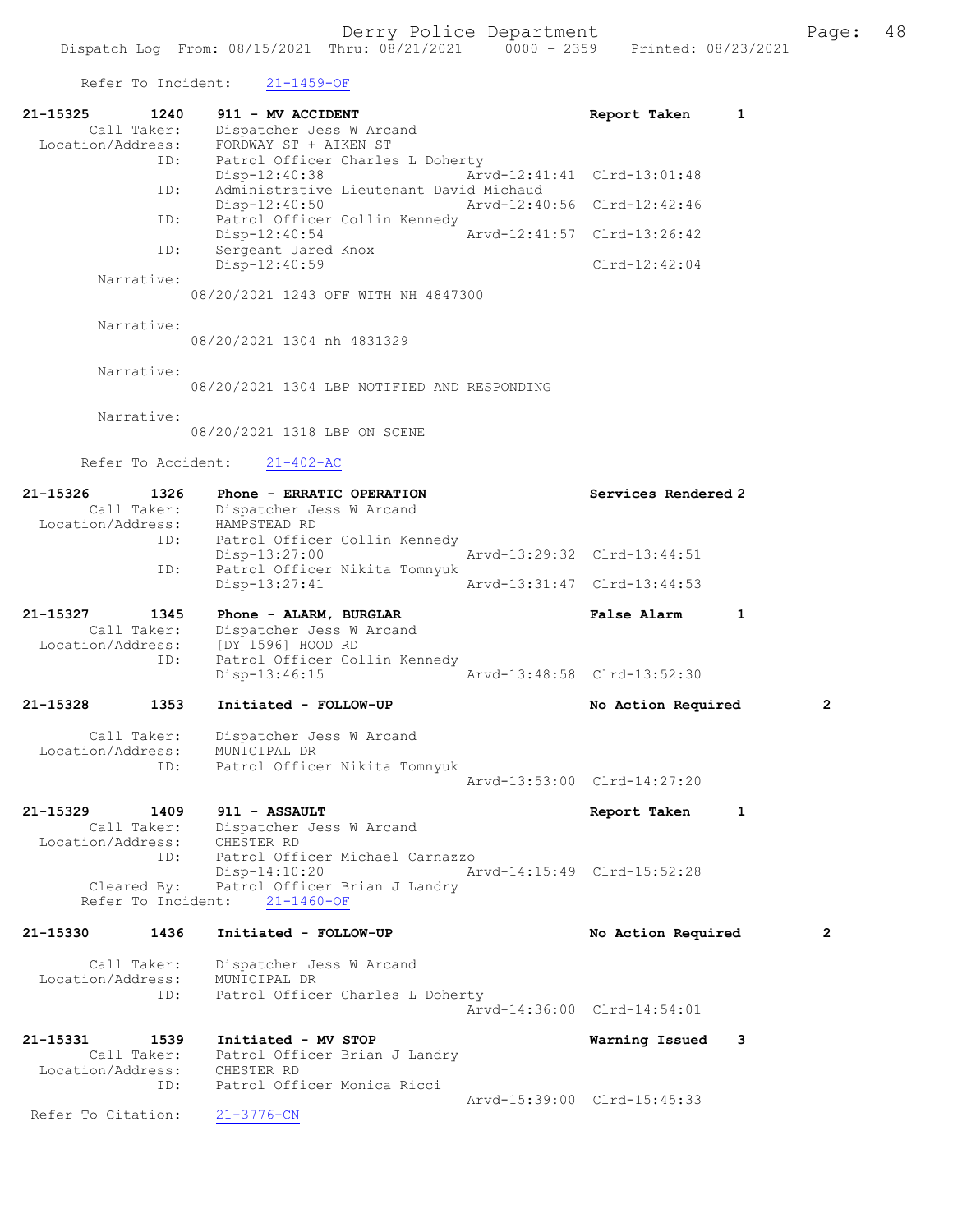Dispatch Log From: 08/15/2021 Thru: 08/21/2021 0000 - 2359 21-15332 1551 Initiated - ATTEMPTED PAPER SERVICE Could Not Locate 2 Call Taker: Patrol Officer Brian J Landry -15352<br>Call Taker: Patrol Ullice.<br>Location/Address: WHITNEYS GROVE RD ID: Patrol Officer Jack Stafford Arvd-15:51:00 Clrd-15:53:36 ID: Patrol Officer Monica Ricci Disp-15:53:30 Arvd-16:03:25 Clrd-16:12:49<br>ID: Patrol Officer Jack Stafford Patrol Officer Jack Stafford<br>Disp-15:53:36 Disp-15:53:36 Arvd-16:03:26 Clrd-16:12:50 21-15333 1608 Walk-In - WARRANT ARREST Arrest(s) Made 2 Call Taker: Patrol Officer Brian J Landry Location/Address: [DY 2] MUNICIPAL DR<br>ID: Patrol Officer Scott Patrol Officer Scott M Beegan Disp-16:09:10 Arvd-16:14:23 Clrd-16:45:39 Narrative: one turning himself in on a warrant Narrative: In Custody: Richard Adie DOB: 12-31-98 8 Derry Way # 18 Derry NH 03038 Offense: Criminal Mischief Simple Assault Criminal Mischief Narrative: 08/20/2021 1645 Subject released on a summons with a court date of 12-16-21 Refer To Arrest: 21-792-AR 21-15334 1621 Phone - MV ACCIDENT 1621 Phone - MV ACCIDENT Report Taken 1<br>Call Taker: Patrol Officer Brian J Landry

Patrol Officer Brian J Landry Location/Address: RT 28 + LAWRENCE RD ID: Patrol Officer Jack Stafford<br>Disp-16:22:46 Disp-16:22:46 Arvd-16:24:07 Clrd-17:46:02<br>ID: Patrol Officer Michael Carnazzo Patrol Officer Michael Carnazzo<br>Disp-16:22:49 A Disp-16:22:49 Arvd-16:24:08 Clrd-17:34:14<br>ID: Patrol Officer Monica Ricci Patrol Officer Monica Ricci<br>Disp-16:22:53 Disp-16:22:53 Arvd-16:24:29 Clrd-17:20:43<br>ID: Sergeant Michael W Hughes Sergeant Michael W Hughes<br>Disp-16:23:06 Disp-16:23:06 Arvd-16:25:18 Clrd-17:20:41<br>ID: Patrol Officer Scott M Beegan Patrol Officer Scott M Beegan Disp-17:15:59 Clrd-17:16:37 Dispatched By: Patrol Officer Scott M Beegan Narrative: 08/20/2021 1628 DFD on scene Narrative: 08/20/2021 1637 Birch St requested for NH Reg V46305 Narrative: 08/20/2021 1637 Spacetown requested for NH Reg 749c0 Narrative: 08/20/2021 1649 230 en route to PMC Narrative: 08/20/2021 1653 Birch St on scene Narrative: 08/20/2021 1708 Spacetown on scene Narrative: Chaisson vs. Chappelle full report Refer To Accident: 21-403-AC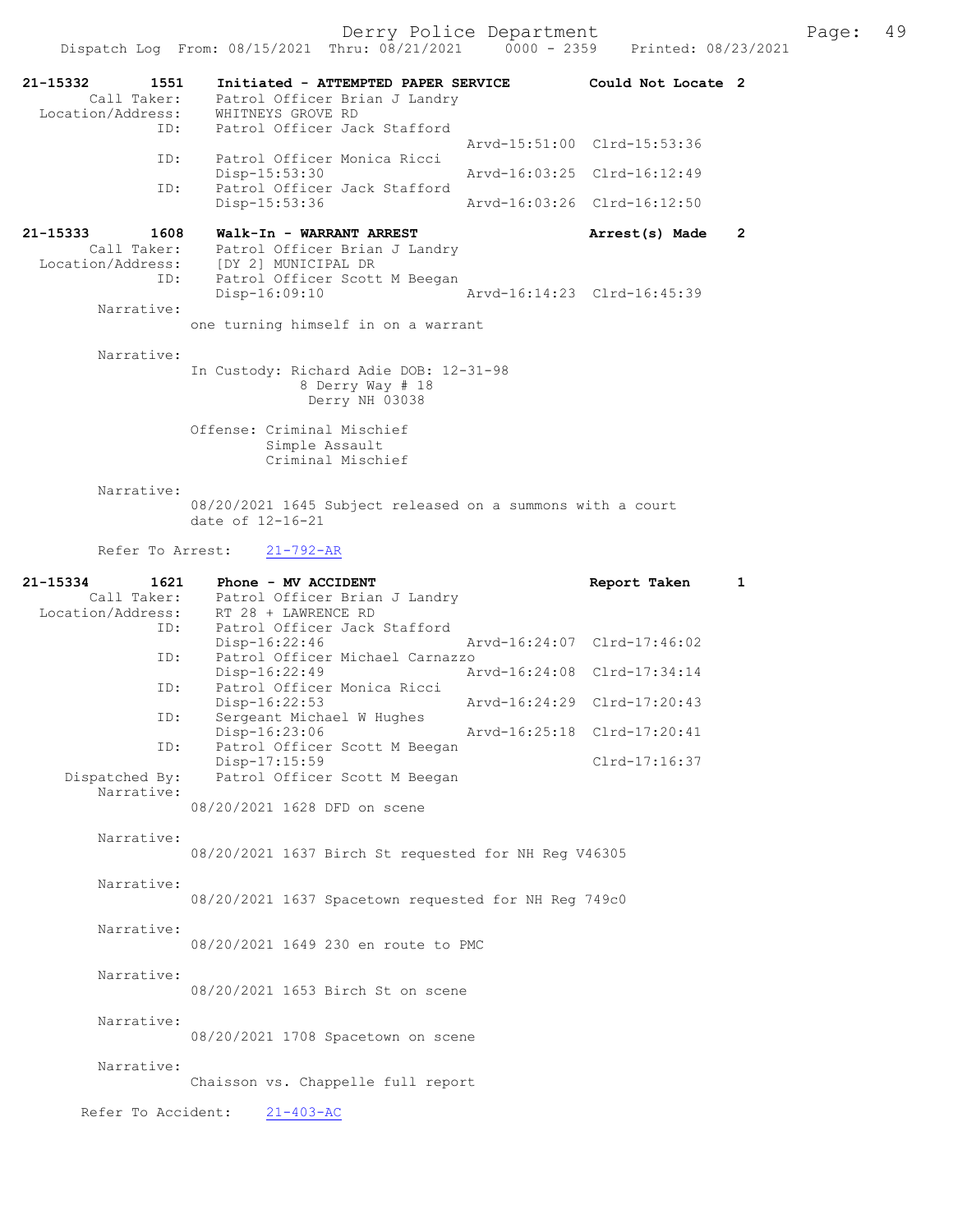|                                                                          |      | DISPACCH LOG FIOM: 00/10/2021 INIU: 00/21/2021                                                                               | UUUU = 2339                 | FIINLEU, VO/ZJ/ZUZI         |              |                |
|--------------------------------------------------------------------------|------|------------------------------------------------------------------------------------------------------------------------------|-----------------------------|-----------------------------|--------------|----------------|
| 21-15335                                                                 | 1645 | Phone - WELFARE CHECK                                                                                                        |                             | No Action Required          |              | $\overline{2}$ |
| Call Taker:<br>Location/Address: FAIRWAY DR<br>Cleared By:<br>Narrative: | ID:  | Patrol Officer Brian J Landry<br>Patrol Officer Joshua Martin<br>$Disp-16:50:29$<br>Lieutenant Michael T Muncey<br>No answer |                             | Arvd-16:57:41 Clrd-17:04:51 |              |                |
| 21-15336                                                                 | 1733 | Phone - ALARM, BURGLAR                                                                                                       |                             | False Alarm                 | $\mathbf{1}$ |                |
|                                                                          |      | Call Taker: Patrol Officer Brian J Landry<br>Location/Address: [DY 1140] RACHEL CT                                           |                             |                             |              |                |
|                                                                          |      | ID: Patrol Officer Monica Ricci                                                                                              |                             |                             |              |                |
|                                                                          |      | Disp-17:34:36                                                                                                                |                             | Arvd-17:42:44 Clrd-17:49:49 |              |                |
|                                                                          | ID:  | Patrol Officer Joshua Martin                                                                                                 |                             |                             |              |                |
|                                                                          |      | Disp-17:34:39                                                                                                                | Arvd-17:44:35 Clrd-17:49:48 |                             |              |                |
|                                                                          |      | Refer To Field Int: 21-2971-FI                                                                                               |                             |                             |              |                |
| 21-15337                                                                 | 1832 | Initiated - FOLLOW-UP                                                                                                        |                             | Cleared                     | 2            |                |
|                                                                          |      | Call Taker: Patrol Officer Brian J Landry                                                                                    |                             |                             |              |                |
| Location/Address: FAIRWAY DR                                             |      |                                                                                                                              |                             |                             |              |                |
|                                                                          | ID:  | Patrol Officer Joshua Martin                                                                                                 |                             |                             |              |                |
|                                                                          | ID:  | Patrol Officer Michael Carnazzo                                                                                              |                             | Arvd-18:32:00 Clrd-18:54:00 |              |                |
|                                                                          |      | Disp-18:32:43                                                                                                                | Arvd-18:32:44 Clrd-18:53:59 |                             |              |                |
| Narrative:                                                               |      |                                                                                                                              |                             |                             |              |                |
|                                                                          |      | Completed welfare check regarding 21-15335                                                                                   |                             |                             |              |                |
|                                                                          |      |                                                                                                                              |                             |                             |              |                |
| 21-15338                                                                 | 1834 | 911 - MEDICAL EMERGENCY                                                                                                      |                             | Report Taken 1              |              | $\mathbf{1}$   |
| Call Taker:                                                              |      | Patrol Officer Brian J Landry                                                                                                |                             |                             |              |                |
| Location/Address:                                                        |      | SUNSET CIR                                                                                                                   |                             |                             |              |                |
|                                                                          | ID:  | Patrol Officer Jack Stafford                                                                                                 |                             | Arvd-18:42:10 Clrd-19:03:52 |              |                |
|                                                                          | ID:  | $Disp-18:34:40$<br>Patrol Officer Monica Ricci                                                                               |                             |                             |              |                |
|                                                                          |      | Disp-18:35:37                                                                                                                |                             | Arvd-18:42:01 Clrd-19:03:50 |              |                |
|                                                                          | ID:  | Sergeant Michael W Hughes                                                                                                    |                             |                             |              |                |
|                                                                          |      | Disp-18:44:59                                                                                                                |                             | Arvd-18:45:00 Clrd-19:03:48 |              |                |
| Narrative:                                                               |      | 08/20/2021 1904 Transported to PMC                                                                                           |                             |                             |              |                |
|                                                                          |      |                                                                                                                              |                             |                             |              |                |
| Refer To Incident:                                                       |      | $21 - 1461 - OF$                                                                                                             |                             |                             |              |                |
|                                                                          |      | Phone - ANIMAL COMPLAINT                                                                                                     |                             |                             |              |                |
| 21-15339<br>Call Taker:                                                  | 1859 | Patrol Officer Kevin L Davies                                                                                                |                             | Matter Rectified 1          |              |                |
| Location/Address:                                                        |      | [DY 3416] W BROADWAY                                                                                                         |                             |                             |              |                |
|                                                                          | ID:  | Patrol Officer Michael Carnazzo                                                                                              |                             |                             |              |                |
|                                                                          |      | Disp-19:03:27                                                                                                                |                             | Arvd-19:04:52 Clrd-19:06:24 |              |                |
| Dispatched By:<br>Arrived By:                                            |      | Patrol Officer Brian J Landry<br>Patrol Officer Brian J Landry                                                               |                             |                             |              |                |
| Cleared By:                                                              |      | Patrol Officer Brian J Landry                                                                                                |                             |                             |              |                |
| Narrative:                                                               |      |                                                                                                                              |                             |                             |              |                |
|                                                                          |      | Dog inside silver prius panting                                                                                              |                             |                             |              |                |
|                                                                          |      |                                                                                                                              |                             |                             |              |                |
| 21-15340                                                                 | 1901 | Phone - WARRANT ARREST                                                                                                       |                             | Arrest(s) Made              | 2            |                |
| Call Taker:                                                              |      | Patrol Officer Brian J Landry                                                                                                |                             |                             |              |                |
| Location/Address:                                                        |      | [LDY] MAMMOTH RD                                                                                                             |                             |                             |              |                |

| Patrol Officer Michael Carnazzo              |                             |
|----------------------------------------------|-----------------------------|
| $Disp-19:02:54$                              | Clrd-19:03:15               |
| Patrol Officer Michael Carnazzo              |                             |
| Arvd-19:17:05 Clrd-22:00:54<br>Disp-19:06:35 |                             |
| Patrol Officer Jack Stafford                 |                             |
| $Disp-20:46:42$                              | Arvd-20:48:00 Clrd-21:50:10 |
| Patrol Officer Michael Carnazzo              |                             |
| $Disp-22:01:12$                              | Arvd-22:01:13 Clrd-22:01:16 |
|                                              |                             |
|                                              |                             |

Londonderry PD has one in custody on a Derry warrant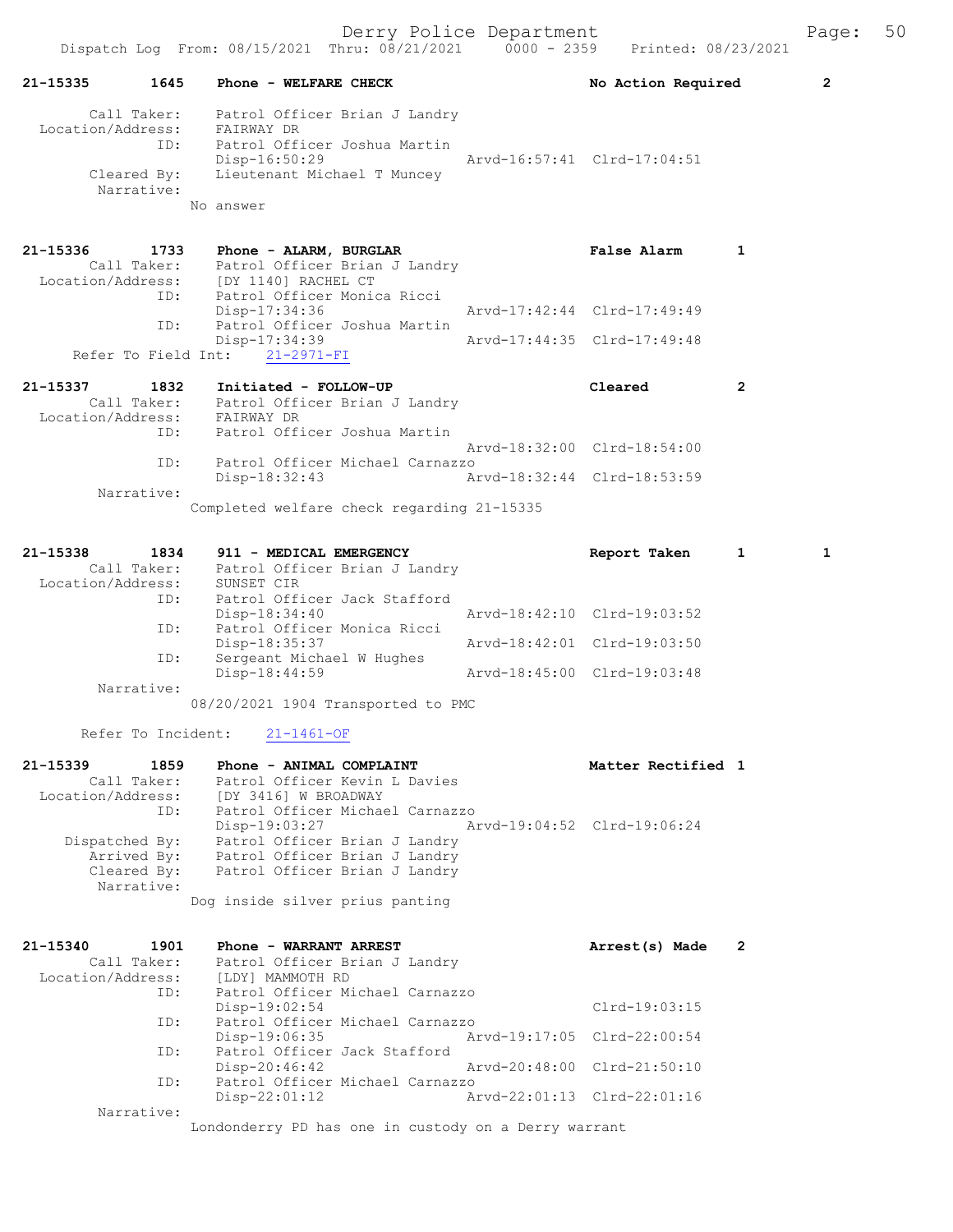| Narrative:                                                              | In Custody: Joseph Agri DOB: 10-12-79<br>Homeless                                                                                                                                              |                                          |              |
|-------------------------------------------------------------------------|------------------------------------------------------------------------------------------------------------------------------------------------------------------------------------------------|------------------------------------------|--------------|
|                                                                         | Offense: Possession of a CD (warrant)<br>New Offense: Possession of a CD                                                                                                                       |                                          |              |
| Narrative:                                                              | 08/20/2021 1921 One in custody en route to HQ s/m 42760.9                                                                                                                                      |                                          |              |
| Narrative:                                                              | 08/20/2021 1929 336 off at DPDHO e/m 42763.8                                                                                                                                                   |                                          |              |
| Narrative:                                                              | Subject held on a 72 hour probation hold                                                                                                                                                       |                                          |              |
| Narrative:                                                              | 08/20/2021 2028 \$250 cash on warrant charges plus<br>\$250 cash bail on new possession charge                                                                                                 |                                          |              |
| Narrative:                                                              | 08/20/2021 2103 230 en route to RCDOC s/m 25334.4                                                                                                                                              |                                          |              |
| Narrative:                                                              | 08/20/2021 2134 Off at the jail e/m 25355.8                                                                                                                                                    |                                          |              |
|                                                                         | Refer To Arrest: 21-793-AR                                                                                                                                                                     |                                          |              |
| 21-15341<br>1917                                                        | Walk-In - SEXUAL OFFENDER REGISTRATION<br>Call Taker: Patrol Officer Brian J Landry<br>Location/Address: [DY 2] MUNICIPAL DR                                                                   | Services Rendered 1                      |              |
| ID:                                                                     | Detective Victoria M Kidd<br>Disp-19:17:38                                                                                                                                                     | Arvd-19:17:39 Clrd-19:17:48              |              |
| 21-15342<br>2005                                                        | Phone - FIREWORKS COMPLAINT<br>Call Taker: Patrol Officer Kevin L Davies                                                                                                                       | Could Not Locate 2                       |              |
| Location/Address: HAMPSHIRE DR<br>Refer To Field Int:                   | ID: Patrol Officer Jack Stafford<br>Arvd-20:15:04 Clrd-20:30:30<br>Disp-20:06:04<br>Arrived By: Patrol Officer Brian J Landry<br>Cleared By: Patrol Officer Brian J Landry<br>$21 - 2956 - FI$ |                                          |              |
| 21-15343<br>2141                                                        | Phone - FOLLOW-UP                                                                                                                                                                              | 2<br>Cleared                             |              |
| Call Taker:<br>Location/Address:                                        | Patrol Officer Brian J Landry<br>FAIRWAY DR                                                                                                                                                    |                                          |              |
| ID:                                                                     | Patrol Officer Joshua Martin<br>$Disp-21:42:19$                                                                                                                                                | Arvd-21:45:12 Clrd-21:55:06              |              |
| 21-15344<br>2335<br>Call Taker:<br>Location/Address:                    | Walk-In - PAPER SERVICE<br>Dispatcher Christine D Carlson<br>MUNICIPAL DR                                                                                                                      | Served<br>3                              |              |
| ID:                                                                     | Patrol Officer Kevin L Davies<br>Disp-23:35:55                                                                                                                                                 | Arvd-23:35:56 Clrd-23:36:08              |              |
| $21 - 15345$<br>2355                                                    | Phone - NOISE COMPLAINT                                                                                                                                                                        | Quieted on Request                       | $\mathbf{2}$ |
| Call Taker:<br>Location/Address:<br>ID:<br>Arrived By:                  | Patrol Officer Kevin L Davies<br>CLAREMONT AVE<br>Patrol Officer Jack Stafford<br>Disp-23:56:36<br>Dispatcher Christine D Carlson                                                              | Arvd-23:58:57 Clrd-08/21/2021 @ 00:05:28 |              |
| Cleared By:<br>ID:<br>Arrived By:<br>Cleared By:<br>Refer To Field Int: | Dispatcher Christine D Carlson<br>Patrol Officer Brendan S Holden<br>Disp-23:56:38<br>Dispatcher Christine D Carlson<br>Dispatcher Christine D Carlson<br>$21 - 2957 - FI$                     | Arvd-23:58:57 Clrd-08/21/2021 @ 00:05:19 |              |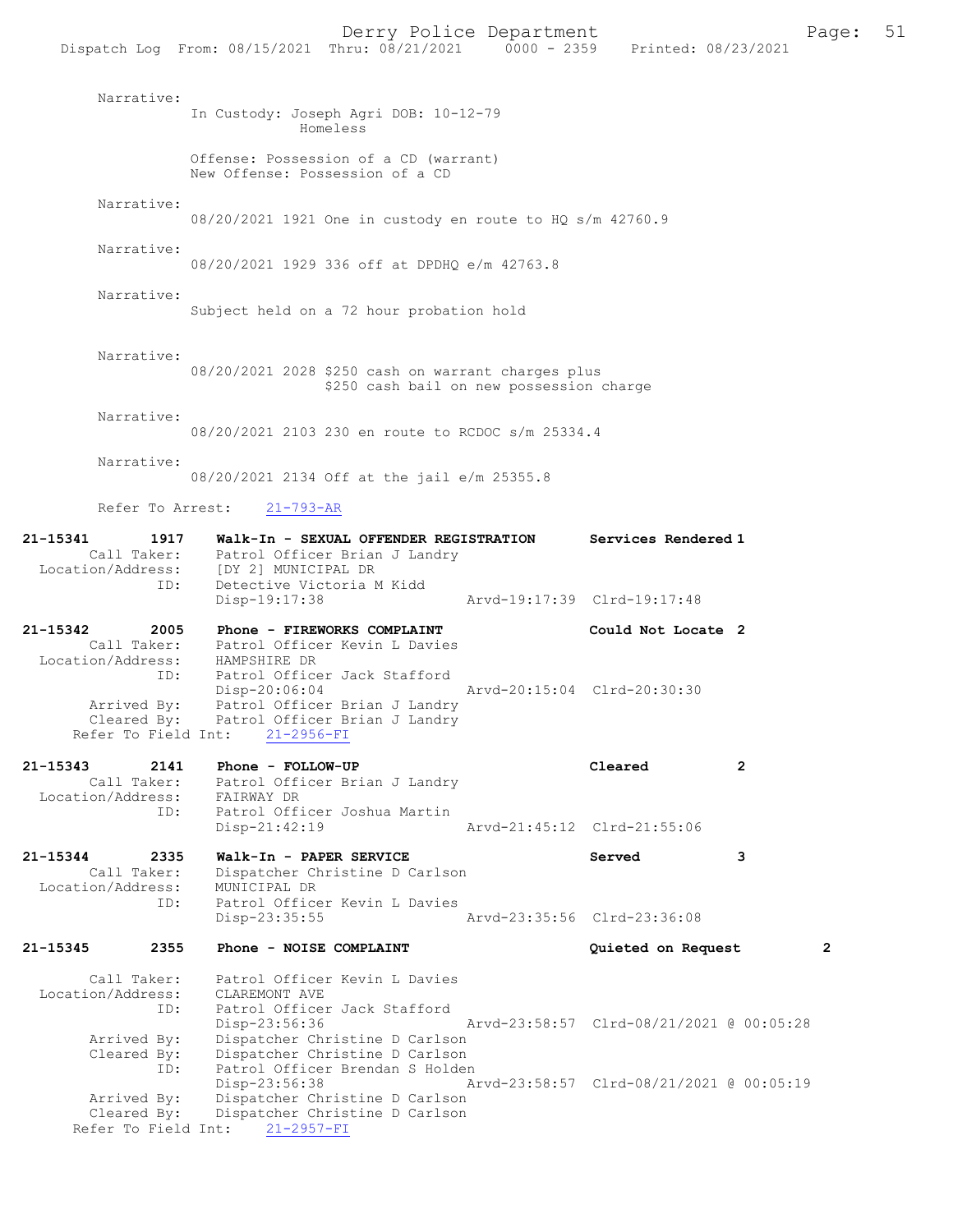| 21-15346                      | 0020                | Initiated - MV STOP                                                                 | No Action Required          | 3 |
|-------------------------------|---------------------|-------------------------------------------------------------------------------------|-----------------------------|---|
| Location/Address:             | Call Taker:<br>ID:  | Dispatcher Christine D Carlson<br>PEABODY RD<br>Patrol Officer Jack Stafford        |                             |   |
|                               |                     |                                                                                     | Arvd-00:20:00 Clrd-00:22:49 |   |
| 21-15347<br>Location/Address: | 0035<br>Call Taker: | Initiated - PED CHECK<br>Lieutenant Michael T Muncey<br>CRYSTAL AVE                 | SENT ON THEIR WAY 2         |   |
|                               | ID:<br>Cleared By:  | Patrol Officer Jack Stafford<br>Dispatcher Christine D Carlson                      | Arvd-00:35:00 Clrd-00:39:21 |   |
| 21-15348                      | 0035<br>Call Taker: | Phone - SUSPICIOUS ACTIVITY<br>Dispatcher Christine D Carlson                       | Services Rendered 2         |   |
| Location/Address:             | ID:                 | HAMPSTEAD RD<br>Patrol Officer Monica Ricci<br>Disp-00:35:53                        | Arvd-00:42:25 Clrd-00:48:42 |   |
|                               | ID:                 | Sergeant Patrick H Dawson<br>$Disp-00:42:22$                                        | Arvd-00:42:23 Clrd-00:48:37 |   |
|                               | ID:<br>Narrative:   | Patrol Officer Cody Johnson<br>$Disp-00:43:41$                                      | Arvd-00:43:42 Clrd-00:48:40 |   |
|                               |                     | 08/21/2021 0035 Passerby reports shirtless male subject<br>standing on side of road |                             |   |
|                               | Narrative:          | $08/21/2021$ 0048 No issues - just out for a walk                                   |                             |   |
| 21-15349<br>Location/Address: | 0039<br>Call Taker: | Initiated - PED CHECK<br>Dispatcher Christine D Carlson<br>CRYSTAL AVE              | Services Rendered 2         |   |
|                               | ID:<br>ID:          | Patrol Officer Jack Stafford<br>Patrol Officer Brendan S Holden                     | Arvd-00:39:00 Clrd-00:52:14 |   |
|                               | Narrative:          | $Disp-00:50:19$                                                                     | Arvd-00:50:20 Clrd-00:52:05 |   |
|                               |                     | 08/21/2021 0052 Subject released to sober party on scene                            |                             |   |
|                               |                     | Refer To Field Int:<br>$21 - 2960 - FI$                                             |                             |   |
| 21-15350<br>Location/Address: | 0058<br>Call Taker: | Initiated - DISPERSE A GROUP<br>Dispatcher Christine D Carlson<br>PIERCE AVE        | 2<br>Arrest(s) Made         |   |
|                               | ID:<br>ID:          | Sergeant Patrick H Dawson<br>Patrol Officer Cody Johnson                            | Arvd-00:58:00 Clrd-01:51:39 |   |
|                               | ID:                 | Disp-00:58:35<br>Patrol Officer Brendan S Holden                                    | Arvd-01:00:33 Clrd-02:29:46 |   |
|                               | ID:                 | Disp-00:58:36<br>Patrol Officer Jack Stafford                                       | Arvd-01:00:30 Clrd-02:50:13 |   |
|                               | Narrative:          | $Disp-01:00:23$                                                                     | Arvd-01:03:09 Clrd-02:29:48 |   |
|                               |                     | 08/21/2021 0116 S7 advising one status offender at this<br>time                     |                             |   |
|                               | Narrative:          | 08/21/2021 0127 Recovery called for tow on NH 4611511 -<br>enroute                  |                             |   |
|                               | Narrative:          | 08/21/2021 0142 430 enroute to HQ w/ one status offender<br>s/m: 25,398             |                             |   |
|                               |                     |                                                                                     |                             |   |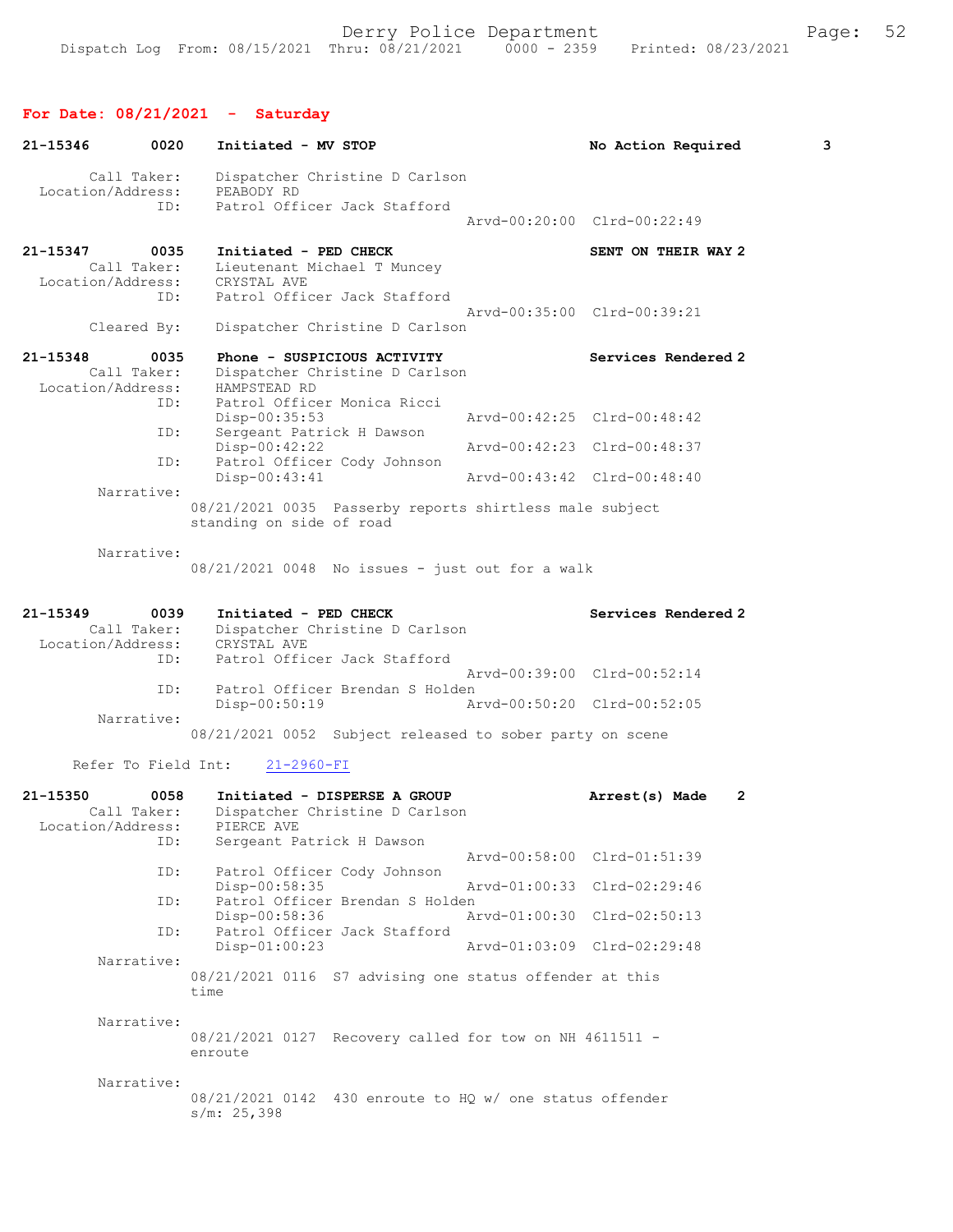Derry Police Department The Page: 53 Dispatch Log From: 08/15/2021 Thru: 08/21/2021 0000 - 2359 Printed: 08/23/2021 Narrative: 08/21/2021 0144 328 enroute to HQ w/ one female, s/m: 32,639 Narrative: 08/21/2021 0148 430 off st HQ, e/m: 25,399.7 Narrative: 08/21/2021 0148 328 off at HQ, e/m: 32,640.5 Narrative: 08/21/2021 0156 Wrecker has vehicle Narrative: 08/21/2021 0215 Status offender released to parent at this time Narrative: 08/21/2021 0229 Subject released at this time w/ summons and court date of 12/16/21 Narrative: 08/21/2021 0230 Subject information (poss of false id): Sarah Munroe 40 Marshall Rd Kingston NH DOB: 7/16/02 Refer To Arrest:  $\frac{21-794-AR}{21-795-AR}$ Refer To Arrest: 21-15351 0102 Phone - SUSPICIOUS ACTIVITY Services Rendered 2 Call Taker: Patrol Officer Kevin L Davies Location/Address: LARAWAY CT ID: Patrol Officer Monica Ricci Disp-01:02:58 Arvd-01:05:18 Clrd-01:31:27 Arrived By: Dispatcher Christine D Carlson Cleared By: Dispatcher Christine D Carlson Narrative: 08/21/2021 0131 Civil issue Refer To Field Int: 21-2964-FI 21-15352 0338 Initiated - PROPERTY CHECK Services Rendered 2 Call Taker: Dispatcher Christine D Carlson Location/Address: GENA AVE ID: Patrol Officer James M McClafferty Arvd-03:38:00 Clrd-03:38:51 21-15353 0536 Phone - ASSIST CITIZEN TRANSPORTED 3 Call Taker: Dispatcher Christine D Carlson Location/Address: ROCKINGHAM RD + BRADFORD ST ID: Patrol Officer Brendan S Holden<br>Disp-05:37:08 Ar Disp-05:37:08 Arvd-05:37:09 Clrd-05:59:00<br>ID: Patrol Officer Cody Johnson Patrol Officer Cody Johnson Disp-05:37:10 Clrd-05:44:27 Narrative: 08/21/2021 0555 328 transporting one to 7 Kendall Pond, s/m: 32,642.5 Narrative: 08/21/2021 0557 328 off at 7 Kendall Pond, e/m: 32,643.0 Refer To Field Int: 21-2969-FI

21-15354 0643 Initiated - PARKING COMPLAINT Warning Issued 1 Call Taker: Dispatcher Christine D Carlson<br>ion/Address: E BROADWAY Location/Address: ID: Patrol Officer James M McClafferty Arvd-06:43:00 Clrd-06:44:03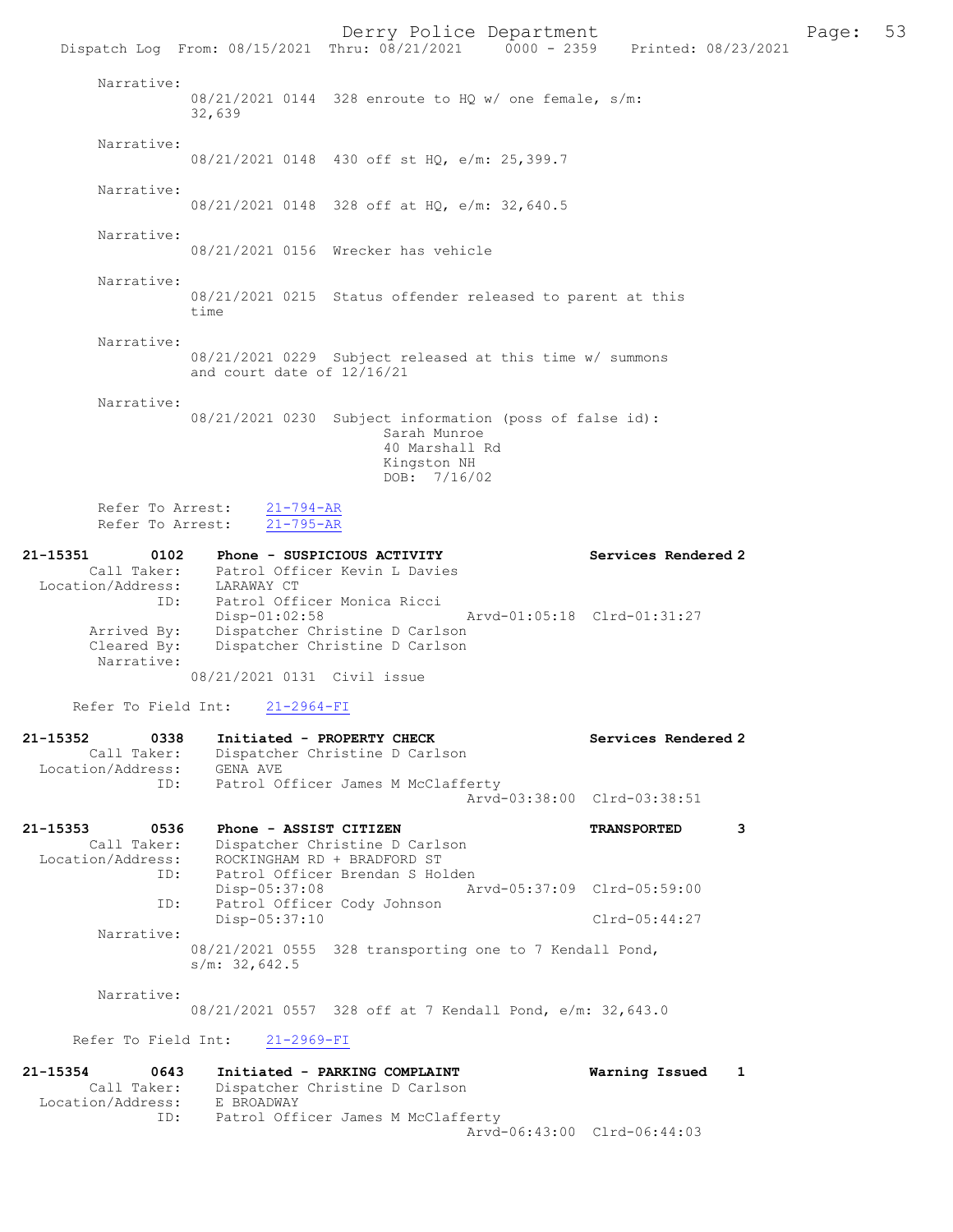| 21-15355       | 0648        | Phone - SUSPICIOUS ACTIVITY                               |                             | Services Rendered 2 |
|----------------|-------------|-----------------------------------------------------------|-----------------------------|---------------------|
|                | Call Taker: | Dispatcher Christine D Carlson                            |                             |                     |
|                |             | Location/Address: KILREA RD                               |                             |                     |
|                | ID:         | Patrol Officer James M McClafferty                        |                             |                     |
|                |             | Disp-06:49:02                                             | Arvd-06:56:16 Clrd-08:12:54 |                     |
|                | Cleared By: | Dispatcher Jonathon S Pickering                           |                             |                     |
|                | ID:         | Patrol Officer Michael Carnazzo                           |                             |                     |
|                |             | Disp-07:09:54                                             | Arvd-07:24:57 Clrd-08:12:53 |                     |
| Dispatched By: |             | Dispatcher Jonathon S Pickering                           |                             |                     |
|                | Arrived By: | Dispatcher Jonathon S Pickering                           |                             |                     |
|                | Cleared By: | Dispatcher Jonathon S Pickering                           |                             |                     |
|                | ID:         | Sergeant Jeffrey M Dawe                                   |                             |                     |
|                |             | Disp-07:29:38                                             | Arvd-07:32:07 Clrd-08:12:50 |                     |
| Dispatched By: |             | Dispatcher Jonathon S Pickering                           |                             |                     |
|                | Arrived By: | Dispatcher Jonathon S Pickering                           |                             |                     |
|                | Cleared By: | Dispatcher Jonathon S Pickering                           |                             |                     |
|                | Narrative:  |                                                           |                             |                     |
|                |             | 08/21/2021 0735 off with male subject walking in the road |                             |                     |
|                | Narrative:  |                                                           |                             |                     |

08/21/2021 0736 DFD on scene with PD to evaluate subject

Narrative:

08/21/2021 0804 subject escorted home

Refer To Incident: 21-1462-OF

| 21-15356<br>0659  | Phone - ASSIST OTHER AGENCY                    | Could Not Locate 3          |  |
|-------------------|------------------------------------------------|-----------------------------|--|
| Call Taker:       | Dispatcher Christine D Carlson                 |                             |  |
|                   |                                                |                             |  |
| Location/Address: | FORDWAY EXT                                    |                             |  |
| ID:               | Patrol Officer Joshua Martin                   |                             |  |
|                   | Arvd-07:10:00 Clrd-07:43:19<br>Disp-07:09:57   |                             |  |
| Dispatched By:    | Dispatcher Jonathon S Pickering                |                             |  |
| Arrived By:       | Dispatcher Jonathon S Pickering                |                             |  |
| Cleared By:       | Dispatcher Jonathon S Pickering                |                             |  |
|                   | Patrol Officer Charles L Doherty<br>ID:        |                             |  |
|                   | Arvd-07:24:56 Clrd-07:43:20<br>$Disp-07:10:03$ |                             |  |
| Dispatched By:    | Dispatcher Jonathon S Pickering                |                             |  |
| Arrived By:       | Dispatcher Jonathon S Pickering                |                             |  |
| Cleared By:       | Dispatcher Jonathon S Pickering                |                             |  |
| ID:               | Sergeant Jeffrey M Dawe                        |                             |  |
|                   | $Disp-07:10:06$                                | Arvd-07:25:01 Clrd-07:29:34 |  |
| Dispatched By:    | Dispatcher Jonathon S Pickering                |                             |  |
| Arrived By:       | Dispatcher Jonathon S Pickering                |                             |  |
| Cleared By:       | Dispatcher Jonathon S Pickering                |                             |  |
| Narrative:        |                                                |                             |  |
|                   | 08/21/2021 0700 MA 3PED89                      |                             |  |
|                   |                                                |                             |  |

Narrative:

08/21/2021 0710 checking for a subject who reportedly walking away from an accident on Rt 93

| 21-15357<br>0751  | Phone - ALARM, BURGLAR             |                             | False Alarm                 |  |
|-------------------|------------------------------------|-----------------------------|-----------------------------|--|
| Call Taker:       | Dispatcher Jonathon S Pickering    |                             |                             |  |
| Location/Address: | [DY 3433] HIGH ST                  |                             |                             |  |
| ID:               | Patrol Officer Charles L Doherty   |                             |                             |  |
|                   | Disp-07:53:09                      |                             | Arvd-07:53:10 Clrd-08:00:26 |  |
| ID:               | Patrol Officer Joshua Martin       |                             |                             |  |
|                   | Disp-07:53:12                      | Arvd-07:54:59 Clrd-08:00:27 |                             |  |
| Narrative:        |                                    |                             |                             |  |
|                   | 08/21/2021 0755 off with homeowner |                             |                             |  |

Refer To Field Int: 21-2972-FI

| 21-15358          | 0815 | Phone - DOMESTIC DISTURBANCE     | Report Taken | $\mathbf{1}$ |
|-------------------|------|----------------------------------|--------------|--------------|
| Call Taker:       |      | Dispatcher Jonathon S Pickering  |              |              |
| Location/Address: |      | W BROADWAY                       |              |              |
|                   | ID:  | Patrol Officer Charles L Doherty |              |              |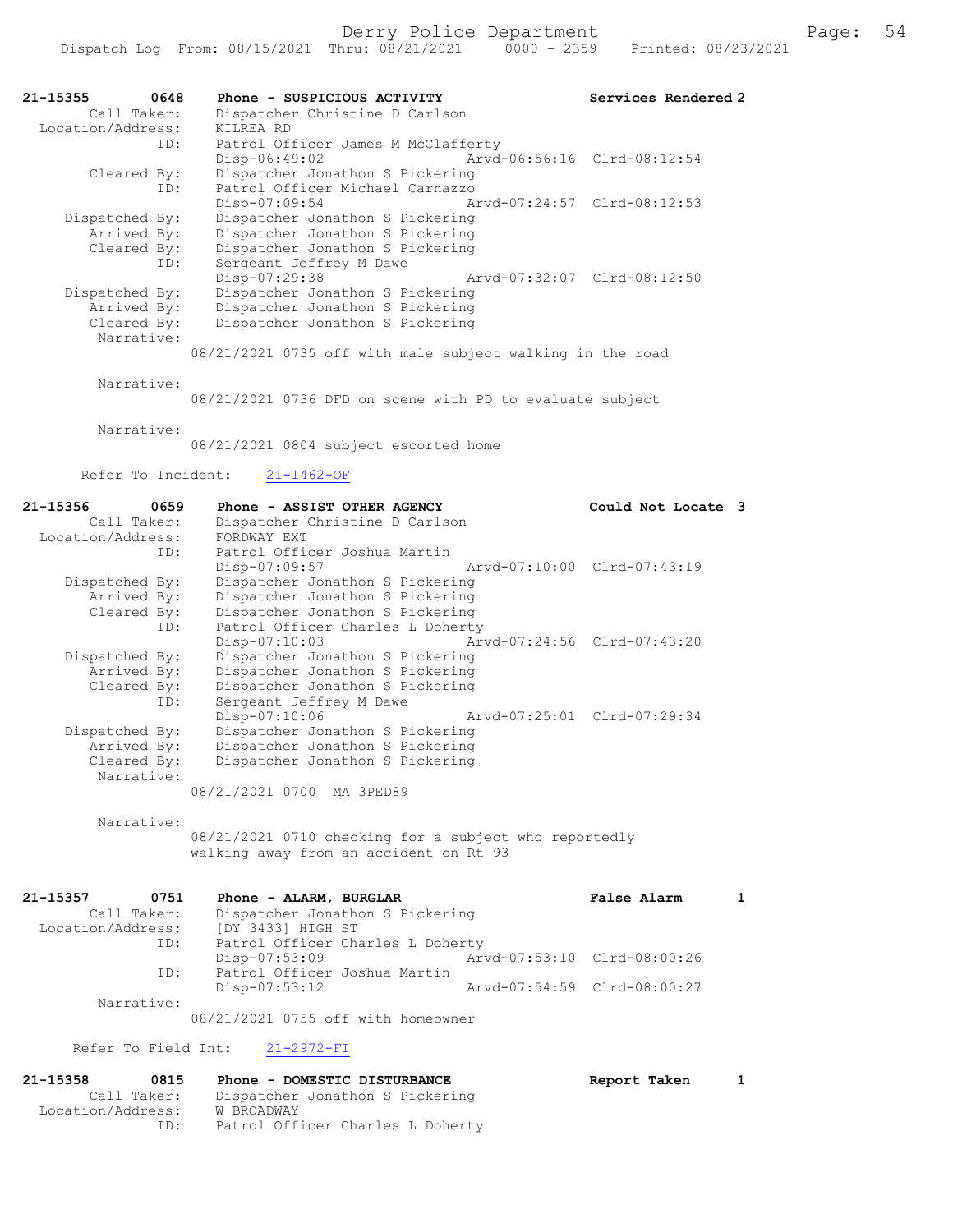Derry Police Department Form Page: 55 Dispatch Log From:  $08/15/2021$  Thru:  $08/21/2021$  0000 - 2359 Printed:  $08/23/2021$ Disp-08:17:53 <br>
Sergeant Jared Knox<br>
Sergeant Isis (1994) Cleared By: Sergeant Jared Knox ID: Sergeant Jeffrey M Dawe Disp-08:17:59 Arvd-08:24:31 Clrd-09:05:59 ID: Patrol Officer Joshua Martin Disp-08:18:02 Arvd-08:24:32 Clrd-09:14:33 Cleared By: Sergeant Jared Knox Refer To Incident: 21-1463-OF 21-15359 0828 Phone - ASSIST OTHER AGENCY No Action Required 3 Call Taker: Dispatcher Jonathon S Pickering Location/Address: W BROADWAY + KENDALL POND RD ID: Patrol Officer Michael Carnazzo Arvd-08:31:11 Clrd-08:33:15 ID: Patrol Officer James M McClafferty Disp-08:29:01 Arvd-08:31:12 Clrd-08:33:14 Narrative: 08/21/2021 0828 units checking W Broadway and Kendall Pond for a subject for NHSP Narrative: 08/21/2021 0833 NHSP has one in custody in Londonderry 21-15360 0843 Initiated - LANDLORD/TENANT DISPUTE ADVICE GIVEN 2 Call Taker: Patrol Officer Michael Carnazzo Location/Address: ROCKINGHAM RD ID: Patrol Officer Michael Carnazzo Arvd-08:43:26 Clrd-08:43:34 Narrative: 08/21/2021 0848 civil matter, advice given 21-15361 0911 Initiated - FOLLOW-UP No Action Required 2 Call Taker: Sergeant Jared Knox Location/Address: KILREA RD ID: Patrol Officer Michael Carnazzo Arvd-09:11:00 Clrd-09:24:06<br>Cleared By: Dispatcher Jonathon S Pickering Dispatcher Jonathon S Pickering 21-15362 0950 Phone - UNAUTHORIZED USE **Report Taken** 2 Call Taker: Dispatcher Jonathon S Pickering<br>ion/Address: JAMES ST Location/Address:<br>ID: Patrol Officer Michael Carnazzo Disp-09:51:32 Clrd-09:57:30<br>TD: Patrol Officer Joshua Martin Patrol Officer Joshua Martin Disp-09:57:55 Arvd-10:05:45 Clrd-10:22:50 Refer To Incident: 21-1464-OF 21-15363 0957 Phone - UNATTENDED DEATH Services Rendered 2 Call Taker: Dispatcher Jonathon S Pickering<br>cion/Address: STARK RD Location/Address:<br>TD: ID: Patrol Officer James M McClafferty Disp-09:57:28 Arvd-10:01:46 Clrd-10:46:27<br>ID: Patrol Officer Michael Carnazzo ID: Patrol Officer Michael Carnazzo Disp-09:57:33 Arvd-10:01:45 Clrd-14:09:03<br>ID: Sergeant Jeffrey M Dawe Sergeant Jeffrey M Dawe<br>Disp-10:00:39 Disp-10:00:39 Arvd-10:05:54 Clrd-13:19:42<br>TD: Detective Mark Borgatti Detective Mark Borgatti<br>Disp-11:57:37 Disp-11:57:37 <br>
Detective Scott A Tompkins<br>
Detective Scott A Tompkins Detective Scott A Tompkins<br>Disp-11:57:51 Disp-11:57:51 Arvd-13:14:32 Clrd-14:09:06<br>ID: Detective Sergeant Ryan O'Rourke Detective Sergeant Ryan O'Rourke Disp-11:57:59 Arvd-12:36:44 Clrd-14:09:04 Narrative: 08/21/2021 1002 DFD on scene Narrative: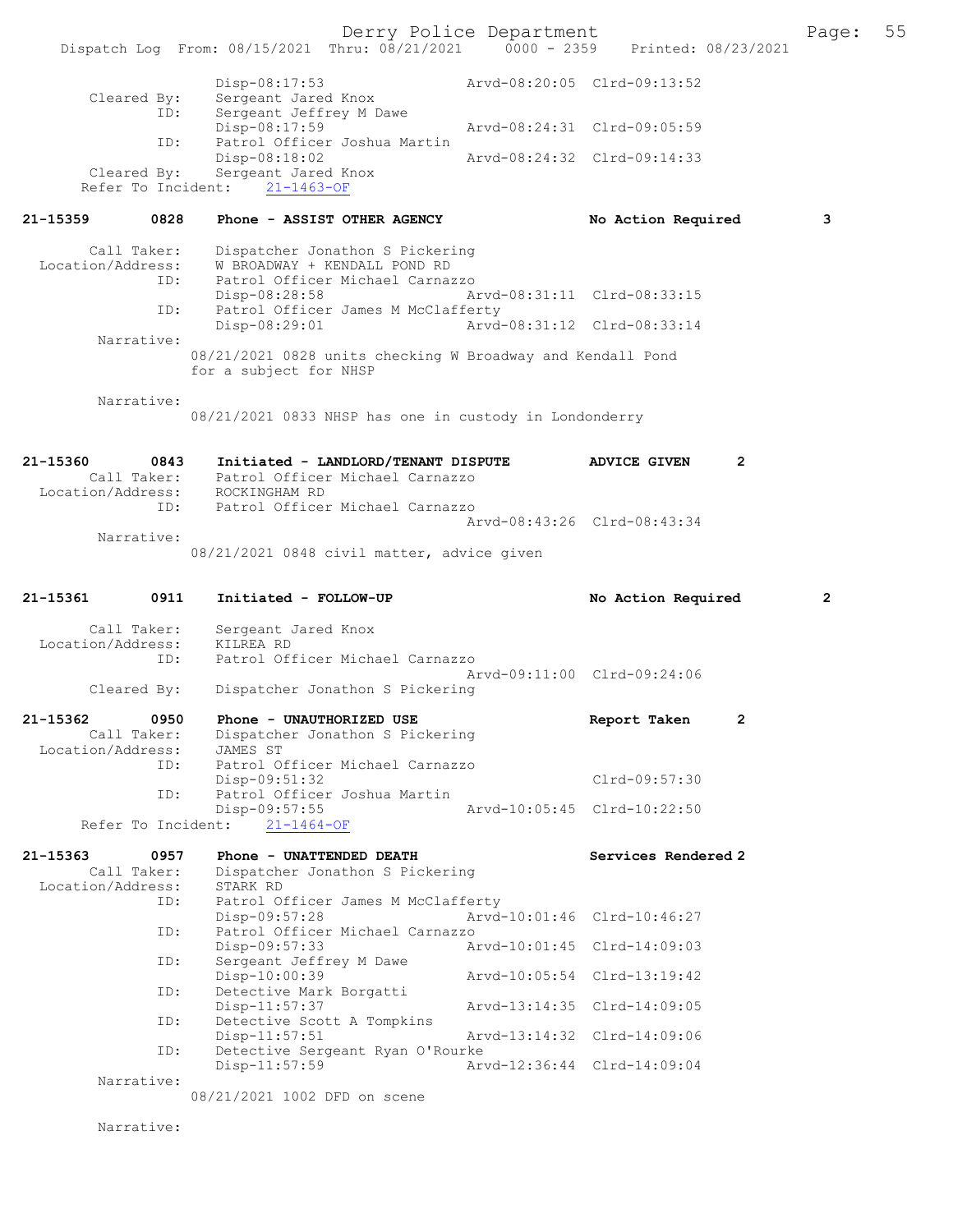|                                                                                  |                                      |                                                                     | Derry Police Department     | Dispatch Log From: 08/15/2021 Thru: 08/21/2021 0000 - 2359 Printed: 08/23/2021 | Ε |
|----------------------------------------------------------------------------------|--------------------------------------|---------------------------------------------------------------------|-----------------------------|--------------------------------------------------------------------------------|---|
|                                                                                  |                                      |                                                                     |                             |                                                                                |   |
|                                                                                  |                                      | 08/21/2021 1017 off with NH 3008838 and MA 84X950                   |                             |                                                                                |   |
| Narrative:                                                                       | 08/21/2021 1057 A3 notified          |                                                                     |                             |                                                                                |   |
| Narrative:                                                                       |                                      | 08/21/2021 1058 RCSO requested for ME and County Attorney           |                             |                                                                                |   |
| Narrative:                                                                       | 08/21/2021 1102 A2 notified          |                                                                     |                             |                                                                                |   |
| Narrative:                                                                       |                                      | 08/21/2021 1113 ME Frederick notified                               |                             |                                                                                |   |
| Narrative:                                                                       | 08/21/2021 1113 A1 notified          |                                                                     |                             |                                                                                |   |
| Narrative:                                                                       |                                      | 08/21/2021 1117 S5 notified and responding                          |                             |                                                                                |   |
| Narrative:                                                                       |                                      | 08/21/2021 1118 910 and 904 notified and responding                 |                             |                                                                                |   |
| Narrative:                                                                       |                                      | 08/21/2021 1133 County Attorney Peters notified                     |                             |                                                                                |   |
| Narrative:                                                                       |                                      | 08/21/2021 1203 Medical Examiner on scene                           |                             |                                                                                |   |
| Narrative:                                                                       |                                      | 08/21/2021 1246 Peabody's paged                                     |                             |                                                                                |   |
| Refer To Incident:                                                               | $21 - 1466 - OF$                     |                                                                     |                             |                                                                                |   |
| 21-15364<br>1020<br>Call Taker:<br>Location/Address: [DY 380] TINKHAM AVE<br>ID: | Phone - THEFT                        | Dispatcher Jonathon S Pickering<br>Patrol Officer Charles L Doherty |                             | Report Taken                                                                   | 2 |
| Arrived By:<br>Narrative:                                                        | Disp-10:22:48<br>Sergeant Jared Knox |                                                                     | Arvd-10:25:33 Clrd-10:37:57 |                                                                                |   |
|                                                                                  |                                      | 08/21/2021 1020 theft of catalytic converter                        |                             |                                                                                |   |
| Refer To Incident:                                                               | $21 - 1465 - OF$                     |                                                                     |                             |                                                                                |   |
| 21-15365<br>1027<br>Call Taker:                                                  | Phone - $TREE(S)$ DOWN               | Dispatcher Jonathon S Pickering                                     |                             | Services Rendered 1                                                            |   |
| Location/Address:<br>ID:                                                         | REDFIELD CIR<br>Disp-10:28:02        | Patrol Officer Joshua Martin                                        | Arvd-10:38:07 Clrd-10:47:55 |                                                                                |   |
| Narrative:                                                                       |                                      | 08/21/2021 1043 tree blocking part of the road                      |                             |                                                                                |   |
| Narrative:                                                                       | closed for now                       | 08/21/2021 1047 DPW notified and responding, road partially         |                             |                                                                                |   |
| 21-15366<br>1058                                                                 | Phone - FOLLOW-UP                    |                                                                     |                             | Services Rendered 2                                                            |   |
| Call Taker:<br>Location/Address:                                                 | JAMES ST                             | Dispatcher Jonathon S Pickering                                     |                             |                                                                                |   |
| ID:                                                                              | Disp-10:58:37                        | Patrol Officer Joshua Martin                                        | Arvd-11:14:52 Clrd-11:14:54 |                                                                                |   |

 ID: Patrol Officer Charles L Doherty Disp-10:58:40 Arvd-11:14:53 Clrd-11:14:54 Narrative:

08/21/2021 1114 criminal trespass notice issued

21-15367 1224 Phone - ERRATIC OPERATION Services Rendered 2

Page: 56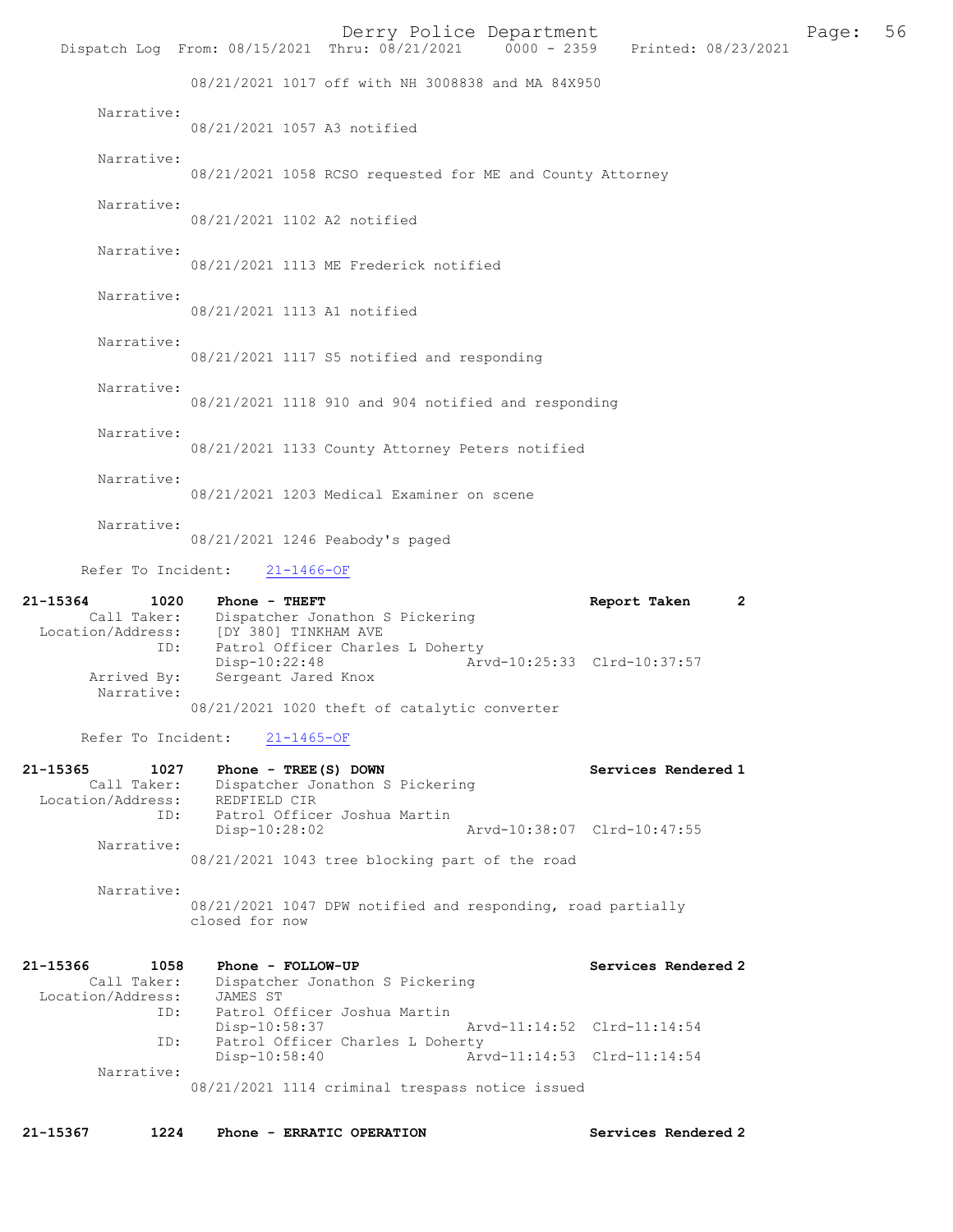Derry Police Department Fage: 57 Dispatch Log From: 08/15/2021 Thru: 08/21/2021 0000 - 2359 Printed: 08/23/2021 Call Taker: Dispatcher Jonathon S Pickering Location/Address: S MAIN ST + RT 28 ID: Patrol Officer Charles L Doherty Disp-12:25:36 Arvd-12:25:40 Clrd-12:37:55 ID: Patrol Officer James M McClafferty<br>Disp-12:25:54 Arvd- Disp-12:25:54 Arvd-12:28:43 Clrd-12:37:56 Narrative: 08/21/2021 1225 blue camry, lane control issues Narrative: 08/21/2021 1225 checking a vehicle at Lobster Claw Narrative: 08/21/2021 1227 checking NH 3B58 (dx plate) Narrative: 08/21/2021 1228 clear the check, not involved Narrative: 08/21/2021 1228 101 off with NH 4010680 21-15368 1258 Phone - ANIMAL COMPLAINT Could Not Locate 1 Call Taker: Dispatcher Jonathon S Pickering Location/Address: E BROADWAY ID: Patrol Officer Joshua Martin Disp-12:58:54 Arvd-13:00:46 Clrd-13:00:47 Narrative: 08/21/2021 1258 large turtle 21-15369 1259 Phone - VIN CHECK Services Rendered 3 Call Taker: Dispatcher Jonathon S Pickering Location/Address: WILLOW ST ID: Patrol Officer Joshua Martin Disp-13:00:57 Arvd-13:10:23 Clrd-13:18:26 Cleared By: Sergeant Jared Knox 21-15370 1310 Phone - DELIVER A MESSAGE Nessage Delivered 1 Call Taker: Dispatcher Jonathon S Pickering Location/Address: MECCA LN ID: Patrol Officer Timothy J Underhill Disp-14:31:11 Arvd-14:38:02 Clrd-14:41:04 21-15371 1319 Phone - MV ACCIDENT Report Taken 1 Call Taker: Dispatcher Jonathon S Pickering Location/Address: HAMPSTEAD RD + MAURICE RD ID: Patrol Officer Joshua Martin Disp-13:19:47 Arvd-13:26:37 Clrd-14:25:55 ID: Patrol Officer Charles L Doherty Disp-13:19:50 Arvd-13:25:52 Clrd-14:50:20 ID: Sergeant Jeffrey M Dawe<br>Disp-13:20:00 Disp-13:20:00 Arvd-13:29:28 Clrd-14:08:48 ID: Patrol Officer James M McClafferty<br>Disp-13:29:24 Arvd-Disp-13:29:24 Arvd-13:33:11 Clrd-14:25:40<br>21-3777-CN Refer To Citation: Narrative: 08/21/2021 1325 off with DFD, road closed Narrative: 08/21/2021 1327 off with NH V3939 (MC) and NH 4604774 Narrative: 08/21/2021 1333 101 directing traffic down Village Brook Ln Narrative: 08/21/2021 1348 next on list requested for NH V3939, LBP Towing responding Narrative: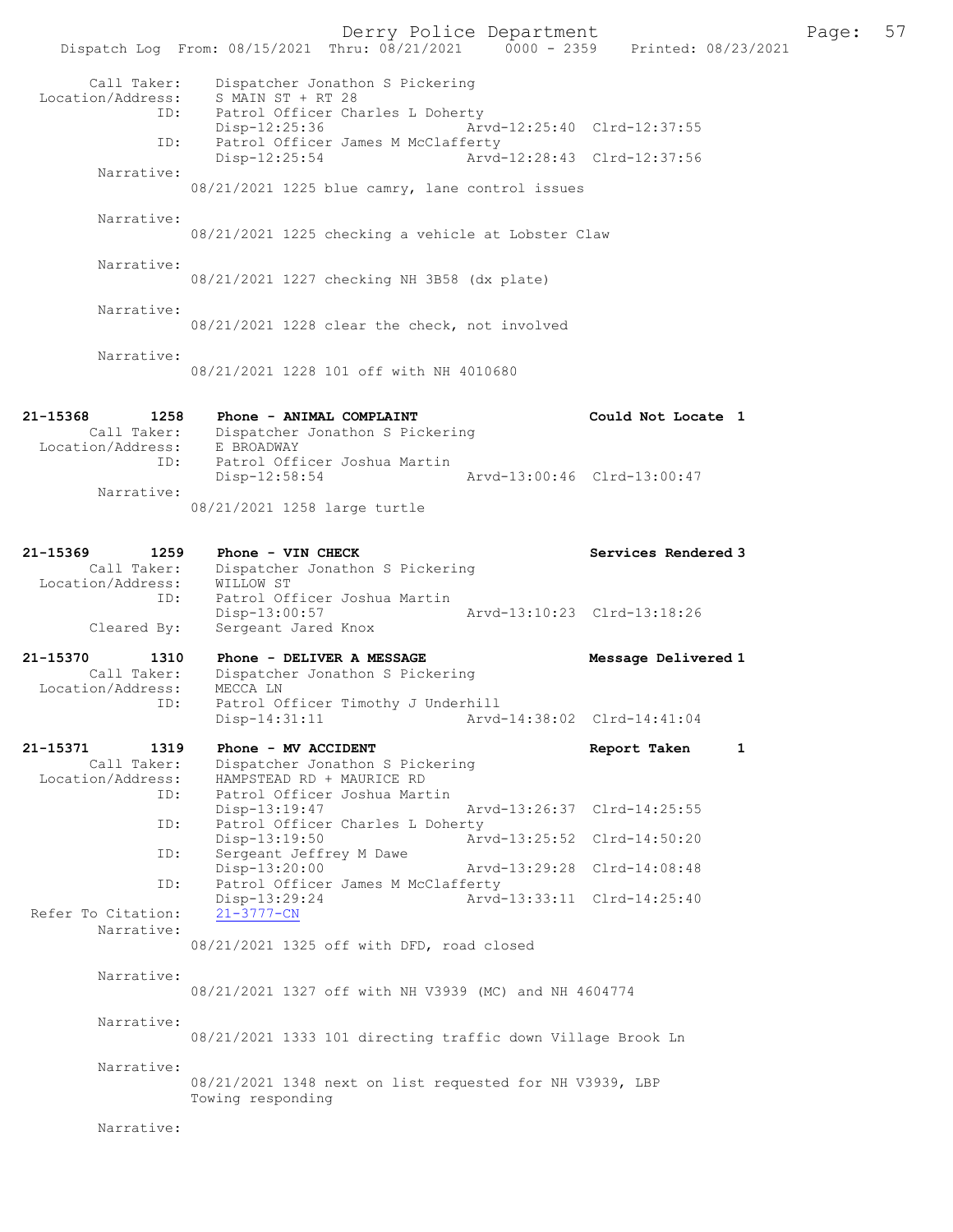Derry Police Department Fage: 58 Dispatch Log From: 08/15/2021 Thru: 08/21/2021 0000 - 2359 Printed: 08/23/2021 08/21/2021 1405 418 transporting one to PMC for statistical draw s/m: 32684.4 Narrative: 08/21/2021 1406 101 reports road open Narrative: 08/21/2021 1415 LBP Towing on scene Narrative: 08/21/2021 1419 418 off at PMC s/m: 32689.4 Narrative: 08/21/2021 1438 418 transporting back to Hampstead Rd residence s/m: 32689.4 Narrative: 08/21/2021 1445 Gilmartin v Demers - full report Narrative: 08/21/2021 1447 418 clear the transport, e/m: 32694.4 Refer To Incident:  $\frac{21-1467-OF}{21-404-AC}$ Refer To Accident: 21-15372 1321 Phone - ANIMAL COMPLAINT Could Not Locate 1 Call Taker: Dispatcher Jonathon S Pickering Location/Address: CRYSTAL AVE ID: Patrol Officer Timothy J Underhill Disp-14:07:45 Arvd-14:12:51 Clrd-14:14:40 Disp-14:07:45<br>Cleared By: Sergeant Jared Knox<br>Cleared By: Sergeant Jared Knox Narrative: 08/21/2021 1321 dog in a car, small red Civic 21-15373 1336 Phone - ERRATIC OPERATION Warning Issued 2 Call Taker: Dispatcher Jonathon S Pickering Location/Address: E BROADWAY ID: Patrol Officer Timothy J Underhill Disp-13:37:23 Arvd-13:39:09 Clrd-13:52:39<br>Arrived By: Sergeant Jared Knox Sergeant Jared Knox Narrative: 08/21/2021 1337 NH 3594801 Narrative: 724 stopping vehicle in front of Cash for Gold on E. Broadway. Refer To Field Int: 21-2986-FI 21-15374 1352 Initiated - MV ACCIDENT 1 Report Taken 1 Call Taker: Dispatcher Jonathon S Pickering Location/Address: E BROADWAY ID: Patrol Officer Timothy J Underhill Arvd-13:52:00 Clrd-14:07:15 Narrative: 08/21/2021 1444 Mann vs. parked car - reportable Refer To Accident: 21-405-AC 21-15375 1355 Phone - NOISE COMPLAINT Could Not Locate 2 Call Taker: Dispatcher Jonathon S Pickering Location/Address: FAIRWAY DR ID: Patrol Officer Timothy J Underhill Disp-14:25:19 Arvd-14:29:26 Clrd-14:30:59 Narrative: 08/21/2021 1356 loud music from parked cars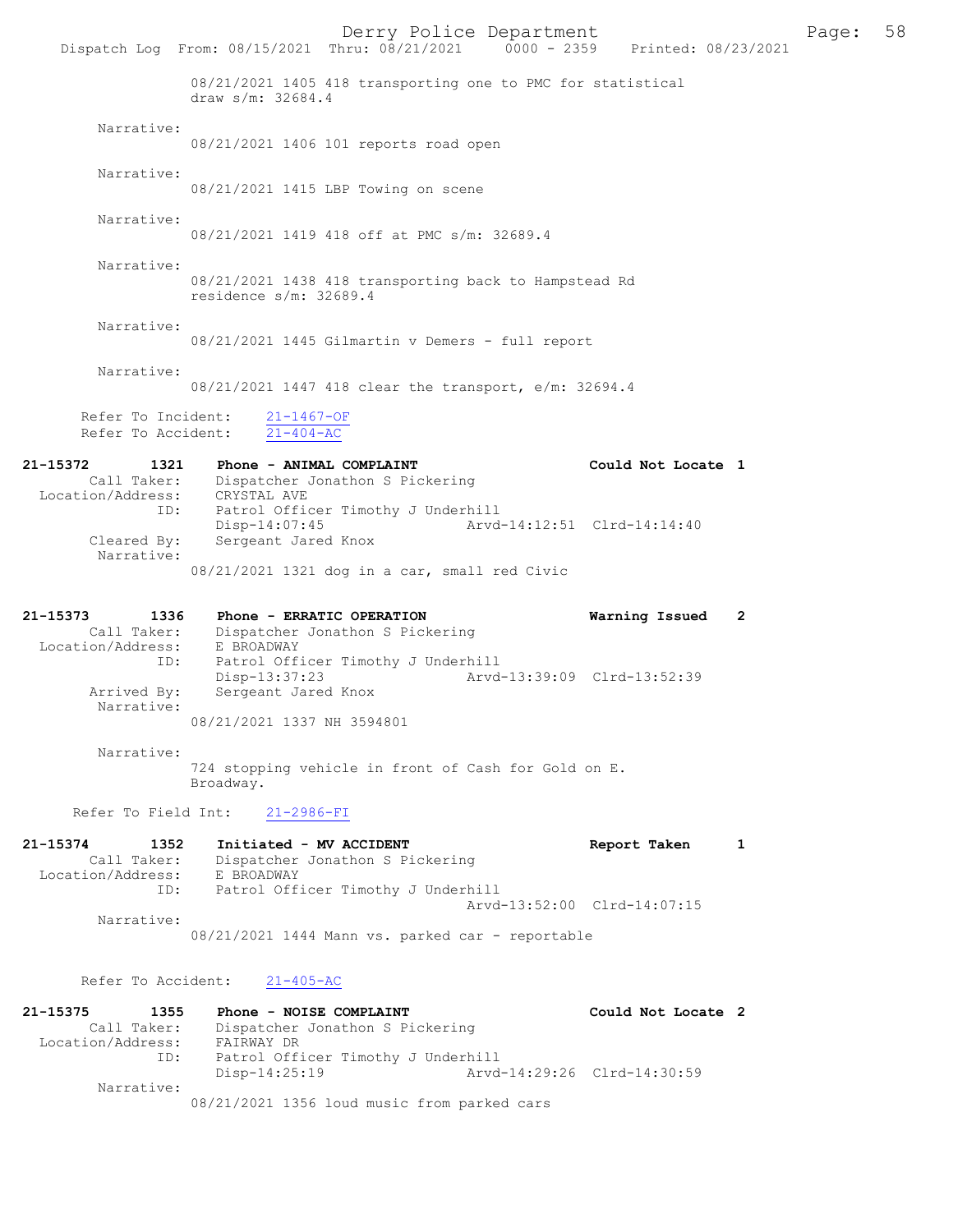Dispatch Log From: 08/15/2021 Thru: 08/21/2021 0000 - 2359 Printed: 08/23/2021 21-15376 1429 Phone - ASSIST CITIZEN Services Rendered 3 Call Taker: Dispatcher Jonathon S Pickering -15376<br>Call Taker: Dispatcuer<br>Location/Address: W BROADWAY ID: Patrol Officer Joshua Martin<br>Disp-14:35:47 Disp-14:35:47 Arvd-14:35:48 Clrd-14:52:05 21-15377 1532 Initiated - MV STOP 1537 No Action Required 3 Call Taker: Dispatcher Christina L Power Location/Address: MANCHESTER RD ID: Patrol Officer Jack Stafford Arvd-15:32:00 Clrd-15:34:05 21-15378 1535 Initiated - MV STOP Summons Issued 3 Dispatcher Christina L Power<br>SOUTH AVE Call Taker:<br>Location/Address: ID: Patrol Officer Melissa M Houde Arvd-15:35:00 Clrd-15:41:29 Refer To Citation: 21-816-003042 21-15379 1541 Phone - ALARM, BURGLAR Cancelled Prior to Arrival 1 Call Taker: Patrol Officer Timothy J Underhill Location/Address: [DY 328] HUMPHREY RD ID: Patrol Officer Jack Stafford Disp-15:41:38 Clrd-15:45:03<br>ID: Patrol Officer Michael Carnazzo Patrol Officer Michael Carnazzo Disp-15:41:39 Clrd-15:45:08 21-15380 1552 Initiated - MV STOP Warning Issued 3 Call Taker: Dispatcher Christina L Power Location/Address: ROLLINS ST ID: Patrol Officer Joshua Martin Arvd-15:52:00 Clrd-15:58:37 Refer To Citation: 21-3778-CN 21-15381 1558 Phone - DOMESTIC DISTURBANCE Verbal in Nature 1 Call Taker: Dispatcher Christina L Power Location/Address: FAIRWAY DR ID: Patrol Officer Joshua Martin Disp-15:58:56 Arvd-16:02:08 Clrd-16:11:21 ID: Patrol Officer Nathan S Lavoie Disp-15:58:58 <br>nt: 21-2970-FI <br>Arvd-16:02:06 Clrd-16:11:23 Refer To Field Int: 21-15382 1616 Initiated - Community Relations Cleared 2 Call Taker: Dispatcher Christina L Power Location/Address: HUMPHREY RD ID: Patrol Officer Nathan S Lavoie Arvd-16:16:00 Clrd-16:24:27 21-15383 1633 Phone - FOUND/LOST PROPERTY PLACED IN EVIDENCE 3 Call Taker: Lieutenant Shawn P O'Donaghue<br>ion/Address: SAWYER CT Location/Address: ID: Patrol Officer Melissa M Houde<br>Disp-16:34:16 Disp-16:34:16 Arvd-16:35:23 Clrd-17:09:03<br>Cleared By: Dispatcher Christina L Power Dispatcher Christina L Power Narrative: Red Mountain Bike Refer To Incident: 21-1468-OF 21-15384 1638 Phone - ROAD RAGE Gone on Arrival 1 Call Taker: Patrol Officer Timothy J Underhill Location/Address: DREW RD ID: Patrol Officer Jack Stafford Disp-16:39:46 Arvd-16:49:52 Clrd-16:57:20 Dispatched By: Dispatcher Christina L Power Arrived By: Dispatcher Christina L Power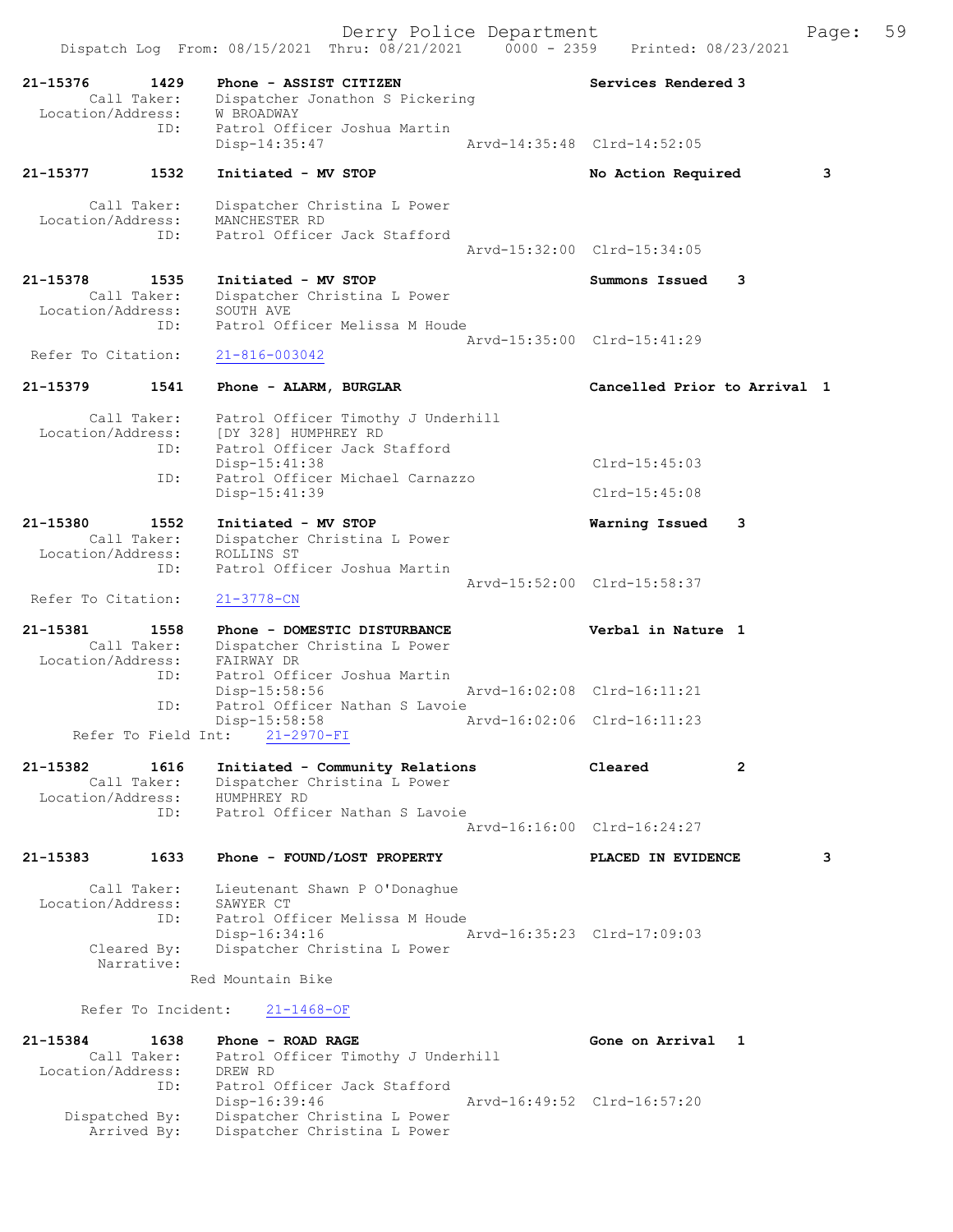Narrative: possible road rage that occurred in Hampstead. Grey Porsche Boxter unknown plates. 21-15385 1645 Initiated - MV STOP Warning Issued 3 Call Taker: Dispatcher Christina L Power Location/Address: E BROADWAY ID: Patrol Officer Nathan S Lavoie Arvd-16:45:00 Clrd-16:55:25 Cleared By: Lieutenant Shawn P O'Donaghue Refer To Citation: 21-3779-CN 21-15386 1702 Phone - THEFT Taken/Refered to Other Agency  $\mathbf{c}$  Call Taker: Lieutenant Shawn P O'Donaghue Location/Address: [DY 146] ASHLEIGH DR ID: Patrol Officer Joshua Martin Disp-17:03:42 Arvd-17:20:00 Clrd-17:23:36 Arrived By: Dispatcher Christina L Power Cleared By: Dispatcher Christina L Power Narrative: Laptop Narrative: determined theft was in manchester 21-15387 1720 Initiated - MV STOP Warning Issued 3 Call Taker: Dispatcher Christina L Power Location/Address: CRYSTAL AVE ID: Patrol Officer Melissa M Houde Arvd-17:20:00 Clrd-17:24:15 Refer To Citation: 21-3780-CN 21-15388 1751 Phone - DISABLED MV Vehicle checked 3 Call Taker: Patrol Officer Kevin L Davies Location/Address: ISLAND POND RD ID: Patrol Officer Nathan S Lavoie<br>Disp-17:52:10 A Disp-17:52:10 Arvd-17:58:41 Clrd-18:00:23 Arrived By: Dispatcher Christina L Power Cleared By: Dispatcher Christina L Power 21-15389 1822 Phone - SUSPICIOUS ACTIVITY Could Not Locate 2 Call Taker: Patrol Officer Kevin L Davies Location/Address: HIGH ST<br>ID: Patrol ( Patrol Officer Melissa M Houde Disp-18:23:13 Arvd-18:29:10 Clrd-18:29:17 ID: Patrol Officer Nathan S Lavoie<br>Disp-18:23:16 Am Disp-18:23:16 Arvd-18:29:08 Clrd-18:29:14 21-15390 1832 Initiated - MV STOP Warning Issued 3 Call Taker: Dispatcher Christina L Power Location/Address: W BROADWAY ID: Patrol Officer Melissa M Houde Arvd-18:32:00 Clrd-18:36:45 21-15391 1833 Phone - WELFARE CHECK Cancelled Prior to Arrival 2 Call Taker: Patrol Officer Kevin L Davies<br>Location/Address: [DY 3505] WILLOW ST ess: [DY 3505] WILLOW ST<br>ID: Patrol Officer Jack Patrol Officer Jack Stafford Disp-18:34:23 Arvd-18:38:00 Clrd-18:38:03 21-15392 1849 Phone - SUSPICIOUS ACTIVITY Could Not Locate 2 Call Taker: Dispatcher Christina L Power Location/Address: PEMBROKE DR ID: Patrol Officer Michael Carnazzo Disp-18:49:35 Arvd-18:50:28 Clrd-19:24:52 Patrol Officer Joshua Martin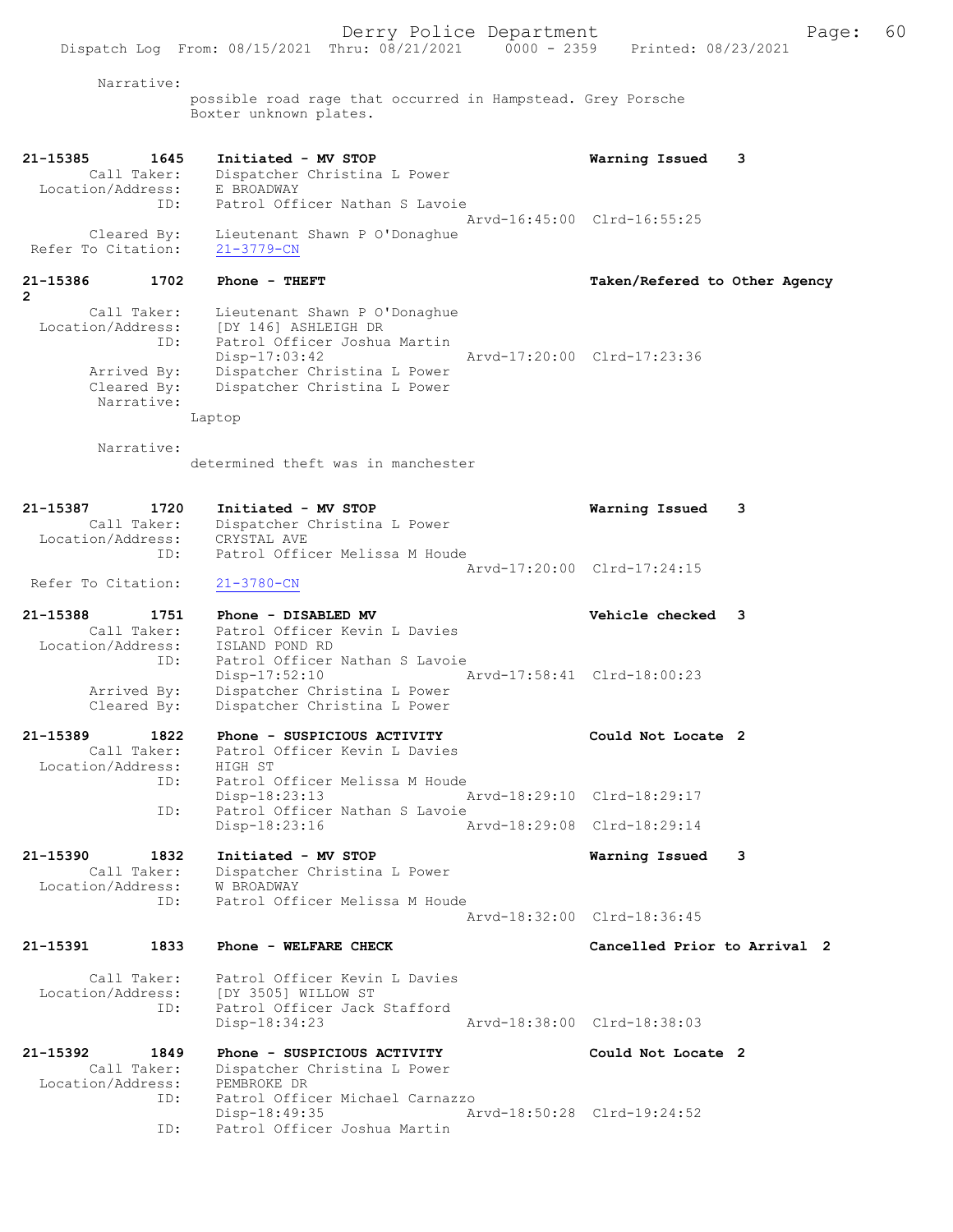Derry Police Department Page: 61 Dispatch Log From: 08/15/2021 Thru: 08/21/2021 0000 - 2359 Disp-18:49:36 Arvd-18:50:26 Clrd-19:24:48 ID: Patrol Officer Nathan S Lavoie<br>Disp-18:49:39 1 Disp-18:49:39 <br>Th: Patrol Officer Jack Stafford<br>Th: Patrol Officer Jack Stafford Patrol Officer Jack Stafford<br>Disp-19:01:02 Disp-19:01:02 Arvd-19:01:05 Clrd-19:24:50 Narrative: checked the area and unable to locate any issues 21-15393 1928 Phone - ROAD RAGE Gone on Arrival 1 Call Taker: Patrol Officer Kevin L Davies Location/Address: HAMPSTEAD RD ID: Patrol Officer Michael Carnazzo Disp-19:28:34 Arvd-19:31:11 Clrd-19:46:34 Arrived By: Dispatcher Christina L Power Cleared By: Dispatcher Christina L Power 21-15394 1946 Initiated - SOU ACTIVATION Cleared 1 Call Taker: Dispatcher Christina L Power Location/Address: [HDS] HUDSON ID: Lieutenant Shawn P O'Donaghue Arvd-19:46:00 Clrd-22:32:21 21-15395 2006 Phone - STRUCK ANIMAL 21-15395 Report Taken 2 Call Taker: Dispatcher Christina L Power Location/Address: HAMPSTEAD RD ID: Patrol Officer Michael Carnazzo Disp-20:07:35 Arvd-20:23:23 Clrd-21:04:52 ID: Patrol Officer Nathan S Lavoie<br>Disp-20:07:39 A Disp-20:07:39 Arvd-20:12:14 Clrd-21:04:50 Narrative: struck deer Narrative: Barner vs deer, non reportable Refer To Incident:  $\frac{21-1469-OF}{21-406-AC}$ Refer To Accident: 21-15396 2041 Phone - DOMESTIC DISTURBANCE Arrest(s) Made 1 Call Taker: Dispatcher Christina L Power Location/Address: PINE TREE TER TD: Patrol Officer Joshua Martin<br>Disp-20:42:33 Disp-20:42:33 Arvd-20:49:38 Clrd-21:02:39 ID: Patrol Officer Melissa M Houde<br>Disp-20:42:36 Disp-20:42:36 Arvd-20:45:42 Clrd-21:41:54 Narrative: mother/son Narrative: 08/21/2021 2100 one juvenile in custody for assault. Narrative: 08/21/2021 2101 enroute to hq's 32766.1 Narrative: 08/21/2021 2108 off at hq's e/m 32769.1 Narrative: 08/21/2021 2145 released to a parent Refer To Arrest: 21-796-AR 21-15397 2111 Initiated - DISPERSE A GROUP SENT ON THEIR WAY 2 Call Taker: Dispatcher Christina L Power Location/Address: CRYSTAL AVE ID: Patrol Officer Nathan S Lavoie

Arvd-21:11:00 Clrd-21:14:52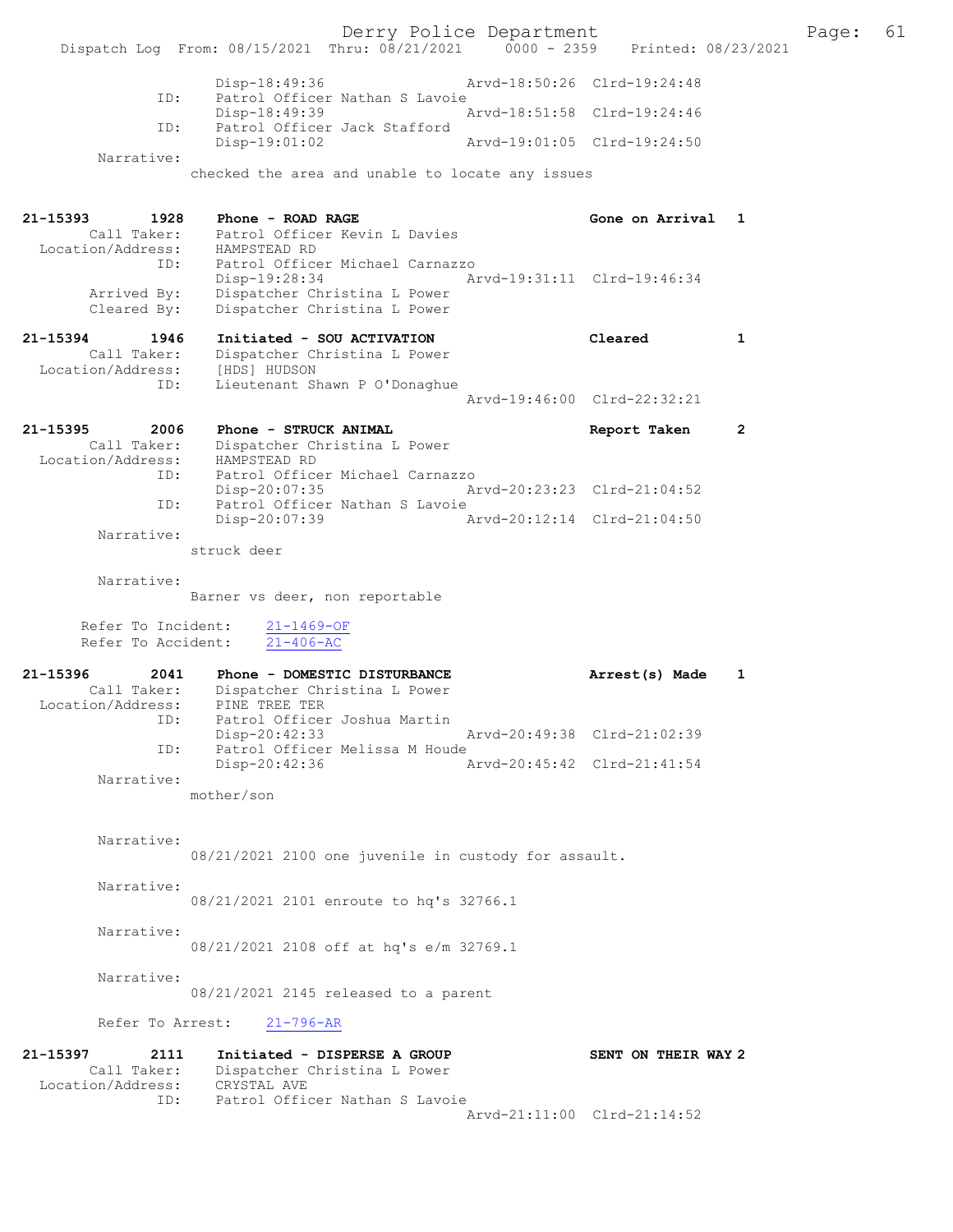|                    |                     | Dispatch Log From: 08/15/2021 Thru: 08/21/2021               | Printed: 08/23/2021         |              |
|--------------------|---------------------|--------------------------------------------------------------|-----------------------------|--------------|
| 21-15398           | 2117<br>Call Taker: | Initiated - DISPERSE A GROUP<br>Dispatcher Christina L Power | SENT ON THEIR WAY 2         |              |
| Location/Address:  | ID:                 | MANCHESTER RD<br>Patrol Officer Nathan S Lavoie              |                             |              |
|                    | ID:                 | Patrol Officer Joshua Martin                                 | Arvd-21:17:00 Clrd-21:27:34 |              |
|                    |                     | $Disp-21:17:32$                                              | $Clrd-21:27:32$             |              |
| 21-15399           | 2127                | Initiated - MV STOP                                          | Summons Issued              | 3            |
| Location/Address:  | Call Taker:         | Dispatcher Christina L Power<br>SOUTH AVE                    |                             |              |
|                    | ID:                 | Patrol Officer Joshua Martin                                 |                             |              |
|                    | ID:                 | Patrol Officer Nathan S Lavoie                               | Arvd-21:27:00 Clrd-21:44:45 |              |
|                    |                     | Disp-21:28:03                                                | Arvd-21:29:17 Clrd-21:41:52 |              |
|                    | ID:                 | Patrol Officer Jack Stafford<br>$Disp-21:28:49$              | Arvd-21:38:24 Clrd-21:38:27 |              |
| Refer To Citation: |                     | $21 - 816 - 002020$                                          |                             |              |
| 21-15400           | 2144                | Phone - ALARM, BURGLAR                                       | False Alarm                 | $\mathbf{1}$ |
| Location/Address:  | Call Taker:         | Patrol Officer Kevin L Davies<br>[DY 3370] LINLEW DR         |                             |              |
|                    | ID:                 | Patrol Officer Nathan S Lavoie                               |                             |              |
| Dispatched By:     |                     | $Disp-21:47:12$<br>Dispatcher Christina L Power              | Arvd-21:47:18 Clrd-21:54:51 |              |
|                    | Arrived By:         | Dispatcher Christina L Power                                 |                             |              |
|                    | Cleared By:<br>ID:  | Dispatcher Christina L Power<br>Patrol Officer Joshua Martin |                             |              |
|                    |                     | $Disp-21:47:15$                                              | Arvd-21:47:17 Clrd-21:54:49 |              |
| Dispatched By:     | Arrived By:         | Dispatcher Christina L Power<br>Dispatcher Christina L Power |                             |              |
|                    | Cleared By:         | Dispatcher Christina L Power                                 |                             |              |
|                    | Narrative:          | checked and secure.                                          |                             |              |
|                    |                     |                                                              |                             |              |
|                    |                     |                                                              |                             |              |
| 21-15401           | 2218                | Initiated - MV CHECK                                         | SENT ON THEIR WAY 1         |              |
|                    | Call Taker:         | Dispatcher Christina L Power                                 |                             |              |
| Location/Address:  | ID:                 | HUMPHREY RD<br>Patrol Officer Jack Stafford                  |                             |              |
|                    |                     |                                                              | Arvd-22:18:00 Clrd-22:19:20 |              |
| 21-15402           | 2223                | Phone - UNWANTED SUBJECT                                     | SENT ON THEIR WAY 2         |              |
| Location/Address:  | Call Taker:         | Dispatcher Christina L Power<br>N MAIN ST                    |                             |              |
|                    | ID:                 | Patrol Officer Jack Stafford                                 |                             |              |
|                    | ID:                 | Disp-22:25:01<br>Patrol Officer Joshua Martin                | Arvd-22:26:32 Clrd-22:44:05 |              |
|                    |                     | $Disp-22:25:06$                                              | Arvd-22:28:43 Clrd-22:44:03 |              |
| 21-15403           | 2227                | Initiated - MV CHECK                                         | SENT ON THEIR WAY 1         |              |
| Location/Address:  | Call Taker:         | Dispatcher Christina L Power<br>PIERCE AVE                   |                             |              |
|                    | ID:                 | Patrol Officer Melissa M Houde                               |                             |              |
|                    |                     |                                                              | Arvd-22:27:00 Clrd-22:32:09 |              |
| 21-15404           | 2238                | Initiated - MV STOP                                          | No Action Required          | 3            |
| Location/Address:  | Call Taker:         | Dispatcher Christina L Power<br>BIRCH ST                     |                             |              |
|                    | ID:                 | Patrol Officer Melissa M Houde                               |                             |              |
|                    |                     |                                                              | Arvd-22:38:00 Clrd-22:43:54 |              |
| 21-15405           | 2244                | Initiated - DISPERSE A GROUP                                 | SENT ON THEIR WAY 2         |              |
| Location/Address:  | Call Taker:         | Dispatcher Christina L Power<br>MANCHESTER RD                |                             |              |
|                    | ID:                 | Patrol Officer Nathan S Lavoie                               | Arvd-22:44:00 Clrd-22:45:45 |              |
| 21-15406           | 2247                | Initiated - MV STOP                                          | Warning Issued              | 3            |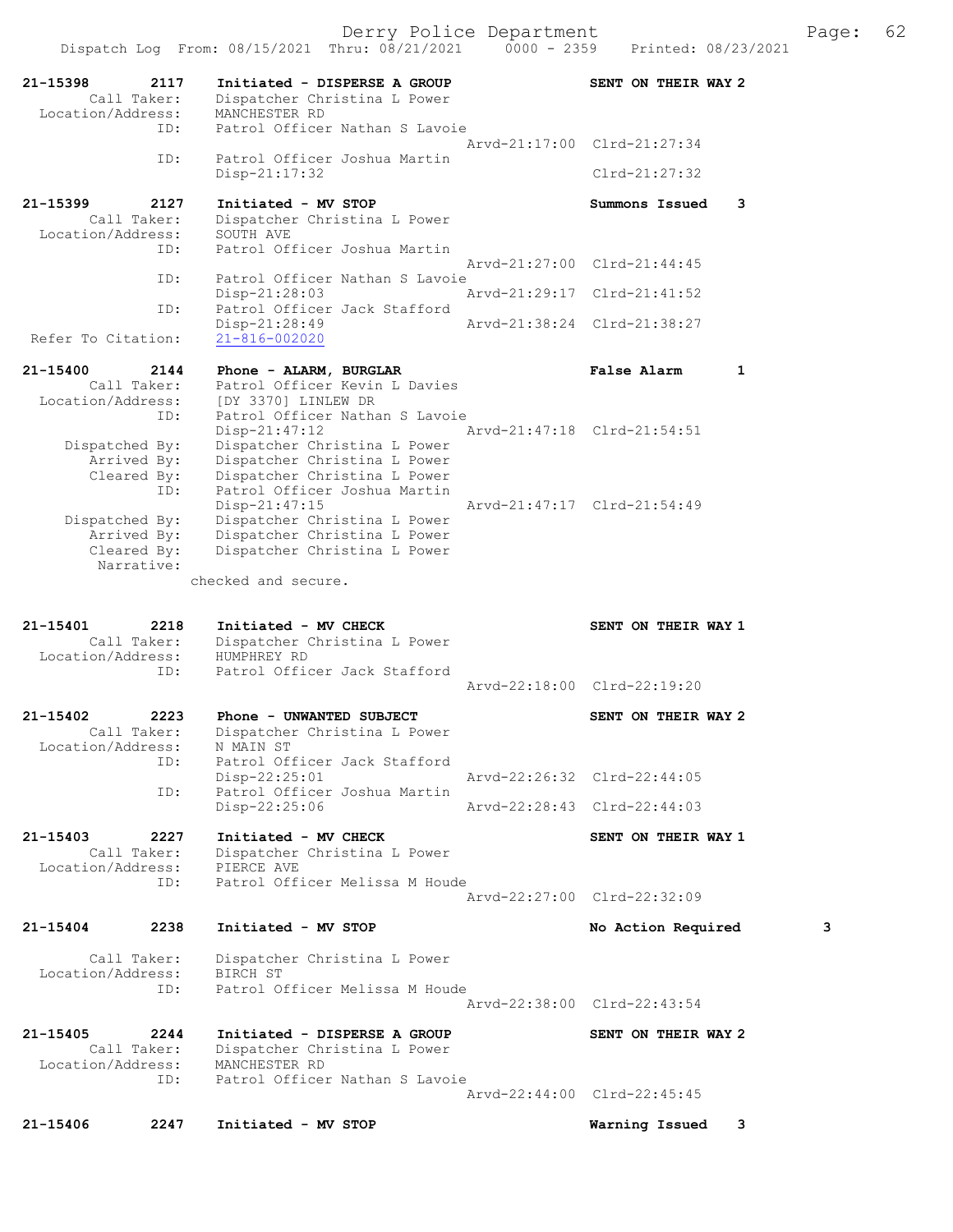Derry Police Department Fage: 63 Dispatch Log From: 08/15/2021 Thru: 08/21/2021 0000 - 2359 Printed: 08/23/2021 Call Taker: Dispatcher Christina L Power Location/Address: W BROADWAY ID: Patrol Officer Melissa M Houde Arvd-22:47:00 Clrd-22:51:10 Refer To Citation: 21-3781-CN 21-15407 2250 Initiated - MV STOP Warning Issued 3 Call Taker: Dispatcher Christina L Power Location/Address: FOLSOM RD ID: Patrol Officer Nathan S Lavoie Arvd-22:50:00 Clrd-22:58:00 Cleared By: Dispatcher Christine D Carlson Refer To Citation: 21-3782-CN 21-15408 2257 Phone - PROPERTY CHECK Services Rendered 2 Call Taker: Patrol Officer Kevin L Davies Location/Address: MANCHESTER RD ID: Patrol Officer Taylor Dezotell Disp-23:02:01 Arvd-23:03:29 Clrd-23:07:52 Dispatched By: Dispatcher Christine D Carlson Arrived By: Dispatcher Christine D Carlson Cleared By: Dispatcher Christine D Carlson ID: Patrol Officer Nathan S Lavoie Disp-23:02:05 Arvd-23:03:39 Clrd-23:07:50 Dispatched By: Dispatcher Christine D Carlson Arrived By: Dispatcher Christine D Carlson Cleared By: Dispatcher Christine D Carlson Refer To Field Int: 21-2975-FI 21-15409 2259 Phone - SUSPICIOUS ACTIVITY Services Rendered 2 Call Taker: Dispatcher Christine D Carlson Location/Address: MANCHESTER RD ID: Patrol Officer Taylor Dezotell Disp-23:08:00 Arvd-23:08:14 Clrd-23:24:00 ID: Patrol Officer Nathan S Lavoie Disp-23:08:02 Arvd-23:08:16 Clrd-23:29:06 Refer To Field Int: 21-2974-FI 21-15410 2307 Initiated - PROPERTY CHECK Services Rendered 2 Call Taker: Dispatcher Christine D Carlson Location/Address: HUMPHREY RD ID: Patrol Officer Melissa M Houde Arvd-23:07:00 Clrd-23:08:04 21-15411 2313 Walk-In - THEFT Report Taken 2 Call Taker: Patrol Officer Kevin L Davies Location/Address: [DY 146] ASHLEIGH DR ID: Patrol Officer Kevin L Davies Disp-23:13:57 Arvd-23:14:00 Clrd-23:14:25 Refer To Incident: 21-1470-OF 21-15412 2314 Initiated - MV CHECK 21 Vehicle checked 1 Call Taker: Dispatcher Christine D Carlson Location/Address: RT 28 ID: Patrol Officer Melissa M Houde Arvd-23:14:00 Clrd-23:16:00 21-15413 2316 Initiated - PROPERTY CHECK Services Rendered 2 Call Taker: Dispatcher Christine D Carlson Location/Address: RT 28 ID: Patrol Officer Melissa M Houde Arvd-23:16:00 Clrd-23:18:54 21-15414 2322 Phone - ALARM, HOLD-UP No Action Required 1 Call Taker: Dispatcher Christine D Carlson Location/Address: [DY 2573] MILL RD Narrative:

08/21/2021 2323 Resident hit alarm by mistake upon callback